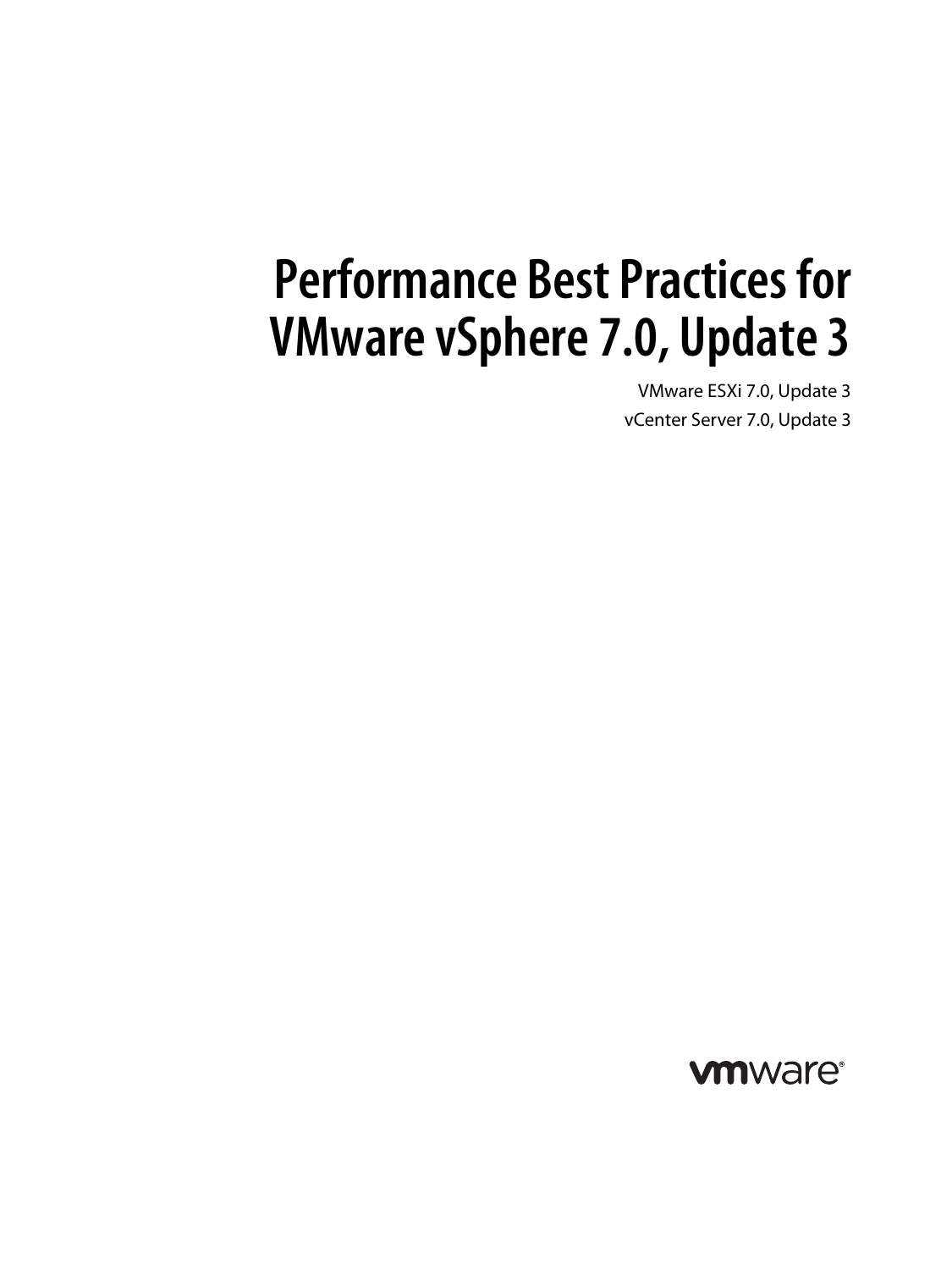You can find the most up-to-date technical documentation on the VMware website at:

[https://docs.vmware.com/](http://www.vmware.com/support)

The VMware website also provides the latest product updates.

If you have comments about this documentation, submit your feedback to:

[docfeedback@vmware.com](mailto:docfeedback@vmware.com)

© 2007-2015, 2017-2022 VMware, Inc. All rights reserved. This product is protected by U.[S. and international copyright and](http://www.vmware.com/go/patents)  intellectual property laws. VMware products are covered by one or more patents listed at [https://www.vmware.com/go/patents.](https://www.vmware.com/download/patents.html)

VMware, the VMware "boxes" logo and design, Virtual SMP, and VMotion are registered trademarks or trademarks of VMware, Inc. in the United States and/or other jurisdictions. All other marks and names mentioned herein may be trademarks of their respective companies.

Revision: 20220228b

**VMware, Inc.**

3401 Hillview Ave. Palo Alto, CA 94304 www.vmware.com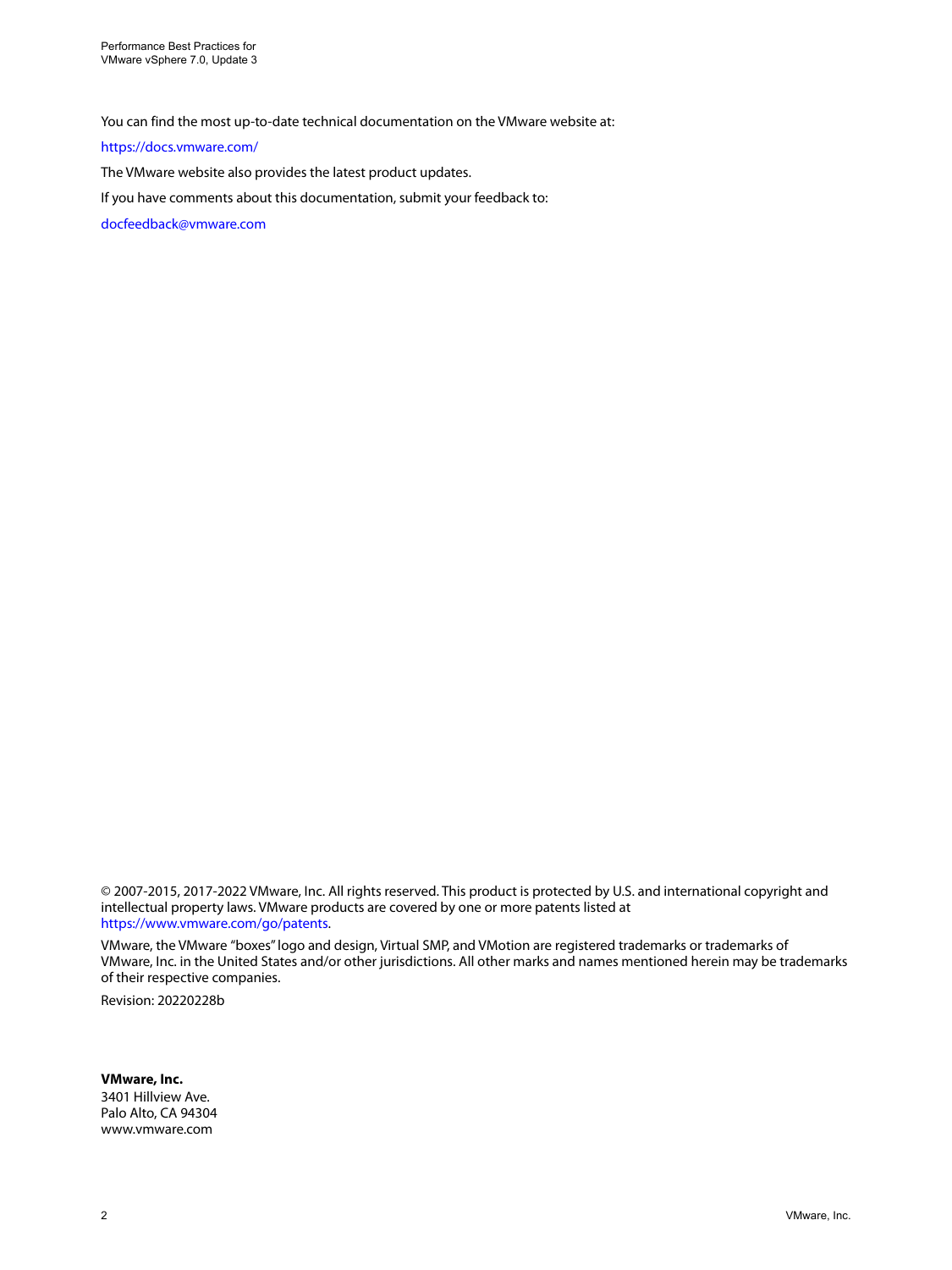## **Contents**

[About This Book 9](#page-8-0)

| 1 | Hardware for Use with                                                            |  |
|---|----------------------------------------------------------------------------------|--|
|   | VMware vSphere<br>11                                                             |  |
|   | Validate Your Hardware 11                                                        |  |
|   | <b>CPU Hardware Considerations</b><br>- 11                                       |  |
|   | General CPU Considerations 11                                                    |  |
|   | Side-Channel Vulnerabilities 11                                                  |  |
|   | Hardware Mitigations 11                                                          |  |
|   | Microcode Mitigations 12                                                         |  |
|   | Software Mitigations 12                                                          |  |
|   | Hardware-Assisted Virtualization 12                                              |  |
|   | Hardware-Assisted CPU Virtualization (VT-x and AMD-V <sup>TM</sup> ) 12          |  |
|   | Hardware-Assisted MMU Virtualization (Intel EPT and AMD RVI)<br>12               |  |
|   | Hardware-Assisted I/O MMU Virtualization (VT-d and AMD-Vi) 12                    |  |
|   | AES-NI Support 13                                                                |  |
|   | Memory Hardware Considerations 14                                                |  |
|   | Persistent Memory (PMem) 14                                                      |  |
|   | Intel Optane Persistent Memory Modules 14                                        |  |
|   | NVDIMM-N Persistent Memory 15                                                    |  |
|   | Storage Hardware Considerations 16                                               |  |
|   | General Storage Hardware Considerations 16                                       |  |
|   | Fibre Channel Considerations 17                                                  |  |
|   | VMware vStorage APIs for Array Integration (VAAI) 17                             |  |
|   | iSCSI and NFS Storage 18                                                         |  |
|   | NVMe Storage 18                                                                  |  |
|   | NVMe over Fabrics (NVMe-oF) Storage<br>- 19                                      |  |
|   | Network Hardware Considerations 20                                               |  |
|   | Hardware BIOS Settings 21                                                        |  |
|   | General BIOS Settings 21<br>Processor-Specific BIOS Settings 21                  |  |
|   | Power Management BIOS Settings 22                                                |  |
|   |                                                                                  |  |
| 2 | <b>ESXi and Virtual Machines</b><br>- 23                                         |  |
|   | ESXi General Considerations 23                                                   |  |
|   | ESXi CPU Considerations 24                                                       |  |
|   | Side-Channel Vulnerability Mitigation in ESXi 25                                 |  |
|   | Speculative Execution Vulnerabilities (aka Spectre, Meltdown, and Foreshadow) 25 |  |
|   | Scheduler Options for L1 Terminal Fault (L1TF) Vulnerability Mitigation 25       |  |
|   | Hyper-Threading 26                                                               |  |
|   | Non-Uniform Memory Access (NUMA) 27                                              |  |
|   | Manual NUMA Configuration 27                                                     |  |
|   | Snoop Mode Selection 28                                                          |  |
|   | AMD EPYC Processor NUMA Settings 28                                              |  |
|   | Persistent Memory (PMem) in NUMA Systems 29                                      |  |
|   | Host Power Management in ESXi<br>29                                              |  |
|   | Power Policy Options in ESXi<br>29                                               |  |
|   |                                                                                  |  |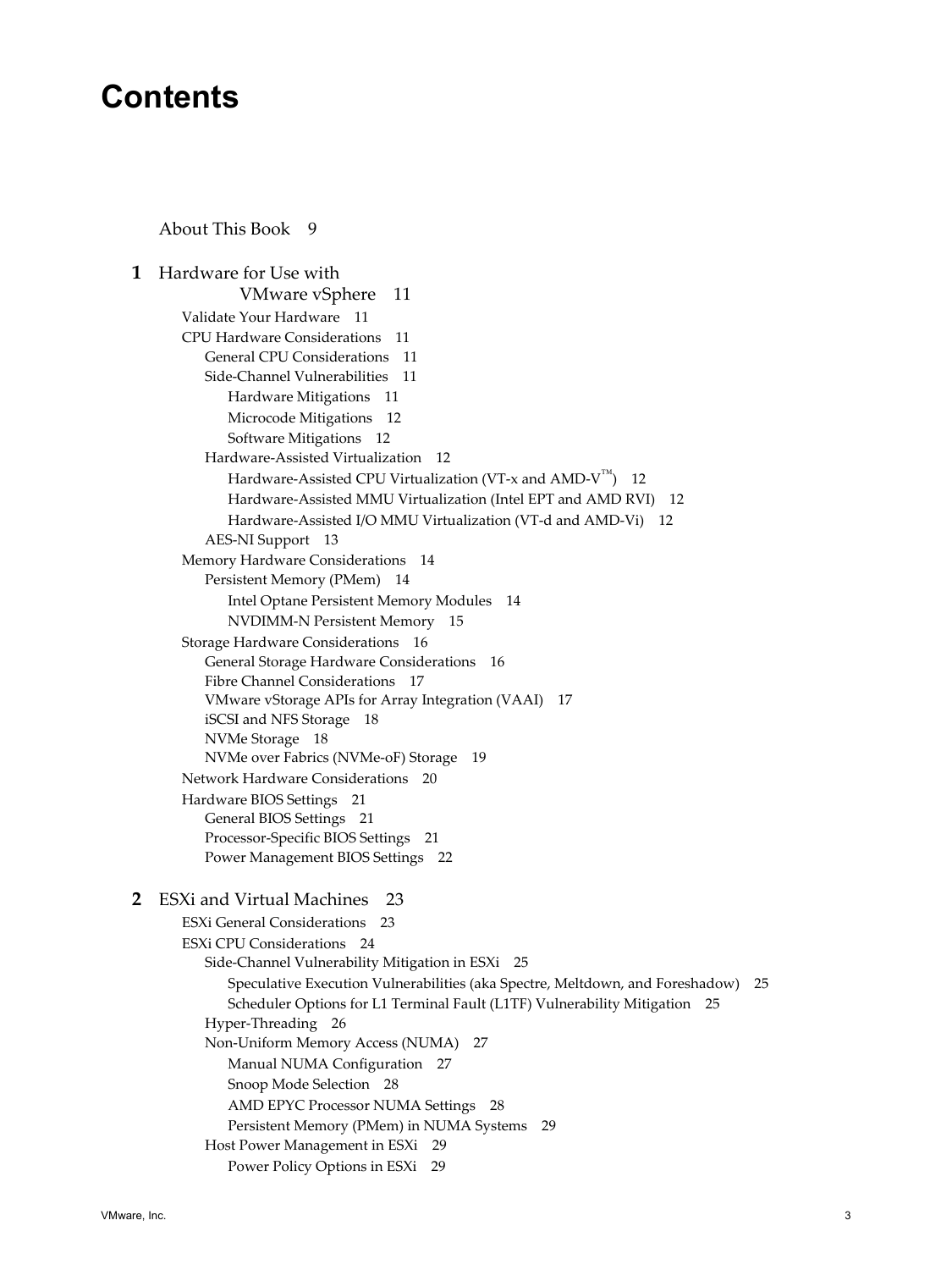[Confirming Availability of Power Management Technologies 30](#page-29-0) [Choosing a Power Policy 30](#page-29-1) [ESXi Memory Considerations 31](#page-30-0) [Memory Sizing 31](#page-30-1) [Memory Overcommit Techniques 31](#page-30-2) [Memory Page Sharing 32](#page-31-0) [Memory Swapping Optimizations 33](#page-32-0) [Memory Overhead 34](#page-33-0) [2MB Large Memory Pages 35](#page-34-0) [Persistent Memory \(PMem\) 36](#page-35-0) [ESXi Storage Considerations 37](#page-36-0) [VMware vStorage APIs for Array Integration \(VAAI\) 37](#page-36-1) [LUN Access Methods 37](#page-36-2) [Virtual Disk Modes 37](#page-36-3) [Virtual Disk Types 38](#page-37-0) [Automatic Space Reclamation \(UNMAP\) 39](#page-38-0) [Partition Alignment 39](#page-38-1) [SAN Multipathing 39](#page-38-2) [Storage I/O Resource Allocation 40](#page-39-0) [iSCSI and NFS Recommendations 41](#page-40-0) [NVMe Recommendations 41](#page-40-1) [NVMe-oF Recommendations 41](#page-40-2) [vSphere Virtual Machine Encryption Recommendations 42](#page-41-0) [General ESXi Storage Recommendations 42](#page-41-1) [Running Storage Latency Sensitive Workloads 43](#page-42-0) [ESXi Networking Considerations 44](#page-43-0) [General ESXi Networking Considerations 44](#page-43-1) [Network I/O Control \(NetIOC\) 44](#page-43-2) [Network I/O Control Configuration 44](#page-43-3) [Network I/O Control Advanced Performance Options 45](#page-44-0) [DirectPath I/O 45](#page-44-1) [Single Root I/O Virtualization \(SR-IOV\) 46](#page-45-0) [SplitRx Mode 46](#page-45-1) [Deactivating SplitRx Mode for an Entire ESXi Host 46](#page-45-2) [Activating or Deactivating SplitRx Mode for an Individual Virtual NIC 47](#page-46-0) [Receive Side Scaling \(RSS\) 47](#page-46-1) [Virtual Network Interrupt Coalescing 48](#page-47-0) [Running Network Latency Sensitive Workloads 49](#page-48-0) [Host-Wide Performance Tuning 50](#page-49-0)

#### **[3](#page-52-0)** [Guest Operating Systems 53](#page-52-1)

[Guest Operating System General Considerations 53](#page-52-2) [Microsoft Virtualization-Based Security \(VBS\) 54](#page-53-0) [Measuring Performance in Virtual Machines 54](#page-53-1) [Guest Operating System CPU Considerations 55](#page-54-0) [Side-Channel Vulnerability Mitigation in Guest Operating Systems 55](#page-54-1) [Virtual NUMA \(vNUMA\) 55](#page-54-2) [vNUMA and PMem 57](#page-56-0) [Guest Operating System Memory Considerations 58](#page-57-0) [Guest Operating System Storage Considerations 59](#page-58-0) [Guest Operating System Networking Considerations 60](#page-59-0) [Types of Virtual Network Adapters 60](#page-59-1) [Selecting Virtual Network Adapters 61](#page-60-0) [Virtual Network Adapter Features and Configuration 61](#page-60-1)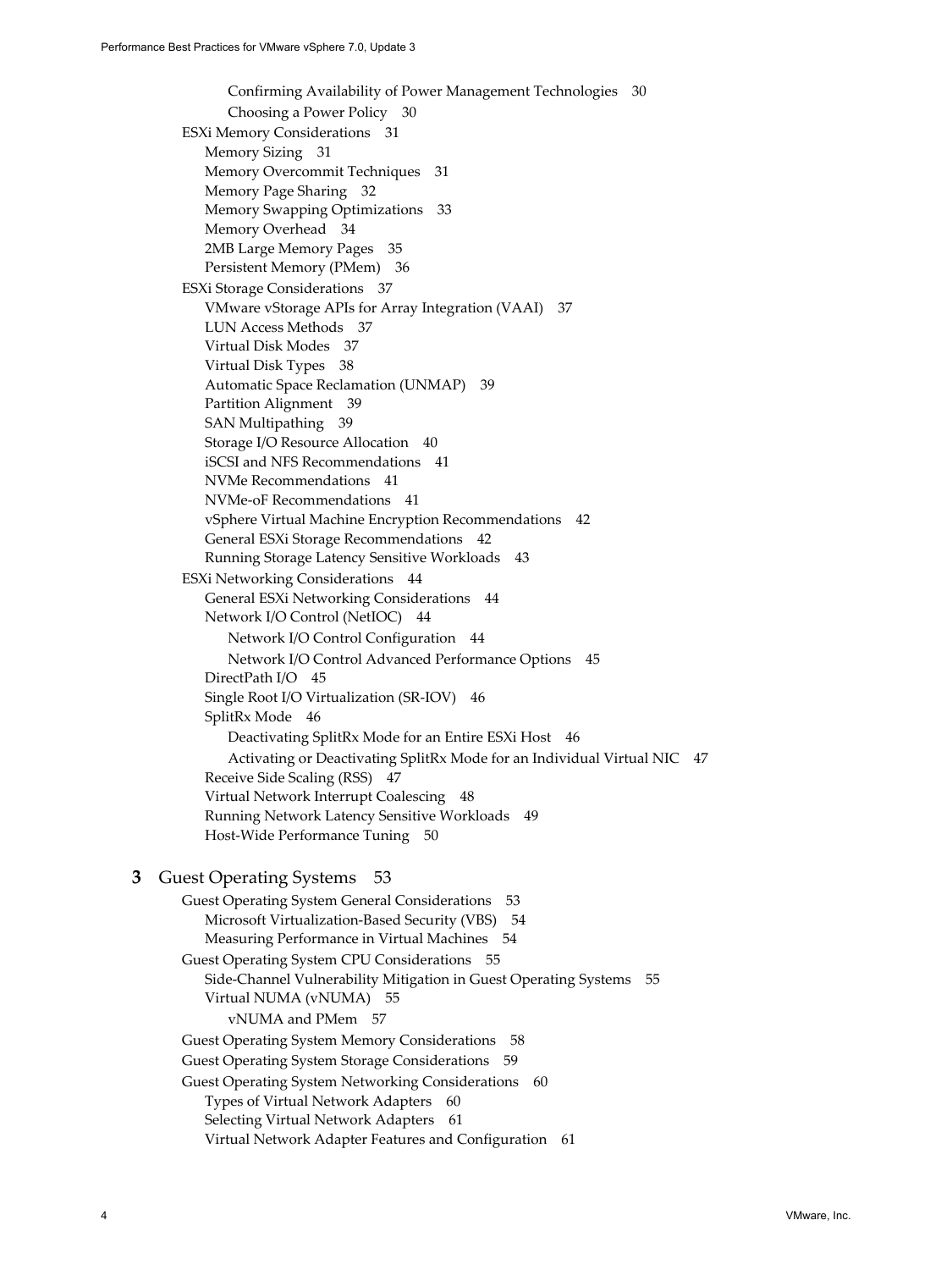#### **[4](#page-64-0)** [Virtual Infrastructure Management 65](#page-64-1)

[General Resource Management 65](#page-64-2) [VMware vCenter 66](#page-65-0) [VMware vCenter Database Considerations 67](#page-66-0) [VMware vCenter Database Network and Storage Considerations 67](#page-66-1) [VMware vCenter Database Configuration and Maintenance 67](#page-66-2) [PostgreSQL \(vPostgres\) Database Recommendations 68](#page-67-0) [VMware vSphere Management 69](#page-68-0) [vSphere Clients 69](#page-68-1) [vSphere Client Back-End Performance Considerations 69](#page-68-2) [vSphere Client Front-End Performance Considerations 71](#page-70-0) [Tagging in vSphere 72](#page-71-0) [vSphere Web Services SDK Clients 72](#page-71-1) [VMware vMotion and Storage vMotion 73](#page-72-0) [VMware vMotion Recommendations 73](#page-72-1) [VMware Storage vMotion Recommendations 74](#page-73-0) [VMware Cross-Host Storage vMotion Recommendations 74](#page-73-1) [VMware Distributed Resource Scheduler \(DRS\) 76](#page-75-0) [DRS in General 76](#page-75-1) [DRS Cluster Configuration Settings 76](#page-75-2) [DRS Cluster Sizing and Resource Settings 78](#page-77-0) [DRS Performance Tuning 79](#page-78-0) [VMware Distributed Power Management \(DPM\) 81](#page-80-0) [DPM Configuration and Modes of Operation 81](#page-80-1) [Tuning the DPM Algorithm 81](#page-80-2) [Scheduling DPM and Running DPM Proactively 82](#page-81-0) [Using DPM With VMware High Availability \(HA\) 82](#page-81-1) [VMware vSphere Storage I/O Control 83](#page-82-0) [VMware Storage Distributed Resource Scheduler \(Storage DRS\) 84](#page-83-0) [VMware vSphere High Availability 85](#page-84-0) [VMware High Availability in General 85](#page-84-1) [Virtual Machine Component Protection \(VMCP\) 85](#page-84-2) [VMware Fault Tolerance 86](#page-85-0) [VMware vSphere Lifecycle Manager 88](#page-87-0) [Lifecycle Manager General Recommendations 88](#page-87-1) [Lifecycle Manager Quick Boot Option 88](#page-87-2) [Lifecycle Manager Cluster Remediation 88](#page-87-3) [Lifecycle Manager Bandwidth Throttling 89](#page-88-0) [VMware vSAN 90](#page-89-0) [Hybrid versus All-Flash vSAN 90](#page-89-1) [vSAN Hardware Selection and Layout 90](#page-89-2) [Hardware Selection and Layout for Hybrid vSAN 90](#page-89-3) [Hardware Selection and Layout for All-Flash vSAN 90](#page-89-4) [Hardware Selection and Layout for vSAN in General 90](#page-89-5) [vSAN Network Considerations 90](#page-89-6) [vSAN Configuration and Use 91](#page-90-0) [vSAN Encryption 91](#page-90-1) [VMware vSphere Virtual Volumes \(vVols\) 93](#page-92-0) [vVols Hardware Considerations 93](#page-92-1) [vVols Workload Performance 93](#page-92-2) [vVols Management Operation Performance 93](#page-92-3) [vVols I/O Operation Performance 94](#page-93-0) [vVols Configuration Recommendations 94](#page-93-1) [VMware vCenter Single Sign-On Server 96](#page-95-0)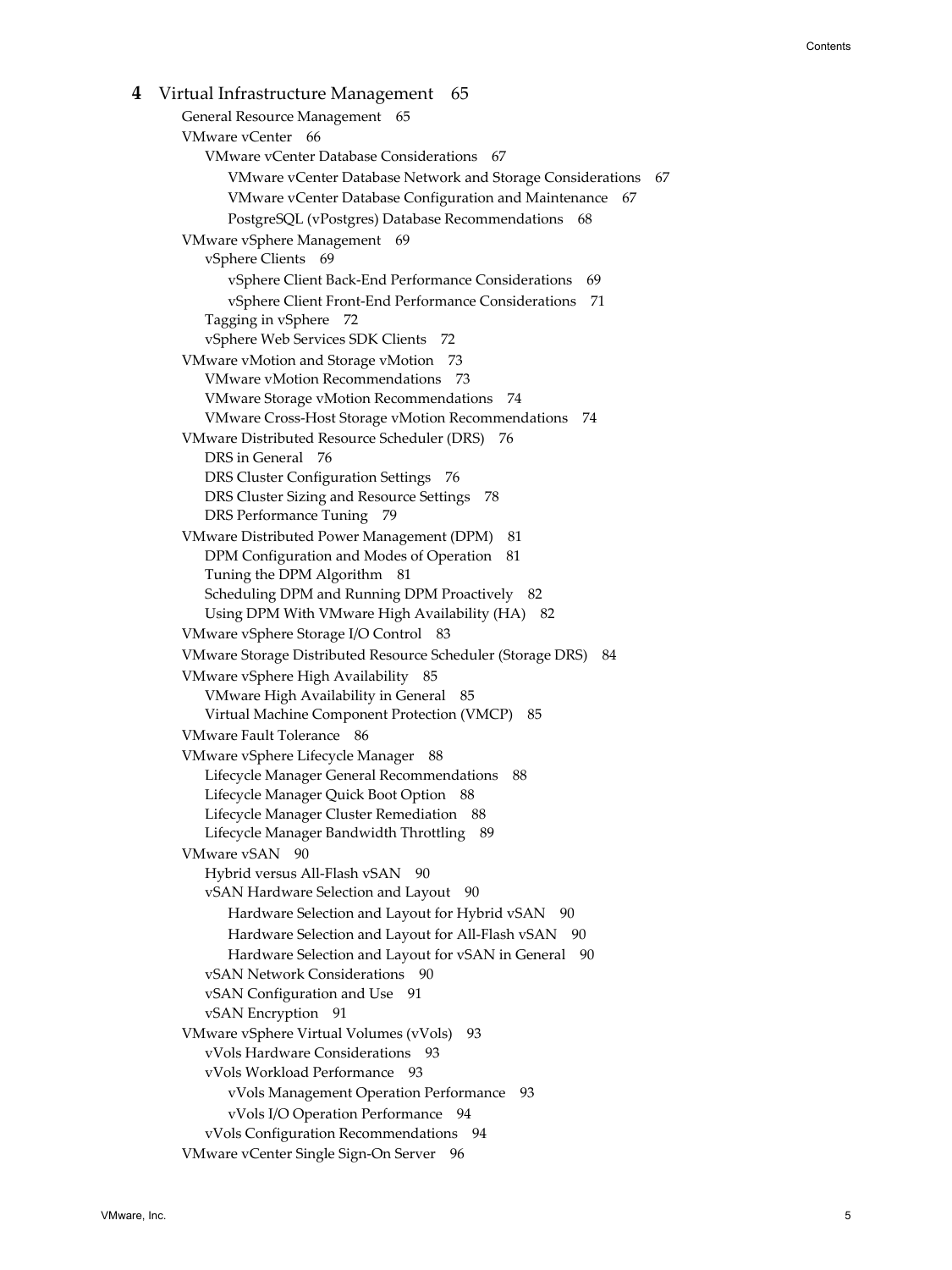[VMware vSphere Content Library 97](#page-96-0) [vSphere 7 with Kubernetes 98](#page-97-0)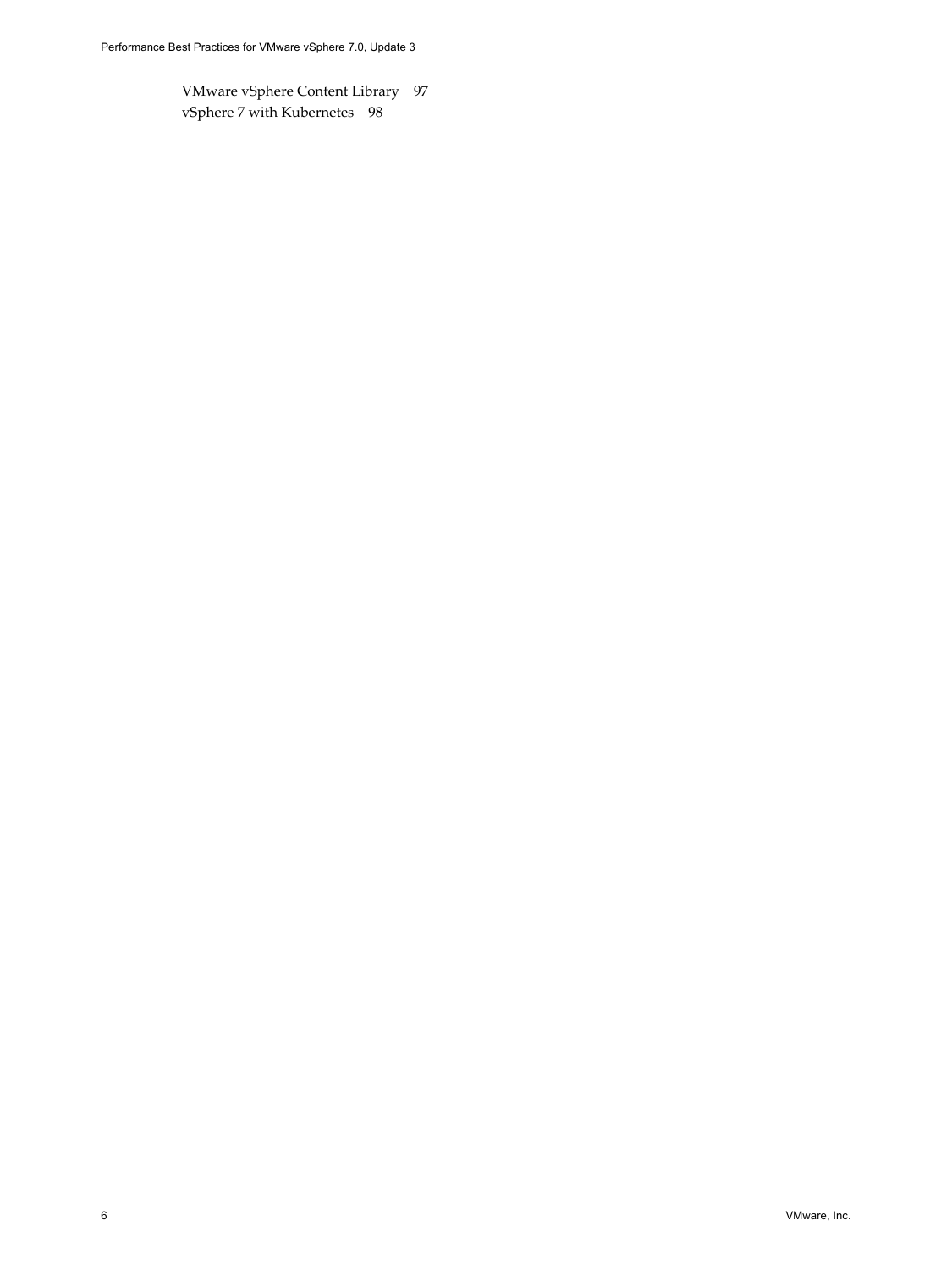## **Tables**

[Table 4-1. Advanced Configuration Options for the vSphere Client Back-End 71](#page-70-1) [Table 4-2. vCLS Agent Virtual Machine Specifications 78](#page-77-1)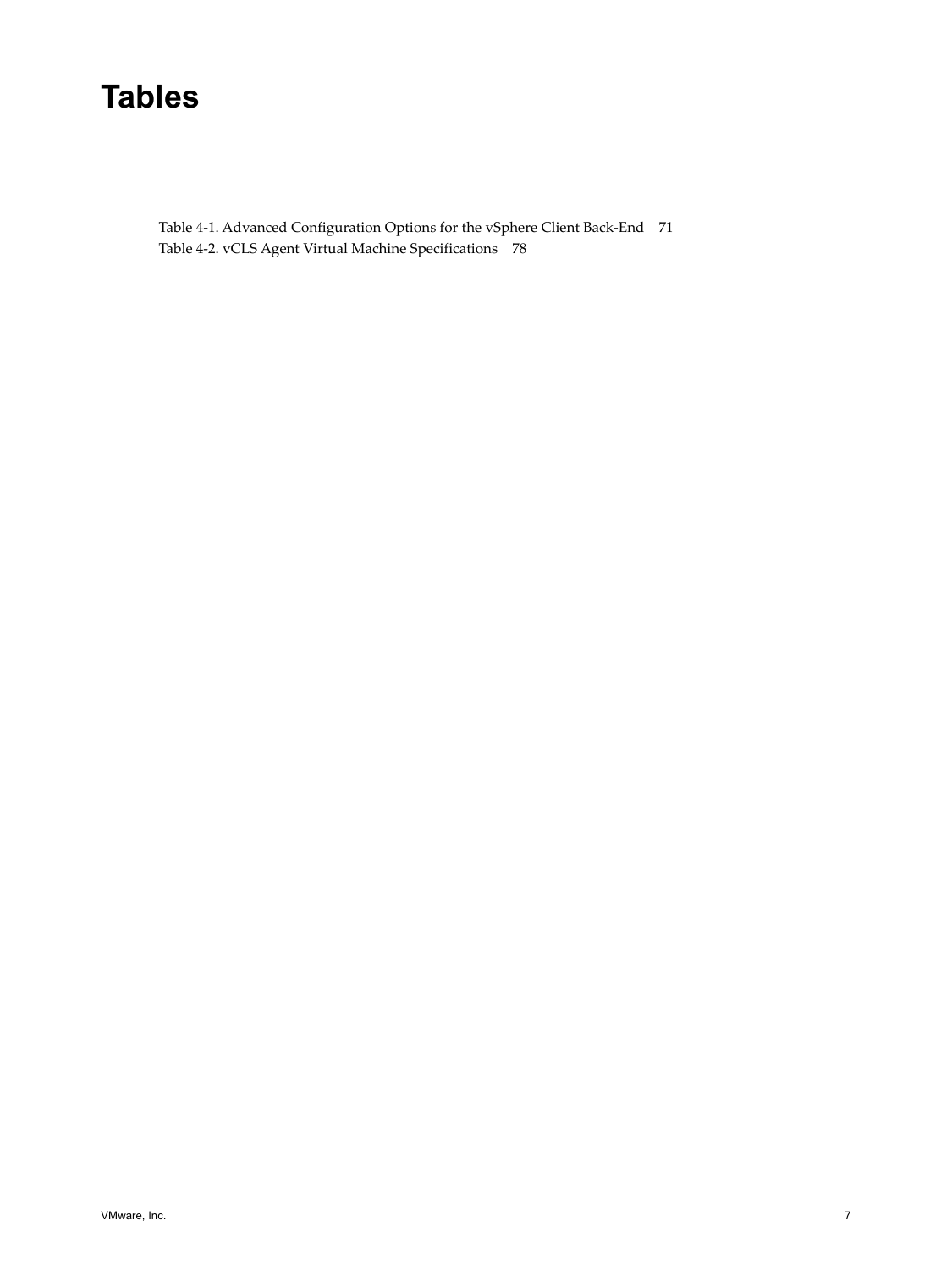Performance Best Practices for VMware vSphere 7.0, Update 3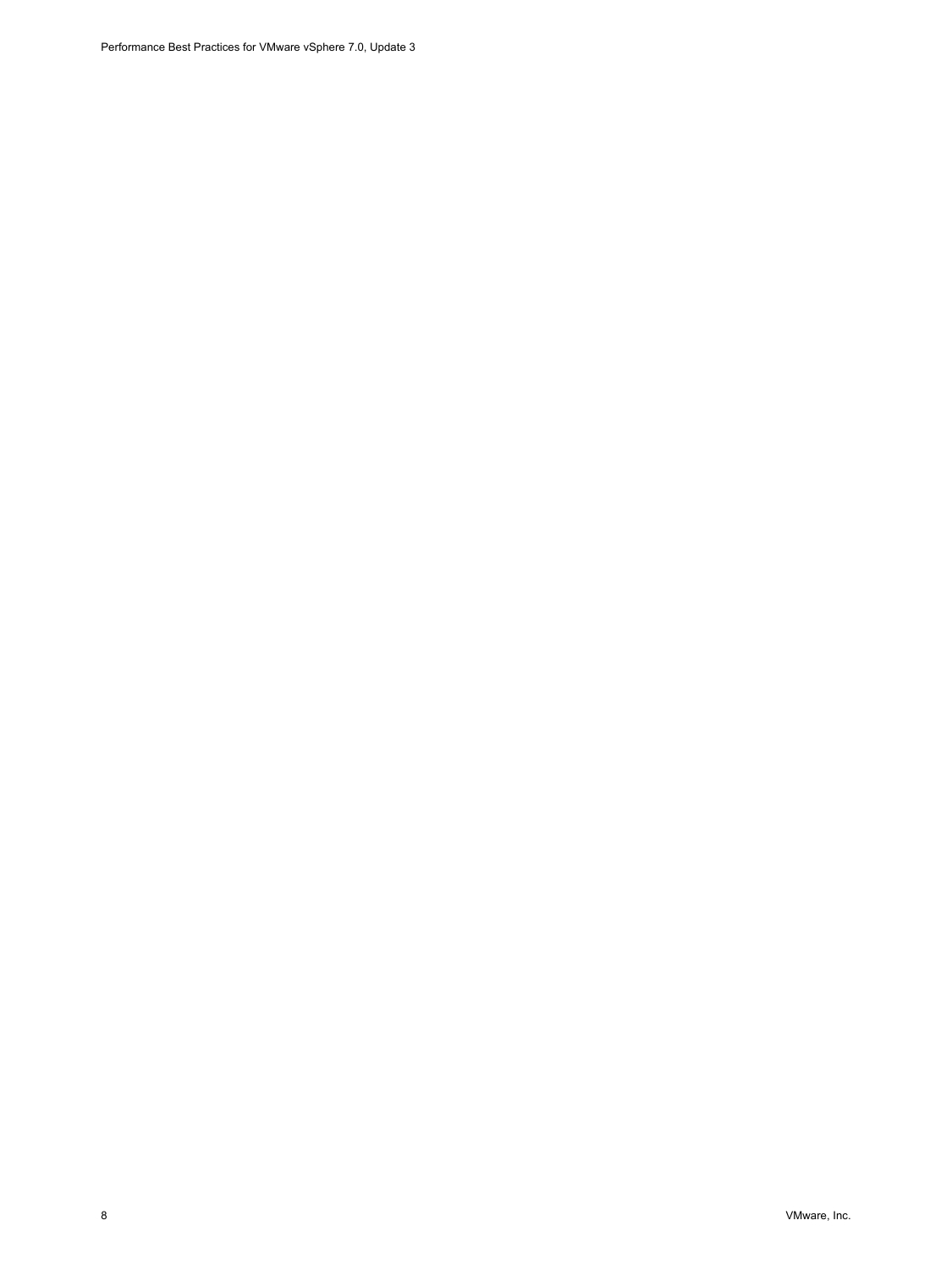## <span id="page-8-0"></span>**About This Book**

This book, *Performance Best Practices for VMware vSphere 7.0 Update 3*, provides performance tips that cover the most performance-critical areas of VMware vSphere® 7.0 Update 3. It is not intended as a comprehensive guide for planning and configuring your deployments.

This book consists of the following chapters:

[Chapter 1, "Hardware for Use with VMware vSphere," on page 11](#page-10-7), provides guidance on selecting hardware for use with vSphere.

[Chapter 2, "ESXi and Virtual Machines," on page 23,](#page-22-3) provides guidance regarding VMware ESXi™ software and the virtual machines that run in it.

[Chapter 3, "Guest Operating Systems," on page 53](#page-52-3), provides guidance regarding the guest operating systems running in vSphere virtual machines.

[Chapter 4, "Virtual Infrastructure Management," on page 65,](#page-64-3) provides guidance regarding infrastructure management best practices.

**NOTE** For planning purposes we recommend reading this entire book before beginning a deployment. Material in the last chapter, [Virtual Infrastructure Management](#page-64-3), for example, might influence your hardware choices (covered in the first chapter, [Hardware for Use with VMware vSphere](#page-10-7)).

## **Intended Audience**

This book is intended for system administrators who are planning a VMware vSphere 7.0 Update 3 deployment and want to maximize its performance. The book assumes the reader is already familiar with VMware vSphere concepts and terminology.

## **Document Feedback**

VMware welcomes your suggestions for improving our documentation. If you have comments, send your feedback to:

[docfeedback@vmware.com](mailto:docfeedback@vmware.com)

## **VMware vSphere Documentation**

The VMware vSphere documentation consists of the combined VMware vCenter® and VMware ESXi documentation set.

You can access the most current versions of the vSphere documentation by going to:

<http://www.vmware.com/support/pubs>

You can access performance and other technical papers on the VMware Technical Papers page:

http://www.vmware.com/vmtn/resources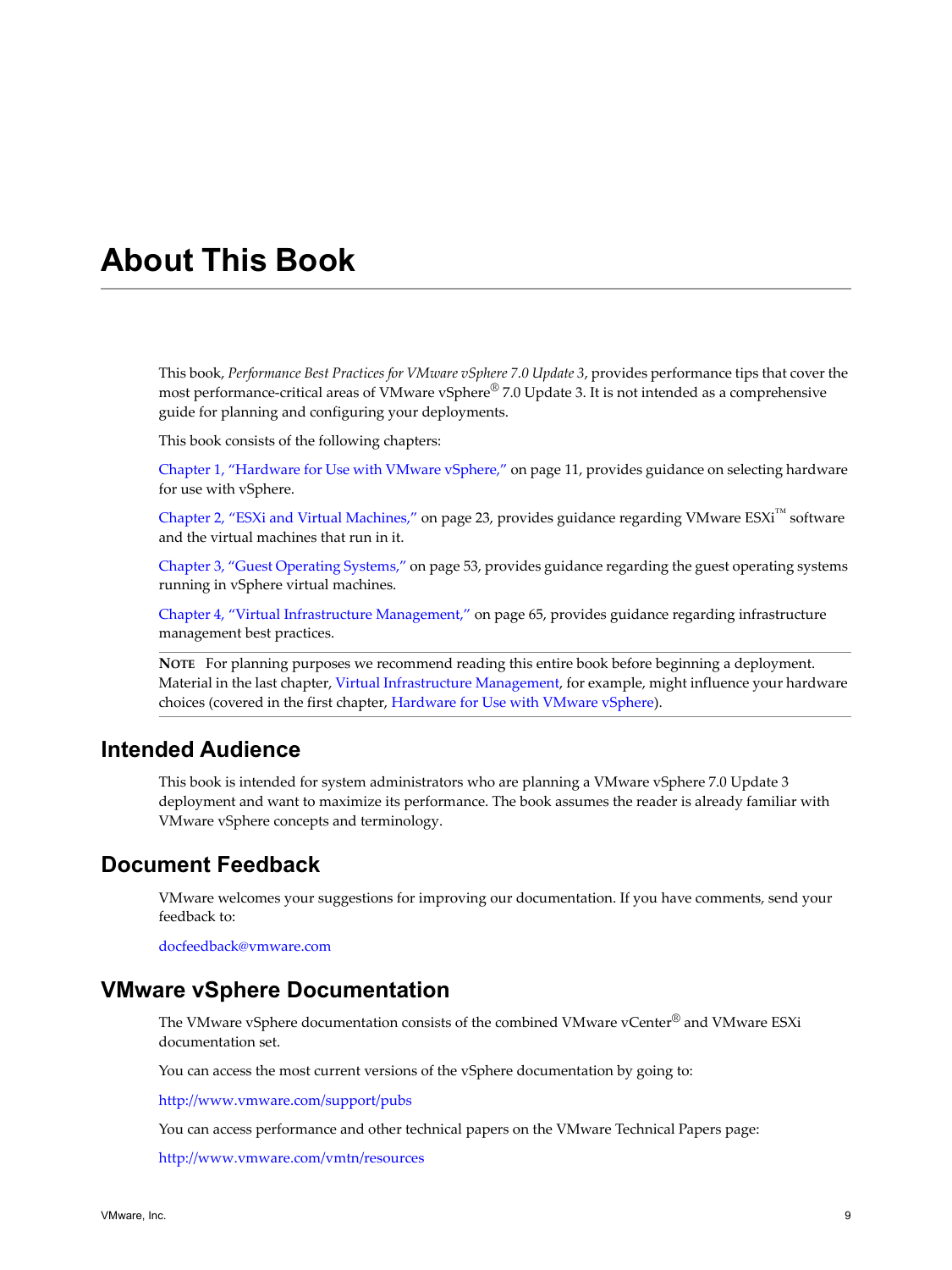Performance Best Practices for VMware vSphere 7.0, Update 3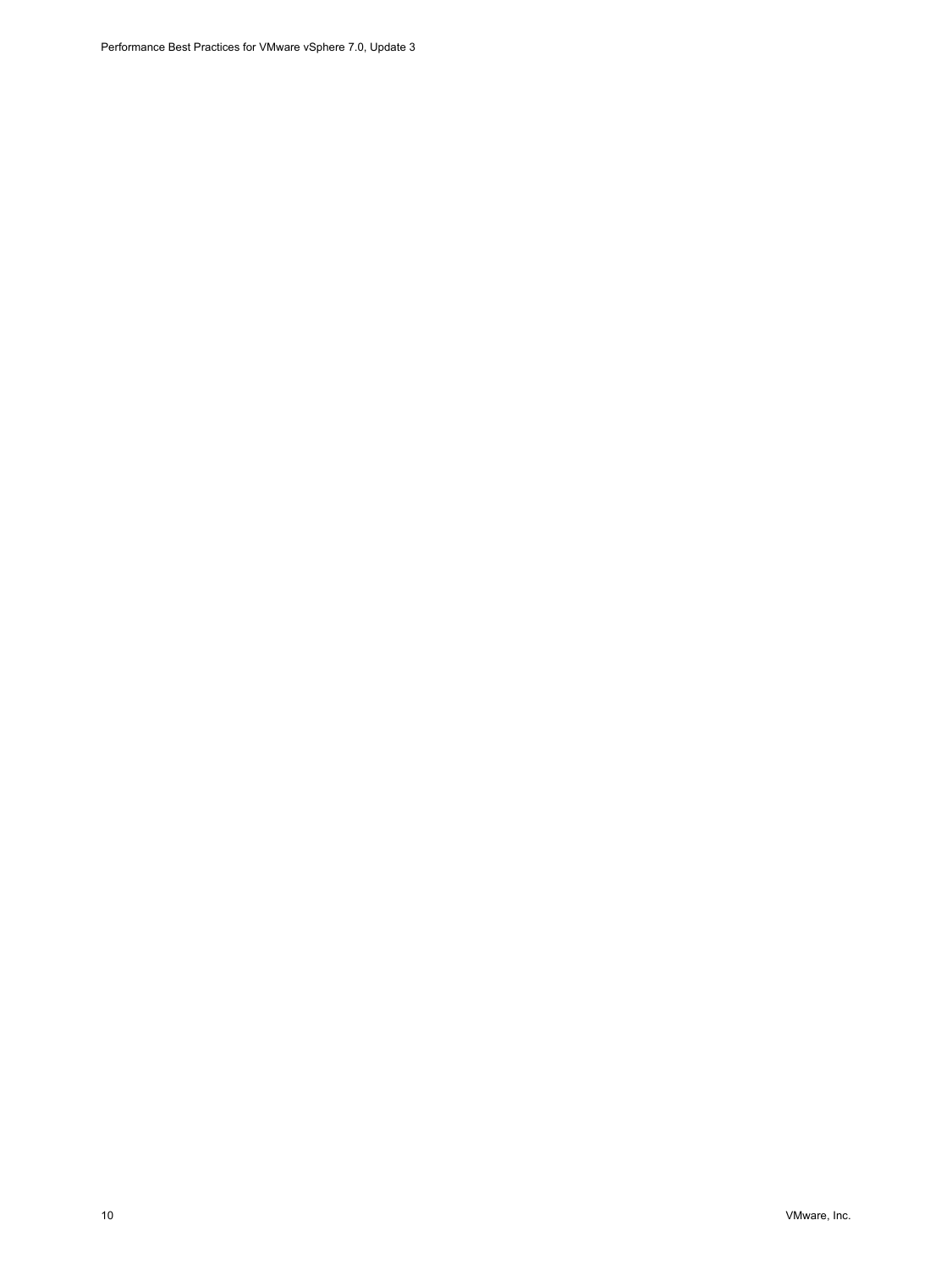# <span id="page-10-7"></span><span id="page-10-1"></span><span id="page-10-0"></span>**Hardware for Use with VMware vSphere 1**

This chapter provides guidance on selecting and configuring hardware for use with VMware vSphere.

## <span id="page-10-2"></span>**Validate Your Hardware**

Before deploying a system we recommend the following:

- Verify that all hardware in the system is on the hardware compatibility list for the specific version of VMware software you will be running.
- Make sure that your hardware meets the minimum configuration supported by the VMware software you will be running.
- Test system memory for 72 hours, checking for hardware errors.

## <span id="page-10-3"></span>**CPU Hardware Considerations**

This section provides guidance regarding CPUs for use with vSphere 7.0 Update 3.

## <span id="page-10-4"></span>**General CPU Considerations**

When selecting hardware, it is a good idea to consider CPU compatibility for VMware vSphere<sup>®</sup> vMotion™ (which in turn affects DRS, DPM, and other features) and VMware Fault Tolerance. See ["VMware vMotion and Storage vMotion" on page 73](#page-72-2), ["VMware Distributed Resource Scheduler \(DRS\)"](#page-75-3) [on page 76,](#page-75-3) and ["VMware Fault Tolerance" on page 86](#page-85-1).

## <span id="page-10-8"></span><span id="page-10-5"></span>**Side-Channel Vulnerabilities**

A class of security vulnerabilities collectively known as "side-channel vulnerabilities" have been discovered in many modern CPUs. These include vulnerabilities commonly called Spectre, Meltdown, Foreshadow, L1TF, and others. Some of the mitigation measures for these vulnerabilities can have a significant performance impact. Because of the complexity of this topic, as well as its ever-changing nature, we don't thoroughly address it in this book. For the latest information about these vulnerabilities as they relate to VMware products, see VMware KB articles [52245,](https://kb.vmware.com/s/article/52245) [54951,](https://kb.vmware.com/s/article/54951) and [55636](https://kb.vmware.com/s/article/55636), all of which are updated regularly.

These vulnerabilities can be mitigated in various ways and in various parts of the system. Depending on the variant of the vulnerability, mitigations might take place in hardware, through microcode, or in software.

## <span id="page-10-6"></span>**Hardware Mitigations**

Some recent CPU releases include hardware mitigations that can address some of these vulnerabilities with little or no performance impact. Thus, in addition to any performance gain from other aspects of these CPUs, choosing them for a new system might deliver even greater performance gains when compared to older processors that require microcode or software mitigations for certain vulnerabilities.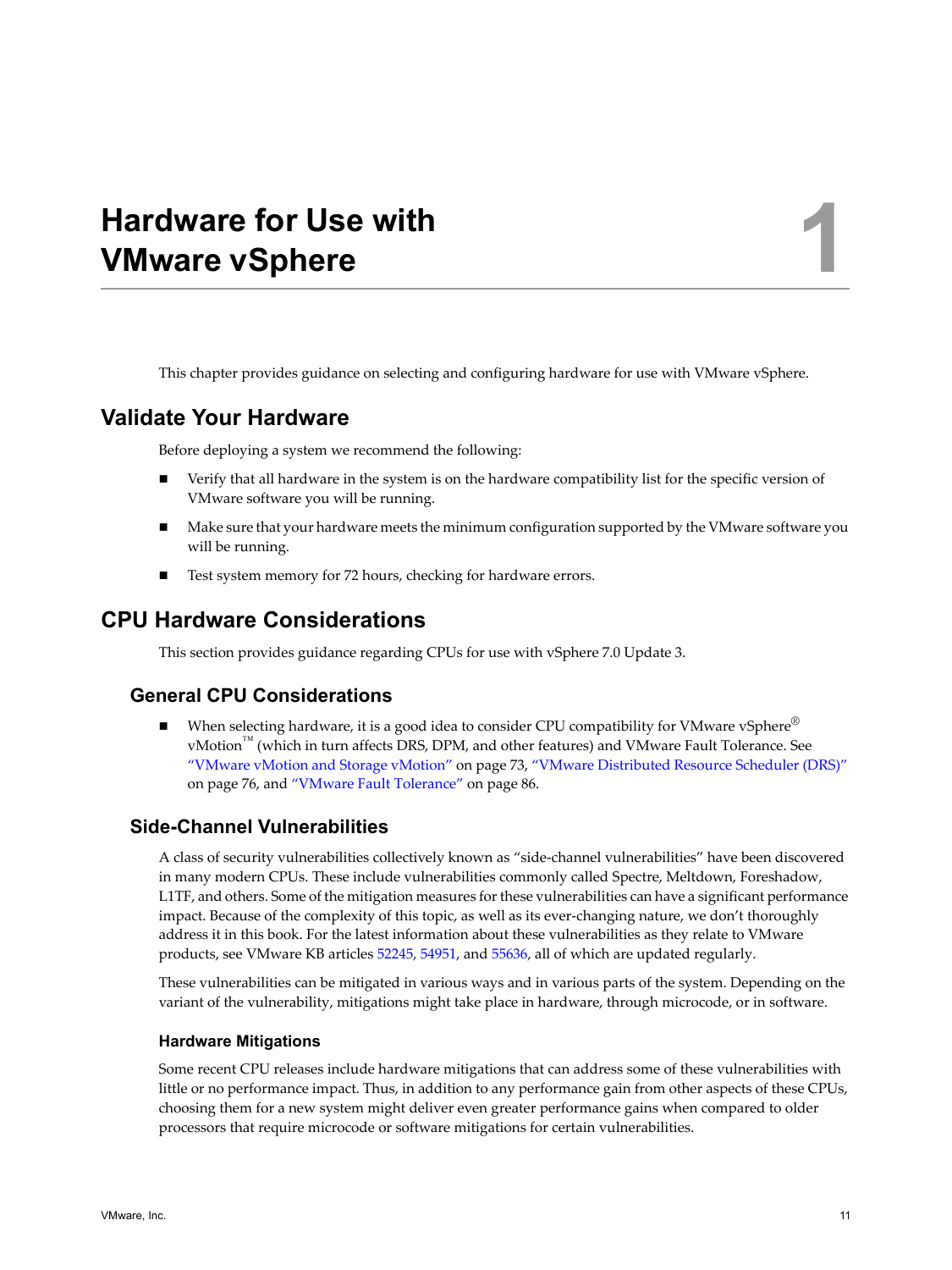## <span id="page-11-0"></span>**Microcode Mitigations**

Some side-channel vulnerabilities can be mitigated in microcode. Microcode is a layer of code that runs on a CPU below the CPU's externally-visible instruction set. The microcode that ships with a CPU can be updated in the field either through BIOS updates or by an operating system.

Some versions of ESXi can update microcode to mitigate certain side-channel vulnerabilities.

#### <span id="page-11-1"></span>**Software Mitigations**

Some side-channel vulnerabilities can be mitigated in software. Depending on the vulnerability, these mitigations might be at the hypervisor level or at the guest operating system level. These mitigations are addressed in ["Side-Channel Vulnerability Mitigation in ESXi" on page 25](#page-24-3) and ["Side-Channel Vulnerability](#page-54-3)  [Mitigation in Guest Operating Systems" on page 55.](#page-54-3)

## <span id="page-11-2"></span>**Hardware-Assisted Virtualization**

Most processors from both Intel $^{\circledR}$  and AMD include hardware features to assist virtualization and improve performance. These features—hardware-assisted CPU virtualization, MMU virtualization, and I/O MMU virtualization—are described below.

**NOTE** For more information about virtualization techniques, see the white paper [Software and Hardware](https://www.vmware.com/techpapers/2009/software-and-hardware-techniques-for-x86-virtualiz-10036.html)  [Techniques for x86 Virtualization.](https://www.vmware.com/techpapers/2009/software-and-hardware-techniques-for-x86-virtualiz-10036.html)

## <span id="page-11-3"></span>**Hardware-Assisted CPU Virtualization (VT-x and AMD-V™)**

Hardware-assisted CPU virtualization assistance, called VT-x (in Intel processors) or AMD-V (in AMD processors), automatically traps sensitive events and instructions, allowing trap-and-emulate style virtualization as well as providing assists to reduce the overhead involved in handling these traps.

**NOTE** Starting with version 6.7, ESXi no longer supports software CPU virtualization.

#### <span id="page-11-4"></span>**Hardware-Assisted MMU Virtualization (Intel EPT and AMD RVI)**

Hardware-assisted MMU virtualization, called rapid virtualization indexing (RVI) or nested page tables (NPT) in AMD processors and extended page tables (EPT) in Intel processors, addresses the overheads due to memory management unit (MMU) virtualization by providing hardware support to virtualize the MMU.

Hardware-assisted MMU virtualization allows an additional level of page tables that map guest physical memory to host physical memory addresses, eliminating the need for ESXi to maintain shadow page tables. This reduces memory consumption and speeds up workloads in which guest operating systems frequently modify page tables. While hardware-assisted MMU virtualization improves the performance of most workloads, it does increase the time required to service a TLB miss, thus reducing the performance of workloads that stress the TLB. However this increased TLB miss cost can be mitigated by configuring the guest operating system and applications to use large memory pages, as described in "2MB Large Memory Pages" on [page 35](#page-34-1).

**NOTE** Starting with version 6.7, ESXi no longer supports software MMU virtualization.

## <span id="page-11-5"></span>**Hardware-Assisted I/O MMU Virtualization (VT-d and AMD-Vi)**

Hardware-assisted I/O MMU virtualization, called Intel Virtualization Technology for Directed I/O (VT-d) in Intel processors and AMD I/O Virtualization (AMD-Vi or IOMMU) in AMD processors, is an I/O memory management feature that remaps I/O DMA transfers and device interrupts. This feature (strictly speaking, a function of the chipset, rather than the CPU) can allow virtual machines to have direct access to hardware I/O devices, such as network cards, storage controllers (HBAs), and GPUs.

For information about using hardware-assisted I/O MMU virtualization, see ["DirectPath I/O" on page 45](#page-44-2) and ["Single Root I/O Virtualization \(SR-IOV\)" on page 46.](#page-45-3)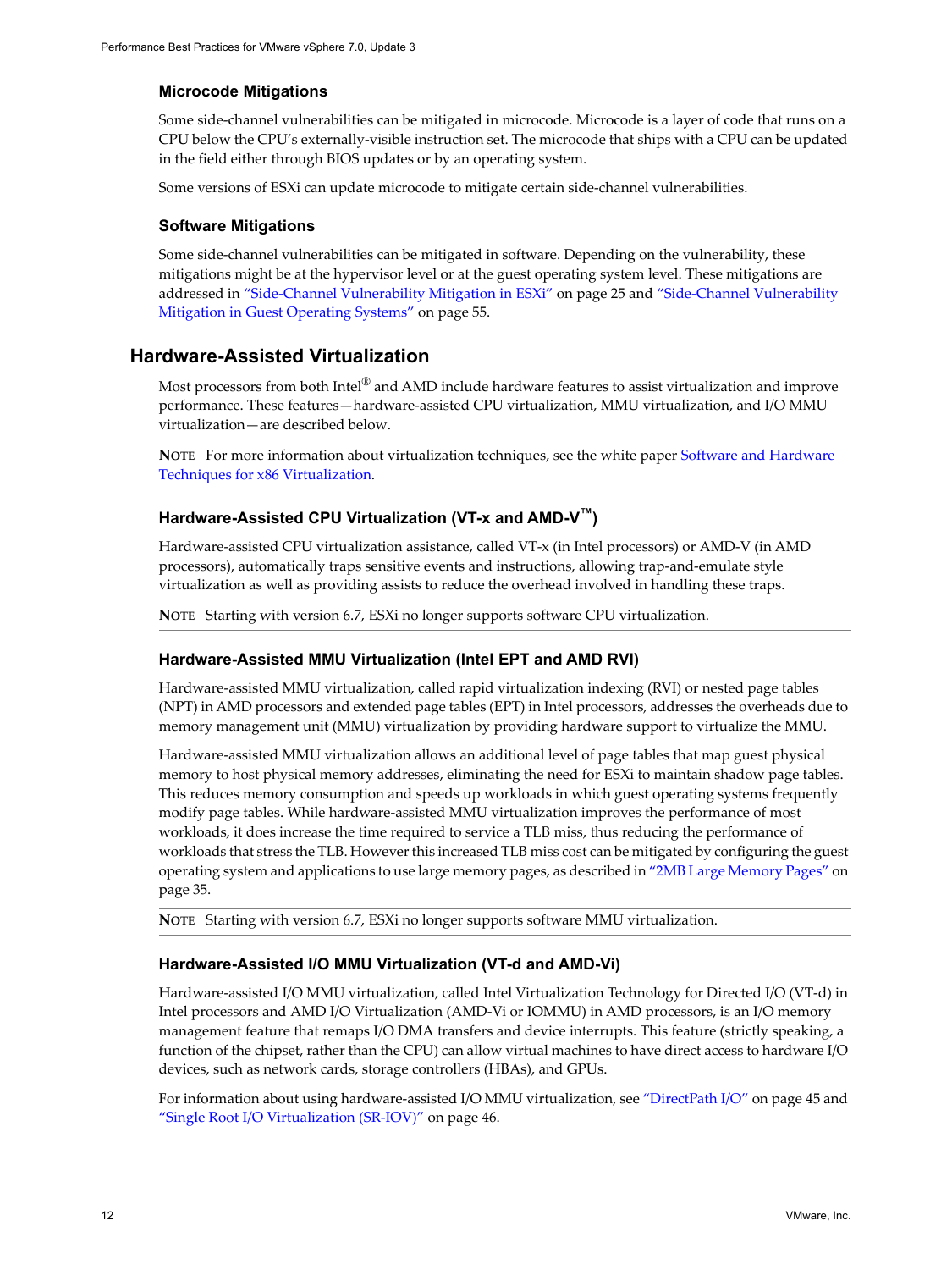## <span id="page-12-0"></span>**AES-NI Support**

vSphere includes features that perform significantly better, incur significantly lower CPU load, or both, on hardware that supports AES-NI (Intel's Advanced Encryption Standard New Instruction Set). For the best performance with these features:

- Choose processors that support AES-NI, especially some recent processor versions in which the AES-NI implementation is further optimized.
- Make sure your BIOS version supports AES-NI (in some cases a BIOS upgrade might be required for AES-NI support).
- Make sure AES-NI is activated in BIOS.

If a host that supports AES-NI, that support is exposed by default to virtual hardware version 7 or later virtual machines running on the host. This can be changed if desired by using Enhanced vMotion Compatibility (EVC) or modifying the CPU mask (see VMware KB article 1993). One situation in which deactivating AES-NI passthrough might be desirable is to allow vMotion compatibility from a host that supports AES-NI to one that does not.

For more about the features that use AES-NI, see ["vSphere Virtual Machine Encryption Recommendations"](#page-41-2) [on page 42,](#page-41-2) ["VMware vMotion Recommendations" on page 73,](#page-72-3) and ["VMware vSAN" on page 90.](#page-89-7)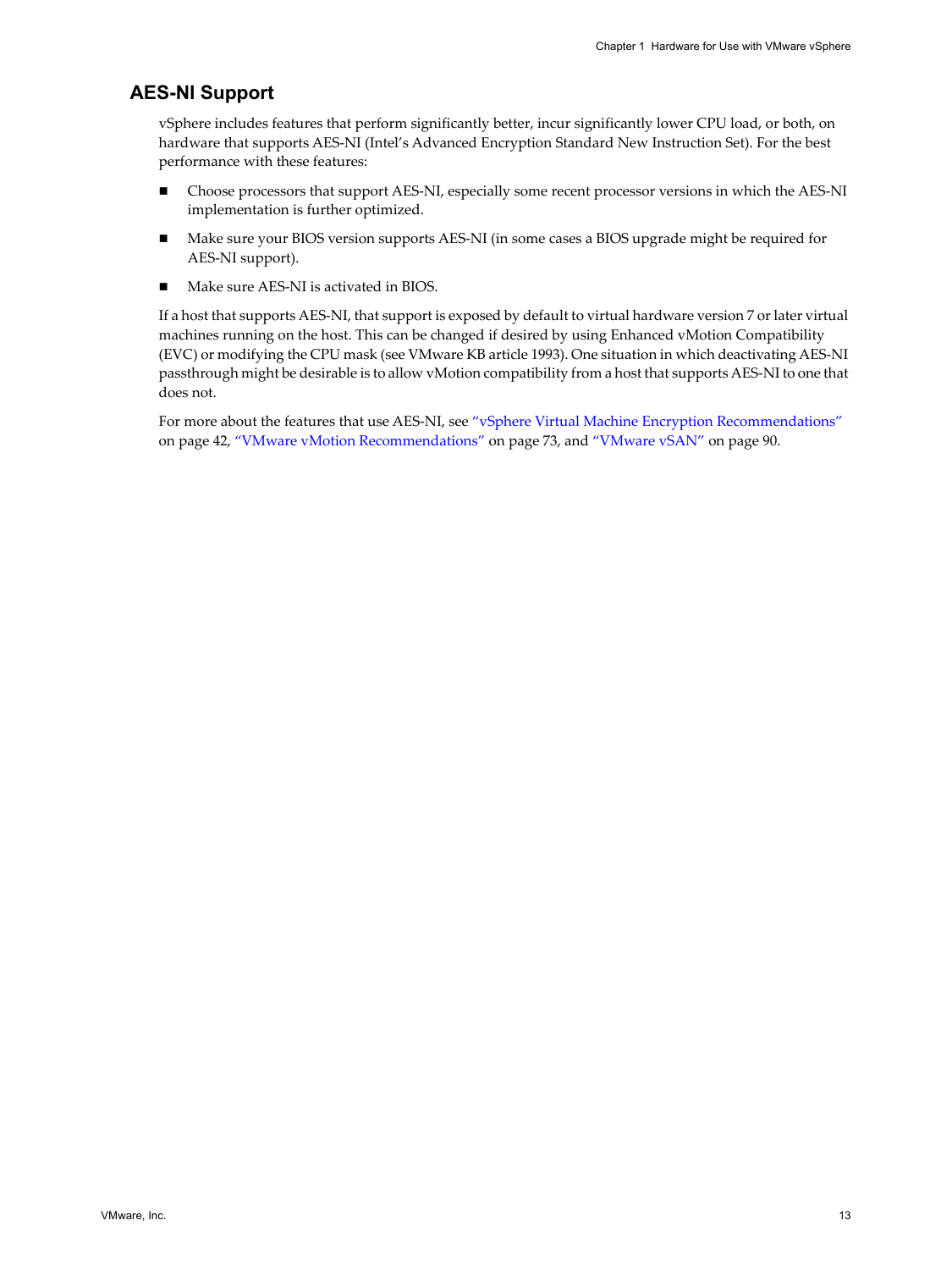## <span id="page-13-0"></span>**Memory Hardware Considerations**

This section provides guidance regarding memory for use with vSphere 7.0 Update 3.

## <span id="page-13-3"></span><span id="page-13-1"></span>**Persistent Memory (PMem)**

Persistent memory, or PMem, is a type of non-volatile memory that fits in standard server DIMM slots but has various benefits over DRAM. Depending on the type of PMem, and how it's configured, these benefits can include some combination of:

- Persistence across reboots
- Higher capacities than DRAM
- Lower cost per GB than DRAM

Various types of PMem are available, including Intel® Optane™ Persistent Memory Modules and NVDIMM-N, both of which are discussed below, and each of which can be used only in servers designed to support it. Optane PMem can be configured in either of two modes: Memory Mode and App Direct Mode.

For information about PMem in NUMA systems, see ["Persistent Memory \(PMem\) in NUMA Systems" on](#page-28-3)  [page 29](#page-28-3). For information about using PMem in ESXi, see "["Persistent Memory \(PMem\)" on page 36](#page-35-1).

## <span id="page-13-2"></span>**Intel Optane Persistent Memory Modules**

Optane PMem is a type of PMem available in larger capacities and at lower cost per GB than volatile DRAM, but with slightly slower access speeds. The higher capacities available with Optane PMem can potentially allow more total memory per system.

For information about vSphere support for Intel Optane Persistent Memory, see VMware KB article [67645](https://kb.vmware.com/s/article/67645).

For guidance on sizing Optane PMem, see [Announcing VMware vSphere Support for Intel® Optane™](https://blogs.vmware.com/vsphere/2019/04/announcing-vmware-vsphere-support-for-intel-optane-dc-persistent-memory-technology.html)  [Persistent Memory Technology](https://blogs.vmware.com/vsphere/2019/04/announcing-vmware-vsphere-support-for-intel-optane-dc-persistent-memory-technology.html).

## **Optane Persistent Memory Modes**

As mentioned above, Optane PMem can be configured in either of two modes, Memory Mode or App Direct Mode, or partially in each mode.

 In Memory Mode, the Optane PMem presents to the operating system as system main memory. In this mode, the system's DRAM is used as a cache for the larger (but slower) Optane PMem. This mode does not require changes to the operating system or application. Using Memory Mode can sometimes achieve higher VM density than a DRAM system of comparable cost. In this mode, the performance of a workload depends on the size of the working set in relation to the size of the DRAM cache and on the workload's access pattern.

For performance insights about Optane PMem in Memory Mode, see the white paper [Intel Optane DC](https://www.vmware.com/techpapers/2019/IntelOptaneDC-PMEM-memory-mode-perf.html)  [Persistent Memory "Memory Mode" Virtualized Performance Study](https://www.vmware.com/techpapers/2019/IntelOptaneDC-PMEM-memory-mode-perf.html).

 In App Direct Mode the Optane PMem presents to the operating system as persistent memory, allowing a PMem-aware operating system (such as ESXi 7.0 Update 3) to use it directly. This in turn allows both legacy applications and new PMem-aware applications to use the Optane PMem in novel ways.

An ESXi virtual machine can use Optane PMem in App Direct Mode as a regular disk attached to a virtual machine. This is called vPMEMDisk. In this case, there is no need for the guest operating system to be PMem aware.

An ESXi virtual machine running on virtual hardware version 14 or later can also use Optane PMem in App Direct Mode as a virtual NVDIMM device. This is called vPMEM. In this configuration, unlike with vPMEMDisk, the ESXi storage stack is bypassed. In order to use a virtual NVDIMM device, the guest operating system must be PMem aware.

For more performance information about Optane PMem in App Direct Mode, see the white paper [Persistent Memory Performance in vSphere 6.7 with Intel Optane DC Persistent Memory.](https://www.vmware.com/techpapers/2018/optane-dc-pmem-vsphere67-perf.html)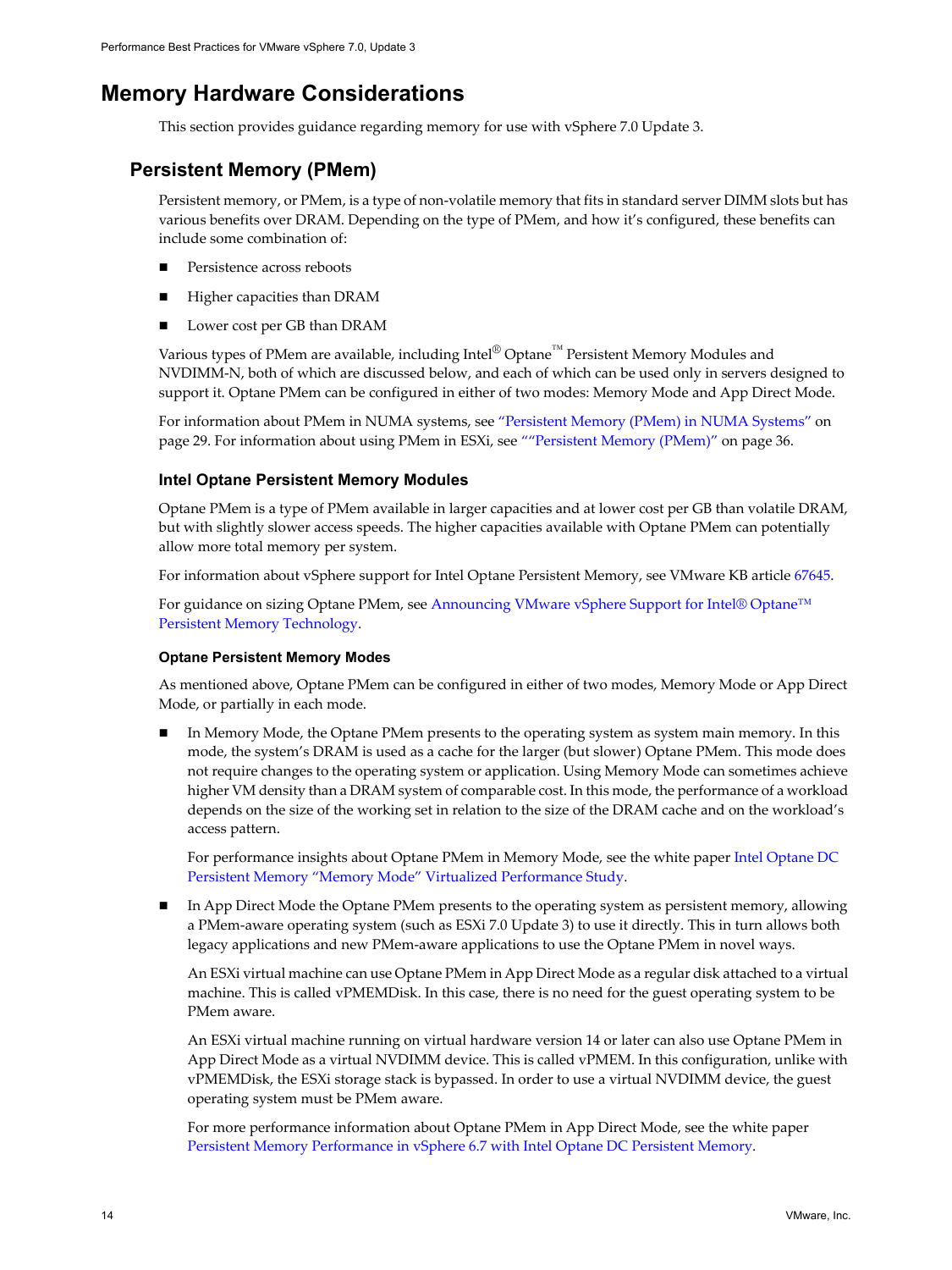To get the best performance from PMem, we recommend configuring it in App Direct Mode and using it as vPMEM. In order to get the best application performance, one would need a PMem-aware application, such as Microsoft SQL Server 2019.

#### <span id="page-14-0"></span>**NVDIMM-N Persistent Memory**

NVDIMM-N is a type of PMem that operates at the same speeds as volatile DRAM, but allows its contents to be saved across reboots (or saved automatically on power failure).

NVDIMM-N is always presented to the operating system as PMem (it doesn't have a Memory Mode like Optane PMem), and thus requires a PMem-aware operating system, such as ESXi 7.0 Update 3.

ESXi can use NVDIMM-N in the same ways it uses Optane PMem in App Direct Mode, either as vPMEMDisk or vPMEM.

For information about NVDIMM-N PMem performance, see the white paper [Persistent Memory Performance](https://www.vmware.com/techpapers/2018/pmem-vsphere67-perf.html)  [on vSphere 6.7.](https://www.vmware.com/techpapers/2018/pmem-vsphere67-perf.html)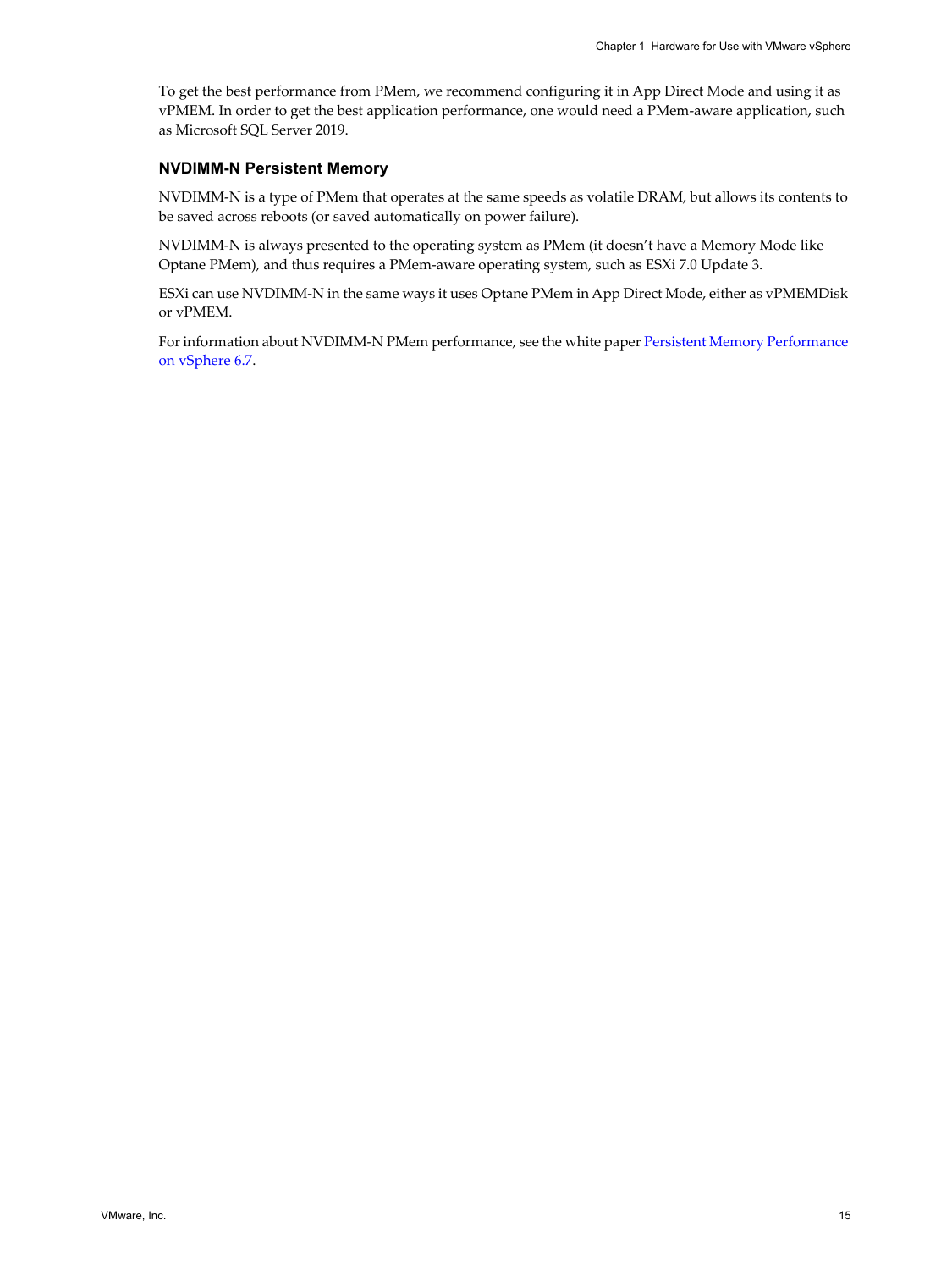## <span id="page-15-0"></span>**Storage Hardware Considerations**

This section provides guidance regarding storage hardware for use with vSphere 7.0 Update 3.

## <span id="page-15-1"></span>**General Storage Hardware Considerations**

Back-end storage configuration can greatly affect performance. For more information on storage configuration, refer to [vSphere Storage](https://docs.vmware.com/en/VMware-vSphere/7.0/com.vmware.vsphere.storage.doc/GUID-8AE88758-20C1-4873-99C7-181EF9ACFA70.html).

Lower than expected storage performance is most often the result of configuration issues with underlying storage devices rather than anything specific to ESXi.

Storage performance is a vast topic that depends on workload, hardware, vendor, RAID level, cache size, stripe size, and so on. Consult the appropriate documentation from VMware as well as the storage vendor.

Many workloads are very sensitive to the latency of I/O operations. It is therefore important to have storage devices configured correctly. The remainder of this section lists practices and configurations recommended by VMware for optimal storage performance.

- VMware Storage vMotion performance is heavily dependent on the available storage infrastructure bandwidth. We therefore recommend you consider the information in ["VMware vMotion and Storage](#page-72-2)  [vMotion" on page 73](#page-72-2) when planning a deployment.
- Consider providing flash devices for the vSphere Flash Infrastructure layer. This layer can be used to store a host swap file (as described in ["Memory Overcommit Techniques" on page 31](#page-30-3)).

The vSphere Flash Infrastructure layer can be composed of PCIe flash cards or SAS- or SATA-connected SSD drives, with the PCIe flash cards typically performing better than the SSD drives.

- Consider choosing PCIe flash cards that use the Non-Volatile Memory Express (NVMe) protocol (see ["NVMe Recommendations" on page 41](#page-40-3) for details about NVMe support in vSphere 7.0 Update 3 as well as use of the high-performance plug-in).
- 4K native (4Kn) and 512B emulation (512e) drives have some advantages and some limitations. In particular, such drives can perform poorly if your workloads don't issue mostly 4K-aligned I/Os. For more information on this subject, see VMware KB article [2091600](https://kb.vmware.com/s/article/2091600) or search for "Device Sector Formats" at http://docs.vmware.com.
- Consider choosing storage hardware that supports vStorage APIs for Storage Awareness (VASA), thus allowing you to use vVols (as described in ["VMware vSphere Virtual Volumes \(vVols\)" on page 93\)](#page-92-4).

Because vVols performance varies significantly between storage hardware vendors, make sure the storage hardware you choose will provide the vVols performance you expect.

- If you plan to use VMware vSAN, consider the advantages of an all-flash vSAN deployment versus a hybrid deployment (see ["Hybrid versus All-Flash vSAN" on page 90](#page-89-8)).
- If you plan to use VMware vSAN, consider choosing NICS and network switches that support RDMA over Converged Ethernet version 2 (RoCE v2) (see ["vSAN Network Considerations" on page 90](#page-89-9)).
- If you plan to use virtual machine encryption (see "vSphere Virtual Machine Encryption [Recommendations" on page 42\)](#page-41-2) consider choosing hardware that supports the AES-NI processor instruction set extensions. For more information, see ["AES-NI Support" on page 13.](#page-12-0)
- **Performance design for a storage network must take into account the physical constraints of the network,** not logical allocations. Using VLANs or VPNs does not provide a suitable solution to the problem of link oversubscription in shared configurations. VLANs and other virtual partitioning of a network provide a way of logically configuring a network, but don't change the physical capabilities of links and trunks between switches.

VLANs and VPNs do, however, allow the use of network Quality of Service (QoS) features that, while not eliminating oversubscription, do provide a way to allocate bandwidth preferentially or proportionally to certain traffic. See also ["Network I/O Control \(NetIOC\)" on page 44](#page-43-4) for a different approach to this issue.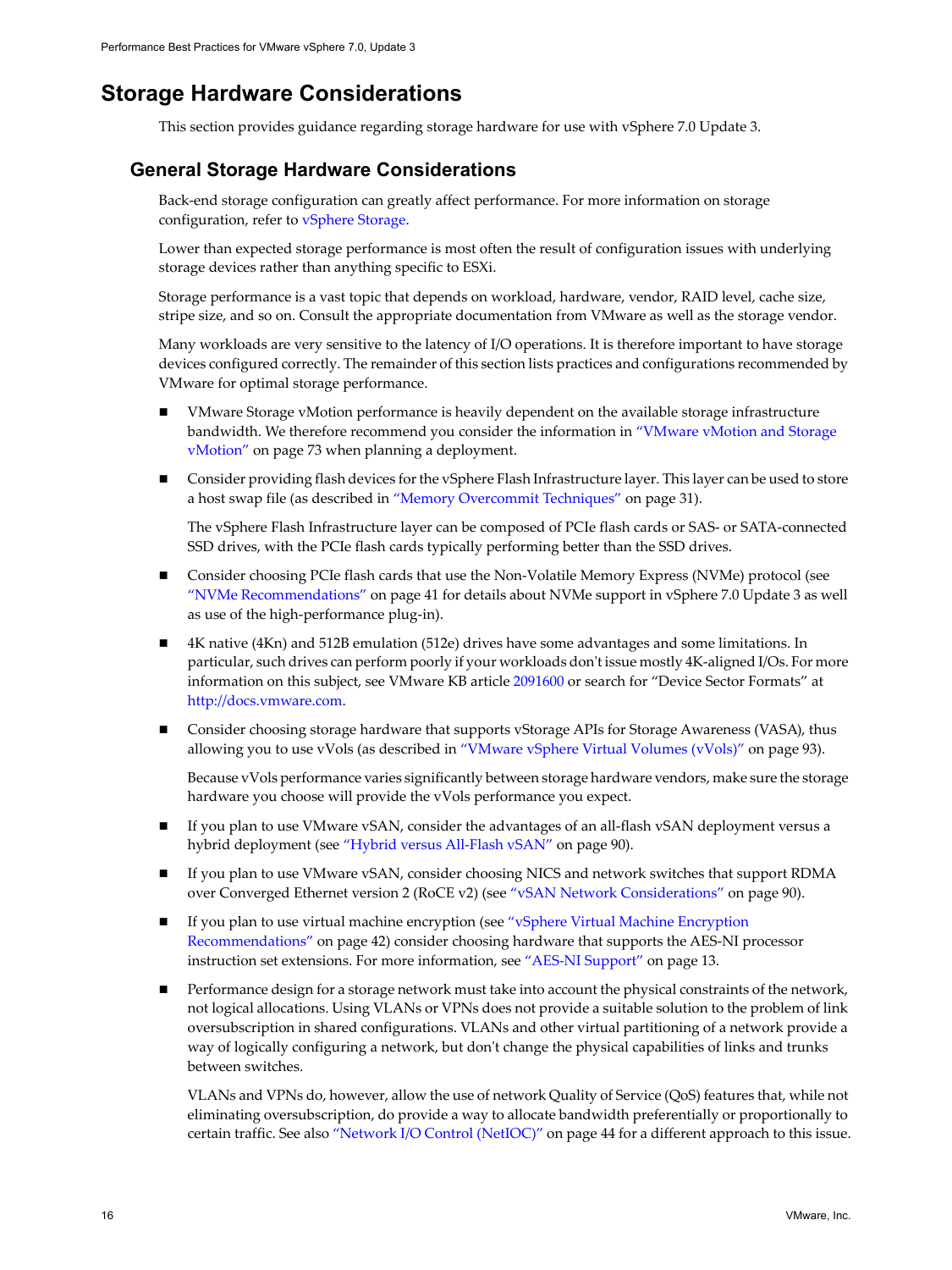- Applications or systems that write large amounts of data to storage, such as data acquisition or transaction logging systems, should not share Ethernet links to a storage device with other applications or systems. These types of applications perform best with dedicated connections to storage devices.
- Local storage performance might be improved with write-back cache. If your local storage has write-back cache installed, make sure it's activated and contains a functional battery module. For more information, see VMware KB article [1006602](https://kb.vmware.com/s/article/1006602).
- Make sure storage adapter cards are installed in slots with enough bandwidth to support their expected throughput. Be careful to distinguish between similar-sounding—but potentially incompatible—bus architectures, including PCI, PCI-X, PCI Express (PCIe), and PCIe 3.0 (aka PCIe Gen3), and be sure to note the number of "lanes" for those architectures that can support more than one width.

For example, in order to supply their full bandwidth potential, single-port 32Gb/s Fibre Channel HBA cards would need to be installed in at least PCIe Gen2 x8 or PCIe Gen3 x4 slots (either of which is capable of a net maximum of 32Gb/s in each direction) and dual-port 32Gb/s Fibre Channel HBA cards would need to be installed in at least PCIe Gen3 x8 slots (which are capable of a net maximum of 64Gb/s in each direction).

These high-performance cards will typically function just as well in slower PCIe slots, but their maximum throughput could be limited by the slots' available bandwidth. This is most relevant for workloads that make heavy use of large block size I/Os, as this is where these cards tend to develop their highest throughput.

## <span id="page-16-0"></span>**Fibre Channel Considerations**

- Make sure that end-to-end Fibre Channel speeds are consistent to help avoid performance problems. For more information, see VMware KB article [1006602.](https://kb.vmware.com/s/article/1006602)
- Configure maximum queue depth if needed for Fibre Channel HBA cards. For additional information see VMware KB article [1267.](https://kb.vmware.com/s/article/1267)

## <span id="page-16-1"></span>**VMware vStorage APIs for Array Integration (VAAI)**

Consider choosing storage hardware that supports VMware vStorage APIs for Array Integration (VAAI), allowing some operations to be offloaded to the storage hardware instead of being performed in ESXi.

Though the degree of improvement is dependent on the storage hardware, VAAI can improve storage scalability, can reduce storage latency for several types of storage operations, can reduce the ESXi host CPU utilization for storage operations, and can reduce storage network traffic.

On SANs, VAAI offers the following features:

- Scalable lock management (sometimes called "hardware-assisted locking," "Atomic Test & Set," or ATS) replaces the use of SCSI reservations on VMFS volumes when performing metadata updates. This can reduce locking-related overheads, speeding up many administrative tasks as well as increasing I/O performance for thin VMDKs. ATS helps improve the scalability of very large deployments by speeding up provisioning operations such as expansion of thin disks, creation of snapshots, and other tasks.
- Extended Copy (sometimes called "full copy," "copy offload," or XCOPY) allows copy operations to take place completely on the array, rather than having to transfer data to and from the host. This can dramatically speed up operations that rely on cloning, such as Storage vMotion, while also freeing CPU and I/O resources on the host.
- Block zeroing (sometimes called "Write Same") speeds up creation of eager-zeroed thick disks and can improve first-time write performance on lazy-zeroed thick disks and on thin disks.
- Dead space reclamation (using the UNMAP command) allows hosts to convey to storage which blocks are no longer in use. On a LUN that is thin-provisioned on the array side this can allow the storage array hardware to reuse no-longer needed blocks.

**NOTE** In this context, "thin provisioned" refers to LUNs on the storage array, as distinct from thin provisioned VMDKs, which are described in ["Virtual Disk Types" on page 38.](#page-37-1)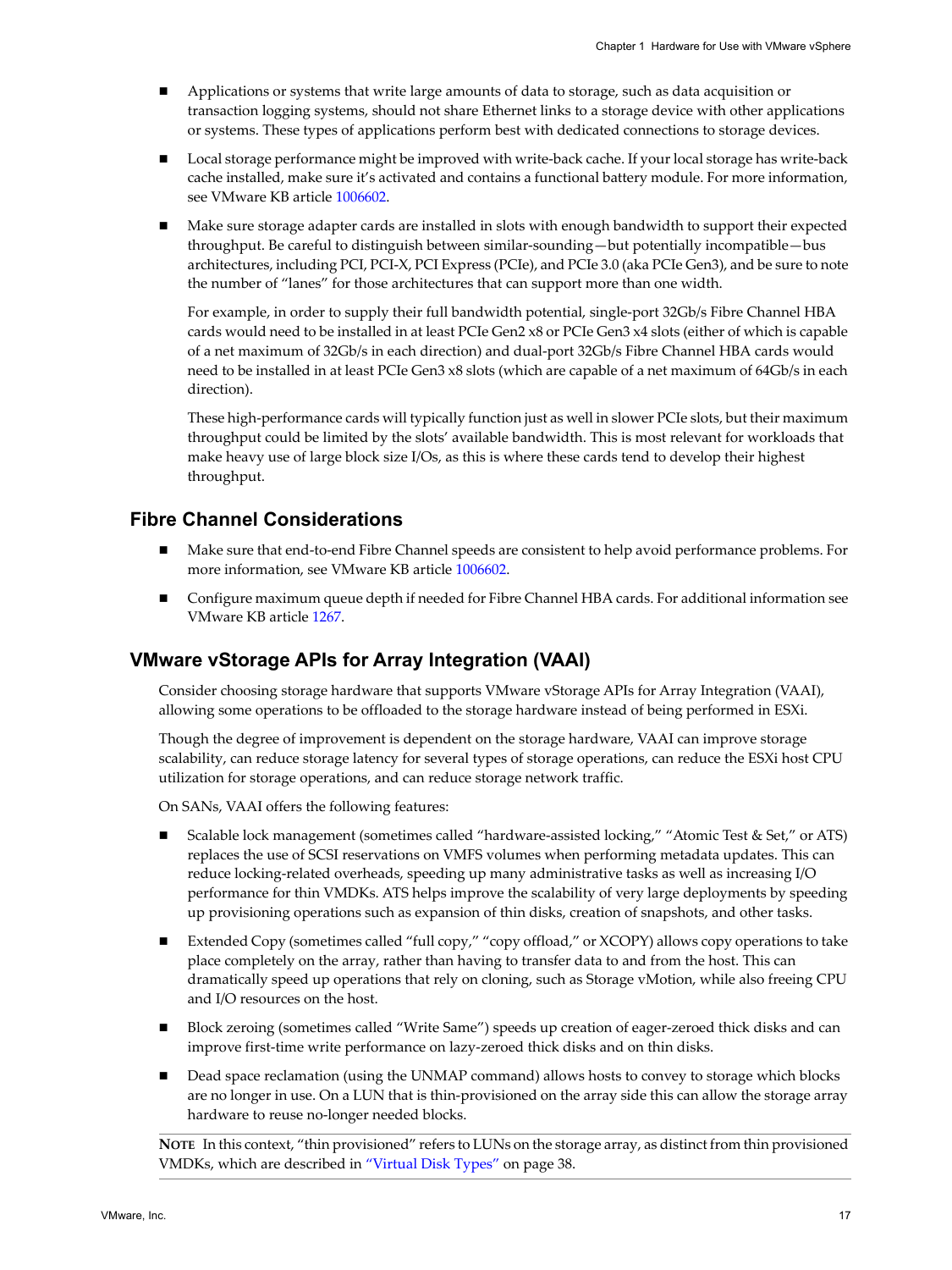On NAS devices, VAAI offers the following features:

- Hardware-accelerated cloning (sometimes called "Full File Clone," "Full Copy," or "Copy Offload") allows virtual disks to be cloned by the NAS device. This frees resources on the host and can speed up workloads that rely on cloning. (Note that Storage vMotion does not make use of this feature on NAS devices.)
- Native Snapshot Support (sometimes called "Fast File Clone") can create virtual machine linked clones or virtual machine snapshots using native snapshot disks instead of VMware redo logs. This feature, which requires virtual machines running on virtual hardware version 9 or later, offloads tasks to the NAS device, thus reducing I/O traffic and resource usage on the ESXi hosts.

**NOTE** Initial creation of virtual machine snapshots with NAS native snapshot disks is slower than creating snapshots with VMware redo logs. To reduce this performance impact, we recommend avoiding heavy write I/O loads in a virtual machine while using NAS native snapshots to create a snapshot of that virtual machine.

**NOTE** Similarly, creating linked clones using NAS native snapshots can be slightly slower than the same task using redo logs.

- Reserve Space allows ESXi to fully preallocate space for a virtual disk at the time the virtual disk is created. Thus, in addition to the thin provisioning that non-VAAI NAS devices support, VAAI NAS devices also support lazy-zeroed thick provisioning and eager-zeroed thick provisioning.
- Extended Statistics provides visibility into space usage on NAS datastores. This is particularly useful for thin-provisioned datastores, because it allows vSphere to display the actual usage of oversubscribed datastores.

For more information about VAAI, see the white paper [VMware vSphere Storage APIs — Array Integration](https://www.vmware.com/techpapers/2012/vmware-vsphere-storage-apis-array-integration-10337.html)  [\(VAAI\)](https://www.vmware.com/techpapers/2012/vmware-vsphere-storage-apis-array-integration-10337.html) (though written for vSphere 5.1, most of the content applies to vSphere 7.0 Update 3). For information about configuring the way ESXi uses VAAI, see ["ESXi Storage Considerations" on page 37.](#page-36-4)

## <span id="page-17-0"></span>**iSCSI and NFS Storage**

 For iSCSI and NFS, make sure that your network topology does not contain Ethernet bottlenecks, where multiple links are routed through fewer links, potentially resulting in oversubscription and dropped network packets. Any time a number of links transmitting near capacity are switched to a smaller number of links, such oversubscription is a possibility.

Recovering from these dropped network packets results in large performance degradation. In addition to time spent determining that data was dropped, the retransmission uses network bandwidth that could otherwise be used for new transactions.

Though primarily about how to diagnose problems once they start, the following two white papers might be useful in avoiding issues in the first place: [ESX IP Storage Troubleshooting Best Practice: Packet](https://www.vmware.com/techpapers/2017/ESX-IP-storage-troubleshooting.html)  [Capture and Analysis at 10G](https://www.vmware.com/techpapers/2017/ESX-IP-storage-troubleshooting.html) and [ESXi NFS Read Performance: TCP Interaction between Slow Start and](https://www.vmware.com/techpapers/2020/esxi7-nfs-read-perf.html)  [Delayed Acknowledgement](https://www.vmware.com/techpapers/2020/esxi7-nfs-read-perf.html).

■ Be aware that with software-initiated iSCSI and NFS the network protocol processing takes place on the host system, and thus these might require more CPU resources than other storage options.

## <span id="page-17-1"></span>**NVMe Storage**

Flash storage on PCIe cards initially used SCSI or SATA interfaces and protocols, often limiting their performance to much less than what the underlying SSD devices were capable of. Some newer PCIe flash devices use the Non-Volatile Memory Express (NVMe) protocol, potentially allowing much higher performance.

 The high throughput of NVMe creates a correspondingly high CPU load. NVMe devices are thus a better fit for hardware configurations with many cores per socket (preferably at least eight) and multiple sockets (preferably at least two). High CPU frequencies are also desirable.

For information about using NVMe in ESXi, see ["NVMe Recommendations" on page 41.](#page-40-3)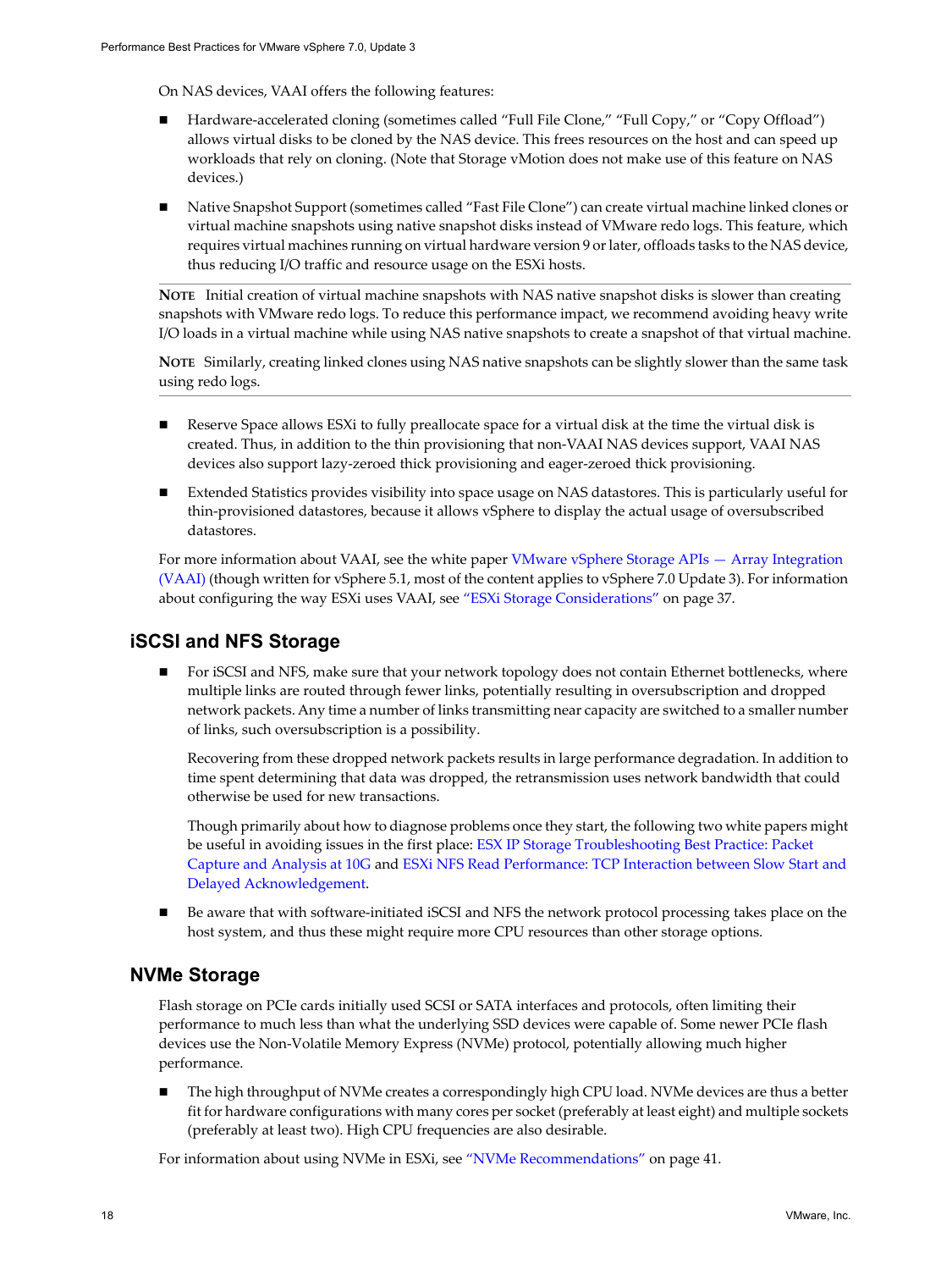## <span id="page-18-0"></span>**NVMe over Fabrics (NVMe-oF) Storage**

ESXi supports NVMe over Fabrics (NVMe-oF) over Fibre Channel (FC) and Remote Direct Memory Access (RDMA) and, starting with ESXi 7.0 Update 3, over TCP/IP. Unlike NVMe, which is a protocol for accessing devices connected to the local system over a PCIe bus, NVMe-oF connects over a network to remote NVMe devices. NVMe-oF offers higher IOPS and lower latencies than many other remote storage options, with potentially lower CPU cost per I/O.

For the best performance using NVMe over TCP/IP:

- Configure network links for jumbo frames.
- Increase the number of hardware queues for NetQueue RSS.
- Make sure to configure at least one distributed virtual port group per vmnic.

For additional information see [What's New in vSphere 7 Core Storage.](https://core.vmware.com/resource/whats-new-vsphere-7-core-storage#sec1-sub1) The [Performance Characterization of](https://www.vmware.com/techpapers/2020/vSphere7u1-NVMe-oF-FC-vs-FC-SCSI.html)  [NVMe-oF in vSphere 7.0 U1](https://www.vmware.com/techpapers/2020/vSphere7u1-NVMe-oF-FC-vs-FC-SCSI.html) white paper compares the performance of NVMe over Fibre Channel to legacy Fibre Channel Protocol (SCSI FCP). For information about using NVMe-oF in ESXi, see ["NVMe-oF](#page-40-4)  [Recommendations" on page 41.](#page-40-4)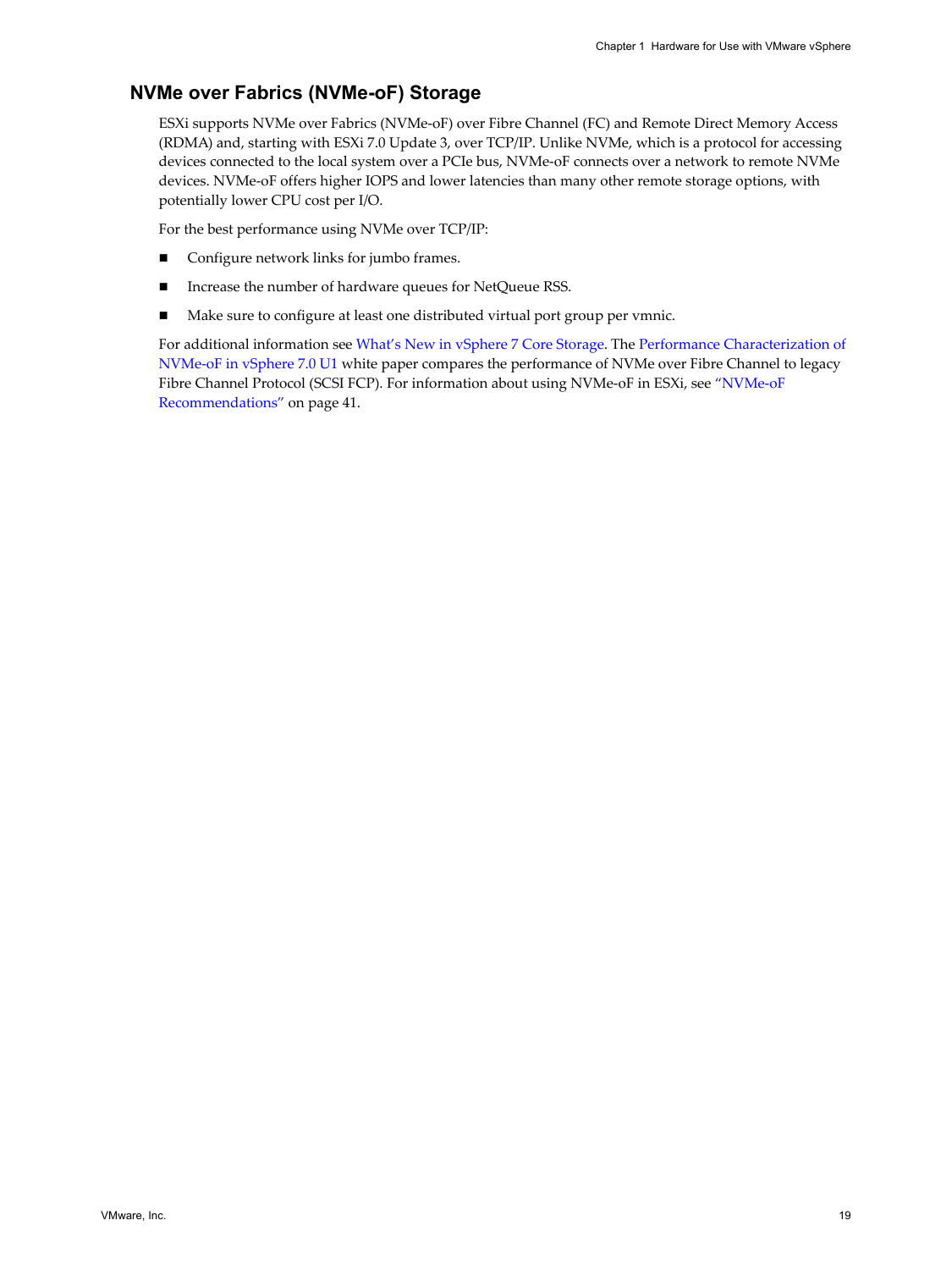## <span id="page-19-0"></span>**Network Hardware Considerations**

This section provides guidance regarding network hardware for use with vSphere 7.0 Update 3.

- Before undertaking any network optimization effort, you should understand the physical aspects of the network. The following are just a few aspects of the physical layout that merit close consideration:
	- Consider using server-class network interface cards (NICs) for the best performance.
	- Make sure the network infrastructure between the source and destination NICs doesn't introduce bottlenecks. For example, if both NICs are 10Gb/s, make sure all cables and switches are capable of the same speed and that the switches are not configured to a lower speed.
- For the best networking performance, we recommend the use of network adapters that support the following features:
	- Checksum offload
	- TCP segmentation offload (TSO)
	- Ability to handle high-memory DMA (that is, 64-bit DMA addresses)
	- Ability to handle multiple Scatter Gather elements per Tx frame
	- $\blacksquare$  Jumbo frames (JF)
	- Large receive offload (LRO)
	- Receive Side Scaling (RSS)
	- When using a virtualization encapsulation protocol, such as VXLAN or GENEVE:
		- The NICs should support offload of that protocol's encapsulated packets.
		- The NICs should support NetQueue and, along with it, inner (encapsulated) MAC and VXLAN Network ID (VNI) filtering.
- Make sure network cards are installed in slots with enough bandwidth to support their maximum throughput. As described in ["Storage Hardware Considerations" on page 16](#page-15-0), be careful to distinguish between similar-sounding—but potentially incompatible—bus architectures.

Ideally single-port 10Gb/s Ethernet network adapters should use PCIe x8 (or higher) or PCI-X 266 and dual-port 10Gb/s Ethernet network adapters should use PCIe x16 (or higher). There should preferably be no "bridge chip" (e.g., PCI-X to PCIe or PCIe to PCI-X) in the path to the actual Ethernet device (including any embedded bridge chip on the device itself), as these chips can reduce performance.

Ideally 40Gb/s Ethernet network adapters should use PCI Gen3 x8/x16 slots (or higher).

Multiple physical network adapters between a single virtual switch (vSwitch) and the physical network constitute a NIC team. NIC teams can provide passive failover in the event of hardware failure or network outage and, in some configurations, can increase performance by distributing the traffic across those physical network adapters.

When using load balancing across multiple physical network adapters connected to one vSwitch, all the NICs should have the same line speed.

 If the physical network switch (or switches) to which your physical NICs are connected support Link Aggregation Control Protocol (LACP), configuring both the physical network switches and the vSwitch to use this feature can increase throughput and availability.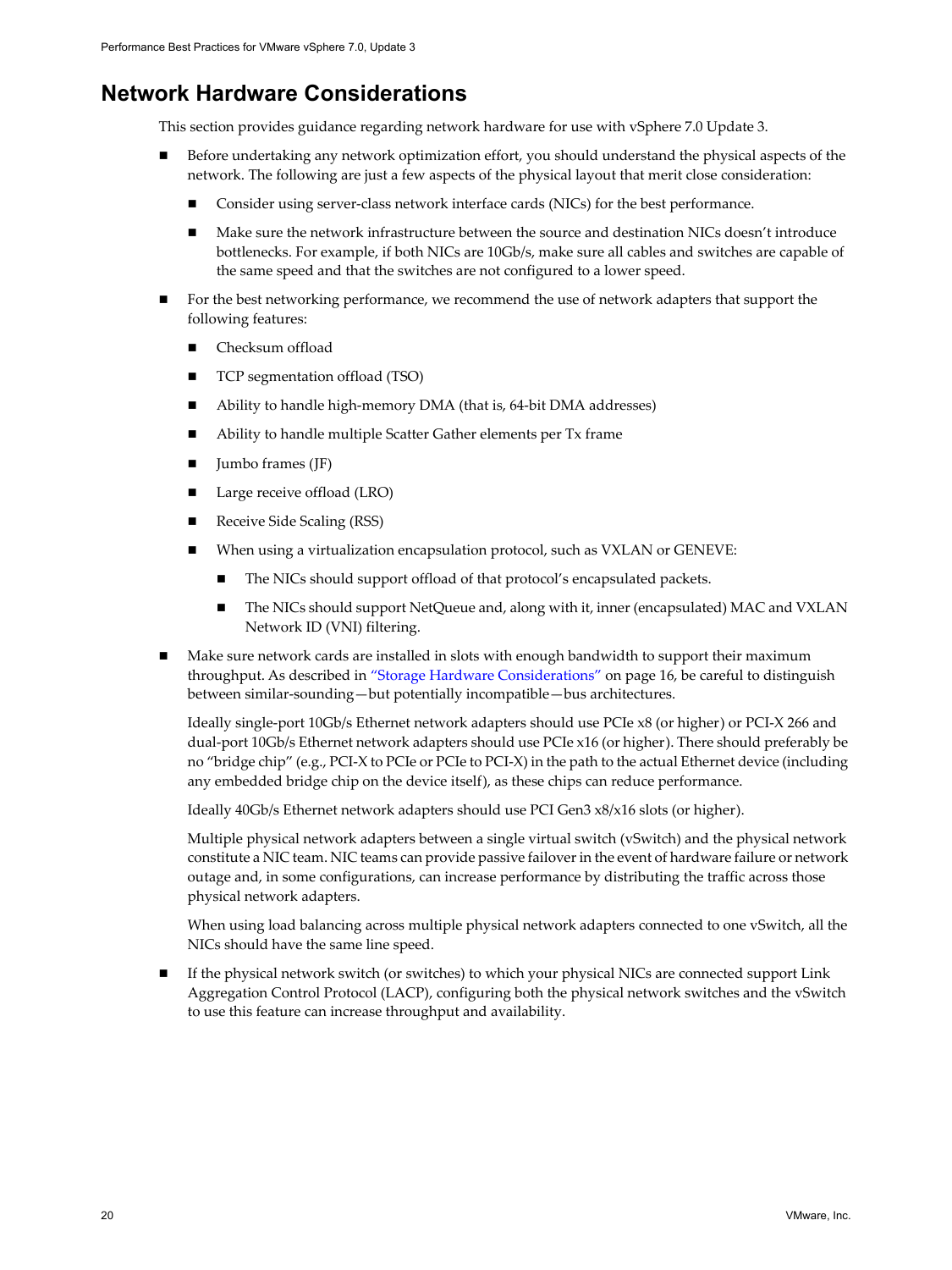## <span id="page-20-3"></span><span id="page-20-0"></span>**Hardware BIOS Settings**

The default hardware BIOS settings on servers might not always be the best choice for optimal performance. This section lists some of the BIOS settings you might want to check, particularly when first configuring a new server.

**NOTE** Because of the large number of different server models and configurations, the BIOS options discussed below might not be comprehensive for your server.

## <span id="page-20-1"></span>**General BIOS Settings**

Make sure you are running the latest version of the BIOS available for your system.

**NOTE** After updating the BIOS you should revisit your BIOS settings in case new BIOS options become available or the settings of old options have changed.

- Make sure the BIOS is set to activate all populated processor sockets and to activate all cores in each socket.
- Activate "Turbo Boost" in the BIOS if your processors support it.
- Make sure hyper-threading is activated in the BIOS for processors that support it.
- Some NUMA-capable systems provide an option in the BIOS to deactivate NUMA by activating node interleaving. In most cases you will get the best performance by deactivating node interleaving (in other words, leaving NUMA activated).
- Make sure any hardware-assisted virtualization features (VT-x, AMD-V, EPT, RVI, and so on) are activated in the BIOS.

**NOTE** After changes are made to these hardware-assisted virtualization features, some systems might need a complete power down before the changes take effect. See <http://communities.vmware.com/docs/DOC-8978>for more discussion about this.

- Deactivate from within the BIOS any devices you won't be using. This might include, for example, unneeded serial, USB, or network ports. See ["ESXi General Considerations" on page 23](#page-22-4) for further details.
- If the BIOS allows the memory scrubbing rate to be configured, we recommend leaving it at the manufacturer's default setting.
- If your hardware supports AES-NI (see ["AES-NI Support" on page 13](#page-12-0)), and your deployment will be able to make use of the feature (see ["vSphere Virtual Machine Encryption Recommendations" on page 42,](#page-41-2) ["VMware vMotion Recommendations" on page 73](#page-72-3), and ["VMware vSAN" on page 90\)](#page-89-7):
	- Make sure your BIOS version supports AES-NI (in some cases a BIOS upgrade might be required for AES-NI support)
	- Make sure AES-NI is activated in BIOS.

## <span id="page-20-2"></span>**Processor-Specific BIOS Settings**

In addition to common BIOS settings, some processor families have their own special settings that can affect performance. These include:

- Snoop mode selection, described in ["Snoop Mode Selection" on page 28.](#page-27-3)
- AMD EPYC Processor NUMA Settings, described in ["AMD EPYC Processor NUMA Settings" on page 28.](#page-27-2)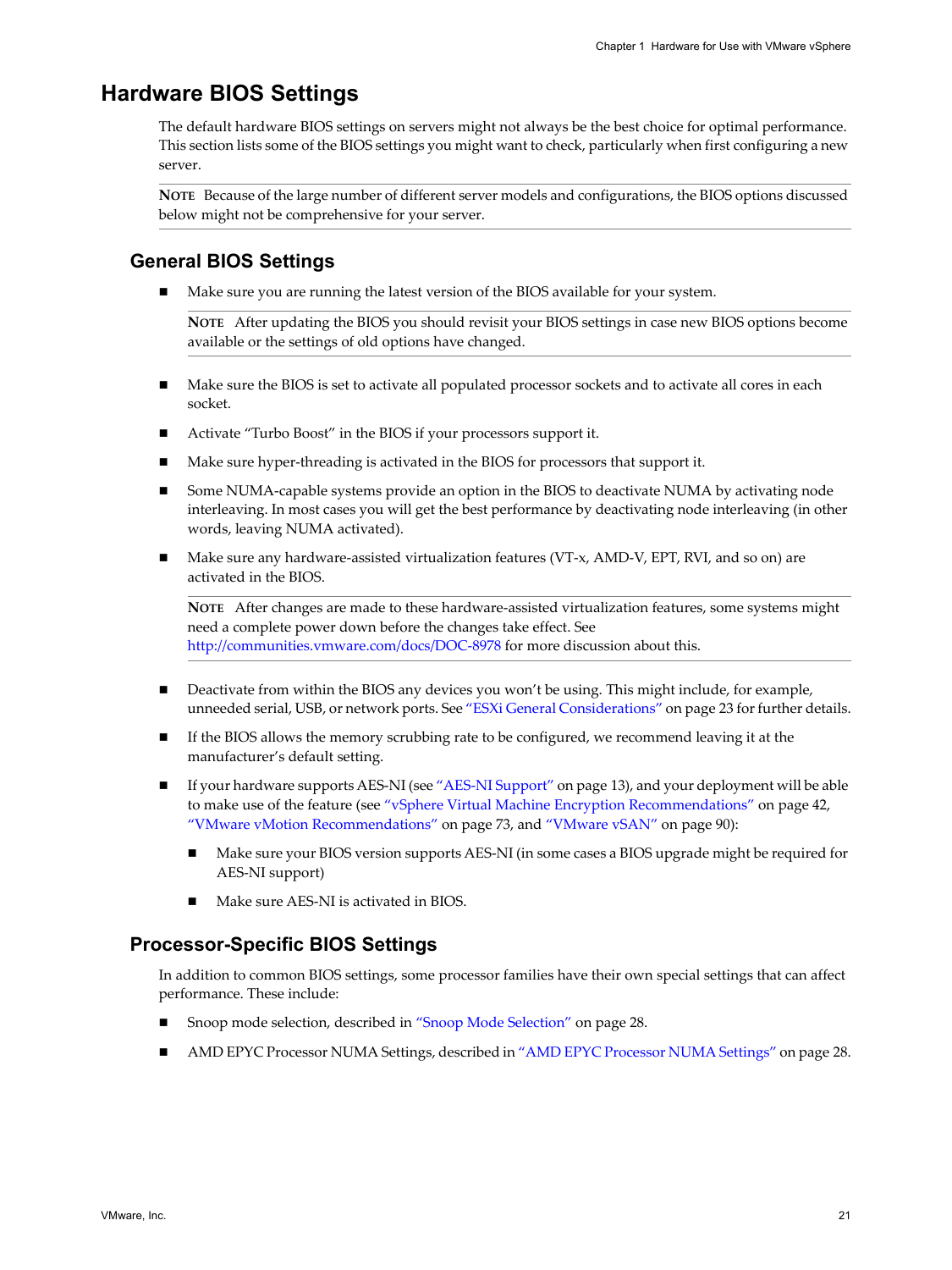## <span id="page-21-0"></span>**Power Management BIOS Settings**

VMware ESXi includes a full range of host power management capabilities in the software that can save power when a host is not fully utilized (see ["Host Power Management in ESXi" on page 29](#page-28-4)). We recommend that you configure your BIOS settings to allow ESXi the most flexibility in using (or not using) the power management features offered by your hardware, and that you then make your power-management choices within ESXi.

- In order to allow ESXi to control CPU power-saving features, set power management in the BIOS to "OS Controlled Mode" or equivalent. Even if you don't intend to use these power-saving features, ESXi provides a convenient way to manage them.
- C1E is a hardware-managed state; when ESXi puts the CPU into the C1 state, the CPU hardware can determine, based on its own criteria, to deepen the state to C1E. Availability of the C1E halt state typically provides a reduction in power consumption with little or no impact on performance.

However, for a very few multithreaded workloads that are highly sensitive to I/O latency, such as financial platforms or media and entertainment, C-states (including C1E) can reduce performance. In these cases you might obtain better performance by deactivating them in the BIOS.

- C-states deeper than C1/C1E (typically C3 and/or C6) are managed by software and activate further power savings. In order to get the best performance per watt, you should activate all C-states in BIOS. This gives you the flexibility to use vSphere host power management to control their use.
- When "Turbo Boost" or "Turbo Core" is activated, C1E and deep halt states (for example, C3 and C6) can sometimes even increase the performance of certain lightly-threaded workloads (that is, workloads that leave some hardware threads idle).

Because C1E and deep C-state implementation can be different for different processor vendors and generations, your results might vary.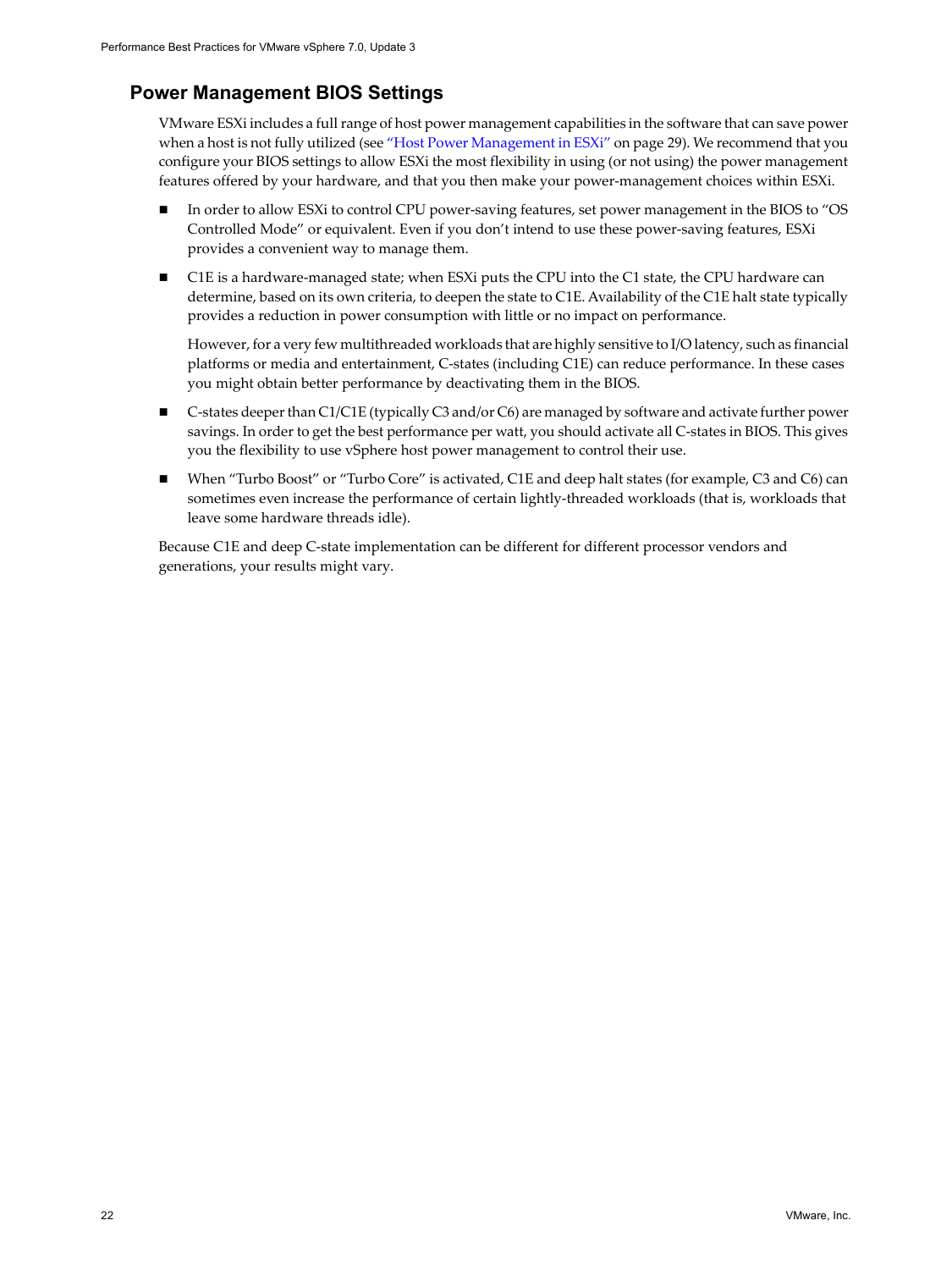## <span id="page-22-3"></span><span id="page-22-1"></span><span id="page-22-0"></span>**ESXi and Virtual Machines 2**

This chapter provides guidance regarding ESXi software itself and the virtual machines that run in it.

## <span id="page-22-4"></span><span id="page-22-2"></span>**ESXi General Considerations**

This subsection provides guidance regarding a number of general performance considerations in ESXi.

- **Plan your deployment by allocating enough resources for all the virtual machines you will run, as well as** those needed by ESXi itself.
- Allocate to each virtual machine only as much virtual hardware as that virtual machine requires. Provisioning a virtual machine with more resources than it requires can, in some cases, *reduce* the performance of that virtual machine as well as other virtual machines sharing the same host.
- Disconnect or deactivate any physical hardware devices that you will not be using. These might include devices such as:
	- COM ports
	- LPT ports
	- **USB** controllers
	- Floppy drives
	- Optical drives (that is, CD or DVD drives)
	- Network interfaces
	- Storage controllers

Deactivating hardware devices (typically done in BIOS) can free interrupt resources. Additionally, some devices, such as USB controllers, operate on a polling scheme that consumes extra CPU resources. Lastly, some PCI devices reserve blocks of memory, making that memory unavailable to ESXi.

Unused or unnecessary virtual hardware devices can impact performance and should be deactivated.

For example, Windows guest operating systems poll optical drives (that is, CD or DVD drives) quite frequently. When virtual machines are configured to use a physical drive, and multiple guest operating systems simultaneously try to access that drive, performance could be impacted. This impact can be reduced by configuring the virtual machines to use ISO images instead of physical drives, and can be avoided entirely by deactivating optical drives in virtual machines when the devices are not needed.

 ESXi 7.0 Update 3 supports virtual hardware version 19. By creating virtual machines using this hardware version, or upgrading existing virtual machines to this version, a number of additional capabilities become available. This hardware version is not compatible with versions of ESXi prior to 7.0 Update 2, however, and thus if a cluster of ESXi hosts will contain some hosts running pre-7.0 Update 2 versions of ESXi, the virtual machines running on hardware version 19 will be constrained to run only on the ESXi 7.0 Update 2 or later hosts. This could limit vMotion choices for Distributed Resource Scheduling (DRS) or Distributed Power Management (DPM).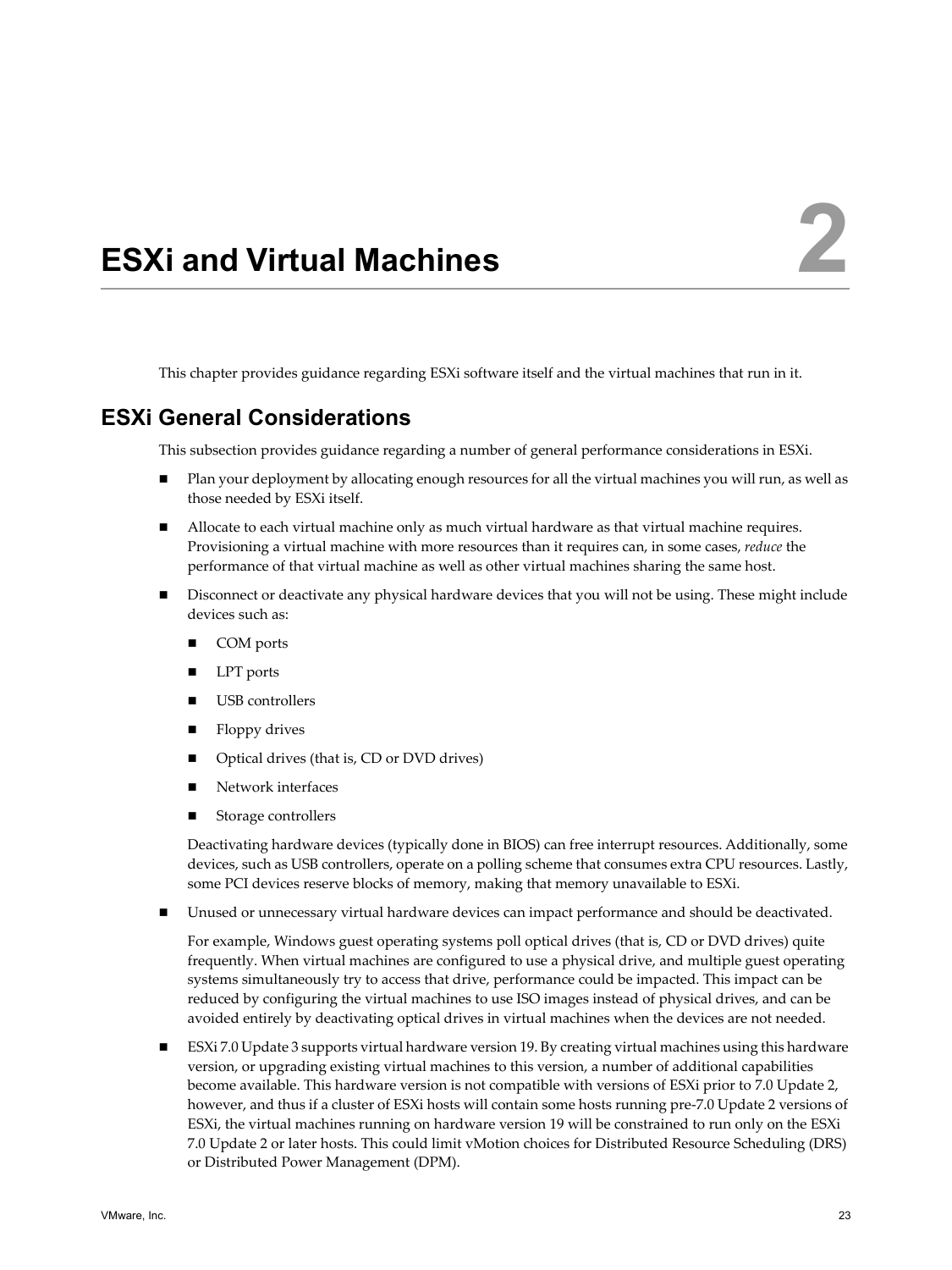## <span id="page-23-0"></span>**ESXi CPU Considerations**

This subsection provides guidance regarding CPU considerations in VMware ESXi.

CPU virtualization adds varying amounts of overhead depending on the percentage of the virtual machine's workload that can be run on the physical processor as is and the cost of virtualizing the remainder of the workload:

- For many workloads, CPU virtualization adds only a very small amount of overhead, resulting in performance essentially comparable to native.
- Many workloads to which CPU virtualization does add overhead are not CPU-bound—that is, most of their time is spent waiting for external events such as user interaction, device input, or data retrieval, rather than running instructions. Because in this case otherwise-unused CPU cycles are available to absorb the virtualization overhead, these workloads will typically have throughput similar to native, but potentially with a slight increase in latency.
- For a small percentage of workloads, for which CPU virtualization adds overhead and which are CPU-bound, there might be a noticeable degradation in both throughput and latency.

The rest of this subsection lists practices and configurations recommended by VMware for optimal CPU performance.

 In most environments ESXi allows significant levels of CPU overcommitment (that is, running more vCPUs on a host than the total number of physical processor cores in that host) without impacting virtual machine performance.

If an ESXi host becomes CPU saturated (that is, the virtual machines and other loads on the host demand all the CPU resources the host has), latency-sensitive workloads might not perform well. In this case you might want to reduce the CPU load, for example by powering off some virtual machines or migrating them to a different host (or allowing Distributed Resource Scheduler (DRS) to migrate them automatically).

- It is a good idea to periodically monitor the CPU usage of the host. This can be done through the vSphere Client or by using esxtop or resxtop. When using esxtop or resxtop:
	- If the load average on the first line of the esxtop CPU panel is equal to or greater than **1**, this indicates that the system is overloaded.
	- The usage percentage for the physical CPUs on the PCPU line can be another indication of a possibly overloaded condition. In general, 80% usage is a reasonable ceiling and 90% should be a warning that the CPUs are approaching an overloaded condition. However organizations will have varying standards regarding the desired load percentage.

For information about using esxtop or resxtop see [Performance Monitoring Utilities: resxtop and esxtop](https://docs.vmware.com/en/VMware-vSphere/7.0/com.vmware.vsphere.monitoring.doc/GUID-A31249BF-B5DC-455B-AFC7-7D0BBD6E37B6.html) in *vSphere Monitoring and Performance*.

 Configuring a virtual machine with more virtual CPUs (vCPUs) than its workload can use might cause slightly increased resource usage, potentially impacting performance on very heavily loaded systems. Common examples of this include a single-threaded workload running in a multiple-vCPU virtual machine or a multi-threaded workload in a virtual machine with more vCPUs than the workload can effectively use.

Even if the guest operating system doesn't use some of its vCPUs, configuring virtual machines with those vCPUs still imposes some small resource requirements on ESXi that translate to real CPU consumption on the host. For example:

- Unused vCPUs still consume timer interrupts in some guest operating systems. (Though this is not true with "tickless timer" kernels, described in ["Guest Operating System CPU Considerations" on](#page-54-4)  [page 55](#page-54-4).)
- Maintaining a consistent memory view among multiple vCPUs can consume additional resources, both in the guest operating system and in ESXi.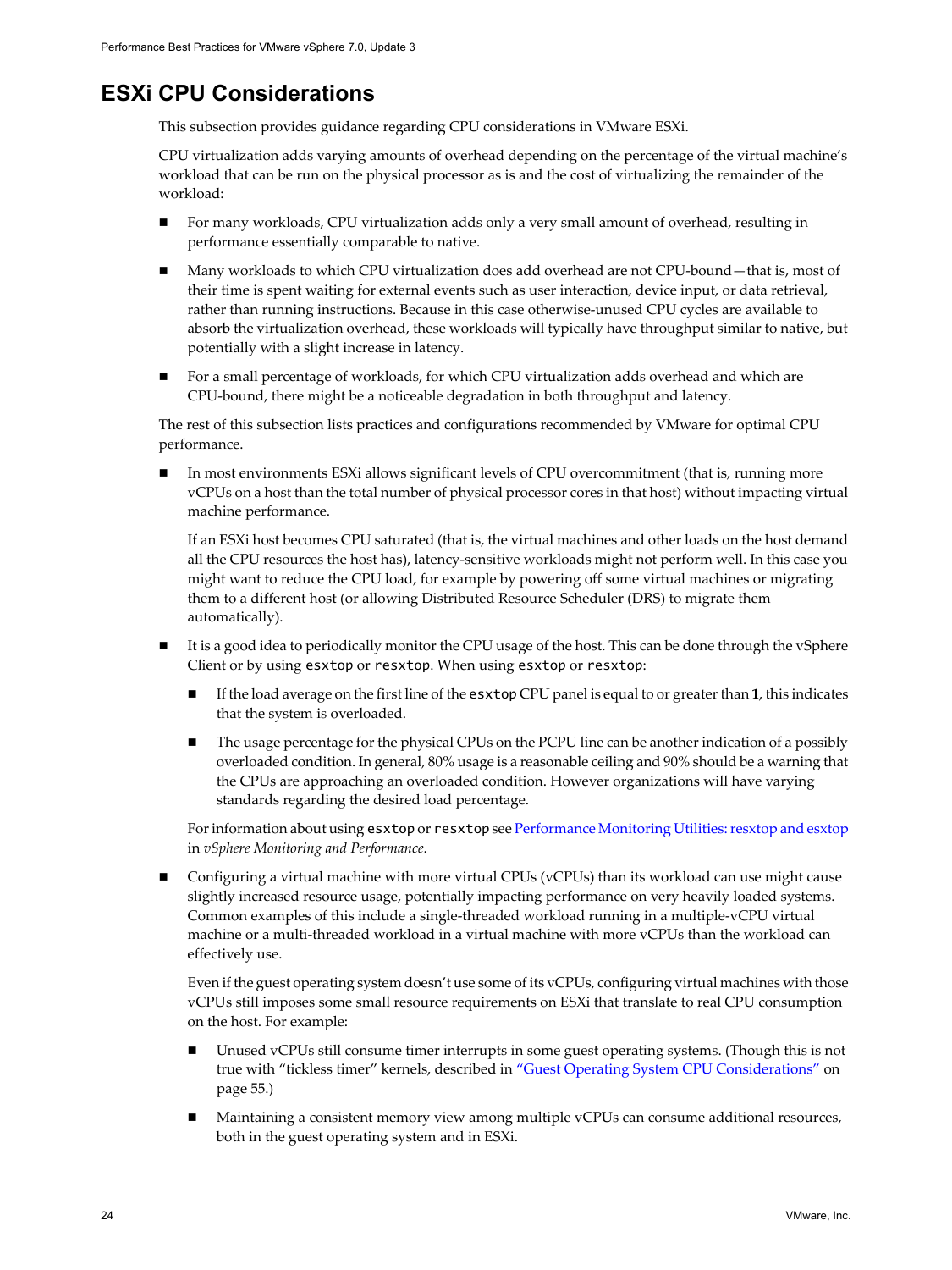Most guest operating systems run an idle loop during periods of inactivity. Within this loop, most of these guest operating systems halt by running the HLT or MWAIT instructions. Some older guest operating systems (including Windows 2000 (with certain HALs), Solaris 8 and 9, and MS-DOS), however, use busy-waiting within their idle loops. This results in the consumption of resources that might otherwise be available for other uses (other virtual machines, the VMkernel, and so on).

ESXi automatically detects these loops and de-schedules the idle vCPU. Though this reduces the CPU overhead, it can also reduce the performance of some I/O-heavy workloads. For additional information see VMware KB articles [1077](https://kb.vmware.com/s/article/1077) and [2231.](https://kb.vmware.com/s/article/2231)

- The guest operating system's scheduler might migrate a single-threaded workload amongst multiple vCPUs, thereby losing cache locality.
- Some workloads can easily be split across multiple virtual machines. In some cases, for the same number of vCPUs, more smaller virtual machines (sometimes called "scaling out") will provide better performance than fewer larger virtual machines (sometimes called "scaling up"). In other cases the opposite is true, and fewer larger virtual machines will perform better. The variations can be due to a number of factors, including NUMA node sizes, CPU cache locality, and workload implementation details. The best choice can be determined through experimentation using your specific workload in your environment.

## <span id="page-24-3"></span><span id="page-24-0"></span>**Side-Channel Vulnerability Mitigation in ESXi**

As described in ["Side-Channel Vulnerabilities" on page 11](#page-10-8), mitigation for some side-channel vulnerabilities takes place at the hypervisor level. This section provides a brief overview of those mitigations.

#### <span id="page-24-1"></span>**Speculative Execution Vulnerabilities (aka Spectre, Meltdown, and Foreshadow)**

See VMware KB articles [52245,](https://kb.vmware.com/s/article/52245) [54951](https://kb.vmware.com/s/article/54951), and [55636](https://kb.vmware.com/s/article/55636) for details about which Spectre, Meltdown, and Foreshadow security vulnerabilities can be mitigated by using the latest ESXi release.

**NOTE** As described in ["Side-Channel Vulnerabilities" on page 11](#page-10-8), some of these vulnerabilities are mitigated in recent CPU versions, potentially with less impact on performance.

#### <span id="page-24-2"></span>**Scheduler Options for L1 Terminal Fault (L1TF) Vulnerability Mitigation**

One particular side-channel vulnerability, the L1 Terminal Fault (L1TF) vulnerability (CVE-2018-3646), requires you to make choices and take further action. This vulnerability potentially allows information leakage between virtual machines (or between VMs and ESXi) when hyper-threading is activated.

As described in VMware KB article [55806](https://kb.vmware.com/s/article/55806), updates that automatically address one part of this vulnerability (the sequential-context attack vector) without imposing a significant performance impact are available for many vSphere versions.

Those same updates *can* address the other part of this vulnerability (the concurrent-context attack vector), but they *don't do so by default*. Addressing this part of the vulnerability requires manually activating a new ESXi scheduler (called an ESXi Side-Channel-Aware Scheduler), with a potentially significant performance impact and possible limitations on running certain virtual machines.

An initial version of the Side-Channel-Aware Scheduler (SCAv1) was made available in updates for previous versions of ESXi. SCAv1 limits the scheduler to use only one thread per core. A second version (SCAv2) was released with ESXi 6.7 Update 2. SCAv2 activates multithreading, but never simultaneously schedules threads from different VMs on the same core. In nearly all cases SCAv2 imposes a lower performance penalty than SCAv1.

You can run the HTAware Mitigation Tool, described in VMware KB article [56931,](https://kb.vmware.com/s/article/56931) to get an estimate of the performance impact of activating SCAv1 and a report of potential issues you might encounter when doing so. This tool can also be used to activate or deactivate SCAv1, SCAv2, and various associated settings and options.

For more information about schedulers, see VMware KB article [55806](https://kb.vmware.com/s/article/55806) and the white paper [Performance of](https://www.vmware.com/techpapers/2018/scheduler-options-vsphere67u2-perf.html)  [vSphere 6.7 Scheduling Options](https://www.vmware.com/techpapers/2018/scheduler-options-vsphere67u2-perf.html) (though written about vSphere 6.7 Update 2, most of the information is still relevant).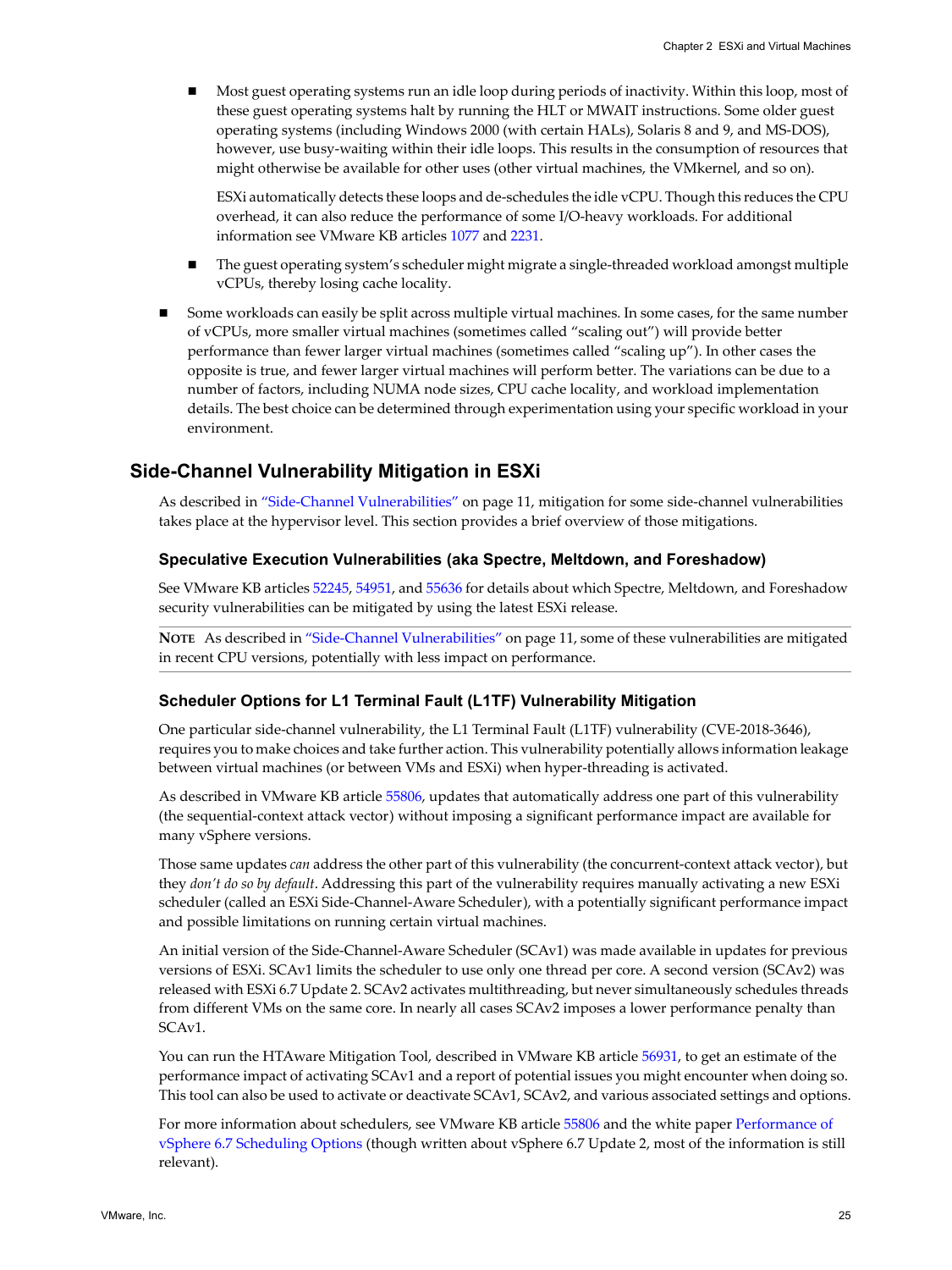## <span id="page-25-0"></span>**Hyper-Threading**

 Hyper-threading technology (sometimes also called simultaneous multithreading, or SMT) allows a single physical processor core to behave like two logical processors, essentially allowing two independent threads to run simultaneously. Unlike having twice as many processor cores—that can roughly double performance—hyper-threading can provide anywhere from a slight to a significant increase in system performance by keeping the processor pipeline busier.

If the hardware and BIOS support hyper-threading, ESXi automatically makes use of it. For the best performance we recommend that you activate hyper-threading, which can be accomplished as follows:

- a Ensure that your system supports hyper-threading technology. It is not enough that the processors support hyper-threading—the BIOS must support it as well. Consult your system documentation to see if the BIOS includes support for hyper-threading.
- b Activate hyper-threading in the system BIOS. Some manufacturers label this option **Logical Processor** while others label it **Enable Hyper-threading**.
- When ESXi is running on a system with hyper-threading activated, it assigns adjacent CPU numbers to logical processors on the same core. Thus CPUs 0 and 1 are on the first core, CPUs 2 and 3 are on the second core, and so on.

ESXi systems manage processor time intelligently to spread load smoothly across all physical cores in the system. If there is no work for a logical processor it is put into a halted state that frees its execution resources and allows the virtual machine running on the other logical processor on the same core to use the full execution resources of the core.

Be careful when using CPU affinity on systems with hyper-threading. Because the two logical processors share most of the processor resources, pinning vCPUs, whether from different virtual machines or from a single SMP virtual machine, to both logical processors on one core (CPUs 0 and 1, for example) could cause poor performance.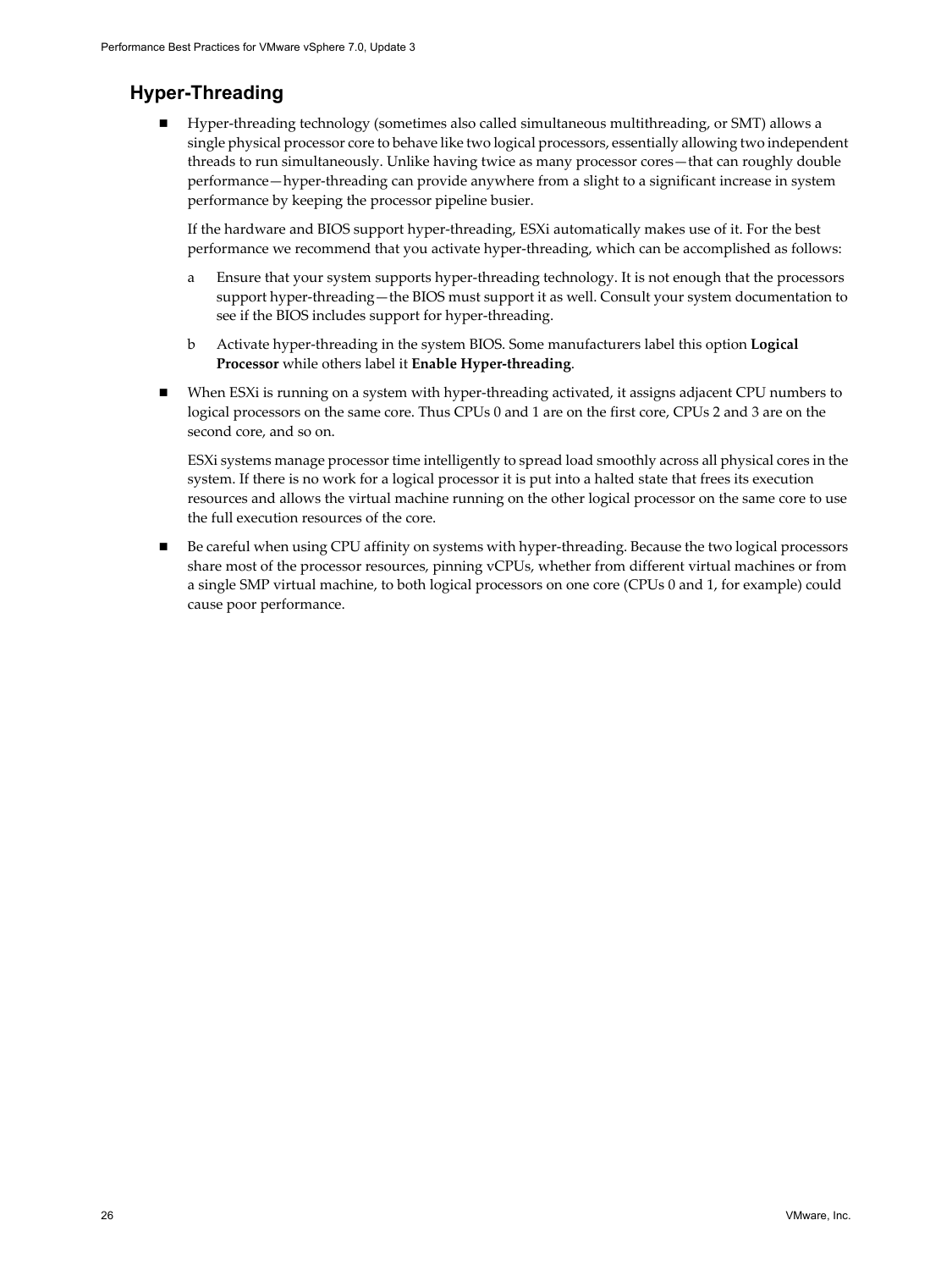## <span id="page-26-0"></span>**Non-Uniform Memory Access (NUMA)**

This section describes how to obtain the best performance when running ESXi on NUMA hardware.

**NOTE** A different feature, Virtual NUMA (vNUMA), allowing the creation of NUMA virtual machines, is described in ["Virtual NUMA \(vNUMA\)" on page 55.](#page-54-5)

**NOTE** On some systems BIOS settings for node interleaving (also known as interleaved memory) determine whether the system behaves like a NUMA system or like a uniform memory accessing (UMA) system. If node interleaving is deactivated, ESXi detects the system as NUMA and applies NUMA optimizations. If node interleaving is activated, ESXi does not detect the system as NUMA. For more information, refer to your server's documentation.

More information about using NUMA systems with ESXi can be found in the [Using NUMA Systems with ESXi](https://docs.vmware.com/en/VMware-vSphere/7.0/com.vmware.vsphere.resmgmt.doc/GUID-7E0C6311-5B27-408E-8F51-E4F1FC997283.html) section of *vSphere Resource Management*.

#### <span id="page-26-1"></span>**Manual NUMA Configuration**

The intelligent, adaptive NUMA scheduling and memory placement policies in ESXi can manage all virtual machines transparently, so that administrators don't need to deal with the complexity of balancing virtual machines between nodes by hand. Manual controls are available to override this default behavior, however, and advanced administrators might prefer to manually set NUMA placement (through the **numa.nodeAffinity** advanced option).

By default, ESXi NUMA scheduling and related optimizations are activated only on systems with a total of at least four CPU cores and with at least two CPU cores per NUMA node.

On such systems, virtual machines can be separated into the following two categories:

 Virtual machines with a number of vCPUs equal to or less than the number of cores in each physical NUMA node.

These virtual machines will be assigned to cores all within a single NUMA node and will be preferentially allocated memory local to that NUMA node. This means that, subject to memory availability, all their memory accesses will be local to that NUMA node, resulting in the lowest memory access latencies.

 Virtual machines with more vCPUs than the number of cores in each physical NUMA node (called "wide virtual machines").

These virtual machines will be assigned to two (or more) NUMA nodes and will be preferentially allocated memory local to those NUMA nodes. Because vCPUs in these wide virtual machines might sometimes need to access memory outside their own NUMA node, they might experience higher average memory access latencies than virtual machines that fit entirely within a NUMA node.

**NOTE** This potential increase in average memory access latencies can be mitigated by appropriately configuring Virtual NUMA (described in ["Virtual NUMA \(vNUMA\)" on page 55\)](#page-54-5), thus allowing the guest operating system to take on part of the memory-locality management task.

Because of this difference, there can be a slight performance advantage in some environments to virtual machines configured with no more vCPUs than the number of cores in each physical NUMA node.

Conversely, some memory bandwidth bottlenecked workloads can benefit from the increased aggregate memory bandwidth available when a virtual machine that would fit within one NUMA node is nevertheless split across multiple NUMA nodes. This split can be accomplished by limiting the number of vCPUs that can be placed per NUMA node by using the maxPerMachineNode option (do also consider the impact on vNUMA, however, by referring to ["Virtual NUMA \(vNUMA\)" on page 55\)](#page-54-5).

On hyper-threaded systems, virtual machines with a number of vCPUs greater than the number of cores in a NUMA node but lower than the number of logical processors in each physical NUMA node might benefit from using logical processors with local memory instead of full cores with remote memory. This behavior can be configured for a specific virtual machine with the numa. vcpu.preferHT flag.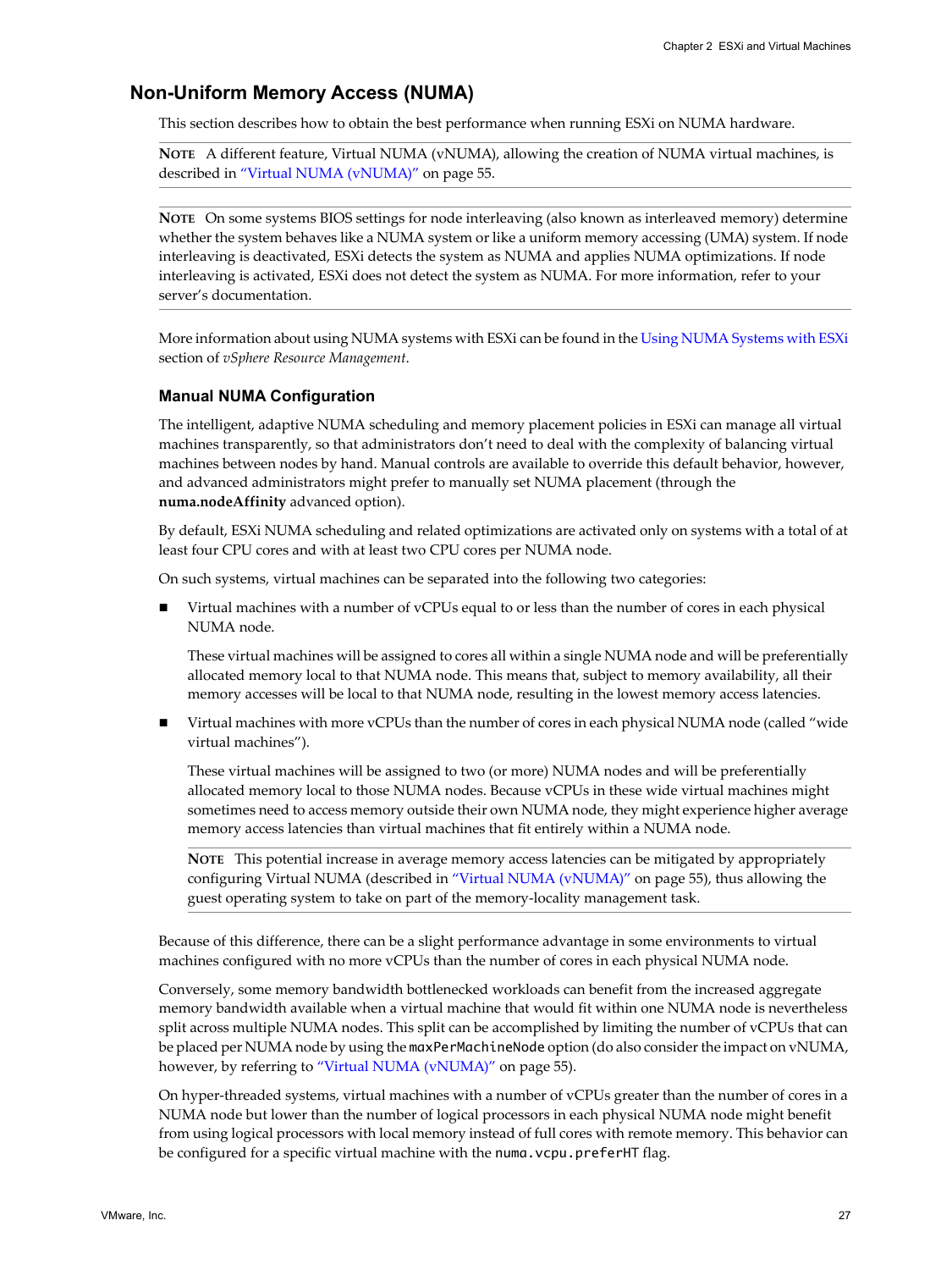## <span id="page-27-3"></span><span id="page-27-0"></span>**Snoop Mode Selection**

In order to maintain cache data coherency, memory-related operations require "snooping." Snooping is a mechanism by which a processor probes the cache contents of both local and remote processors to determine if a copy of requested data resides in any of those caches.

There are five snoop modes (though not all modes are available on all processors):

- Early Snoop (ES)
- Home Snoop (HS)
- Home snoop with Directory and Opportunistic Snoop Broadcast (HS with DIS + OSB)
- Cluster-on-Die (COD)
- Sub-NUMA cluster (SNC)

Cluster-on-die (COD) mode allows boot-time configuration of NUMA nodes within a processor. This feature can logically partition the processor into either a single NUMA node (containing all the processors resources) or multiple NUMA nodes (each one consisting of a set of CPU cores, a portion of the last-level cache, and an integrated memory controller).

Sub-NUMA cluster (SNC) is similar to cluster-on-die, but with differences in how it uses the last level cache (LLC).

Because the best snoop mode for a particular environment depends on both the specific workloads in that environment and the underlying hardware, we recommend following your server manufacturer's guidance in making this selection.

For additional information about snoop modes and cluster on die, see VMware KB article [2142499](https://kb.vmware.com/s/article/2142499) and [https://software.intel.com/en-us/articles/intel-xeon-processor-e5-2600-v4-product-family-technical-overview.](https://software.intel.com/en-us/articles/intel-xeon-processor-e5-2600-v4-product-family-technical-overview) For information about sub-NUMA cluster, see [Intel® Xeon® Processor Scalable Family Technical Overview.](https://www.intel.com/content/www/us/en/developer/articles/technical/xeon-processor-scalable-family-technical-overview.html)

## <span id="page-27-2"></span><span id="page-27-1"></span>**AMD EPYC Processor NUMA Settings**

The second generation AMD EPYC processors have some new and updated NUMA-related BIOS settings, including NUMA Nodes per Socket (NPS) and CCX as NUMA Domain.

- NUMA Nodes per Socket (NPS) can be configured to change the memory interleaving policy, offering the following three possible values (though not all AMD EPYC processors offer all NPS options):
	- NPS-1 presents each CPU as a single NUMA node,
	- NPS-2 presents each CPU as two NUMA nodes,
	- $\blacksquare$  NPS-4 presents each CPU as four NUMA nodes.
- CCX as NUMA Domain can be activated or deactivated:
	- Activated presents each Core Cache Complex (CCX) as a NUMA domain,
	- Deactivated presents the CPUs as set by NPS.

Note, however, that the CCX setting doesn't change the memory channel interleave policy, which is still controlled by the NPS setting.

Starting with vSphere 7.0 Update 2, when running on AMD EPYC processors the default values for both the vSphere settings and these BIOS settings (NPS set to NPS-1, CCX-as-NUMA deactivated) will provide the best performance in nearly all cases.

In some unusual cases it might be worth testing NPS-4. This would be for workloads that meet all these conditions:

- They require very high bandwidth (for example, high performance computing applications).
- They require the lowest possible memory latency.
- They are highly NUMA optimized.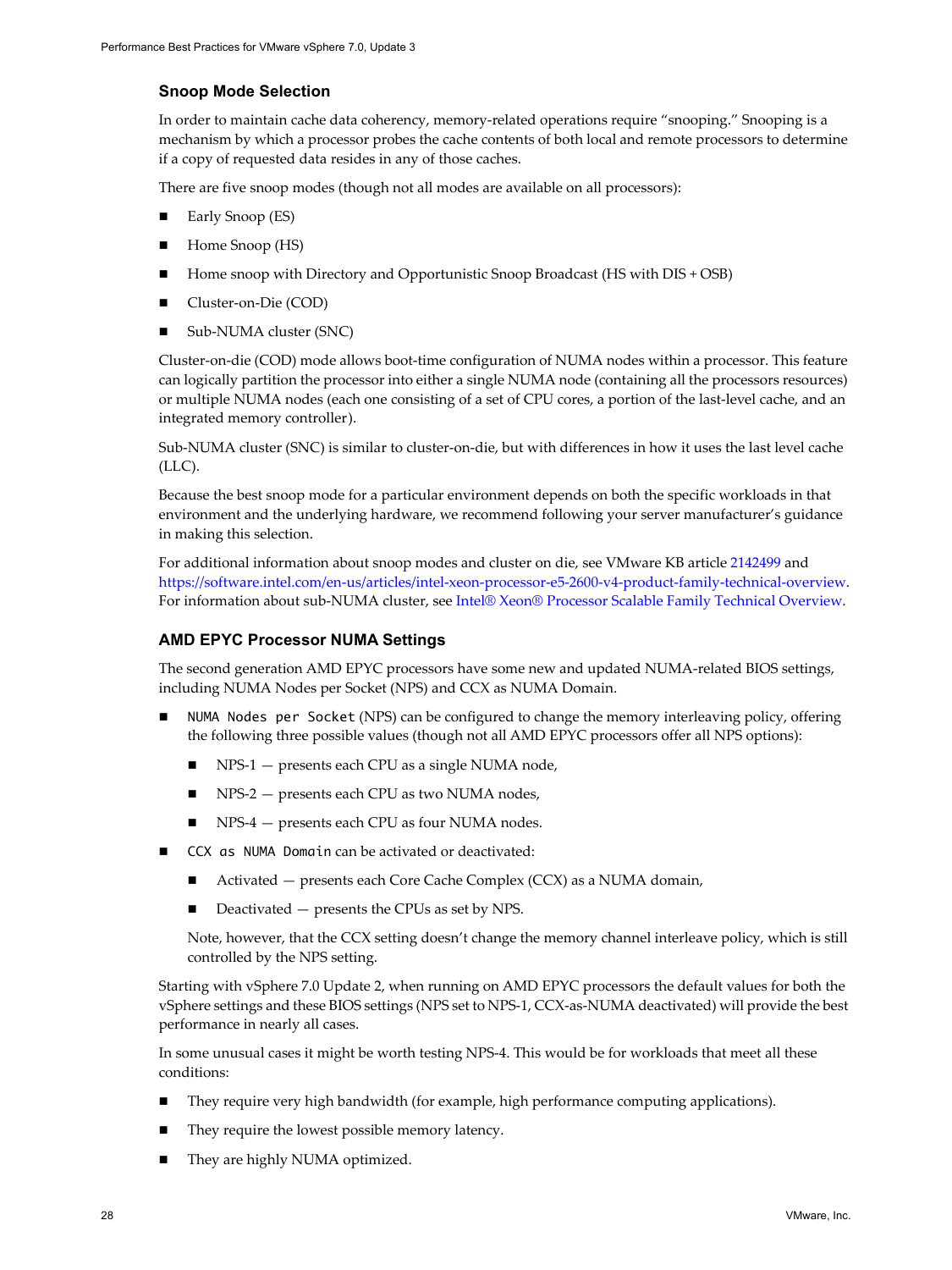You can afford to pin/affinitize the virtual machines.

For more information on this topic, see the white paper ["Performance Optimizations in VMware vSphere 7.0](https://www.vmware.com/techpapers/2021/vsphere70u2-cpu-sched-amd-epyc.html)  [U2 CPU Scheduler for AMD EPYC Processors.](https://www.vmware.com/techpapers/2021/vsphere70u2-cpu-sched-amd-epyc.html)"

#### <span id="page-28-3"></span><span id="page-28-0"></span>**Persistent Memory (PMem) in NUMA Systems**

As described in ["Persistent Memory \(PMem\)" on page 14](#page-13-3), PMem is non-volatile memory that fits in standard server DIMM slots.

For information about using PMem in ESXi, see ["Persistent Memory \(PMem\)" on page 36.](#page-35-0)

For information about using vNUMA and PMem, see ["vNUMA and PMem" on page 57.](#page-56-1)

Though each DIMM slot that contains PMem is local to a NUMA node, ESXi 7.0 doesn't automatically associate PMem with its NUMA node. The association can be manually configured, however, as follows:

```
1 Run the following command:
```

```
memstats -r pmem-extent-stats -s numaNode|grep -w "[0-9]$"|sort -n|awk 'BEGIN {nvd=0;} {printf 
   "nvdimm0:%d.node = \"%d\"\n", nvd, $0; nvd++}'
```
2 Using the output of the above command, configure the nvdimm0:<devNum>.nodeAffinity parameters, as described in VMware KB article [78094.](https://kb.vmware.com/s/article/78094)

**NOTE** Due to implementation differences between vendors, virtual machines might not perform as expected if they are configured as described here and are then moved with vMotion to a different vendor's hardware.

## <span id="page-28-4"></span><span id="page-28-1"></span>**Host Power Management in ESXi**

Host power management in ESXi is designed to reduce the power consumption of ESXi hosts while they are powered-on.

**NOTE** While Host Power Management applies to powered-on hosts, a very different power-saving technique, Distributed Power Management, attempts to power-off ESXi hosts when they are not needed. This is described in ["VMware Distributed Power Management \(DPM\)" on page 81](#page-80-3).

Host Power Management and Distributed Power Management can be used together for the best power conservation.

#### <span id="page-28-2"></span>**Power Policy Options in ESXi**

ESXi offers the following power policy options:

**High performance**

This power policy uses no power saving features, thus maximizing performance for a system where all CPUs are fully loaded.

**Balanced**

This power policy (the default) is designed to reduce host power consumption while maintaining power usage flexibility, thus typically incurring little or no reduction in performance. On a system where some CPUs are idle part of the time, this policy might actually increase performance by allowing active (non-idle) CPUs to enter faster Turbo Boost states than are available in the High Performance policy.

**Low power** 

This power policy is designed to more aggressively reduce host power consumption at the risk of reduced performance.

**Custom**

This power policy starts out the same as **Balanced**, but allows for the modification of individual parameters.

For details on selecting a power policy, see the [Select a CPU Power Management Policy](https://docs.vmware.com/en/VMware-vSphere/7.0/com.vmware.vsphere.resmgmt.doc/GUID-F48D75C7-2461-4643-8A3A-B0383146F3AA.html) section in the *vSphere Resource Management* guide.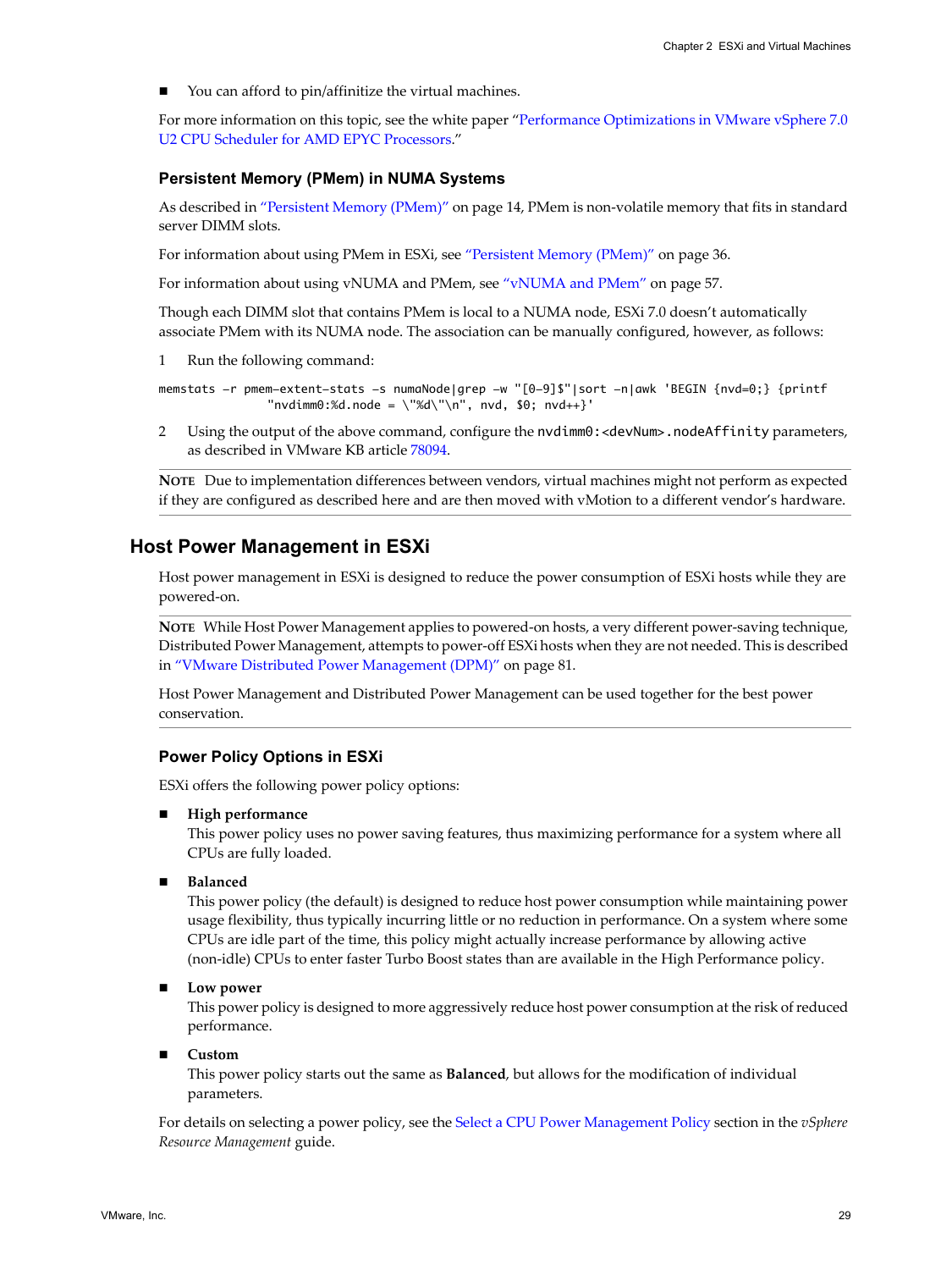For details on modifying individual power management parameters for the **Custom** policy, search for "Using CPU Power Management Policies" in the *vSphere Resource Management* guide.

Be sure, also, that your server's BIOS settings are configured correctly, as described in ["Hardware BIOS](#page-20-3)  [Settings" on page 21](#page-20-3).

## <span id="page-29-0"></span>**Confirming Availability of Power Management Technologies**

In some cases, the underlying hardware won't have one or more of the technologies ESXi can use to save power, or won't make those technologies available to ESXi. This will not cause problems, but it might result in the system using more power than necessary.

If desired, you can take the following steps to confirm that the hardware has these technologies and that they're available to ESXi:

- 1 Using the vSphere Client, select the host of interest.
- 2 Select the **Configure** tab for that host.
- 3 In the left pane within the **Configure** tab, under **Hardware**, select **Power Management**.
- 4 The **Technology** field will show a list of the technologies currently available to ESXi on that host: ACPI P-states, ACPI C-states, or both. For the best power savings, you'd want both technologies to be available to ESXi.

#### <span id="page-29-1"></span>**Choosing a Power Policy**

The default power policy of **Balanced** will typically not impact the performance of CPU-intensive or memory-intensive workloads. Rarely, however, the **Balanced** policy might slightly reduce the performance of latency-sensitive workloads. In these cases, selecting the **High performance** power policy will provide the full hardware performance. For more information on this, see ["Running Network Latency Sensitive Workloads"](#page-48-0) [on page 49.](#page-48-0)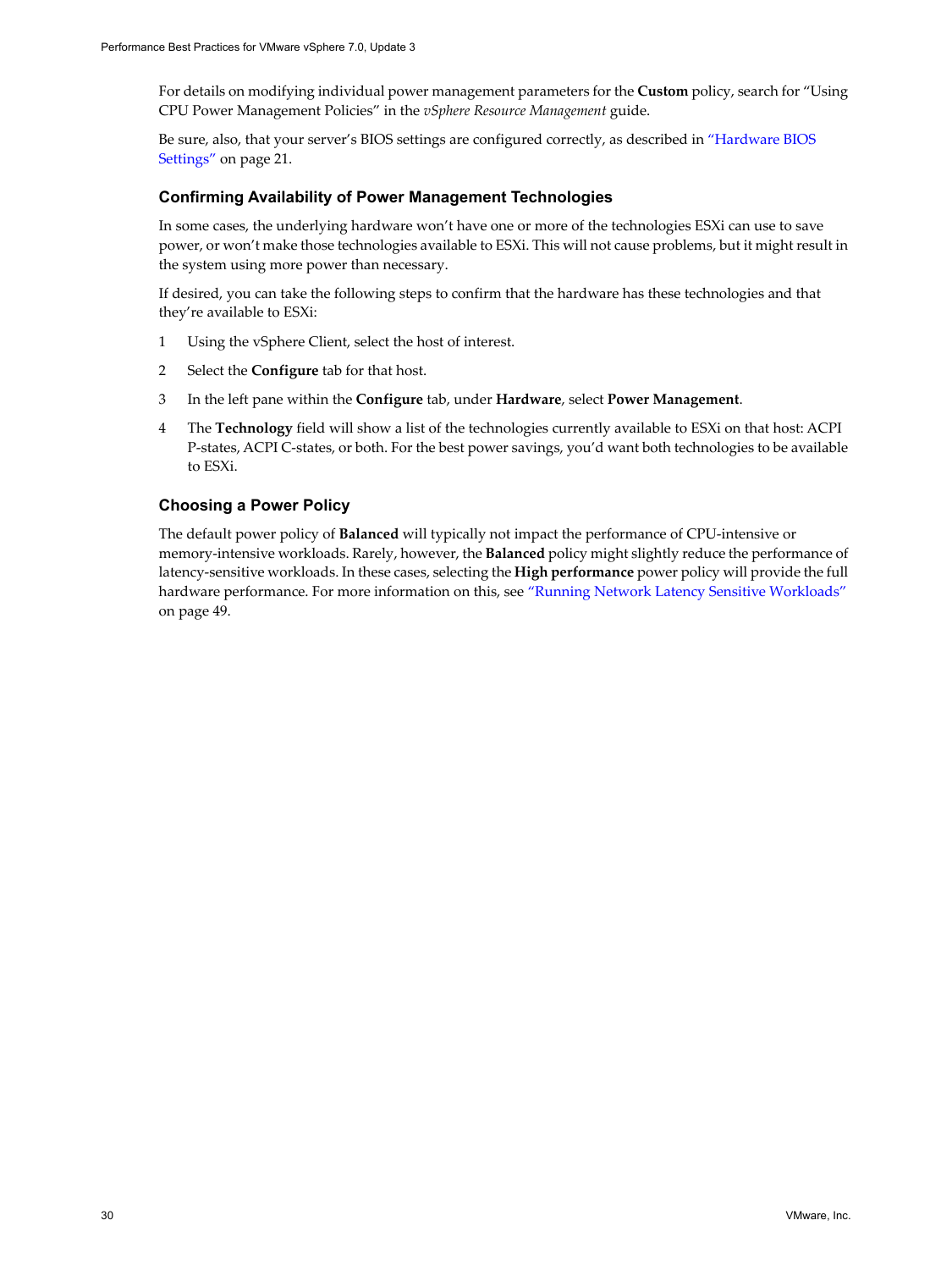## <span id="page-30-0"></span>**ESXi Memory Considerations**

This subsection provides guidance regarding memory considerations in ESXi.

## <span id="page-30-1"></span>**Memory Sizing**

Carefully select the amount of memory you allocate to your virtual machines.

- You should be sure to allocate enough memory to hold the working set of applications you will run in the virtual machine, thus minimizing thrashing. Because thrashing can dramatically impact performance, it is very important not to under-allocate memory.
- On the other hand, though the performance impact of over-allocating memory is far less than under-allocating it, you should nevertheless avoid substantially over-allocating as well.

Memory allocated to a virtual machine beyond the amount needed to hold the working set will typically be used by the guest operating system for file system caches. If memory resources at the host level become low, ESXi can generally use memory ballooning (described in ["Memory Overcommit Techniques" on](#page-30-2)  [page 31](#page-30-2)) to reclaim the portion of memory used for these caches.

But over-allocating memory also unnecessarily increases the virtual machine memory overhead. While ESXi can typically reclaim the over-allocated memory, it can't reclaim the *overhead* associated with this over-allocated memory, thus consuming memory that could otherwise be used to support more virtual machines.

## <span id="page-30-3"></span><span id="page-30-2"></span>**Memory Overcommit Techniques**

- ESXi uses five memory management mechanisms to dynamically reduce the amount of machine physical memory required for each virtual machine. These are page sharing, ballooning, memory compression, swap to host cache, and regular swapping.
	- **Page Sharing:** ESXi can use a proprietary technique to transparently share memory pages between virtual machines, thus eliminating redundant copies of memory pages. While pages are shared by default *within* virtual machines, as of vSphere 6.0, pages are not shared by default *between* virtual machines for security reasons.

In most environments, this change should have little effect. For details on the environments in which it might impact memory usage, and instructions on how to activate the previous default behavior if desired, see ["Memory Page Sharing" on page 32](#page-31-0).

- **Ballooning:** If the host memory begins to get low and the virtual machine's memory usage approaches its memory target, ESXi will use ballooning to reduce that virtual machine's memory demands. Using a VMware-supplied vmmemctl module installed in the guest operating system as part of the VMware Tools suite, ESXi can cause the guest operating system to relinquish the memory pages it considers least valuable. Ballooning provides performance closely matching that of a native system under similar memory constraints. To use ballooning, the guest operating system must be configured with sufficient swap space.
- **Memory Compression**: If the virtual machine's memory usage approaches the level at which host-level swapping will be required, ESXi will use memory compression to reduce the number of memory pages it will need to swap out. Because the decompression latency is much smaller than the swap-in latency, compressing memory pages has significantly less impact on performance than swapping out those pages.
- **Swap to Host Cache:** If memory compression doesn't keep the virtual machine's memory usage low enough, ESXi will next forcibly reclaim memory using host-level swapping to a host cache (if one has been configured). Swap to host cache is a feature that allows users to configure a special swap cache on SSD storage. In most cases this host cache (being on SSD) will be much faster than the regular swap files (typically on hard disk storage), significantly reducing access latency. Thus, although some of the pages ESXi swaps out might be active, swap to host cache has a far lower performance impact than regular host-level swapping.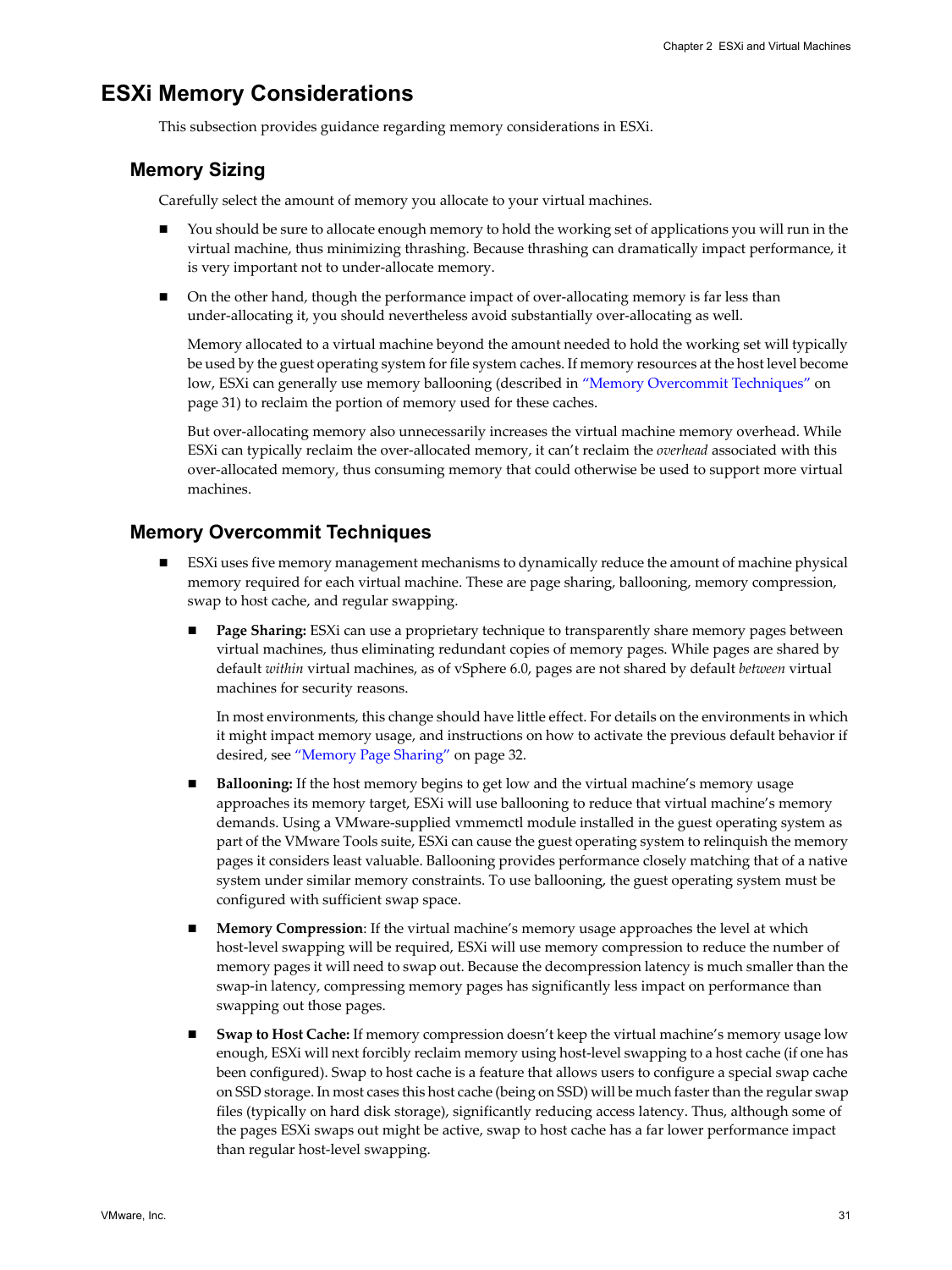**Regular Host-Level Swapping:** If the host cache becomes full, or if a host cache has not been configured, ESXi will next reclaim memory from the virtual machine by swapping out pages to a regular swap file. Like swap to host cache, some of the pages ESXi swaps out might be active. Unlike swap to host cache, however, this mechanism can cause virtual machine performance to degrade significantly due to its high access latency. (Note that this swapping is transparent to the guest operating system and is distinct from the swapping that can occur within the virtual machine under the control of the guest operating system.)

For further information about memory management, see the white papers [Understanding Memory](https://www.vmware.com/techpapers/2011/understanding-memory-management-in-vmware-vsphere-10206.html)  [Resource Management in VMware vSphere 5.0](https://www.vmware.com/techpapers/2011/understanding-memory-management-in-vmware-vsphere-10206.html) (though this paper specifically addresses vSphere 5.0, most of the concepts are still applicable).

 While ESXi uses page sharing, ballooning, memory compression, and swap to host cache to allow significant memory overcommitment, usually with little or no impact on performance, you should avoid overcommitting memory to the point that regular host-level swapping is used to swap out active memory pages.

If you suspect that memory overcommitment is beginning to affect the performance of a virtual machine you can take the following steps:

**NOTE** The point at which memory overcommitment begins to affect a workload's performance depends heavily on the workload. The areas we describe in this section will be relevant for most workloads. For some of those workloads, however, performance will be noticeably impacted earlier than for others.

a In the vSphere Client, select the virtual machine in question, select **Monitor** > **Performance** > **Advanced**, in the drop down at the upper right select **Memory**, then look at the value of **Ballooned memory (Average)**.

An absence of ballooning suggests that ESXi is not under heavy memory pressure and thus memory overcommitment is not affecting the performance of that virtual machine.

**NOTE** This indicator is only meaningful if the balloon driver is installed in the virtual machine and is not prevented from working.

**NOTE** Some ballooning is quite normal and not indicative of a problem.

- b In the vSphere Client, select the virtual machine in question, select **Monitor** > **Performance** > **Advanced**, in the drop down at the upper right select **Memory**, then compare the values of **Consumed** memory and **Active** memory. If consumed is higher than active, this suggests that the guest is currently getting all the memory it requires for best performance.
- c In the vSphere Client, select the virtual machine in question, select **Monitor** > **Utilization**, expand the **Guest Memory** pane, then look at the values of **Swapped** and **Compressed**. Non-zero values here indicate swapping or compressing at the host level, which is a sign of more significant memory pressure.
- d Check for guest operating system swap activity within that virtual machine. This can indicate that ballooning might be starting to impact performance, though swap activity can also be related to other issues entirely within the guest operating system (or can be an indication that the guest memory size is simply too small).

## <span id="page-31-0"></span>**Memory Page Sharing**

Beginning with vSphere 6.0 (and included in patches or updates to some earlier releases), page sharing is activated by default *within* virtual machines ("intra-VM sharing"), but is activated *between* virtual machines ("inter-VM sharing") only when those virtual machines have the same "salt" value (described below). This change was made to ensure the highest security for virtual machines.

Because of the prevalence of 2MB large memory pages (see ["2MB Large Memory Pages" on page 35](#page-34-0)), which are not shared even when page sharing is activated, this change will likely have only a small effect, if any, on memory usage in most deployments.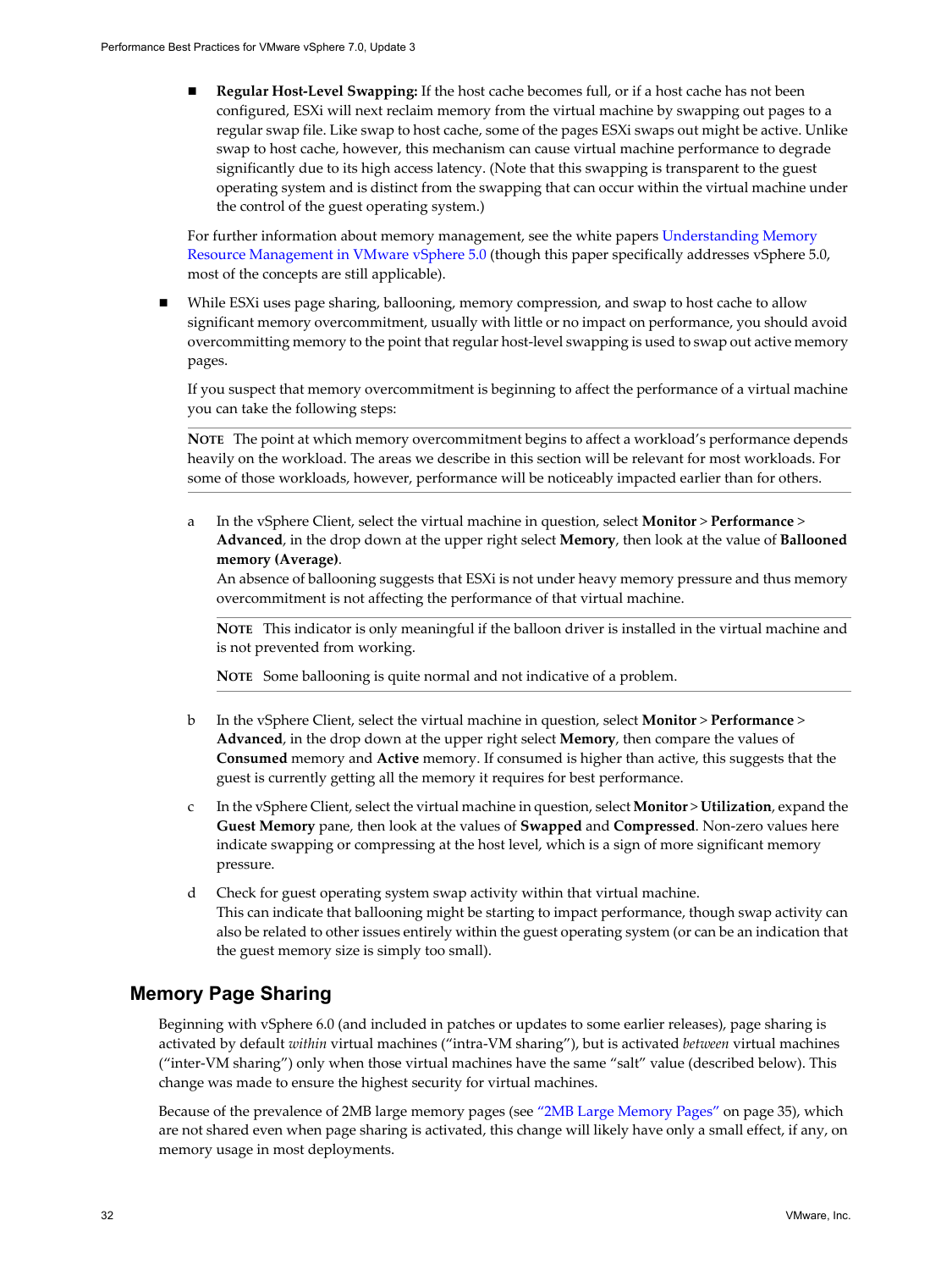In environments that make extensive use of small memory pages, however (such as many VDI deployments), sharing pages between virtual machines might provide a considerable reduction in memory usage.

By default, the salt value for a specific virtual machine is that virtual machine's vc.uuid, which is always unique among virtual machines on a single ESXi host, thus preventing inter-VM page sharing.

You can activate inter-VM page sharing using one of these methods:

 To activate inter-VM page sharing between all virtual machines on an ESXi host, set the host configuration option Mem.ShareForceSalting to 0. This duplicates the original default behavior of pre-6.0 versions of vSphere.

**NOTE** For more information about the host configuration option Mem.ShareForceSalting see VMware KB article 2097593.

 Manually specify a salt value in virtual machines' .vmx files with the configuration option sched.mem.pshare.salt. Using this option, you can create pools of virtual machines that have the same salt value, and can thus share memory pages with other virtual machines in that pool.

If desired, you can configure the same salt value for every virtual machine in your environment, effectively creating a single page-sharing pool (thus duplicating the default behavior of previous versions of vSphere).

For more information on page sharing and the relevant security issues, see VMware KB articles [2080735](https://kb.vmware.com/s/article/2080735) and [2097593](https://kb.vmware.com/s/article/2097593).

## <span id="page-32-0"></span>**Memory Swapping Optimizations**

As described above in ["Memory Overcommit Techniques,"](#page-30-2) ESXi supports a bounded amount of memory overcommitment without host-level swapping. If the overcommitment is so large that the other memory reclamation techniques are not sufficient, however, ESXi uses host-level memory swapping, with a potentially significant impact on virtual machine performance.

This subsection describes ways to avoid or reduce host-level swapping, and presents techniques to reduce its impact on performance when it is unavoidable.

- Because ESXi uses page sharing, ballooning, and memory compression to reduce the need for host-level memory swapping, don't deactivate these techniques.
- If you choose to overcommit memory with ESXi, be sure you have sufficient swap space on your ESXi system. At the time a virtual machine is first powered on, ESXi creates a swap file for that virtual machine equal in size to the difference between the virtual machineʹs configured memory size and its memory reservation. The available disk space must therefore be at least this large (plus the space required for VMX swap, as described in ["Memory Overhead" on page 34\)](#page-33-0).
- You can optionally configure a special host cache on an SSD (if one is installed) to be used for the swap to host cache feature. This swap cache will be shared by all the virtual machines running on the host and host-level swapping of their most active pages will benefit from the low latency of SSD. This allows a relatively small amount of SSD storage to potentially significantly increase performance

**NOTE** Using swap to host cache and putting the regular swap file in SSD (as described below) are two different approaches for improving host swapping performance. Swap to host cache makes the best use of potentially limited SSD space while also being optimized for the large block sizes at which some SSDs work best.

 Even if an overcommitted host uses swap to host cache, it still needs to create regular swap files. Swap to host cache, however, makes much less important the speed of the storage on which the regular swap files are placed.

If a host does *not* use swap to host cache, and memory is overcommitted to the point of thrashing, placing the virtual machine swap files on low latency, high bandwidth storage systems will result in the smallest performance impact from swapping.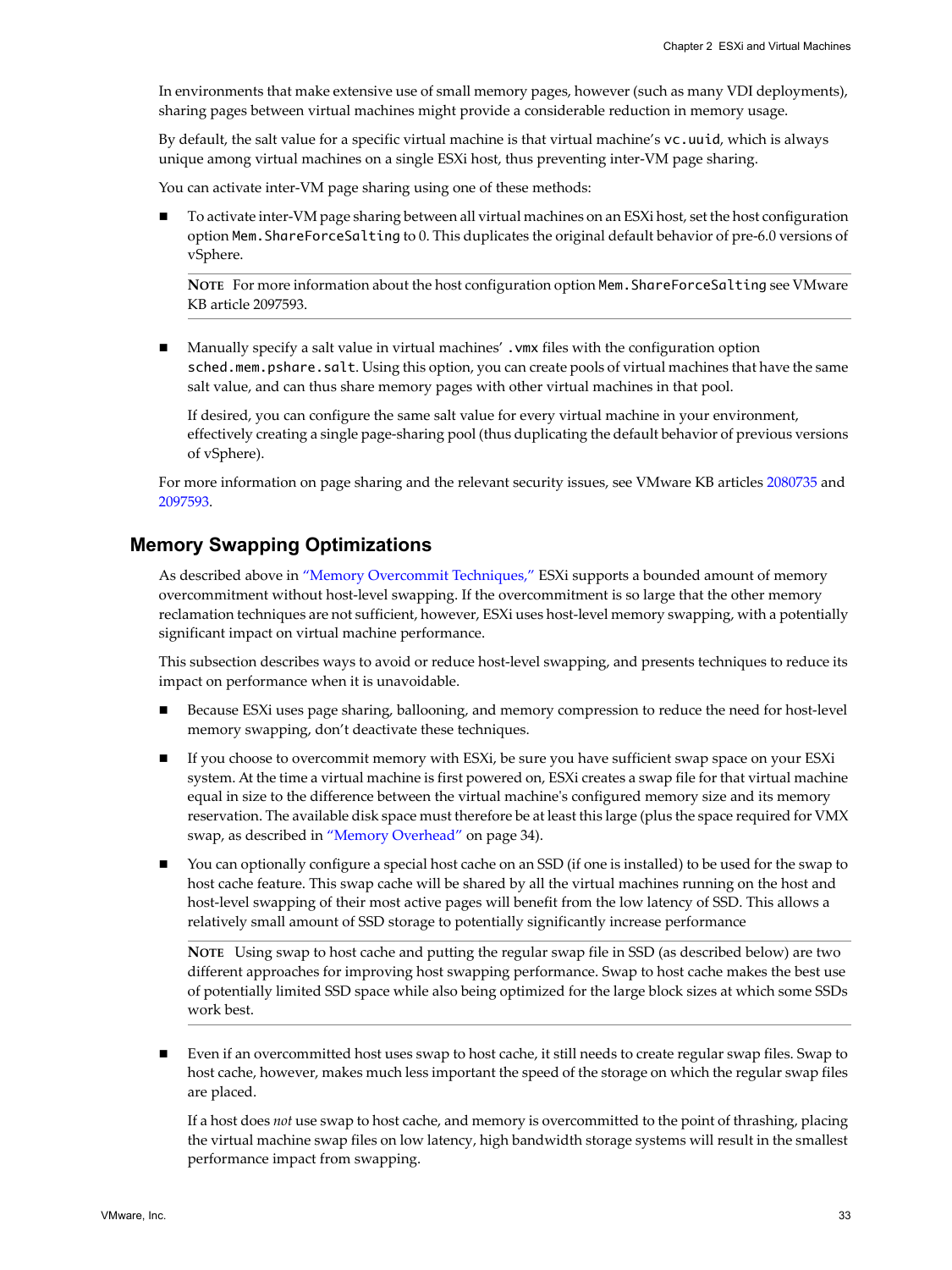The best choice will usually be local SSD.

**NOTE** Placing the regular swap file in SSD and using swap to host cache in SSD (as described above) are two different approaches to improving host swapping performance. Because it is unusual to have enough SSD space for a host's entire swap file needs, we recommend using local SSD for swap to host cache.

- If the host doesn't have local SSD, the second choice would be remote SSD. This would still provide the low-latencies of SSD, though with the added latency of remote access.
- If you can't use SSD storage, place the regular swap file on the fastest available storage. This might be a Fibre Channel SAN array or a fast local disk.
- Placing swap files on local storage (whether SSD or hard drive) could potentially reduce vMotion performance. This is because if a virtual machine has memory pages in a local swap file, they must be swapped in to memory before a vMotion operation on that virtual machine can proceed.
- Regardless of the storage type or location used for the regular swap file, for the best performance, and to avoid the possibility of running out of space, swap files should not be placed on thin-provisioned storage.

The regular swap file location for a specific virtual machine can be set in the vSphere Client (right-click the virtual machine, select **Edit Settings**, choose the **VM Options** tab, expand **Advanced**, and select a **Swap file location**). If this option is not set, the swap file will be created in the virtual machine's working directory: either the directory specified by workingDir in the virtual machine's .vmx file, or, if this variable is not set, in the directory where the .vmx file is located. The latter is the default behavior.

 Host-level memory swapping can, in many cases, be reduced for a specific virtual machine by reserving memory for that virtual machine at least equal in size to the machine's active working set. Host-level memory swapping can be *eliminated* for a specific virtual machine by reserving memory equal in size to the virtual machine's entire memory.

**NOTE** When applied to a running virtual machine, the effect of these memory reservations might appear only gradually. To immediately see the full effect you would need to power-cycle the virtual machine.

Be aware, however, that configuring resource reservations will reduce the number of virtual machines that can be run on a system. This is because ESXi will keep available enough host memory to fulfill all reservations (both for virtual machines and for overhead) and wonʹt power-on a virtual machine if doing so would reduce the available memory to less than the reserved amount.

**NOTE** The memory reservation is a guaranteed lower bound on the amount of physical memory ESXi reserves for the virtual machine. It can be configured through the vSphere Client in the settings window for each virtual machine (right-click the virtual machine, select **Edit Settings**, choose the **Virtual Hardware** tab, expand **Memory**, then set the desired reservation).

## <span id="page-33-0"></span>**Memory Overhead**

Virtualization causes an increase in the amount of physical memory required due to the extra memory needed by ESXi for its own code and for data structures. This additional memory requirement can be separated into two components:

1 A system-wide memory space overhead for the VMkernel and various host agents (hostd, vpxa, etc.).

ESXi allows the use of a system swap file to reduce this memory overhead by up to 1GB when the host is under memory pressure. To use this feature, a system swap file must first be manually created. This can be accomplished by issuing the following command from the ESXi console:

esxcli sched swap system set -d true -n <*datastore name*>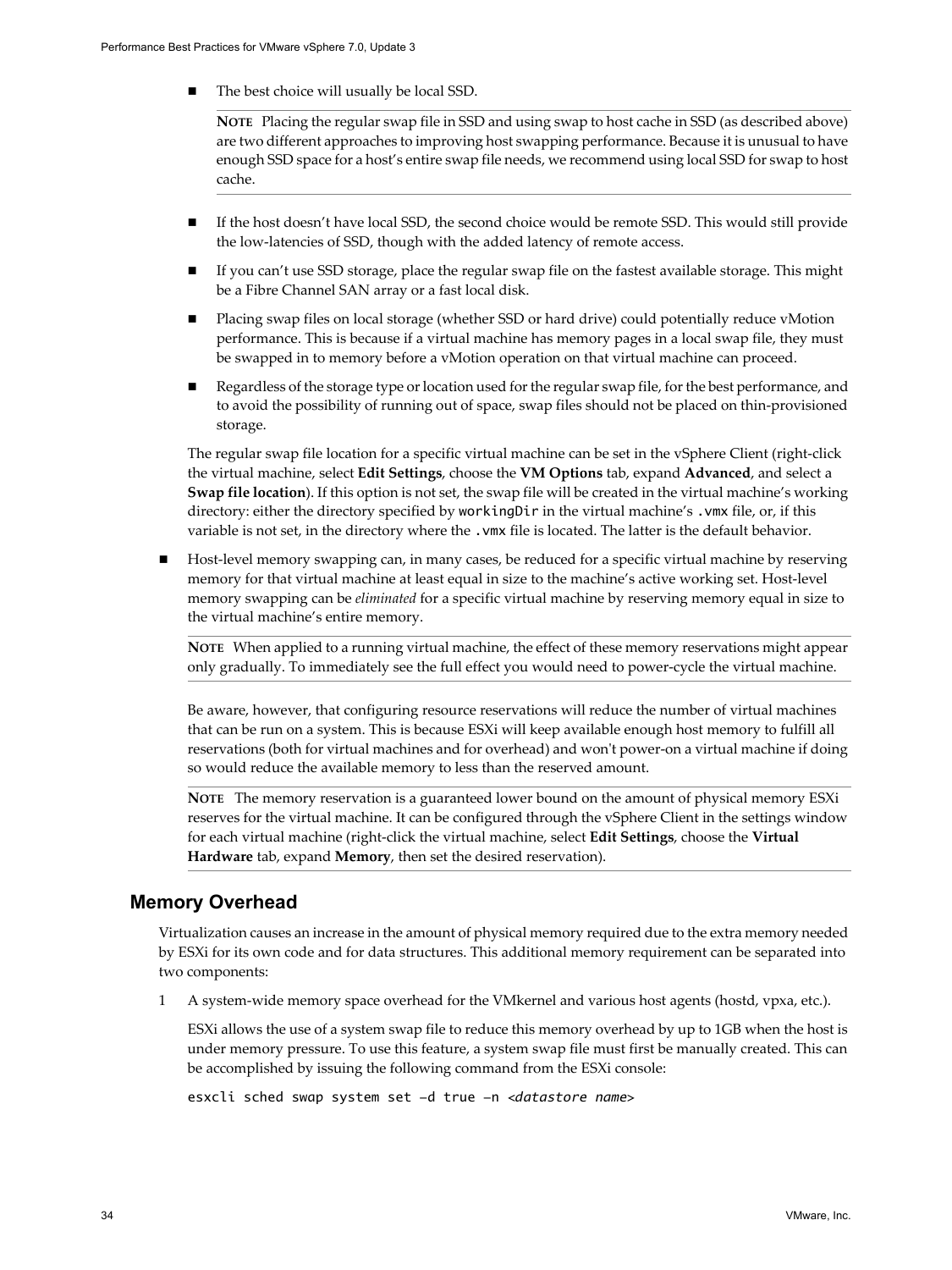The swap file is 1GB and is created at the root of the specified datastore.

**NOTE** This system swap file is different from the per-virtual-machine swap files, which store memory pages from the VMX component of the per-virtual-machine memory space overhead.

2 An additional memory space overhead for each virtual machine.

The per-virtual-machine memory space overhead can be further divided into the following categories:

- Memory reserved for the virtual machine executable (VMX) process. This is used for data structures needed to bootstrap and support the guest (i.e., thread stacks, text, and heap).
- Memory reserved for the virtual machine monitor (VMM). This is used for data structures required by the virtual hardware (i.e., TLB, memory mappings, and CPU state).
- Memory reserved for various virtual devices (i.e., mouse, keyboard, SVGA, USB, etc.).
- Memory reserved for other subsystems, such as the kernel, management agents, etc.

The amounts of memory reserved for these purposes depend on a variety of factors, including the number of vCPUs, the configured memory for the guest operating system, whether the guest operating system is 32-bit or 64-bit, the VMM execution mode, and which features are activated for the virtual machine. For more information about these overheads, see [vSphere Resource Management](https://docs.vmware.com/en/VMware-vSphere/7.0/com.vmware.vsphere.resmgmt.doc/GUID-98BD5A8A-260A-494F-BAAE-74781F5C4B87.html).

While the VMM and virtual device memory needs are fully reserved at the time the virtual machine is powered on, a feature called VMX swap can significantly reduce the per-virtual-machine VMX memory reservation, allowing more memory to be swapped out when host memory is overcommitted. This represents a significant reduction in the overhead memory reserved for each virtual machine.

The creation of a VMX swap file for each virtual machine (and thus the reduction in host memory reservation for that virtual machine) is automatic. By default, this file is created in the virtual machine's working directory (either the directory specified by workingDir in the virtual machine's .vmx file, or, if this variable is not set, in the directory where the .vmx file is located) but a different location can be set with sched.swap.vmxSwapDir.

The amount of disk space required varies, but even for a large virtual machine is typically less than 100MB (typically less than 300MB if the virtual machine is configured for 3D graphics). The system retains a small working set memory reservation, and does not swap under ordinary usage. Extraordinary usage (for example, taking screenshots every second, or collecting a support dump) might cause swapping.

Swapping carries a risk of deadlock when the datastore is backed by a virtual machine on the same host, which is not a recommended configuration. If necessary, VMX swap file creation can be prevented entirely by setting sched. swap. vmxSwapEnabled to FALSE, at the cost of significantly increased memory reservation.

**NOTE** The VMX swap file is entirely unrelated to swap to host cache or regular host-level swapping, both of which are described in ["Memory Overcommit Techniques" on page 31](#page-30-2).

In addition, ESXi also provides optimizations, such as page sharing (see ["Memory Overcommit Techniques"](#page-30-2) [on page 31\)](#page-30-2), to reduce the amount of physical memory used on the underlying server. In some cases these optimizations can save more memory than is taken up by the overhead described in this section.

## <span id="page-34-1"></span><span id="page-34-0"></span>**2MB Large Memory Pages**

In addition to the usual 4KB memory pages, ESXi also provides 2MB memory pages (commonly referred to as "large pages"). (Note that although some CPUs support 1GB memory pages, in this book the term "large pages" is used only to refer to 2MB pages.)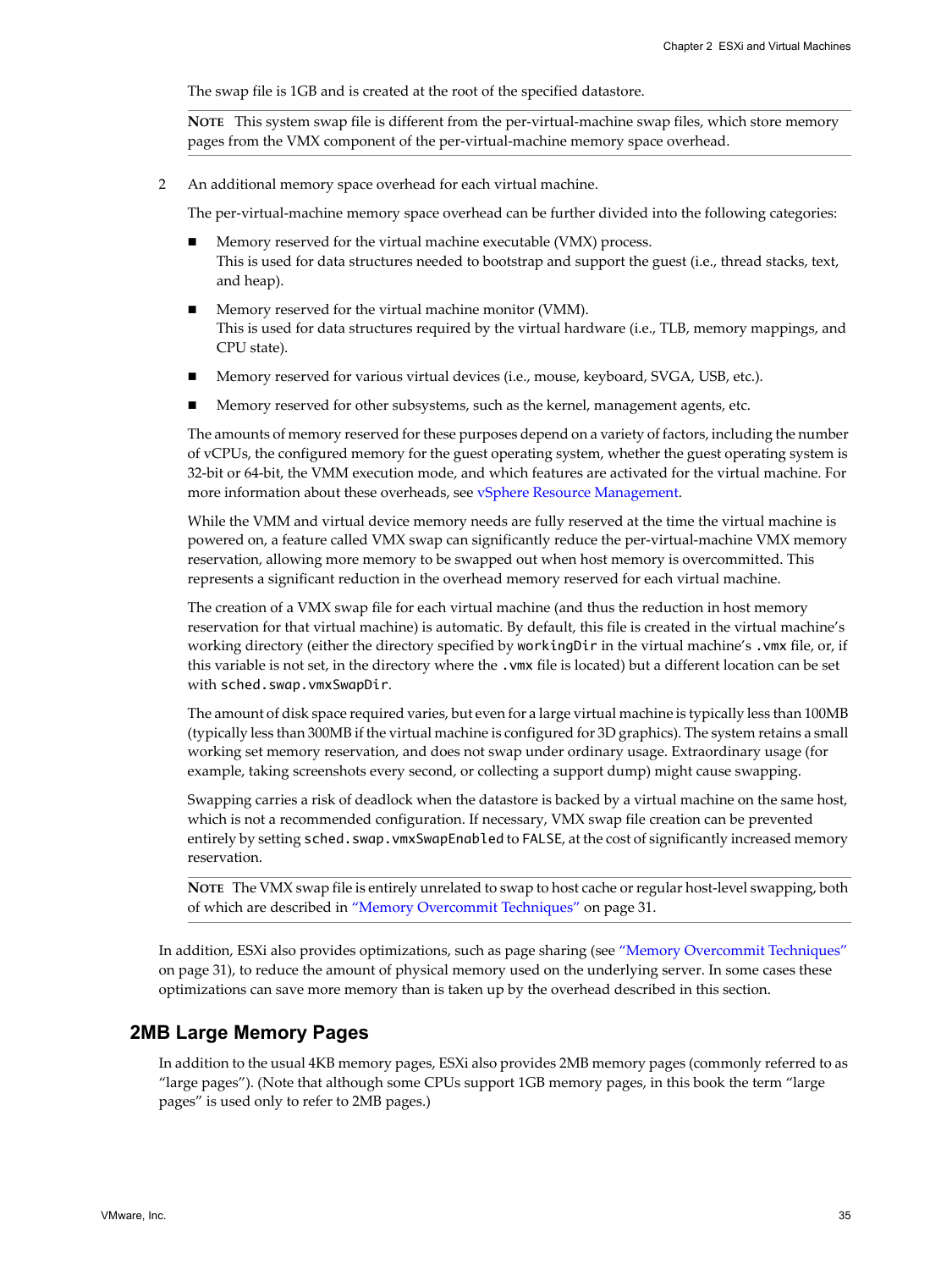ESXi assigns these 2MB machine memory pages to guest operating systems whenever possible; it does this even if the guest operating system doesn't request them (though the full benefit of large pages comes only when the guest operating system and applications use them as well, as described in ["Guest Operating System](#page-57-1)  [Memory Considerations" on page 58\)](#page-57-1). The use of large pages can significantly reduce TLB misses, improving the performance of most workloads, especially those with large active memory working sets. In addition, large pages can slightly reduce the per-virtual-machine memory space overhead.

Use of large pages can also change page sharing behavior. While ESXi ordinarily uses page sharing regardless of memory demands (though see ["Memory Page Sharing" on page 32](#page-31-0) to read how this behavior changed in vSphere 6.0), ESXi does not share large pages. Therefore with large pages, page sharing might not occur until memory overcommitment is high enough to require the large pages to be broken into small pages. For further information see VMware KB articles [1021095](https://kb.vmware.com/s/article/1021095) and [1021896.](https://kb.vmware.com/s/article/1021896)

## <span id="page-35-1"></span><span id="page-35-0"></span>**Persistent Memory (PMem)**

As described in ["Persistent Memory \(PMem\)" on page 14](#page-13-3), PMem is non-volatile memory that fits in standard server DIMM slots.

For information about PMem in NUMA systems, see ["Persistent Memory \(PMem\) in NUMA Systems" on](#page-28-0)  [page 29](#page-28-0).

■ On supported hardware, the ESXi memstats tool can be used to view host-wide bandwidth and latency statistics for DRAM and PMem, as well as the DRAM miss rate, using this command: memstats -r hw-stats

On certain hosts using PMem in Memory Mode, memstats can be used to view virtual machine level statistics for DRAM and PMem using this command: memstats -r vm-stats -h

For additional information use this command: memstats -h

NOTE In vSphere 7.0 Update 3 the memstats -r dcpmm-stats option is no longer supported.

- If desired, PMem can be preallocated as part of virtual machine startup using sched.pmem.prealloc, as described in VMware KB article [78094](https://kb.vmware.com/s/article/78094). This prevents allocation overhead when the virtual machine first uses a PMem page.
- For guidance on sizing Optane PMem, see [Announcing VMware vSphere Support for Intel® Optane™](https://blogs.vmware.com/vsphere/2019/04/announcing-vmware-vsphere-support-for-intel-optane-dc-persistent-memory-technology.html)  [Persistent Memory Technology](https://blogs.vmware.com/vsphere/2019/04/announcing-vmware-vsphere-support-for-intel-optane-dc-persistent-memory-technology.html).

**NOTE** For more details on monitoring active memory in your environment, see VMware KB article [1002604.](https://kb.vmware.com/s/article/1002604)

 vSphere Memory Monitoring and Remediation (vMMR), a new feature introduced in vSphere 7.0 Update 3, collects data and displays performance statistics for both PMem and DRAM at both the host and virtual machine level. This can help determine if a workload's performance is affected by a host's use and configuration of Intel Optane PMem in Memory Mode. You can see this information in the Advanced Memory section under Performance in vCenter.

vMMR will try to raise alarms on critical memory conditions. You can also create custom alerts for thresholds acceptable for your workloads. For more information, see the [vSphere Memory Monitoring](https://docs.vmware.com/en/VMware-vSphere/7.0/com.vmware.vsphere.resmgmt.doc/GUID-CE019F04-DEA1-473B-ADBC-64607899BD8F.html)  [and Remediation](https://docs.vmware.com/en/VMware-vSphere/7.0/com.vmware.vsphere.resmgmt.doc/GUID-CE019F04-DEA1-473B-ADBC-64607899BD8F.html) section of *vSphere Resource Management* and the [Solutions for Performance Issues With](https://docs.vmware.com/en/VMware-vSphere/7.0/com.vmware.vsphere.monitoring.doc/GUID-D0D8090C-242A-4A21-86B4-59FC7C8A5871.html)  [Memory Mode](https://docs.vmware.com/en/VMware-vSphere/7.0/com.vmware.vsphere.monitoring.doc/GUID-D0D8090C-242A-4A21-86B4-59FC7C8A5871.html) section of *vSphere Monitoring and Performance*.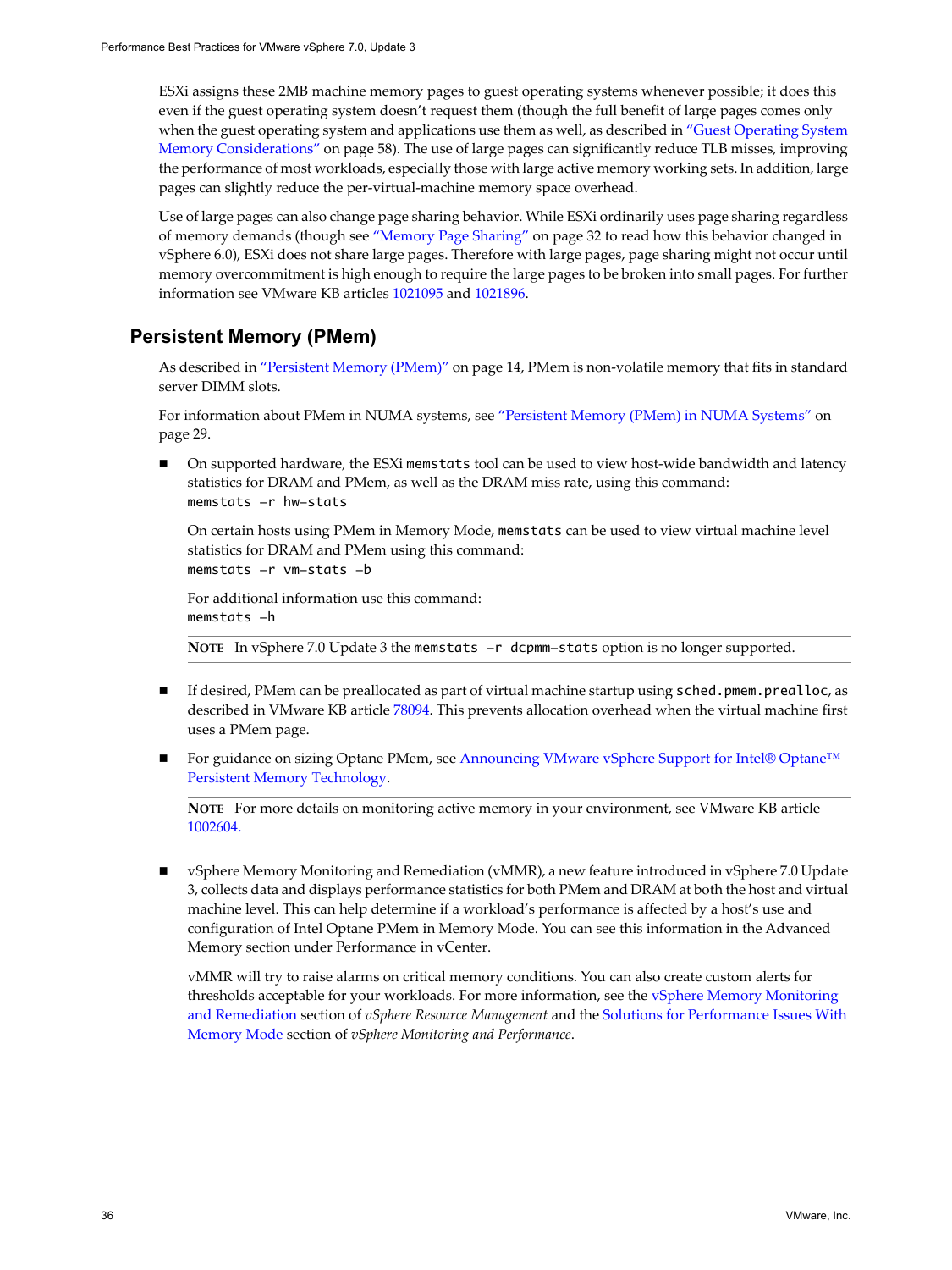# **ESXi Storage Considerations**

This subsection provides guidance regarding storage considerations in ESXi.

#### **VMware vStorage APIs for Array Integration (VAAI)**

For the best storage performance, consider using VAAI-capable storage hardware. The performance gains from VAAI (described in ["Storage Hardware Considerations" on page 16](#page-15-0)) can be especially noticeable in VDI environments (where VAAI can improve boot-storm and desktop workload performance), large data centers (where VAAI can improve the performance of mass virtual machine provisioning and of thin-provisioned virtual disks), and in other large-scale deployments.

- If your SAN storage hardware supports VAAI, ESXi will automatically recognize and use these capabilities.
- If your NAS storage hardware supports VAAI, ESXi will automatically recognize and use these capabilities only if the vendor-specific plugin is present.
- Refer to your array vendor's VASA Provider sizing guide to determine the resource requirements (such as vCPUs and memory) they recommend for the best performance.

To confirm that your hardware does support VAAI and that it is being used, follow the instructions in VMware KB article [1021976.](https://kb.vmware.com/s/article/1021976) If you determine that VAAI is not being used, contact your storage hardware vendor to see if a firmware upgrade is required for VAAI support.

#### **LUN Access Methods**

 ESXi supports raw device mapping (RDM), which allows management and access of raw SCSI disks or LUNs as VMFS files. An RDM is a special file on a VMFS volume that acts as a proxy for a raw device. The RDM file contains metadata used to manage and redirect disk accesses to the physical device. Ordinary VMFS is recommended for most virtual disk storage, but raw disks might be desirable in some cases.

You can use RDMs in virtual compatibility mode or physical compatibility mode:

- Virtual mode specifies full virtualization of the mapped device, allowing the guest operating system to treat the RDM like any other virtual disk file in a VMFS volume and allowing the use of VMware redo logs to take snapshots of the RDM.
- Physical mode specifies minimal SCSI virtualization of the mapped device, allowing the greatest flexibility for SAN management software or other SCSI target-based software running in the virtual machine.

For more information about RDM, see the [Raw Device Mapping](https://docs.vmware.com/en/VMware-vSphere/7.0/com.vmware.vsphere.storage.doc/GUID-B3522FF1-76FF-419D-8DB6-F15BFD4DF12A.html) section of *vSphere Storage*.

#### **Virtual Disk Modes**

 ESXi supports three virtual disk modes: Independent persistent, Independent nonpersistent, and Dependent.

**NOTE** An independent disk does not participate in virtual machine snapshots. That is, the disk state will be independent of the snapshot state; creating, consolidating, or reverting to snapshots will have no effect on the disk.

These modes have the following characteristics:

- **Independent persistent** In this mode changes are persistently written to the disk, providing the best performance.
- **Independent nonpersistent** In this mode disk writes are appended to a redo log. The redo log is erased when you power off the virtual machine or revert to a snapshot, causing any changes made to the disk to be discarded. When a virtual machine reads from an independent nonpersistent mode disk, ESXi first checks the redo log (by looking at a directory of disk blocks contained in the redo log)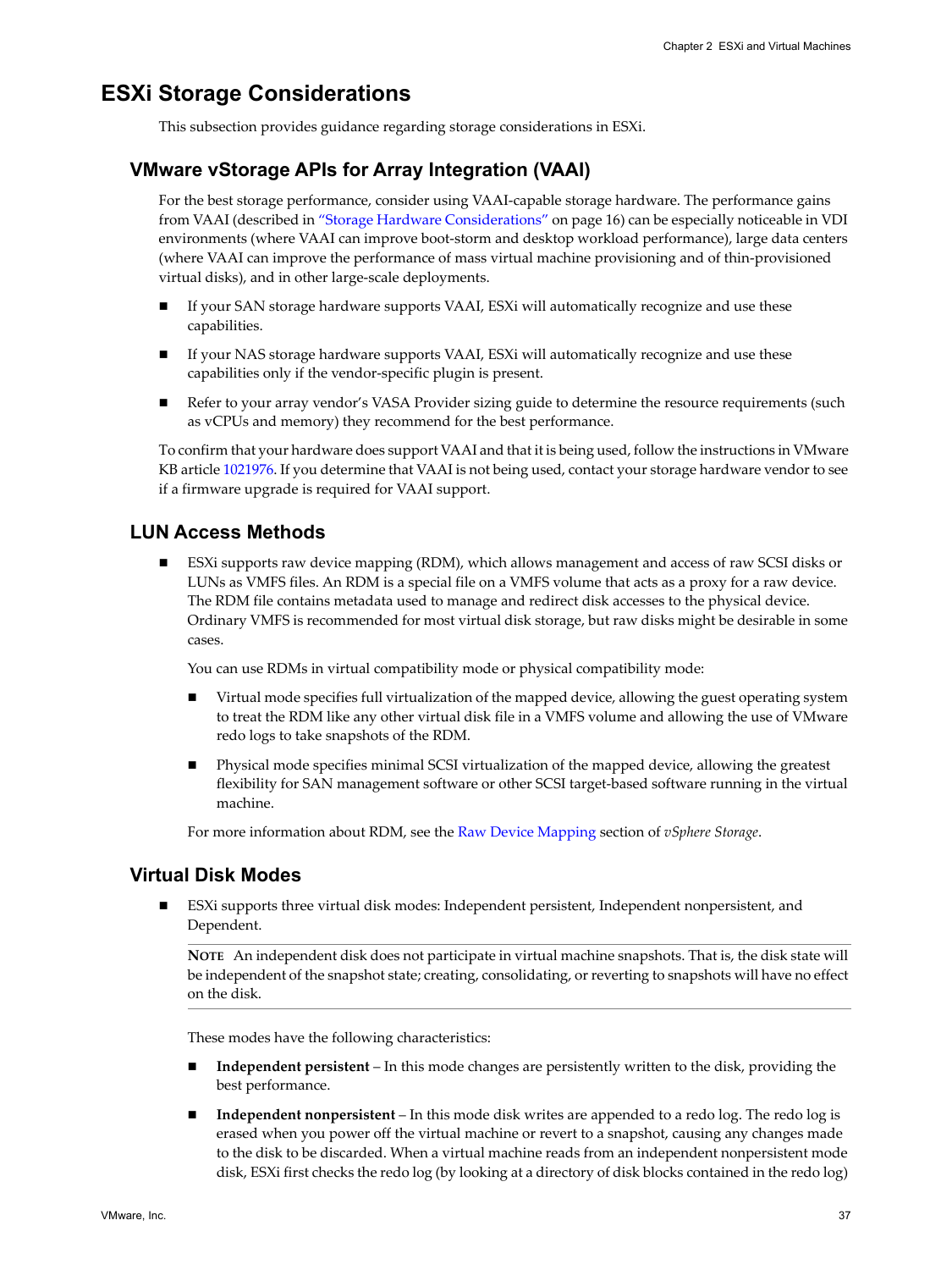and, if the relevant blocks are listed, reads that information. Otherwise, the read goes to the base disk for the virtual machine. Because of these redo logs, which track the changes in a virtual machine's file system and allow you to commit changes or revert to a prior point in time, performance might not be as high as independent persistent mode disks.

 **Dependent** – In this mode, if a snapshot has been taken, disk writes are appended to a redo log that persists between power cycles. Thus, like the independent nonpersistent mode disks described above, dependent mode disk performance might not be as high as independent persistent mode disks. If a snapshot has *not* been taken, however, dependent disks are just as fast as independent disks.

# <span id="page-37-0"></span>**Virtual Disk Types**

ESXi supports multiple virtual disk types:

 **Thick provisioned** – Thick virtual disks, which have all their space allocated at creation time, are further divided into two types: eager-zeroed and lazy-zeroed.

**NOTE** With VMware Virtual Volumes (vVols; described in ["VMware vSphere Virtual Volumes \(vVols\)"](#page-92-0) [on page 93\)](#page-92-0) the array itself automatically does zeroing as necessary; there's thus no need (and no way) to specify "eager" versus "lazy" zeroing for vVols.

 **Eager zeroed** – An eager-zeroed thick disk has all space allocated and zeroed out at the time of creation. This increases the time it takes to create the disk, but results in the best performance, even on the first write to each block.

**NOTE** The use of VAAI-capable SAN storage (described in ["Storage Hardware Considerations" on](#page-15-0)  [page 16](#page-15-0)) can speed up eager-zeroed thick disk creation by offloading zeroing operations to the storage array.

**NOTE** The performance advantages of eager-zeroed thick disks are true only for independent persistent virtual disks or for dependent virtual disks that have no snapshots. Independent nonpersistent virtual disks, or dependent virtual disks that have snapshots, will perform like thin provisioned disks.

 **Lazy zeroed** – A lazy-zeroed thick disk has all space allocated at the time of creation, but each block is zeroed only on first write. This results in a shorter creation time, but reduced performance the first time a block is written to. Subsequent writes, however, have the same performance as on eager-zeroed thick disks. The first-write performance for lazy-zeroed thick disks was significantly improved starting in vSphere 7.0 Update 2, though eager-zeroed thick disks still have better first-write performance.

**NOTE** The use of VAAI-capable SAN or NAS storage can improve lazy-zeroed thick disk first-time-write performance by offloading zeroing operations to the storage array.

 **Thin provisioned** – Space required for a thin-provisioned virtual disk is allocated and zeroed upon first write, as opposed to upon creation. Just like with lazy-zeroed thick disks, there is reduced performance during the first write to an unwritten file block, but that was significantly improved starting in vSphere 7.0 Update 2. On subsequent writes thin-provisioned disks have the same performance as eager-zeroed thick disks.

**NOTE** The use of VAAI-capable SAN storage can improve thin-provisioned disk first-time-write performance by improving file locking capability and offloading zeroing operations to the storage array.

All three types of virtual disks can be created using the vSphere Client (right-click the virtual machine, select **Edit Settings**, choose the **Virtual Hardware** tab, click **ADD NEW DEVICE**, select **Hard Disk**, expand the **New Hard disk** line, then select the disk type).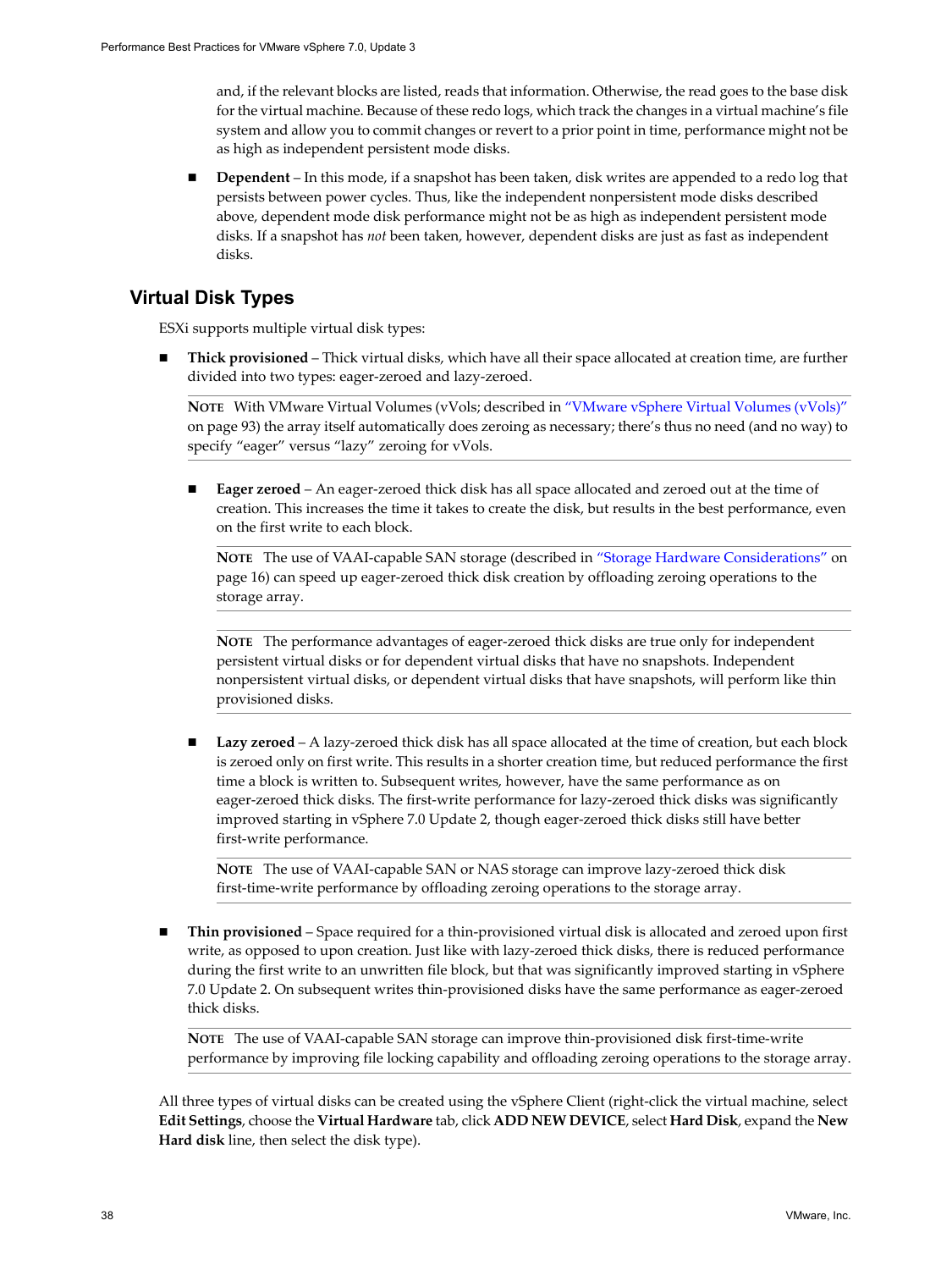Virtual disks can also be created from the vSphere Command-Line Interface (vSphere CLI) using vmkfstools. For more information see the [Using vmkfstools](https://docs.vmware.com/en/VMware-vSphere/7.0/com.vmware.vsphere.storage.doc/GUID-A5D85C33-A510-4A3E-8FC7-93E6BA0A048F.html) section of *vSphere Storage* and the vmkfstools man page.

**NOTE** Some of these virtual disk types might not be available when creating virtual disks on NFS volumes, depending on the hardware vendor and whether or not the hardware supports VAAI.

#### **Automatic Space Reclamation (UNMAP)**

On VMFS6 datastores (supported by vSphere 6.5 and later), vSphere can perform automatic space reclamation (i.e., UNMAP) for thin-provisioned disks. vSphere 6.5 allowed the UNMAP priority to be set; vSphere 6.7 added the ability to set the UNMAP rate. Using these options you can reclaim storage space much more quickly on fast arrays (especially useful for all-flash arrays) or limit the potential performance impact of performing an unthrottled burst of UNMAP operations (especially useful for slower arrays).

The vSphere Client offers limited configuration options for UNMAP. For the full range of options, use the esxcli command.

For more information on the configuration options available for UNMAP and how to use them, see the Storage [Space Reclamation](https://docs.vmware.com/en/VMware-vSphere/7.0/com.vmware.vsphere.storage.doc/GUID-B40D1420-26FD-4318-8A72-FA29C9A395C2.html) section of *vSphere Storage*.

**NOTE** VMFS5 and earlier file systems do not unmap free space automatically, but you can use the esxcli storage vmfs unmap command to reclaim space manually. When you use the command, be aware that it might send many unmap requests at once. This action can lock some of the resources during the operation. For more information, see VMware KB article [2057513.](https://kb.vmware.com/s/article/2057513)

#### **Partition Alignment**

The alignment of file system partitions can impact performance. VMware makes the following recommendations for VMFS partitions:

 Like other disk-based filesystems, VMFS filesystems can have reduced performance when the partition is unaligned. Using the vSphere Client to create VMFS partitions avoids this problem because, beginning with ESXi 5.0, it automatically aligns VMFS3, VMFS5, or VMFS6 partitions along the 1MB boundary.

**NOTE** If a VMFS3 partition was created using an earlier version of ESX/ESXi that aligned along the 64KB boundary, and that filesystem is then upgraded to VMFS5, it will retain its 64KB alignment. 1MB alignment can be obtained by deleting the partition and recreating it using the vSphere Client with an ESXi 5.0 or later host.

Existing VMFS3 or VMFS5 volumes can't be directly converted to VMFS6. Instead, a VMFS6 volume should be created from scratch and virtual machines then migrated to the new volume using Storage vMotion.

- To manually align your VMFS partitions, check your storage vendor's recommendations for the partition starting block address. If your storage vendor makes no specific recommendation, use a starting block address that is a multiple of 8KB.
- Before performing an alignment, carefully evaluate the performance impact of the unaligned VMFS partition on your particular workload. The degree of improvement from alignment is highly dependent on workloads and array types. You might want to refer to the alignment recommendations from your array vendor for further information.

# **SAN Multipathing**

SAN path policies can have a significant effect on storage performance. In general, the path policy ESXi uses by default for a particular array will be the best choice. If selecting a non-default path policy, we recommend choosing from among those policies tested and supported on that array by its vendor.

This section provides a brief overview of the subject of SAN path policies. These suggestions apply to SCSI, FC, and NVMe-oF arrays.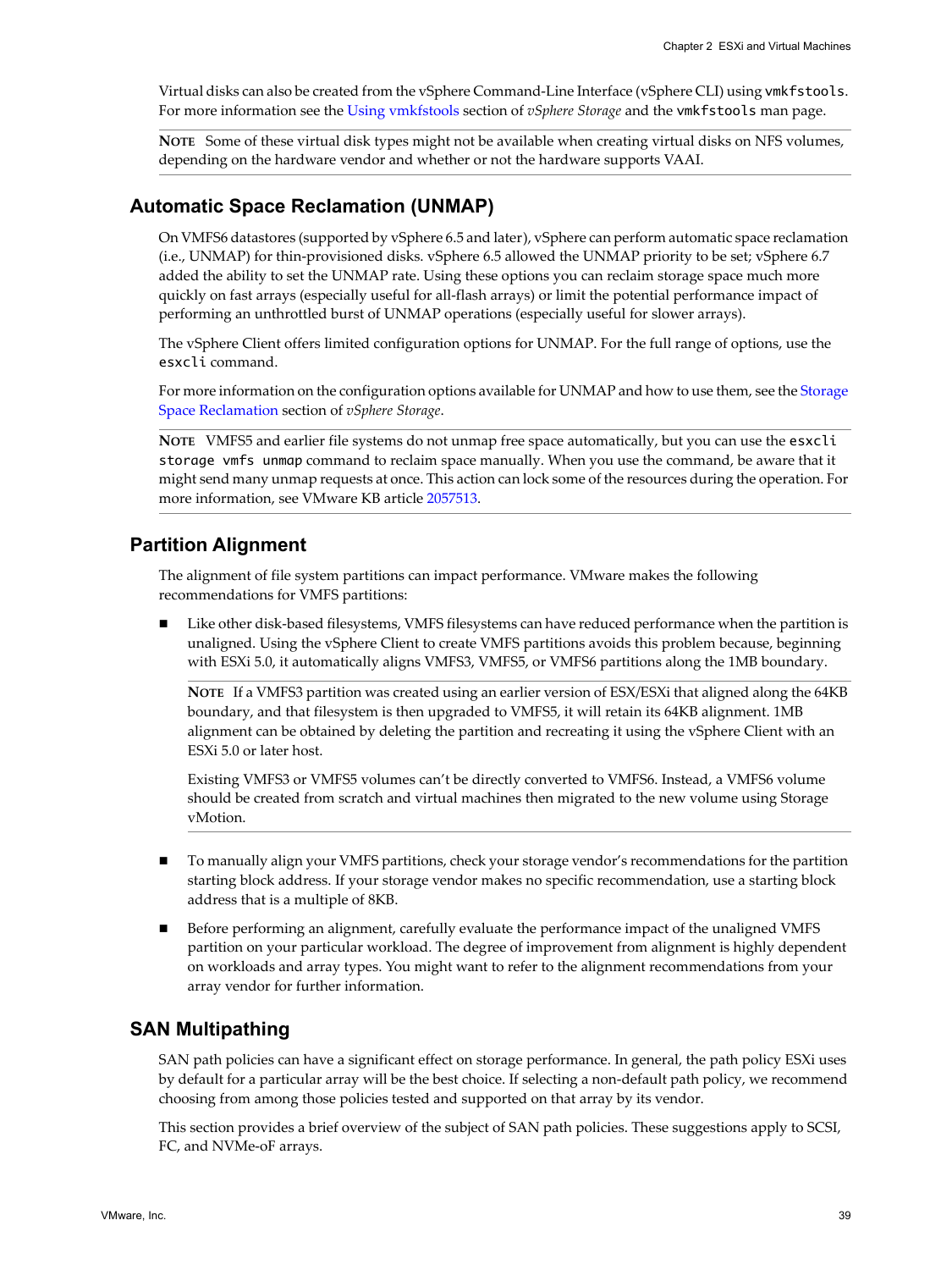■ For most Active/Passive storage arrays ESXi uses the **Most Recently Used** (MRU) path policy by default. We don't recommend using **Fixed** path policy for Active/Passive storage arrays as this can result in frequent and rapid path switching (often called "path-thrashing"), which can cause slow LUN access. For optimal performance with the arrays for which ESXi defaults to MRU you might also consider the Round Robin path policy (described below).

**NOTE** With some Active/Passive storage arrays that support ALUA (described below) ESXi can use Fixed path policy. We recommend, however, that you only use it on arrays where it is specifically supported by the SAN vendor. In most cases Round Robin is a better and safer choice for Active/Passive arrays.

- For most Active/Active storage arrays ESXi uses the **Fixed** path policy by default. When using this policy you can maximize the utilization of your bandwidth to the storage array by designating preferred paths to each LUN through different storage controllers. For optimal performance with these arrays you might also consider the Round Robin path policy (described below).
- ESXi can use the **Round Robin** path policy, which can improve storage performance in some environments. Round Robin policy provides load balancing by cycling I/O requests through all Active paths, sending a fixed (but configurable) number of I/O requests through each one in turn.

**NOTE** Not all storage arrays support the Round Robin path policy. Switching to an unsupported or undesirable path policy can result in connectivity issues to the LUNs or even a storage outage. Check your array documentation or with your storage vendor to see if Round Robin is supported and/or recommended for your array and configuration.

- ESXi also supports third-party path selection plugins (PSPs). In some cases, these might provide the best performance for a specific array by exploiting specific features of the array or knowledge of its design.
- If your storage array supports ALUA (Asymmetric Logical Unit Access), activating this feature on the array can improve storage performance in some environments. ALUA, which is automatically detected by ESXi, allows the array itself to designate paths as "Active Optimized." When ALUA is combined with the Round Robin path policy, ESXi by default cycles I/O requests through these Active Optimized paths.

For more information, see the [Overview of Using ESXi with a SAN](https://docs.vmware.com/en/VMware-vSphere/7.0/com.vmware.vsphere.storage.doc/GUID-CC4A9BA1-AB17-4D83-9145-20B7C3024E24.html) section of *vSphere Storage* and VMware KB article [1011340](https://kb.vmware.com/s/article/1011340).

# **Storage I/O Resource Allocation**

VMware vSphere provides mechanisms to dynamically allocate storage I/O resources, allowing critical workloads to maintain their performance even during peak load periods when there is contention for I/O resources. This allocation can be performed on the storage resources available to an individual host (as described in this section) or on an entire datastore's resources (as described in ["VMware vSphere Storage I/O](#page-82-0)  [Control" on page 83](#page-82-0)).

The storage I/O resources available to an ESXi host can be allocated to that host's virtual disks by setting disk Shares or Limits.

- The proportion of a datastore's I/O resources available to each virtual disk can be controlled with **Shares**. Each virtual disk will receive a proportion of the datastore bandwidth equal to that virtual disk's share divided by the sum of the shares of all the virtual disks on that host.
- The maximum storage I/O resources available to each virtual disk can be set using **Limits**. These limits, set in I/O operations per second (IOPS), can be used to provide strict isolation and control of certain workloads. By default, these are set to **unlimited**.

To set Shares or Limits, from the vSphere Client right-click a virtual machine, select **Edit Settings**, choose the **Virtual Hardware** tab, expand **Hard disk 1** (or whichever hard disk you want to configure), then set the **Shares** or **Limit - IOPs** to the desired value.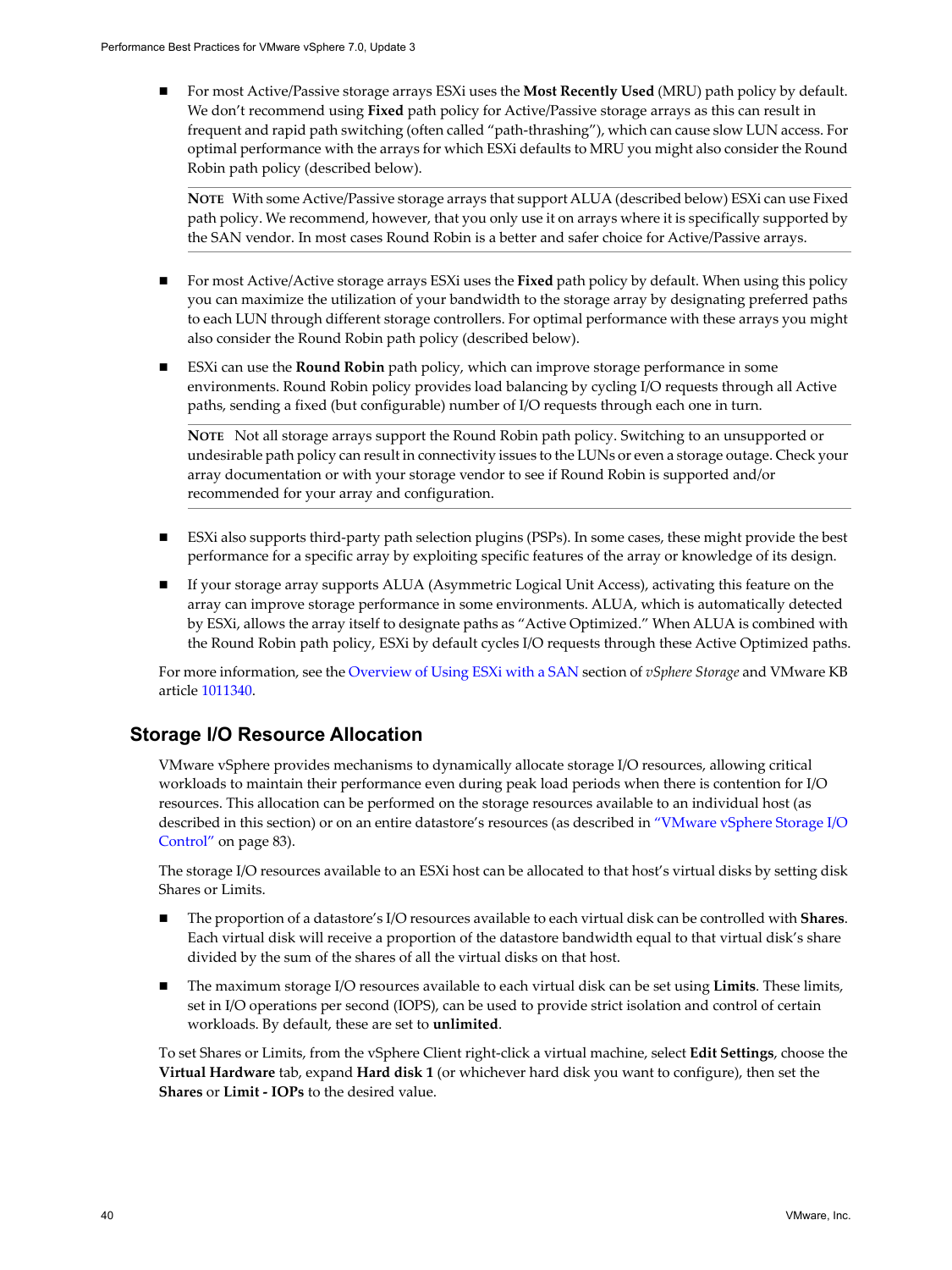## **iSCSI and NFS Recommendations**

 When possible, it's beneficial to create an independent network connection for iSCSI and NFS between the client and server.

If an independent connection isn't practical, consider isolating iSCSI and NFS traffic from other network traffic by using a VLAN. Note, however, that the use of VLANs does not guarantee Quality of Service.

- Most iSCSI and NFS deployments will perform best with 10Gb/s or faster links. In NFS deployments, link aggregation can also be used to provide more bandwidth.
- Consider using jumbo frames when possible.
- Packet loss on a network with NFS or iSCSI traffic might interact with ESXi-side TCP delayed ACKs and lead to poor NFS or iSCSI performance. For more information see VMware KB article [59548](https://kb.vmware.com/s/article/59548) (NFS) or [1002598](https://kb.vmware.com/s/article/1002598) (iSCSI). Additional detail on this topic (for NFS) can be found in the [ESXi NFS Read Performance](https://www.vmware.com/techpapers/2020/esxi7-nfs-read-perf.html) white paper.

#### **NVMe Recommendations**

Non-Volatile Memory Express (NVMe) is a high-performance storage protocol described in ["NVMe Storage"](#page-17-0) [on page 18.](#page-17-0)

Note: vSphere also supports virtual NVMe (vNVMe), which is discussed in ["Guest Operating System Storage](#page-58-0)  [Considerations" on page 59.](#page-58-0)

NVMe performance considerations:

- To maximize throughput, activate the high-performance plug-in (HPP) on your ESXi hosts. For more information about the HPP, see [VMware High Performance Plug-In and Path Selection Schemes](https://docs.vmware.com/en/VMware-vSphere/7.0/com.vmware.vsphere.storage.doc/GUID-F7B60A5A-D077-4E37-8CA7-8CB912173D24.html) in *vSphere Storage*.
- With HPP, increasing the maximum number of outstanding disk requests with the Disk.SchedNumReqOutstanding parameter might increase performance (see KB article [1268](https://kb.vmware.com/s/article/1268)).
- NVMe devices are highly parallelized; their maximum throughput is generally achieved when they are backing multiple virtual disks and/or multiple virtual machines.
- The virtual storage adapters used by the guest virtual machines should be appropriately chosen. These will typically be either PVSCSI or the new vNVMe virtual adapter. (See "Guest Operating System Storage [Considerations" on page 59](#page-58-0) for details.)

For additional information, see the [About VMware NVMe Storage](https://docs.vmware.com/en/VMware-vSphere/7.0/com.vmware.vsphere.storage.doc/GUID-2A80F528-5B7D-4BE9-8EF6-52E2301DC423.html) section of *vSphere Storage*.

#### **NVMe-oF Recommendations**

Non-Volatile Memory Express over Fabrics (NVMe-oF) connects over a network to remote NVMe devices, as described in ["NVMe over Fabrics \(NVMe-oF\) Storage" on page 19](#page-18-0).

NVMe-oF performance considerations:

- The default plugin for NVMe-oF is the High-Performance Plug-in (HPP). For more information about the HPP, see [VMware High Performance Plug-In and Path Selection Schemes](https://docs.vmware.com/en/VMware-vSphere/7.0/com.vmware.vsphere.storage.doc/GUID-F7B60A5A-D077-4E37-8CA7-8CB912173D24.html) in *vSphere Storage*.
- Review the requirements and prerequisites in the [What's New in vSphere 7 Core Storage](https://core.vmware.com/resource/whats-new-vsphere-7-core-storage#sec1-sub1) white paper.

For additional information, see the [About VMware NVMe Storage](https://docs.vmware.com/en/VMware-vSphere/7.0/com.vmware.vsphere.storage.doc/GUID-2A80F528-5B7D-4BE9-8EF6-52E2301DC423.html) section of *vSphere Storage*.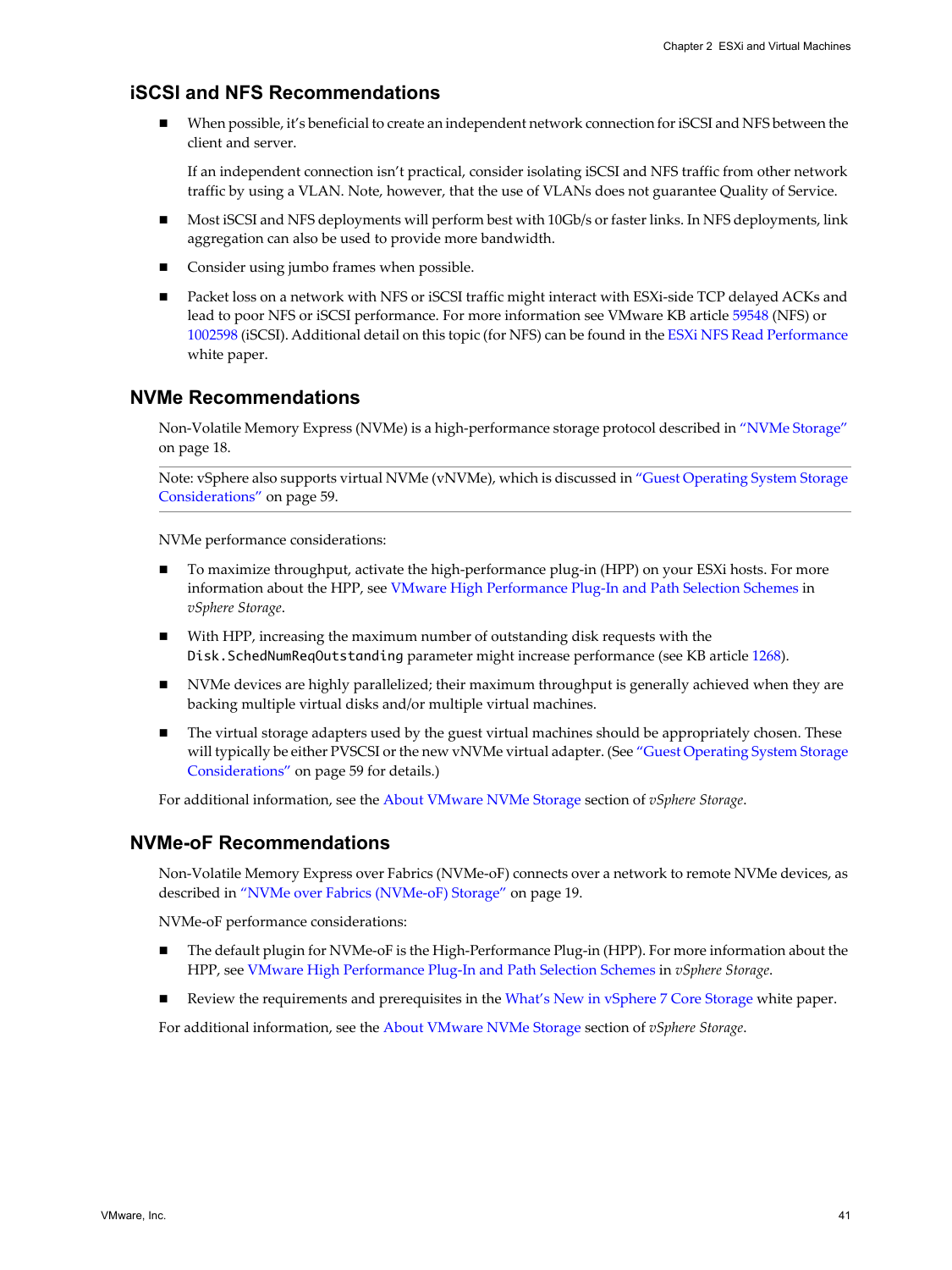# **vSphere Virtual Machine Encryption Recommendations**

Virtual machine encryption, introduced in vSphere 6.5, can encrypt disk files (. vmdk), snapshot files (. vmsn), NVRAM files (.nvram), swap files (.vswp), and portions of configuration files (.vmx). Encryption and decryption is performed by the CPU and therefore incurs a CPU cost. When possible, vSphere uses the AES-NI processor instruction set extensions (supported by many recent processors) to reduce that CPU cost.

- The resource overhead of virtual machine encryption is primarily in CPU utilization. Thus, with sufficient CPU resources, typical deployments will see no significant performance impact. However, when sufficient CPU resources are not available (as might be possible, for example, with a workload driving high IOPS on faster storage devices), activating encryption can begin to impact performance.
- To significantly minimize additional CPU utilization due to VM encryption, choose processors that support AES-NI (see ["AES-NI Support" on page 13](#page-12-0)), especially some recent processor versions in which the AES-NI implementation is further optimized.
- Make sure AES-NI is activated in BIOS. In some cases a BIOS upgrade might be required for AES-NI support.
- Because the encryption takes place on the host, storage devices see only encrypted data. Special features of some storage devices, such as deduplication or compression, might therefore be ineffective or not provide their full benefit. (For an encryption option that takes place at the storage level, thus allowing deduplication and compression, see ["VMware vSAN" on page 90](#page-89-0).)

Further detail on this topics can be found in the [VMware vSphere Virtual Machine Encryption Performance](https://www.vmware.com/techpapers/2016/vm-encryption-vsphere65-perf.html) white paper and the [Virtual Machine Encryption Best Practices](https://docs.vmware.com/en/VMware-vSphere/7.0/com.vmware.vsphere.security.doc/GUID-B3DA9865-A28F-4EFD-ACF4-CBC8813ED110.html) section of *vSphere Security*.

# **General ESXi Storage Recommendations**

- The number of LUNs in a storage array, and the way virtual machines are distributed across those LUNs, can affect performance:
	- Provisioning more LUNs, with fewer virtual machines on each one, can activate the ESXi servers to simultaneously present more I/O requests to the array. This has the potential to improve performance by ensuring full utilization of all array resources and giving the array more opportunities to optimize the I/Os.
	- On the other hand provisioning too many LUNs, especially when many ESXi servers are connected to a single array, can allow the ESXi hosts to simultaneously send so many I/O requests that they fill the array queue and the array returns QFULL/BUSY errors. This can reduce performance due to the need to retry the rejected I/O requests.
- I/O latency statistics can be monitored using esxtop (or resxtop), which reports device latency, time spent in the kernel, and latency seen by the guest operating system.
- Make sure that the average latency for storage devices is not too high. This latency can be seen in esxtop (or resxtop) by looking at the **GAVG/cmd** metric. A reasonable upper value for this metric depends on your storage subsystem. If you use Storage I/O Control (["VMware vSphere Storage I/O Control" on](#page-82-0)  [page 83](#page-82-0)), you can use your Storage I/O Control setting as a guide—your **GAVG/cmd** value should be well below your Storage I/O Control setting. The default Storage I/O Control setting is 30 ms, but if you have very fast storage (SSDs, for example) you might have reduced that value. For further information on average latency see VMware KB article [1008205](https://kb.vmware.com/s/article/1008205).
- You can adjust the maximum number of outstanding disk requests per VMFS volume, which can help equalize the bandwidth across virtual machines using that volume. For further information see VMware KB article [1268](https://kb.vmware.com/s/article/1268).
- If you often observe QFULL/BUSY errors, activating and configuring queue depth throttling might improve storage performance. This feature can significantly reduce the number of commands returned from the array with a QFULL/BUSY error. If any system accessing a particular LUN or storage array port has queue depth throttling activated, all systems (both ESXi hosts and other systems) accessing that LUN or storage array port should use an adaptive queue depth algorithm. For more information about both QFULL/BUSY errors and this feature see VMware KB article [1008113.](https://kb.vmware.com/s/article/1008113)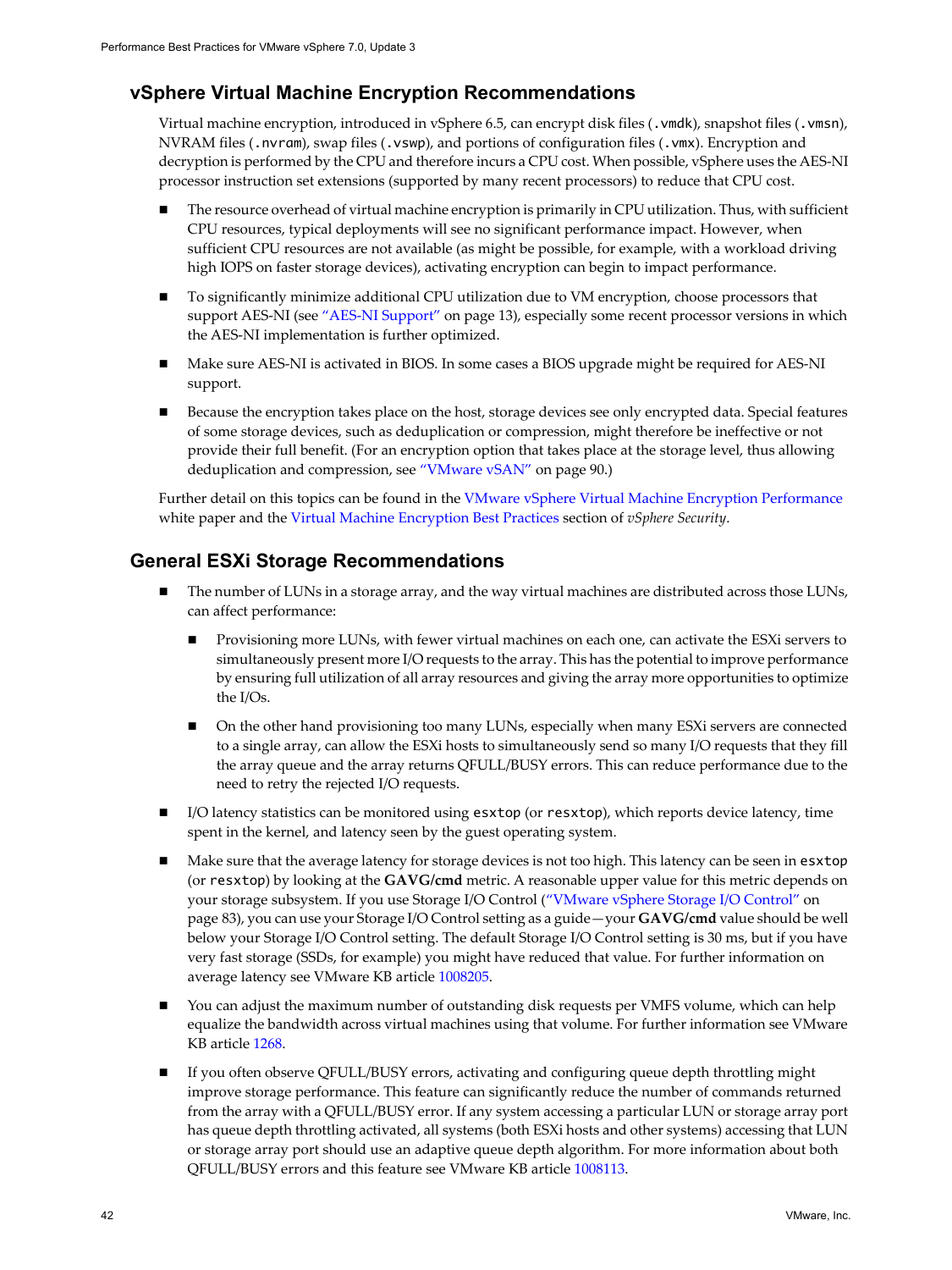#### **Running Storage Latency Sensitive Workloads**

By default, the ESXi storage stack is configured to drive high storage throughput at low CPU cost. While this default configuration provides better scalability and higher consolidation ratios, it comes at the cost of potentially higher storage latency. Workloads that are highly sensitive to storage latency might therefore benefit from the following:

Adjust the host power management settings:

Some of the power management features in newer server hardware can increase storage latency. Deactivate them as follows:

- Set the ESXi host power policy to **Maximum performance** (as described in ["Host Power Management](#page-28-0)  [in ESXi" on page 29;](#page-28-0) this is the preferred method) or deactivate power management in the BIOS (as described in ["Power Management BIOS Settings" on page 22](#page-21-0)). This will, of course, tend to increase power consumption.
- Deactivate C1E and other C-states in BIOS (as described in "Power Management BIOS Settings" on [page 22](#page-21-0)). This, too, will tend to increase power consumption.
- Activate Turbo Boost in BIOS (as described in ["General BIOS Settings" on page 21\)](#page-20-0).
- If you are using an LSILogic vHBA or a PVSCSI vHBA (with hardware version 11 or later) in the virtual machine, you can adjust the reqCallThreshold value.

The lower the reqCallThreshold value, the less time the I/O requests are likely to stay in the vHBAʹs queue. For instance, if reqCallThreshold is set to 1, it means when there is even one I/O request in the vHBAʹs queue, the I/Os will be dispatched to the lower layer. (The default reqCallThreshold value is 8.)

Reducing the reqCallThreshold value will typically increase CPU usage. It also, perhaps counter-intuitively, has the potential to reduce the maximum possible throughput on the virtual disk(s).

There are two ways to adjust the reqCallThreshold value:

- Change the value for *all* vHBAs in the system by running the command: esxcfg-advcfg -s *x* /Disk/ReqCallThreshold (where *x* is the desired reqCallThreshold value).
- Override the system-wide configuration for a *specific* vHBA by adding: scsi*Y*.reqCallThreshold = *X* to the .vmx file (where *Y* is the target SCSI number and *X* is the desired reqCallThreshold value).

For further information on running storage latency sensitive workloads, the white paper [Best Practices for](https://www.vmware.com/techpapers/2011/best-practices-for-performance-tuning-of-latency-s-10220.html)  [Performance Tuning of Latency-Sensitive Workloads in vSphere VMs,](https://www.vmware.com/techpapers/2011/best-practices-for-performance-tuning-of-latency-s-10220.html) though addressing primarily network latency-sensitive workloads, might prove helpful.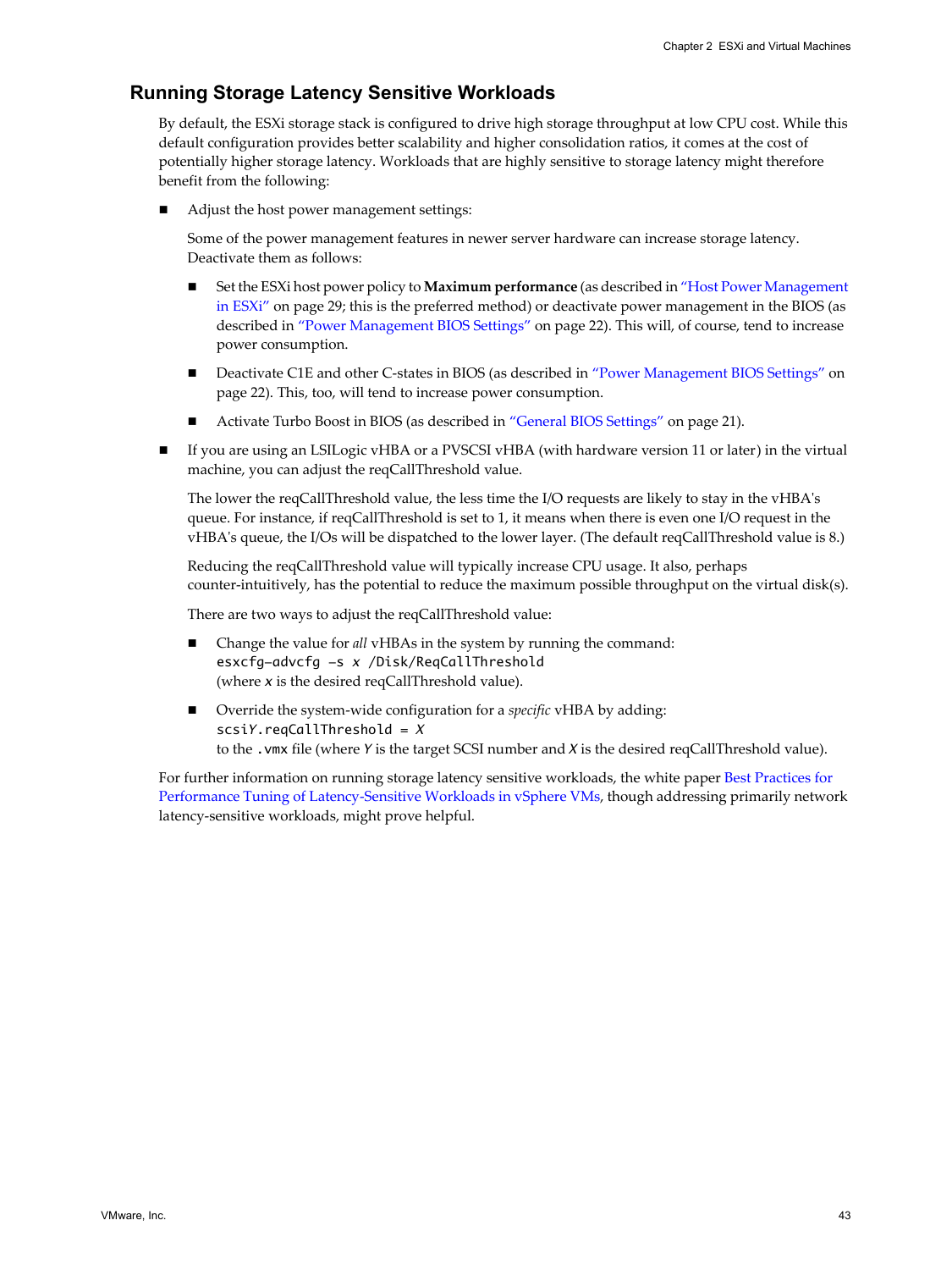# **ESXi Networking Considerations**

This subsection provides guidance regarding networking considerations in ESXi.

# **General ESXi Networking Considerations**

- In a native environment, CPU utilization plays a significant role in network throughput. To process higher levels of throughput, more CPU resources are needed. The effect of CPU resource availability on the network throughput of virtualized workloads is even more significant. Because insufficient CPU resources will limit maximum throughput, it is important to monitor the CPU utilization of high-throughput workloads.
- If a physical NIC is shared by multiple consumers (that is, virtual machines and/or the vmkernel), each such consumer could impact the performance of others. Thus, for the best network performance, use separate physical NICs for consumers with heavy networking I/O (because these could reduce the network performance of other consumers) and for consumers with latency-sensitive workloads (because these could be more significantly affected by other consumers).

Because they have multi-queue support, 10Gb/s and faster NICs can separate these consumers onto different queues. Thus as long as these faster NICs have sufficient queues available, this recommendation typically doesn't apply to them.

Additionally, NetIOC (described below) can be used to reserve bandwidth for specific classes of traffic, providing resource isolation between different flows. While this can be used with NICs of any speed, it's especially useful for 10Gb/s and faster NICs, as these are more often shared by multiple consumers.

■ To establish a network connection between two virtual machines that reside on the same ESXi system, connect both virtual machines to the same virtual switch. If the virtual machines are connected to different virtual switches, traffic will go through wire and incur unnecessary CPU and network overhead.

# **Network I/O Control (NetIOC)**

Network I/O Control (NetIOC) allows the allocation of network bandwidth to network resource pools. You can either select from among nine predefined resource pools (management traffic, Fault Tolerance traffic, iSCSI traffic, NFS traffic, vSAN traffic, vMotion traffic, vSphere Replication (VR) traffic, vSphere Data Protection Backup traffic, and virtual machine traffic) or you can create user-defined resource pools. Each resource pool is associated with a portgroup.

**NOTE** vSphere 6.0 introduced NetIOC version 3 (NetIOCv3), which allocates bandwidth at the level of the entire distributed switch, rather than at the physical adapter level, as in NetIOC version 2 (NetIOCv2). This book describes only NetIOCv3.

When creating a new vSphere Distributed Switch in vSphere 7.0 Update 3, that switch will use NetIOCv3 by default. However switches upgraded from a previous ESXi version will, in some cases, not be automatically upgraded to NetIOCv3.

NetIOC can guarantee bandwidth for specific needs and can prevent any one resource pool from impacting the others.

As of vSphere 6.0, when DRS [\("VMware Distributed Resource Scheduler \(DRS\)" on page 76](#page-75-0)) load-balances virtual machines across hosts, it will include NetIOC bandwidth reservations in its calculations.

For further information about NetIOC, see the white paper [Performance Evaluation of Network I/O Control](https://www.vmware.com/techpapers/2015/performance-evaluation-of-network-io-control-in-v-10454.html)  [in VMware vSphere 6.0](https://www.vmware.com/techpapers/2015/performance-evaluation-of-network-io-control-in-v-10454.html) and the [vSphere Network I/O Control](https://docs.vmware.com/en/VMware-vSphere/7.0/com.vmware.vsphere.networking.doc/GUID-ADEA0213-C969-43E4-B1F4-66D4A916EBDF.html) section of *vSphere Networking*.

#### **Network I/O Control Configuration**

With NetIOC, network bandwidth can be allocated to resource pools as well as to individual virtual NICs using shares, reservations, or limits: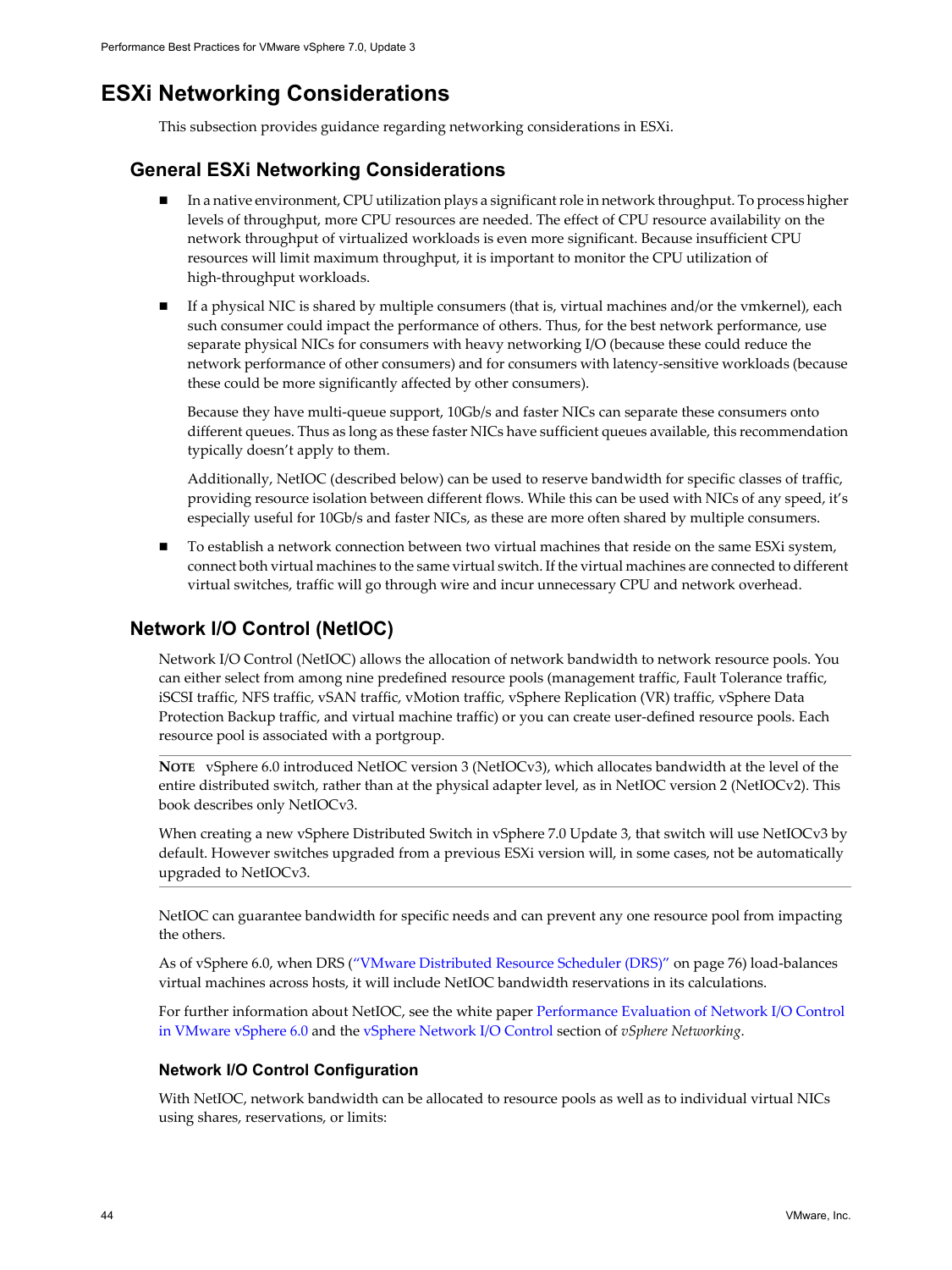- Shares can be used to allocate to a resource pool or virtual NIC a proportion of a network link's bandwidth equivalent to the ratio of its shares to the total shares. If a resource pool or virtual NIC doesn't use its full allocation, the unused bandwidth is available to other bandwidth consumers using the same physical NIC.
- Bandwidth reservation can be used to guarantee a minimum bandwidth (in Mb/s) to a resource pool or virtual NIC. The total bandwidth reservations are limited to 75% of the capacity of the underlying physical adapter. If a resource pool or virtual NIC doesn't use its full reservation, the unused bandwidth is *not* available to other bandwidth consumers using the same physical NIC.
- Limits can be used to set a resource pool or virtual NIC's maximum bandwidth utilization (in Mb/s or Gb/s) per physical NIC through a specific virtual distributed switch (vDS). These limits are enforced even if a vDS is not saturated, potentially limiting a consumer's bandwidth while simultaneously leaving some bandwidth unused. On the other hand, if a consumer's bandwidth utilization is less than its limit, the unused bandwidth *is* available to other bandwidth consumers using the same physical NIC.

#### **Network I/O Control Advanced Performance Options**

Beginning in vSphere 7.0 Update 2, Network I/O Control by default automatically scales the number of hardware transmit queues based on link speed (one hardware queue on the NIC for each 12.5Gb/s of link speed). This allows multiple virtual NICs or multiple vmknics to distribute traffic across multiple hardware transmit queues on a single physical NIC, and can potentially improve performance, especially in environments with small packets and high packet rate.

You can configure this option for an ESXi host as follows:

- 1 Activate the feature, called HClock Multiqueue, by running the following command: esxcli system settings advanced set -i *x* -o /Net/NetSchedHClkMQ (where a value for *x* of 0 deactivates the feature, 1 activates the feature without automatic scaling, and 2 (the default) activates the feature with automatic scaling).
- 2 If you set it to 1 (activated, but without auto-scaling), configure the maximum number of queues HClock will use by running the following command: esxcli system settings advanced set -i *n* -o /Net/NetSchedHClkMaxHwQueue (where *n* is the maximum number of queues; the default is 2).
- 3 Take down each physical NIC on the ESXi host, then bring it back up: esxcli network nic down -n vmnic*X* esxcli network nic up -n vmnic*X* (where *X* identifies which vmnic the command is applied to).

Once this feature is activated (with or without automatic scaling), you can use NetSchedHClkMaxHwQueue to determine how many hardware transmit queues can be used.

#### <span id="page-44-0"></span>**DirectPath I/O**

vSphere DirectPath I/O leverages Intel VT-d and AMD-Vi hardware support (described in ["Hardware-Assisted I/O MMU Virtualization \(VT-d and AMD-Vi\)" on page 12\)](#page-11-0) to allow guest operating systems to directly access hardware devices. In the case of networking, DirectPath I/O allows the virtual machine to access a physical NIC directly rather than using an emulated device (such as the E1000) or a paravirtualized device (such as VMXNET or VMXNET3). While DirectPath I/O provides limited increases in throughput, it reduces CPU cost for networking-intensive workloads.

DirectPath I/O is not compatible with vMotion, physical NIC sharing, snapshots, suspend/resume, Fault Tolerance, NetIOC, memory overcommit, VMSafe, or NSX network virtualization.

Typical virtual machines and their workloads don't require the use of DirectPath I/O. However, for workloads that are both very networking intensive (especially those with high packet rates) and that don't need the core virtualization features mentioned above, DirectPath I/O might be useful to reduce CPU usage.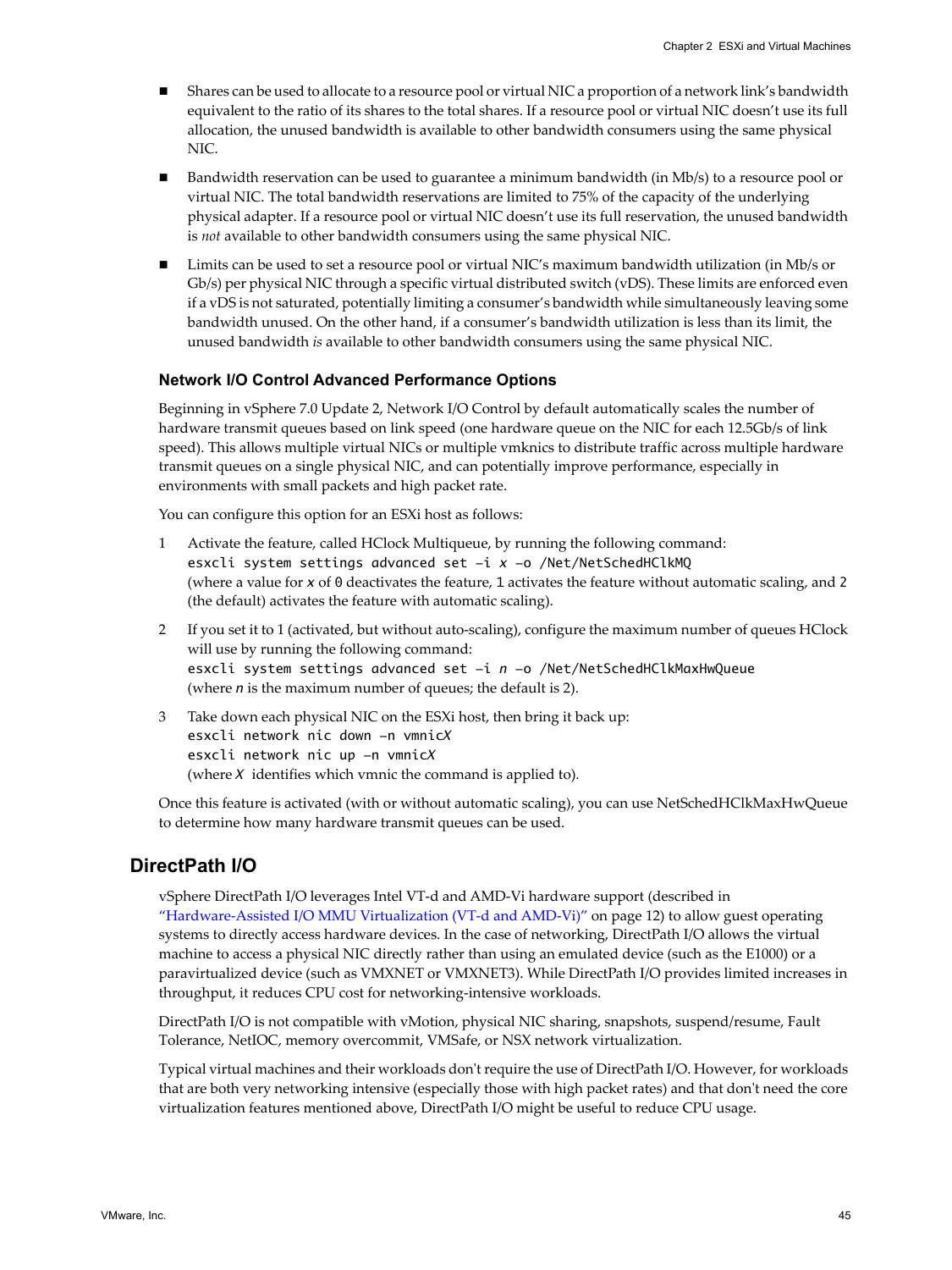# <span id="page-45-1"></span><span id="page-45-0"></span>**Single Root I/O Virtualization (SR-IOV)**

vSphere supports Single Root I/O virtualization (SR-IOV), a mode of direct guest access to hardware devices. In addition to Intel VT-d or AMD-Vi hardware support (described in ["Hardware-Assisted I/O MMU](#page-11-0)  [Virtualization \(VT-d and AMD-Vi\)" on page 12](#page-11-0)), SR-IOV also requires BIOS, physical NIC, and network driver support. For more information on supported configurations, see the [Single Root I/O Virtualization \(SR-IOV\)](https://docs.vmware.com/en/VMware-vSphere/7.0/com.vmware.vsphere.networking.doc/GUID-CC021803-30EA-444D-BCBE-618E0D836B9F.html?hWord=N4IghgNiBcIM4CcC0BLA9gNxAXyA) section of *vSphere Networking*.

SR-IOV offers performance benefits and trade-offs similar to those of DirectPath I/O. SR-IOV is beneficial in workloads with very high packet rates or very low latency requirements. Like DirectPath I/O, SR-IOV is not compatible with certain core virtualization features, such as vMotion (for details, see the compatibility list for hardware other than the Cisco UCS platform in ["DirectPath I/O" on page 45\)](#page-44-0). SR-IOV does, however, allow for a single physical device to be shared amongst multiple guests.

# **SplitRx Mode**

SplitRx mode uses multiple physical CPUs to process network packets received in a single network queue. This feature can significantly improve network performance for certain workloads. These workloads include:

- Multiple virtual machines on one ESXi host all receiving multicast traffic from the same source. (SplitRx mode will typically improve throughput and CPU efficiency for these workloads.)
- Traffic via the vNetwork Appliance (DVFilter) API between two virtual machines on the same ESXi host. (SplitRx mode will typically improve throughput and maximum packet rates for these workloads.)

In vSphere 5.1 and later this feature is automatically activated for a VMXNET3 virtual network adapter (the only adapter type on which it is supported) when ESXi detects that a single network queue on a physical NIC is both (a) heavily utilized and (b) getting more than 10,000 broadcast/multicast packets per second.

**NOTE** SplitRx mode will be automatically activated as described above *only* if the network traffic is coming in over a physical NIC, not when the traffic is entirely internal to the ESXi host. In cases where the traffic is entirely internal, however, SplitRx mode can be manually activated if desired, as described in ["Activating or](#page-46-0)  [Deactivating SplitRx Mode for an Individual Virtual NIC" on page 47.](#page-46-0)

#### **Deactivating SplitRx Mode for an Entire ESXi Host**

This automatic behavior can be deactivated for an entire ESXi host by using the NetSplitRxMode variable.

The possible values for this variable are:

- NetSplitRxMode = "0" This value deactivates splitRx mode for the ESXi host.
- NetSplitRxMode = "1" This value (the default) activates splitRx mode for the ESXi host.

To change this variable through the vSphere Client:

- 1 Select the ESXi host you wish to change.
- 2 Under the **Configure** tab, expand **System**, then click on **Advanced System Settings**.
- 3 Click **Edit** (in the upper right corner).
- 4 Find **NetSplitRxMode** (it's under **Net.NetSplitRxMode**).
- 5 Click on the value to be changed and configure it as you wish.
- 6 Click **OK** to close the **Edit Advanced System Settings** window.

The change will take effect immediately and does not require the ESXi host to be restarted.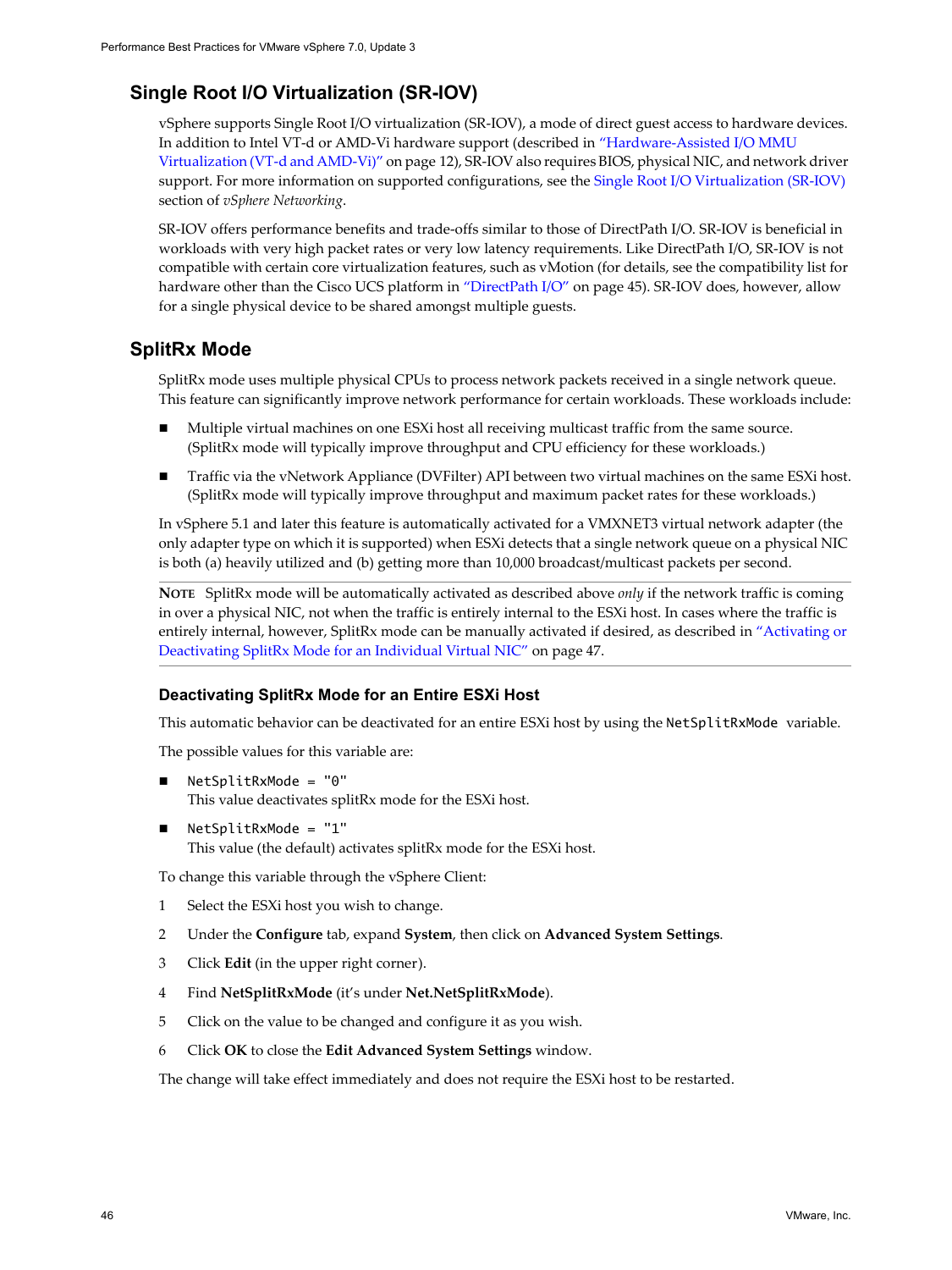#### <span id="page-46-0"></span>**Activating or Deactivating SplitRx Mode for an Individual Virtual NIC**

The SplitRx mode feature can also be individually configured for each virtual NIC (overriding the global NetSplitRxMode setting) using the ethernet*X*.emuRxMode variable in each virtual machine's .vmx file (where *X* is replaced with the network adapter's ID).

The possible values for this variable are:

- $ethernetX$ .emuRxMode =  $"0"$ This value deactivates splitRx mode for ethernet*X*.
- ethernet*X*.emuRxMode = "1" This value activates splitRx mode for ethernet*X*.

To change this variable through the vSphere Client:

- 1 Right-click the virtual machine you wish to change, then select **Edit Settings**.
- 2 Under the **VM Options** tab, expand **Advanced**, then click **EDIT CONFIGURATION**.
- 3 Look for **ethernet***X***.emuRxMode** (where *X* is the number of the desired NIC) and configure it as you wish. If the variable isn't present, click **ADD CONFIGURATION PARAMS** and enter it as a new parameter.
- 4 Click **OK** to close the **Configuration Parameters** window.
- 5 Click **OK** to close the **Edit Settings** window.

The change will not take effect until the virtual machine has been restarted or the relevant vNIC is disconnected from the virtual machine and connected again.

#### **Receive Side Scaling (RSS)**

Receive Side Scaling (RSS) is a feature that allows network packets from a single NIC to be scheduled in parallel on multiple CPUs by creating multiple hardware queues. While this might increase network throughput for a NIC that receives packets at a high rate, it can also increase CPU overhead.

When using certain 10Gb/s or faster Ethernet physical NICs, ESXi allows the RSS capabilities of the physical NICs to be used by the virtual NICs. This can be especially useful in environments where a single MAC address gets large amounts of network traffic (for example VXLAN or network-intensive virtual appliances). Because of the potential for increased CPU overhead, this feature is deactivated by default.

You can activate this feature as follows:

For Intel 82599, X450, and X550 NICs:

Load the driver with the following command: esxcli system module parameters set -a -m ixgben -p RSS="1"

To activate the feature on multiple Intel 82599, X450, or X550 NICs, include another comma-separated 1 for each additional NIC (for example, to activate the feature on three such NICs, youʹd replace RSS="1" in the above command with RSS="1,1,1").

For Mellanox Technologies ConnectX-3 Pro NICs:

Load the driver by running vmkload\_mod nmlx4\_en num\_rings\_per\_rss\_queue=4

**NOTE** After loading the driver with vmkload\_mod, you should make vmkdevmgr rediscover the NICs with the following command: 'kill -HUP "<*pid of vmkdevmgr*>"' (where <*pid of vmkdevmgr*> is the process ID of the vmkdevmgr process).

To activate the feature on multiple ConnectX-3 Pro NICs, include an additional comma-separated 4 for each additional NIC (for example, to activate the feature on three such NICs, you'd run vmkload\_mod nmlx4\_en num\_rings\_per\_rss\_queue=4,4,4.

For Mellanox Technologies ConnectX-4, ConnectX-5, or ConnectX-6 NICs: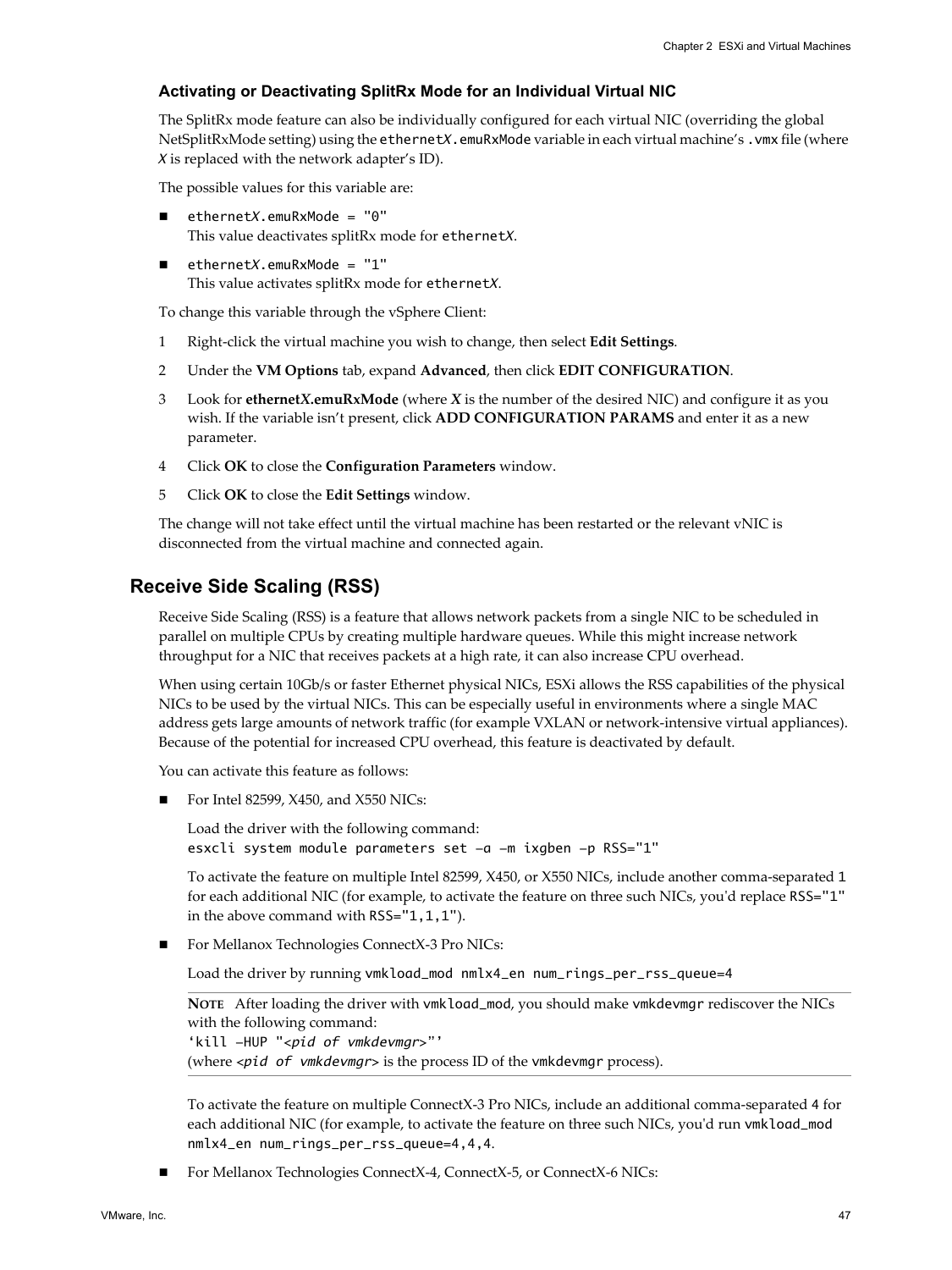The driver supports Default Queue RSS (DRSS) and NetQueue RSS by default. Additional information can be found using the command:

esxcli system module parameters list -m nmlx5\_core

For any of these NIC types, after activating RSS as described above, in the . vmx file for each virtual machine that will use this feature add  $ethernetX$ .  $pNicFeatures = "4"$  (where  $X$  is the number of the virtual network card to which the feature should be added).

# <span id="page-47-0"></span>**Virtual Network Interrupt Coalescing**

Virtual network interrupt coalescing can reduce the number of interrupts, thus potentially decreasing CPU utilization. Depending on the workload, this might increase network latency by anywhere from a few hundred microseconds to a few milliseconds. Many workloads, however, are not impacted by this amount of network latency, and the reduction in virtual networking overhead can potentially allow more virtual machines to be run on a single ESXi host.

By default, this feature is activated for all virtual NICs in ESXi. For VMXNET3 virtual NICs, however, this feature can be set to one of three schemes or deactivated by changing the ethernet*X*.coalescingScheme variable (where *X* is the number of the virtual NIC to configure).

 The feature will be activated (the default) if the ethernet*X*.coalescingScheme variable is not present in the .vmx file or if the variable is present and set to **rbc** (which stands for rate-based coalescing)

In this case, the ethernetX.coalescingParams variable can be used to set the virtual network interrupt rate in interrupts per second. The value can range from 100 to 100,000, with a default of 4,000.

 The feature can be set to queue a predefined number of packets before interrupting the virtual machine or transmitting the packets by setting ethernet*X*.coalescingScheme to **static**.

In this case, the ethernetX.coalescingParams variable can be used to set the number of packets ESXi will queue. The value can range from 1 to 64, with a default of 64. A larger queue size can reduce the number of context switches between the virtual machine and the VMkernel, potentially reducing CPU utilization both in the virtual machine and in the VMkernel.

Regardless of the number of packets queued, however, ESXi waits no longer than 4 milliseconds before sending an interrupt or transmitting the packets. Other events, such as the virtual machine being idle, can also trigger virtual machine interrupts or packet transmission, so packets are rarely delayed the full 4 milliseconds.

- The feature can be set to be adaptive by setting ethernet*X*.coalescingScheme to **adapt**. This setting bases the interrupt rate on both the virtual machine load and the overall system load; it uses a lower interrupt rate when the load is high and a higher interrupt rate when the load is low.
- The feature can be deactivated by setting ethernet*X*.coalescingScheme to **disabled**. Deactivating this feature will typically result in more interrupts (and thus higher CPU utilization), but will typically also lead to lower network latency.

To configure VMXNET3 virtual interrupt coalescing through the vSphere Client:

- 1 Right-click the virtual machine you wish to change, then select **Edit Settings**.
- 2 Under the **VM Options** tab, expand **Advanced**, then click **EDIT CONFIGURATION**.
- 3 Look for and set the variable you wish to change:
	- If selecting a virtual interrupt coalescing scheme, look for **ethernetX.coalescingScheme** (where **X** is the number of the virtual NIC to configure) and set it to your desired value.

If the variable isn't present, click **ADD CONFIGURATION PARAMS** and enter it as a new parameter.

 If configuring the virtual network interrupt rate or queue size, look for **ethernetX.coalescingParams** (where **X** is the number of the virtual NIC to configure) and set it to your desired value.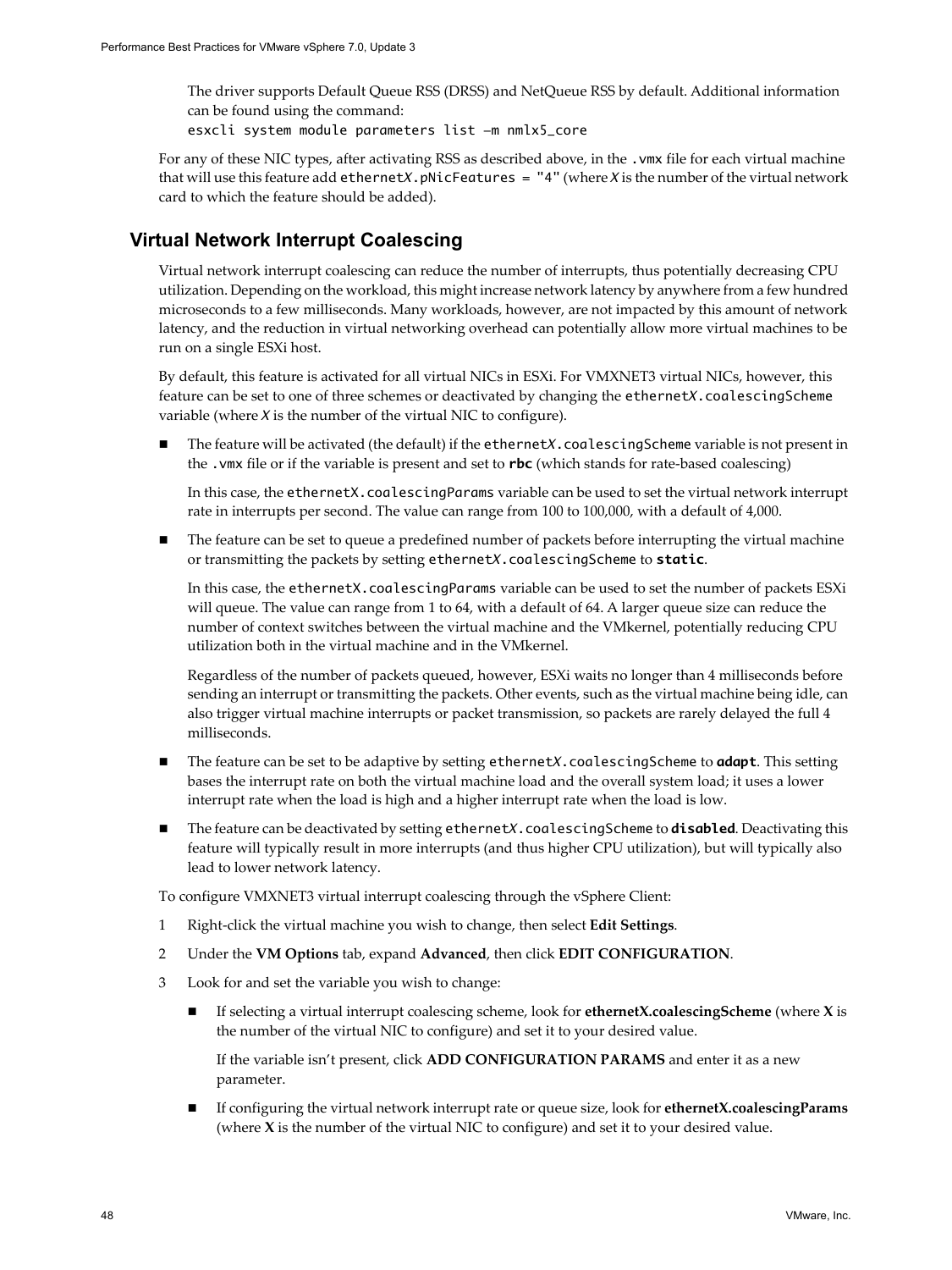If the variable isn't present, click **ADD CONFIGURATION PARAMS** and enter it as a new parameter.

- 4 Click **OK** to close the **Configuration Parameters** window.
- 5 Click **OK** to close the **Edit Settings** window.

The change will not take effect until the virtual machine has been restarted.

#### **Running Network Latency Sensitive Workloads**

By default, the ESXi network stack is configured to drive high network throughput at low CPU cost. While this default configuration provides better scalability and higher consolidation ratios, it comes at the cost of potentially higher network latency. vSphere provides a variety of configuration options to improve performance of workloads that are highly sensitive to network latency (that is, workloads that are impacted by latency on the order of a few tens of microseconds). This section describes those options. For further information on this topic, see the white paper [Best Practices for Performance Tuning of Latency-Sensitive](https://www.vmware.com/techpapers/2011/best-practices-for-performance-tuning-of-latency-s-10220.html)  [Workloads in vSphere VMs.](https://www.vmware.com/techpapers/2011/best-practices-for-performance-tuning-of-latency-s-10220.html)

Designate specific virtual machines as highly sensitive to network latency.

vSphere allows you to set the network latency sensitivity of a virtual machine to **High** (from the default of **Normal**). This causes the scheduler to attempt to exclusively assign one physical CPU core for each vCPU in the virtual machine. If the assignment succeeds, network-related latency and jitter is greatly reduced. This also means, though, that the assigned physical cores are then no longer available to other virtual machines or vmkernel worlds.

When setting network latency sensitivity to high, consider these additional important points:

- Before network latency sensitivity can be set to high for a virtual machine, memory for that virtual machine must be reserved 100%.
- You can ensure the virtual machine is granted exclusive assignment of the CPU cores it uses by setting a 100% CPU reservation in advance.

If a virtual machine uses a virtual hardware version prior to version 14, 100% CPU reservation is not required in order to set latency sensitivity to high, but failing to do so might result in the virtual machine not getting exclusive access to the physical CPUs due to pre-existing CPU over-commitment.

If a virtual machine uses virtual hardware version 14 or later and has latency-sensitivity=high, 100% CPU reservation is actually a requirement to power it on. (This can be changed by setting "latency.enforceCpuMin" = FALSE.)

- The reservations for both CPU cores and memory, as well as the latency-sensitivity=high setting, will persist when the virtual machine is moved to other hosts using vMotion.
- Fully reserve memory.

In addition to being required in order to use latency-sensitivity=high (as described above), fully reserving memory can help reduce latency even when that option is not set.

**Fully reserve CPUs.** 

In addition to allowing latency-sensitivity=high to work reliably (as described above), making a full CPU reservation, even without setting latency-sensitivity=high, can help to reduce network latency.

■ To further reduce latency and jitter for a virtual machine that has been set to latency-sensitivity=high and has a full CPU reservation, you can also reserve CPU cores exclusively for related system contexts using the sched.cpu.latencySensitivity.sysContexts option (**Edit Settings** > **VM Options** > **Advanced** > **Edit Configuration**; if the option is not present you can add it). This option specifies the number of extra cores to exclusively reserve for system contexts detected by the CPU scheduler as related to this VM.

Exclusive affinity for the system contexts is obtained on a best-effort basis and can be automatically unset.

Use SR-IOV or DirectPath I/O for latency sensitive traffic.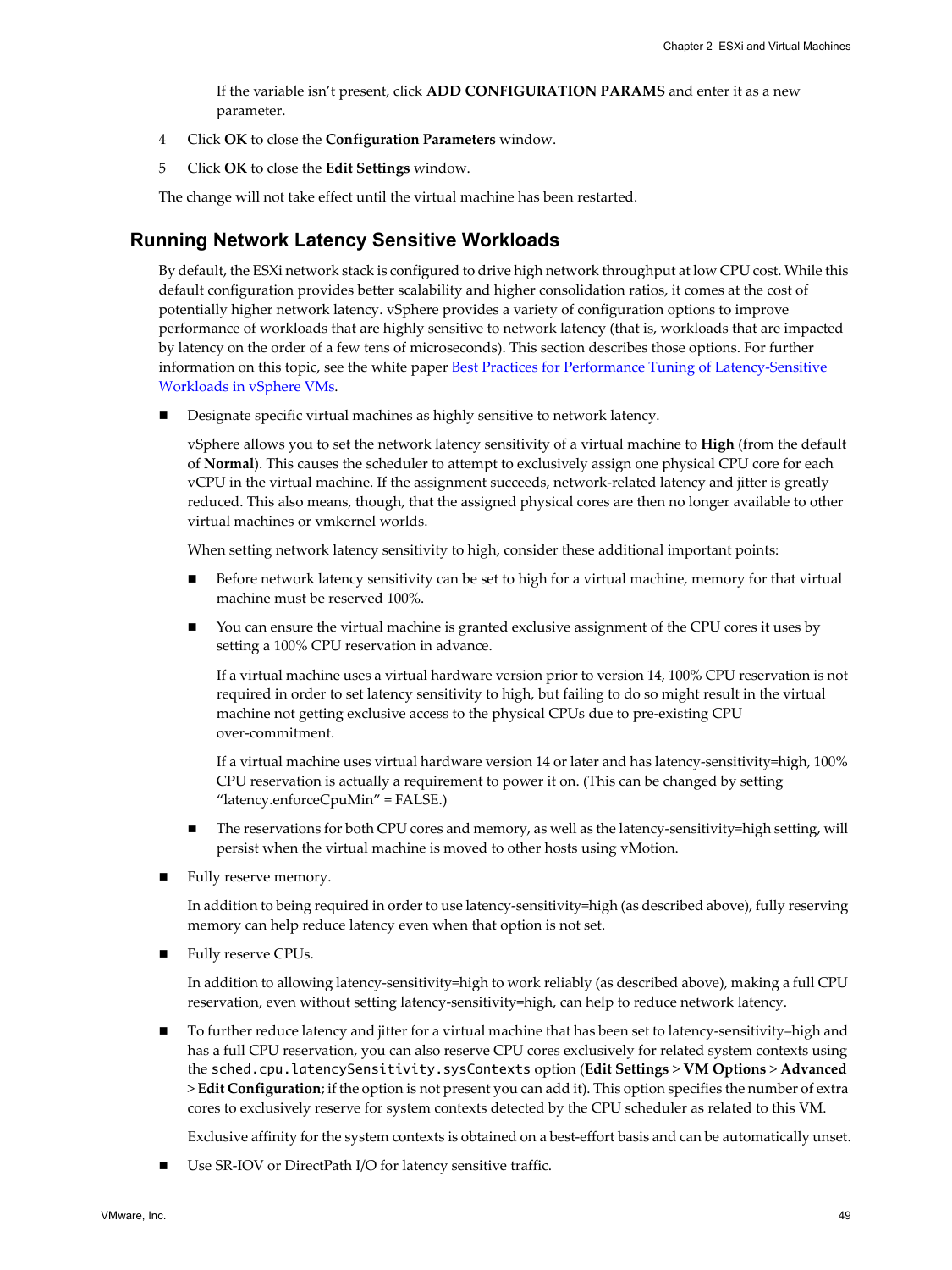Virtual network adapters such as VMXNET3 and E1000 incur virtualization overhead on the order of a few microseconds per packet. When this overhead is not desirable, and certain core virtualization features are not needed, you might obtain lower network latency by providing the virtual machine direct access to the network device using DirectPath I/O [\("DirectPath I/O" on page 45\)](#page-44-0) or SR-IOV [\("Single Root I/O](#page-45-0)  [Virtualization \(SR-IOV\)" on page 46\)](#page-45-0). In either case, we also recommend tuning the interrupt rate for the device in the guest.

The VMXNET3 virtual network adapter is the best choice if direct device access is unavailable or undesirable (see ["Guest Operating System Networking Considerations" on page 60](#page-59-0)).

Adjust the host power management settings.

Some of the power management features in newer server hardware can increase network latency. If desired, you can deactivate them as follows:

- Set the ESXi host power policy to **Maximum performance** (as described in ["Host Power Management](#page-28-0)  [in ESXi" on page 29;](#page-28-0) this is the preferred method) or deactivate power management in the BIOS (as described in ["Power Management BIOS Settings" on page 22](#page-21-0)).
- Deactivate C1E and other C-states in BIOS (as described in "Power Management BIOS Settings" on [page 22](#page-21-0)).
- Activate Turbo Boost in BIOS (as described in ["General BIOS Settings" on page 21\)](#page-20-0).
- Tune the virtual network adapter.

For a majority of general purpose workloads, and for moderately latency-sensitive workloads, the VMXNET3 virtual network adapter, left at its default settings, will provide the best performance. Workloads with low packet rate or few active threads might benefit by deactivating VMXNET3 virtual interrupt coalescing for the desired NIC. In other cases—most notably workloads with high numbers of outstanding network requests—deactivating interrupt coalescing can reduce performance.

For further details about virtual interrupt coalescing, and instructions to change its configuration, see ["Virtual Network Interrupt Coalescing" on page 48](#page-47-0).

#### **Host-Wide Performance Tuning**

By default, ESXi supports high consolidation ratios while still providing good response times for every virtual machine and every individual request. There are scenarios, however, where the ability to support very high consolidation ratios while keeping *average* response times low is more important than keeping *all* response times low. A feature introduced in vSphere 6.0, host-wide performance tuning (also called "dense mode"), allows system administrators to optimize individual ESXi hosts for such very high consolidation ratios (up to about 10% higher than without the feature).

When dense mode is activated, ESXi monitors the number of virtual machines, number of vCPUs, and total CPU utilization; when all three exceed certain thresholds (numVMs  $\ge$ = numPCPUs, numvCPUs  $\ge$ = 2  $\ast$ numPCPUs, and CPUUtil >= 50%) the dense mode optimizations are implemented.

The dense mode optimizations essentially batch packets more aggressively at various points. This reduces hypervisor overhead for packet processing, which leaves more CPU resources for virtual machines. This is beneficial because when CPU utilization is high, average response time is greatly influenced by the availability of spare CPU resources.

Because dense mode increases batching of packets, it can increase the latency for individual requests. Under low CPU utilization conditions, or when some virtual machines consume a disproportionately large amount of network throughput, activating dense mode might reduce system-wide throughput (though while still also reducing CPU utilization per unit of throughput). We therefore recommend activating dense mode only on those hosts where its trade-offs will be useful, rather than simply activating it on all hosts.

To activate or deactivate dense mode, use the vSphere Client (or esxcli) to change the /Net/NetTuneHostMode variable as follows:

Dense mode deactivated (the default configuration): /Net/NetTuneHostMode = "default"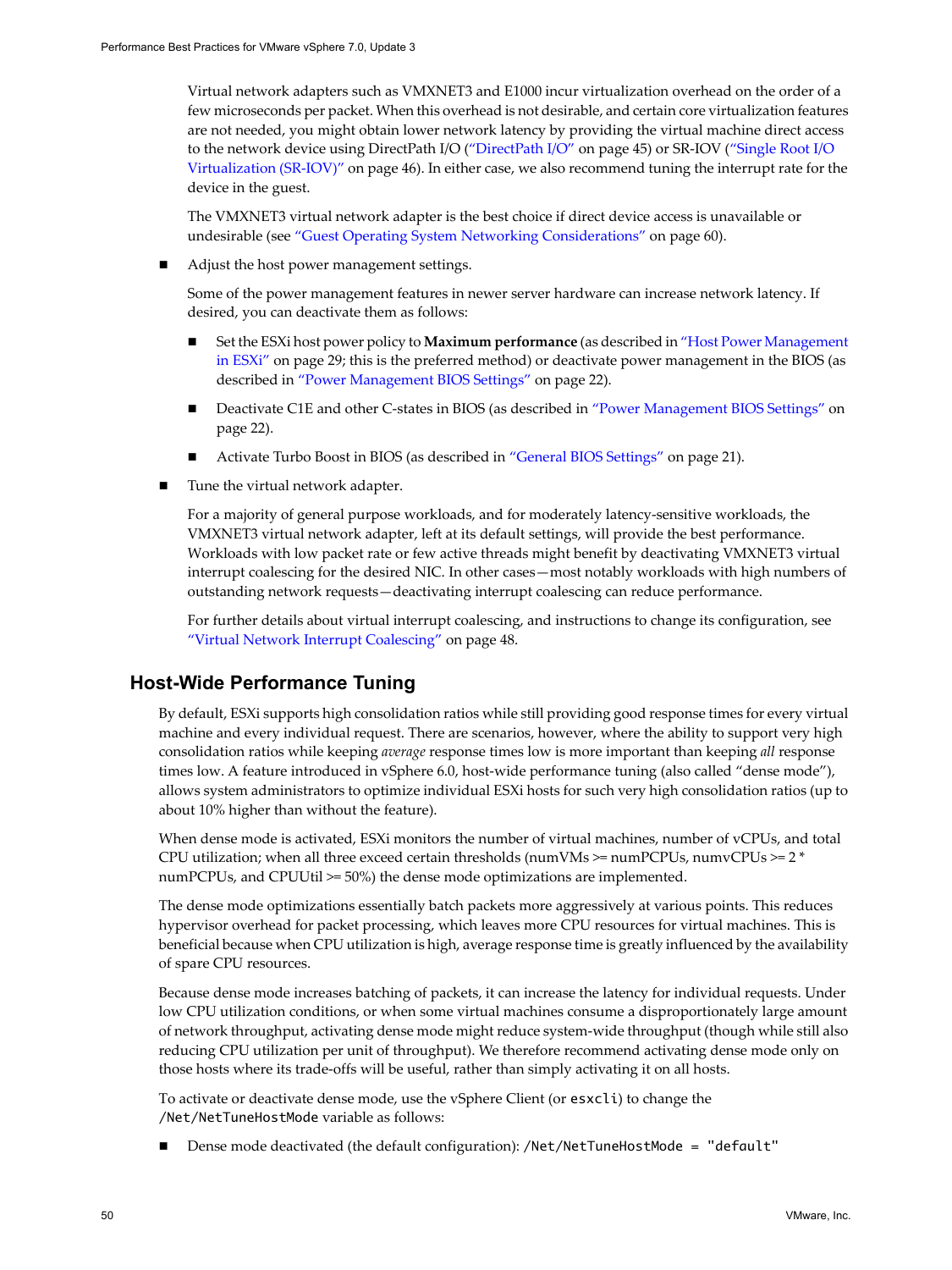■ Dense mode activated: /Net/NetTuneHostMode = "dense"

**NOTE** Even when dense mode is activated, the dense mode optimizations are implemented only when a host's consolidation ratio and CPU utilization reach the thresholds described above.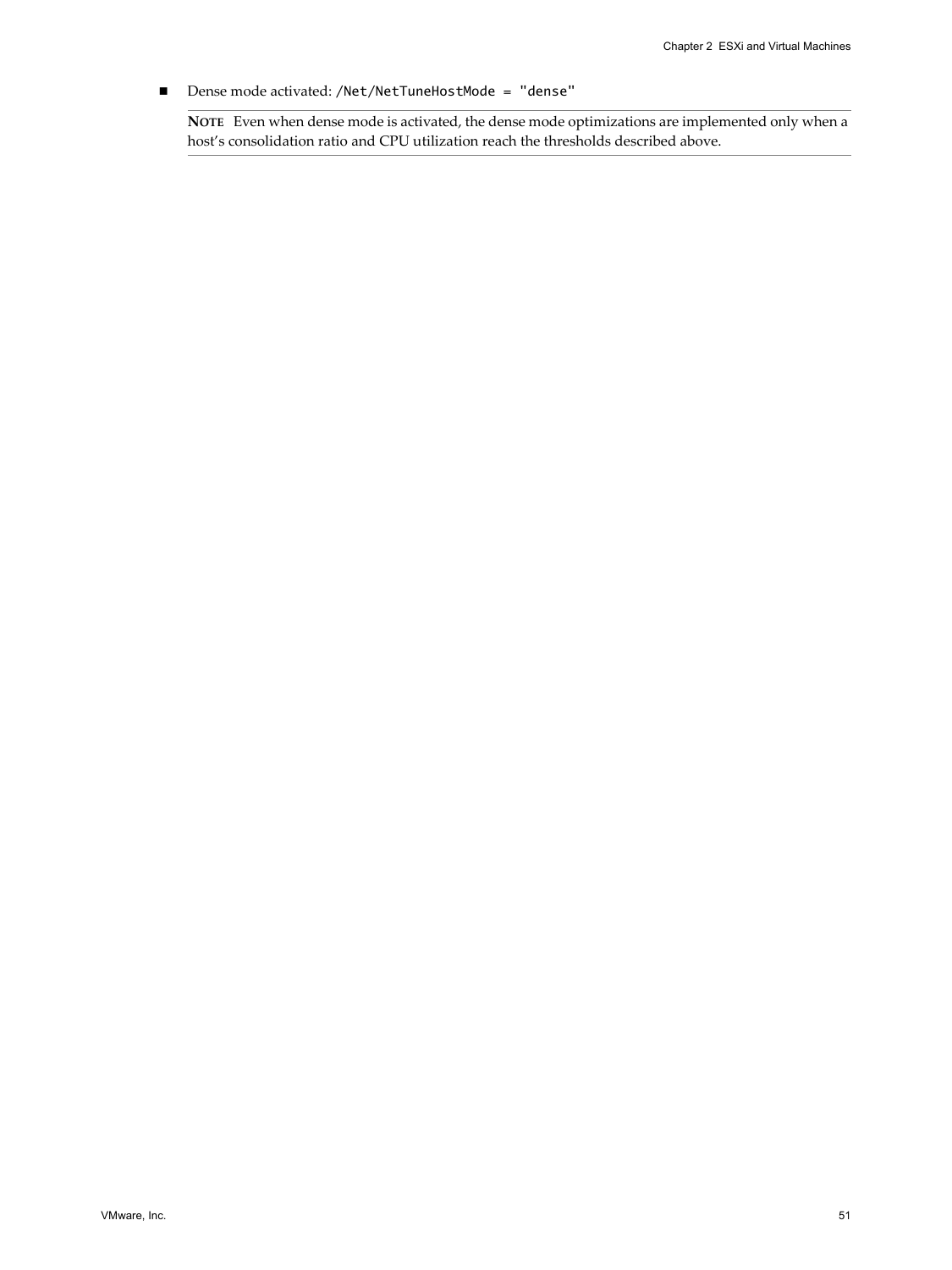Performance Best Practices for VMware vSphere 7.0, Update 3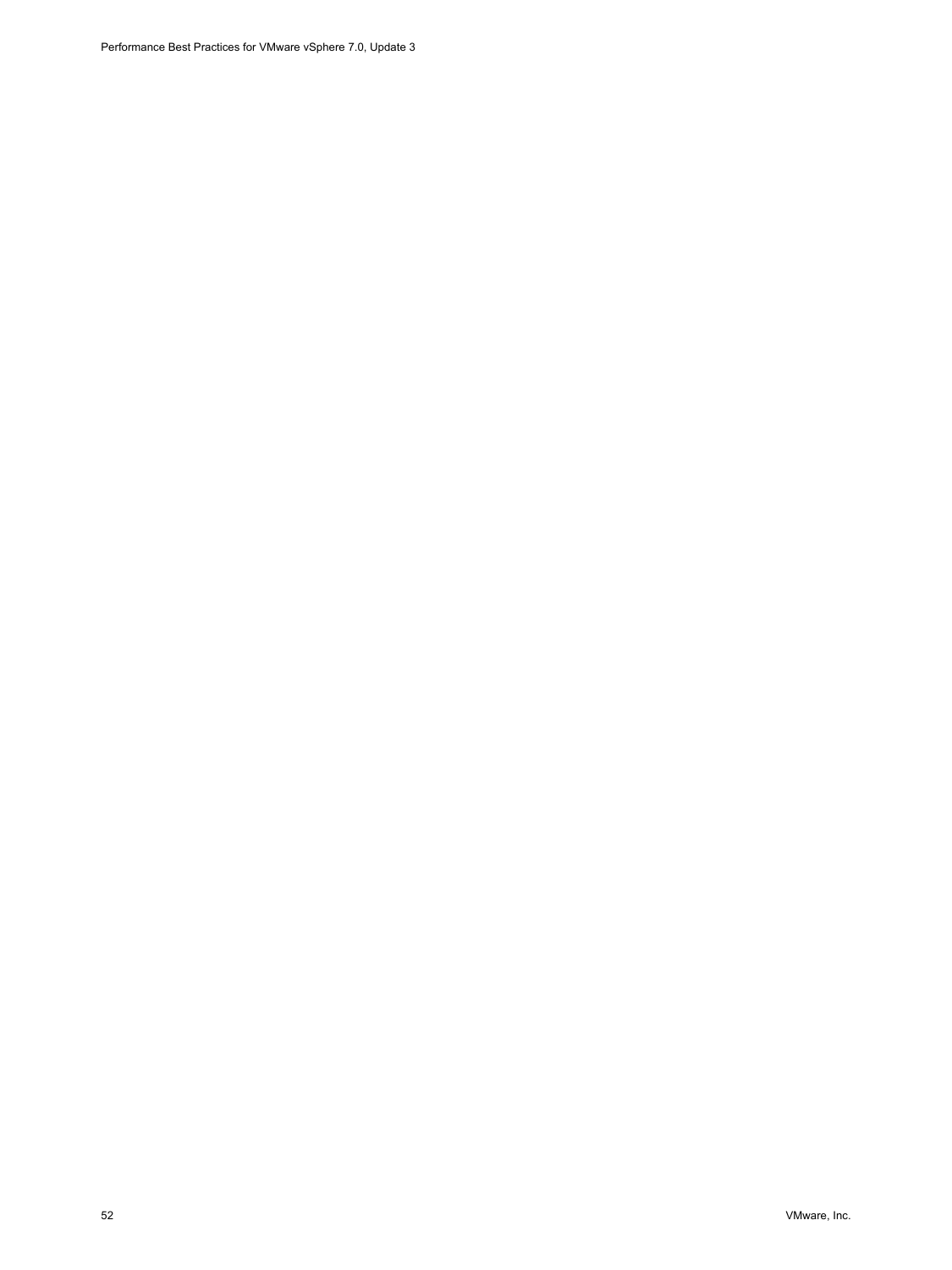# **Guest Operating Systems 3**

This chapter provides guidance regarding the guest operating systems running in virtual machines.

# **Guest Operating System General Considerations**

 Use guest operating systems that are supported by ESXi. Refer to the VMware Compatibility Guide for a list (go to http://www.vmware.com/resources/compatibility then, in **What are you looking for:** choose **Guest OS**).

**NOTE** VMware Tools might not be available for unsupported guest operating systems.

 Install the latest version of VMware Tools in the guest operating system. Make sure to update VMware Tools after each ESXi upgrade.

Installing VMware Tools in Windows guests updates the BusLogic SCSI driver included with the guest operating system to the VMware-supplied driver. The VMware driver has optimizations that guest-supplied Windows drivers do not.

VMware Tools also includes the balloon driver used for memory reclamation in ESXi. Ballooning (described in ["Memory Overcommit Techniques" on page 31\)](#page-30-0) will not work if VMware Tools is not installed.

- Deactivate screen savers and Window animations in virtual machines. On Linux, if using an X server is not required, deactivate it. Screen savers, animations, and X servers all consume extra physical CPU resources, potentially affecting consolidation ratios and the performance of other virtual machines.
- Schedule backups and virus scanning programs in virtual machines to run at off-peak hours. Avoid scheduling them to run simultaneously in multiple virtual machines on the same ESXi host. In general, it is a good idea to evenly distribute CPU usage not just across physical CPU cores, but also across time. For workloads such as backups and virus scanning, where the load is predictable, this is easily achieved by scheduling the jobs appropriately.
- For the most accurate timekeeping, consider configuring your guest operating system to use NTP, Windows Time Service, the VMware Tools time-synchronization option, or another timekeeping utility suitable for your operating system.

We recommend, however, that within any particular virtual machine you use either the VMware Tools time-synchronization option or another timekeeping utility, but not both.

For additional information about best practices for timekeeping within virtual machines, see VMware KB articles [1318](https://kb.vmware.com/s/article/1318) and [1006427.](https://kb.vmware.com/s/article/1006427)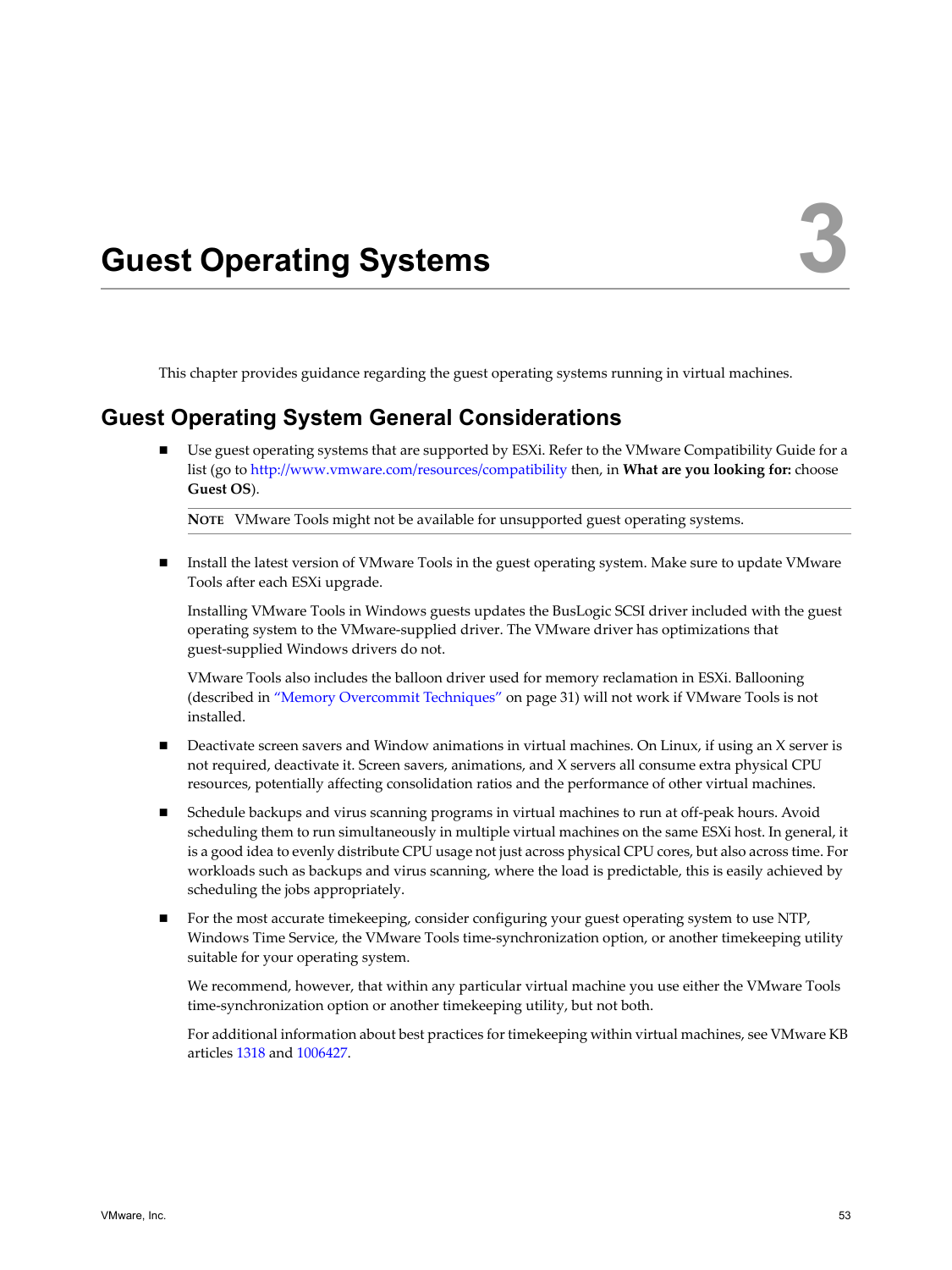# **Microsoft Virtualization-Based Security (VBS)**

Microsoft virtualization-based security (VBS) is a feature first available in Windows 10 and Windows Server 2016. It uses virtualization to increase operating system security by isolating a portion of memory from the rest of the operating system.

Beginning with vSphere 6.7, and using virtual hardware version 14 or later, ESXi can support VBS in the guest operating system. However, because VBS uses virtualization, this results in a virtualization layer within a virtualization layer, sometimes called "nested virtualization," which can impact performance.

For the best performance using VBS, consider these points:

- If Hypervisor-Based Code Integrity will be activated in the guest OS, performance can be improved if the underlying hardware has Mode-Based Execution (MBX), a feature introduced in Intel Kaby Lake and Sky Lake processors.
- VMCS shadowing, a feature introduced in Intel Haswell processors, reduces the impact of nested virtualization.

# **Measuring Performance in Virtual Machines**

Be careful when measuring performance from within virtual machines.

- vSphere allows you to take advantage of virtualized CPU performance counters to use performance tuning tools inside the guest operating system. For more information, see [Monitoring Guest Operating](https://docs.vmware.com/en/VMware-vSphere/7.0/com.vmware.vsphere.monitoring.doc/GUID-7F81E75C-39AA-4EF5-A2C2-F82C518AC459.html?hWord=N4IghgNiBcIA4FMBOAzA9kgtmAdgYwQAI80BXHAF2QGcQBfIA)  [System Performance](https://docs.vmware.com/en/VMware-vSphere/7.0/com.vmware.vsphere.monitoring.doc/GUID-7F81E75C-39AA-4EF5-A2C2-F82C518AC459.html?hWord=N4IghgNiBcIA4FMBOAzA9kgtmAdgYwQAI80BXHAF2QGcQBfIA) in *vSphere Monitoring and Performance* and [Enable Virtual CPU Performance](https://docs.vmware.com/en/VMware-vSphere/7.0/com.vmware.vsphere.vm_admin.doc/GUID-F920A3C7-3B42-4E78-8EA7-961E49AF479D.html)  [Counters](https://docs.vmware.com/en/VMware-vSphere/7.0/com.vmware.vsphere.vm_admin.doc/GUID-F920A3C7-3B42-4E78-8EA7-961E49AF479D.html) in *vSphere Virtual Machine Administration*.
- Timing numbers measured from within virtual machines can be inaccurate, especially when the processor is overcommitted.

**NOTE** One possible approach to this issue is to use a guest operating system that has good timekeeping behavior when run in a virtual machine, such as a guest that uses the NO\_HZ kernel configuration option (sometimes called "tickless timer"). More information about this topic can be found in the white paper [Timekeeping in VMware Virtual Machines](https://www.vmware.com/techpapers/2006/timekeeping-in-vmware-virtual-machines-238.html).

 Measuring performance from within virtual machines can fail to take into account resources used by ESXi for tasks it offloads from the guest operating system, as well as resources consumed by virtualization overhead.

Measuring resource utilization using tools at the ESXi level (such as the vSphere Client, VMware Tools, esxtop, or resxtop) can avoid these problems. For information about using esxtop and resxtop see [Performance Monitoring Utilities: resxtop and esxtop](https://docs.vmware.com/en/VMware-vSphere/7.0/com.vmware.vsphere.monitoring.doc/GUID-A31249BF-B5DC-455B-AFC7-7D0BBD6E37B6.html) in *vSphere Monitoring and Performance*.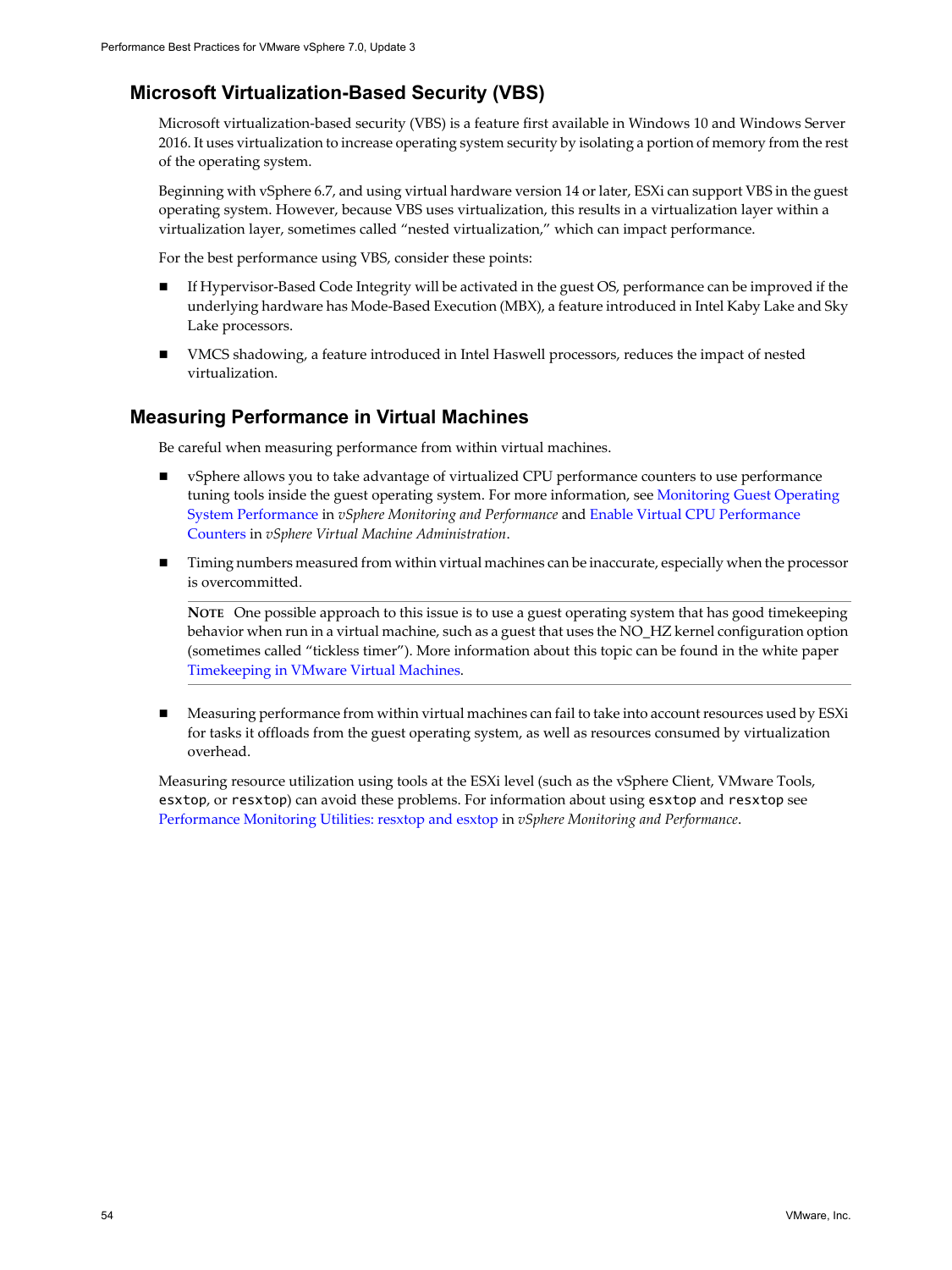# **Guest Operating System CPU Considerations**

This section addresses CPU considerations in the guest operating system.

 In SMP virtual machines the guest operating system can migrate processes from one vCPU to another. This migration can incur a small CPU overhead. If the migration is very frequent it might be helpful to pin guest threads or processes to specific vCPUs. (Note that this is another reason not to configure virtual machines with more vCPUs than they need.)

# **Side-Channel Vulnerability Mitigation in Guest Operating Systems**

As described in ["Side-Channel Vulnerabilities" on page 11](#page-10-0), mitigation for some side-channel vulnerabilities takes place in the guest operating system. These mitigations address serious security vulnerabilities, but they can also have a significant impact on performance, especially on systems that are CPU resource constrained.

If this performance impact might be an issue for your environment, you can reduce it by choosing recent CPUs that mitigate some of these vulnerabilities in hardware (again, as described in ["Side-Channel Vulnerabilities"](#page-10-0) [on page 11\)](#page-10-0).

# **Virtual NUMA (vNUMA)**

Virtual NUMA (vNUMA) exposes NUMA topology to the guest operating system, allowing NUMA-aware guest operating systems and applications to make the most efficient use of the underlying hardware's NUMA architecture.

**NOTE** For more information about NUMA, see ["Non-Uniform Memory Access \(NUMA\)" on page 27](#page-26-0).

Virtual NUMA, which requires virtual hardware version 8 or later, can in some cases provide significant performance benefits for wide virtual machines (as defined in ["Non-Uniform Memory Access \(NUMA\)" on](#page-26-0)  [page 27](#page-26-0)), though the benefits depend heavily on the level of NUMA optimization in the guest operating system and applications.

 You can obtain the maximum performance benefits from vNUMA if your clusters are composed entirely of hosts with matching NUMA architecture.

This is because the very first time a vNUMA-activated virtual machine is powered on, its vNUMA topology is set based in part on the NUMA topology of the underlying physical host on which it is running. By default, once a virtual machine's vNUMA topology is initialized it doesn't change unless the number of vCPUs in that virtual machine is changed. This means that if a vNUMA virtual machine is moved to a host with a different NUMA topology, the virtual machine's vNUMA topology might no longer be optimal for the underlying physical NUMA topology, potentially resulting in reduced performance.

When sizing your virtual machines, take into account the size of the physical NUMA nodes:

**NOTE** Some multi-core processors have NUMA node sizes that are different than the number of cores per socket. For example, some 12-core processors have two six-core NUMA nodes per processor.

- For the best performance, try to size your virtual machines to stay within a physical NUMA node. For example, if you have a host system with six cores per NUMA node, try to size your virtual machines with no more than six vCPUs.
- When a virtual machine needs to be larger than a single physical NUMA node, try to size it such that it can be split evenly across as few physical NUMA nodes as possible.
- Use caution when creating a virtual machine that has a vCPU count that exceeds the physical processor core count on a host. Because hyper-threads are considered logical threads, this is sometimes permissible, but will potentially create contention when used.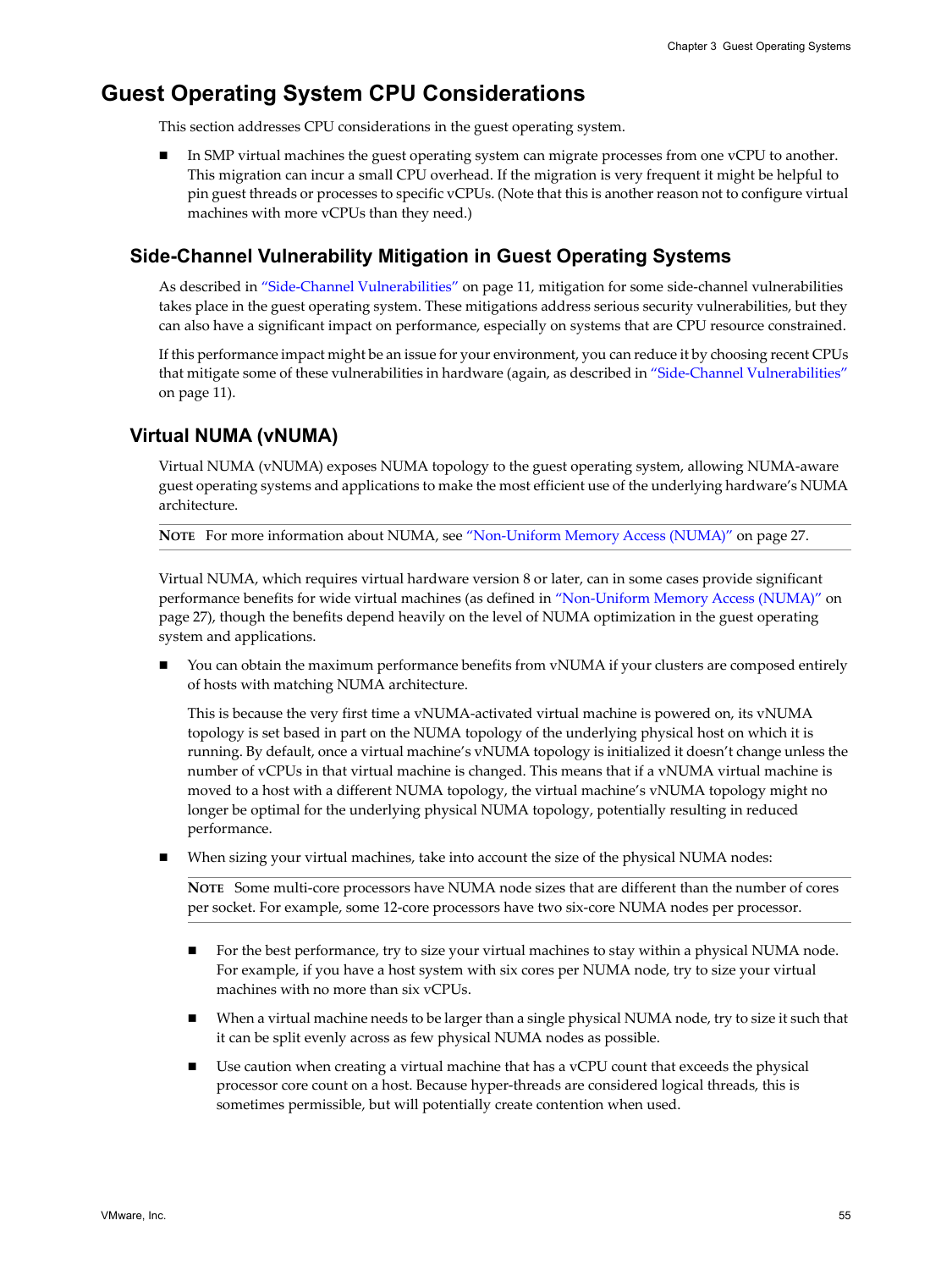Beginning with vSphere 6.5, changing the corespersocket value no longer influences vNUMA or the configuration of the vNUMA topology. The configuration of vSockets and corespersocket now only affects the presentation of the virtual processors to the guest OS, something potentially relevant for software licensing. vNUMA will automatically determine the proper vNUMA topology to present to the guest OS based on the underlying ESXi host.

For example: prior to vSphere 6.5, if you create a four-vSocket virtual machine and set corespersocket to four (for a total of 16 vCPUs) on a dual-socket physical ESXi host with 16 cores per socket (for a total of 32 physical cores), vNUMA would have created four vNUMA nodes based on the corespersocket setting. In vSphere 6.5 and later, the guest OS will still see four sockets and four cores per socket, but vNUMA will now create just one 16-core vNUMA node for the entire virtual machine because that virtual machine can be placed in a single physical NUMA node.

This new decoupling of the corespersocket setting from vNUMA allows vSphere to automatically determine the best vNUMA topology.

To revert this behavior and directly control the vNUMA topology, see the numa.vcpu.followcorespersocket setting in the [Virtual NUMA Controls](https://docs.vmware.com/en/VMware-vSphere/7.0/com.vmware.vsphere.resmgmt.doc/GUID-3E956FB5-8ACB-42C3-B068-664989C3FF44.html) section of *vSphere Resource Management*.

**NOTE** Although corespersocket no longer directly sets the vNUMA topology, some corespersocket values could result in sub-optimal guest OS topologies; that is, topologies that are not efficiently mapped to the physical NUMA nodes, potentially resulting in reduced performance.

For more information about this, see VMware KB article [81383](https://kb.vmware.com/s/article/81383) and the [Virtual Machine vCPU and](https://blogs.vmware.com/performance/2017/03/virtual-machine-vcpu-and-vnuma-rightsizing-rules-of-thumb.html)  [vNUMA Rightsizing – Guidelines](https://blogs.vmware.com/performance/2017/03/virtual-machine-vcpu-and-vnuma-rightsizing-rules-of-thumb.html) blog post. In addition, the [Virtual Machine Compute Optimizer](https://flings.vmware.com/virtual-machine-compute-optimizer) tool can provide guidance on configuring optimal topologies.

 By default, vNUMA is activated only for virtual machines with more than eight vCPUs. This feature can be activated for smaller virtual machines, however, while still allowing ESXi to automatically manage the vNUMA topology. This can be useful for wide virtual machines (that is, virtual machines with more vCPUs than the number of cores in each physical NUMA node) with eight or fewer vCPUs.

You can activate vNUMA for virtual machines with eight or fewer vCPUs by adding to the . vmx file the line:

numa.vcpu.min = *X*

(where  $X$  is the number of vCPUs in the virtual machine).

**NOTE** To change this variable through the vSphere Client:

- 1 Right-click the virtual machine you wish to change, then select **Edit Settings**.
- 2 Under the **VM Options** tab, expand **Advanced**, then click **EDIT CONFIGURATION**.
- 3 Look for **numa.vcpu.min** and configure it as you wish. If the variable isn't present, click **ADD CONFIGURATION PARAMS** and enter it as a new parameter.
- 4 Click **OK** to close the **Configuration Parameters** window.
- 5 Click **OK** to close the **Edit Settings** window.

Alternatively, you can take full manual control of a virtual machine's vNUMA topology using the maxPerVirtualNode option. For more details, see the [Virtual NUMA Controls](https://docs.vmware.com/en/VMware-vSphere/7.0/com.vmware.vsphere.resmgmt.doc/GUID-3E956FB5-8ACB-42C3-B068-664989C3FF44.html) section of *vSphere Resource Management*.

 CPU Hot Add is a feature that allows the addition of vCPUs to a running virtual machine. Activating this feature, however, deactivates vNUMA for that virtual machine, resulting in the guest OS seeing a single vNUMA node. Without vNUMA support, the guest OS has no knowledge of the CPU and memory virtual topology of the ESXi host. This in turn could result in the guest OS making sub-optimal scheduling decisions, leading to reduced performance for applications running in large virtual machines.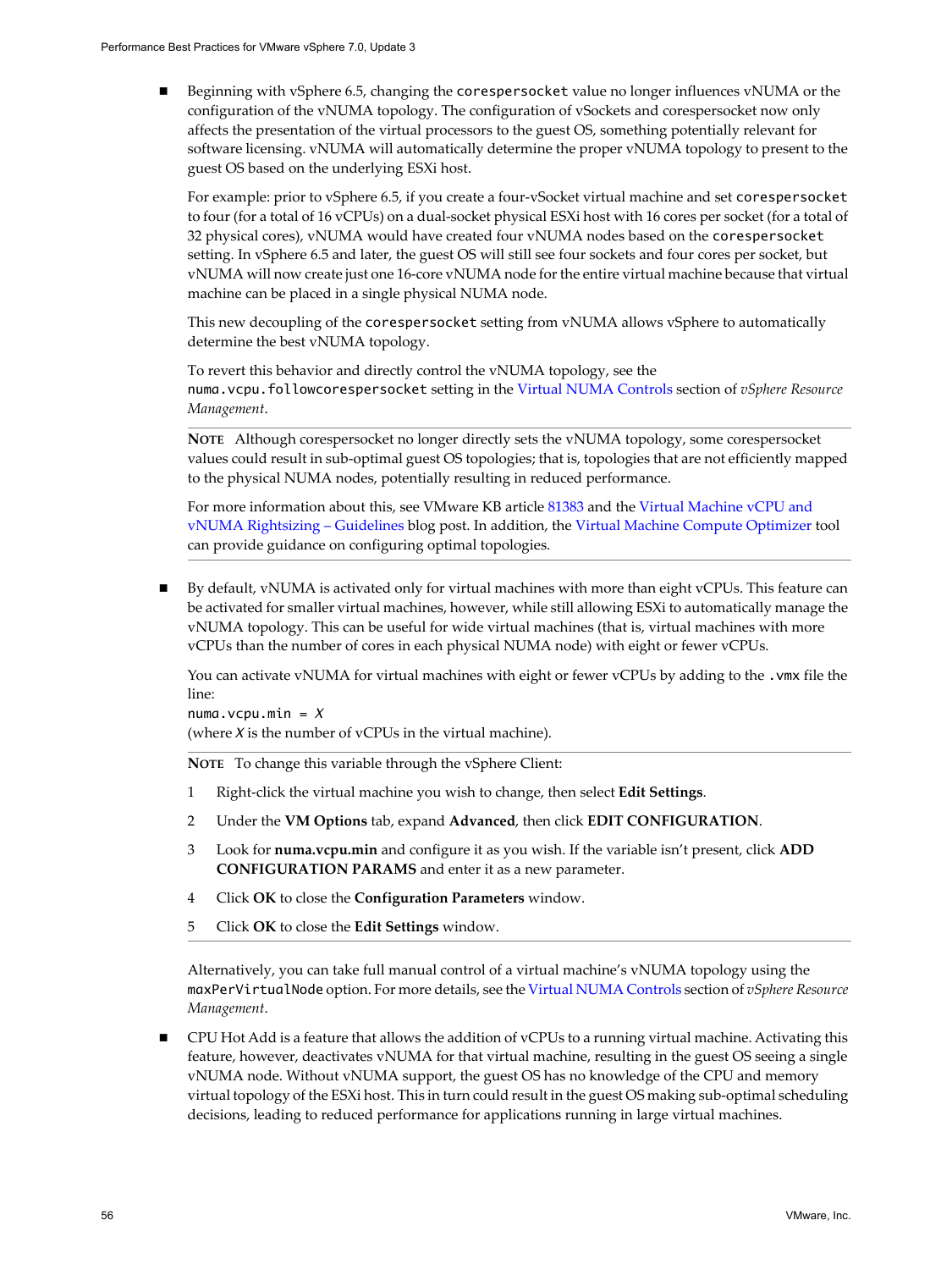For this reason, activate CPU Hot Add only if you expect to use it. Alternatively, plan to power down the virtual machine before adding vCPUs, or configure the virtual machine with the maximum number of vCPUs that might be needed by the workload. If choosing the latter option, note that unused vCPUs incur a small amount of unnecessary overhead. Unused vCPUs could also cause the guest OS to make poor scheduling decisions within the virtual machine, again with the potential for reduced performance.

For additional information see VMware KB article [2040375.](https://kb.vmware.com/s/article/2040375)

#### **vNUMA and PMem**

The performance of Persistent Memory (PMem; described in ["Persistent Memory \(PMem\)" on page 14\)](#page-13-0) in NUMA systems can potentially be improved if vNUMA nodes are manually pinned to physical NUMA nodes. This way a virtual machine running in a particular vNUMA node is guaranteed to remain on the same physical NUMA node, and thus to have local access to the same PMem.

This also depends on the PMem being correctly associated with a physical NUMA node. For more information about this, see ["Persistent Memory \(PMem\) in NUMA Systems" on page 29](#page-28-1).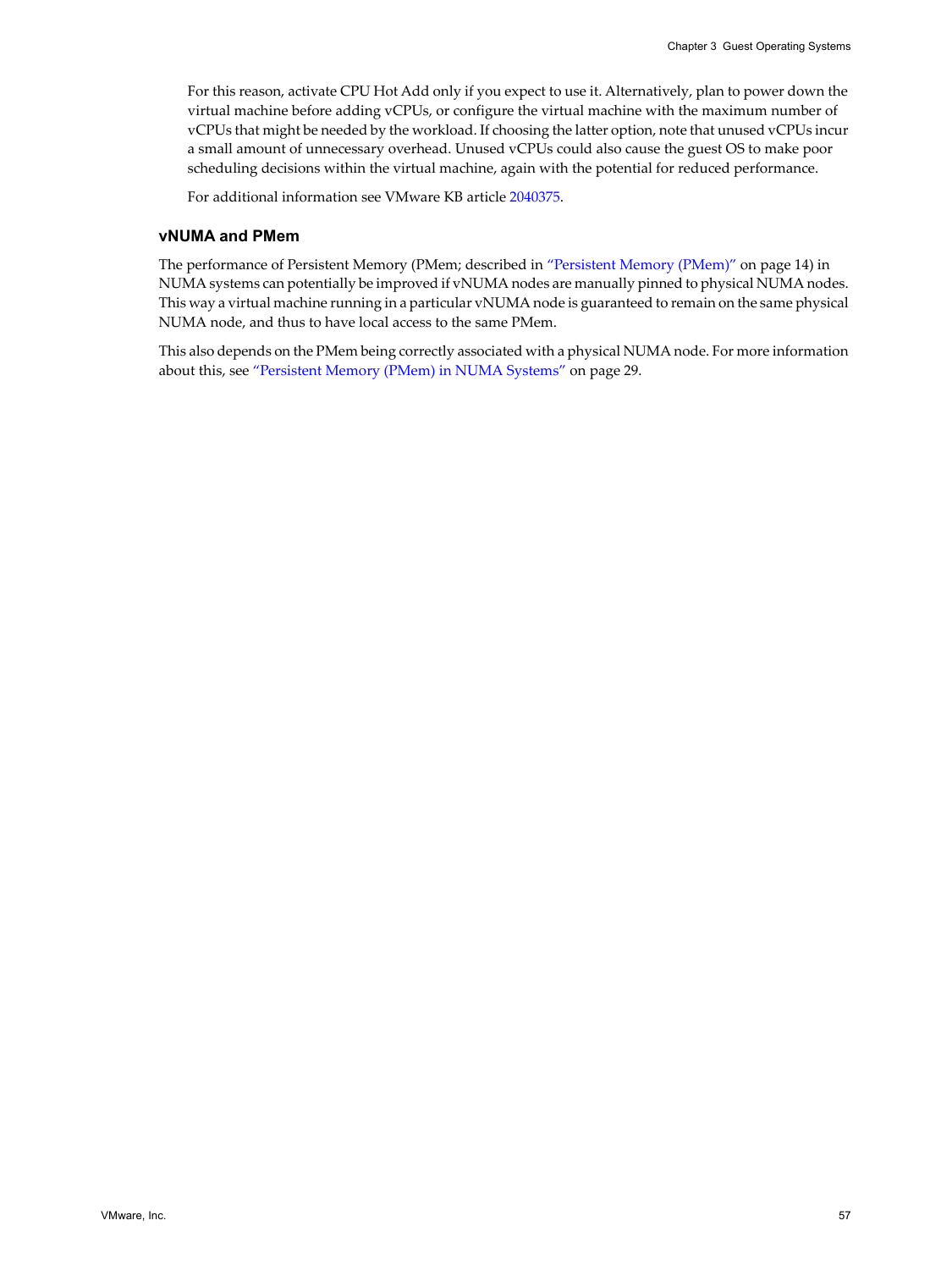# **Guest Operating System Memory Considerations**

As described in ["2MB Large Memory Pages" on page 35,](#page-34-0) ESXi can make large memory pages available to the guest operating system.

If an operating system or application can benefit from large pages on a native system, that operating system or application can potentially achieve a similar performance improvement on a virtual machine backed with 2MB machine memory pages. Consult the documentation for your operating system and application to determine how to configure each of them to use large memory pages.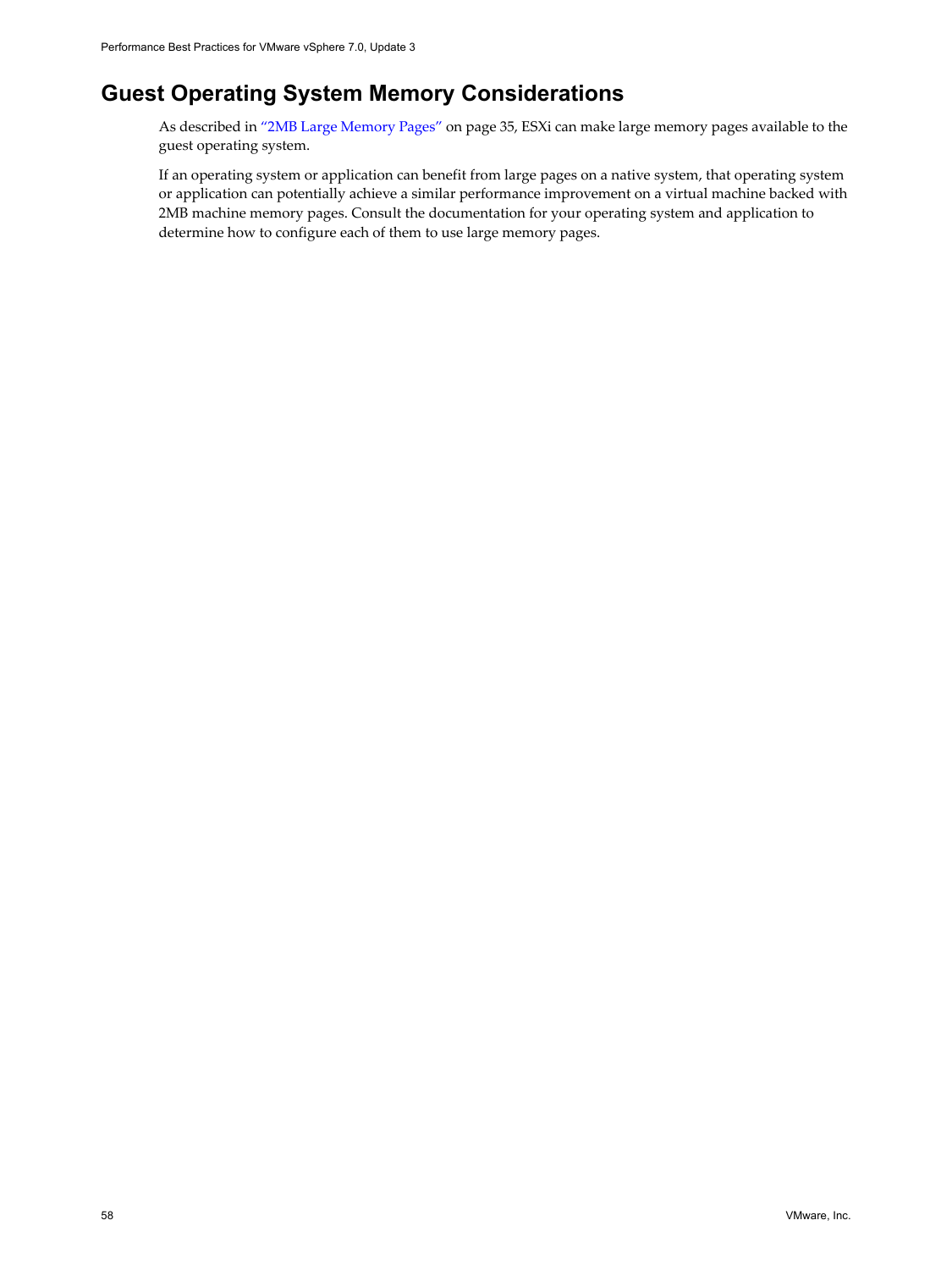# <span id="page-58-0"></span>**Guest Operating System Storage Considerations**

The virtual storage adapter presented to the guest operating system can influence storage performance, as can that device's driver, driver settings, and other factors within the guest. This section addresses those considerations.

 For most guest operating systems, the default virtual storage adapter in ESXi 7.0 Update 3 is either LSI Logic Parallel or LSI Logic SAS, depending on the guest operating system and the virtual hardware version. However, ESXi also includes a paravirtualized SCSI storage adapter, PVSCSI (also called VMware Paravirtual). The PVSCSI adapter offers a significant reduction in CPU utilization as well as potentially increased throughput compared to the default virtual storage adapters, and is thus the best choice for environments with very I/O-intensive guest applications.

**NOTE** In order to use PVSCSI, your virtual machine must be using virtual hardware version 7 or later, as described under ["ESXi General Considerations" on page 23](#page-22-0).

**NOTE** PVSCSI adapters are supported for boot drives in only some operating systems. For additional information see VMware KB article [1010398.](https://kb.vmware.com/s/article/1010398)

- If you choose to use the BusLogic Parallel virtual SCSI adapter, and are using a Windows guest operating system, you should use the custom BusLogic driver included in the VMware Tools package.
- vSphere 6.5 introduced a Non-Volatile Memory Express (NVMe) virtual storage adapter (virtual NVMe, or vNVMe). This allows recent guest operating systems that include a native NVMe driver to use that driver to access storage through ESXi, whether or not ESXi is itself using NVMe storage.

Because the vNVMe virtual storage adapter has been designed for extremely low latency flash and non-volatile memory based storage, it isn't best suited for slow disk-based storage.

Compared to virtual SATA devices, the vNVMe virtual storage adapter accesses local PCIe SSD devices with much lower CPU cost per I/O and significantly higher IOPS.

- The depth of the queue of outstanding commands in the guest operating system SCSI driver can significantly impact disk performance. A queue depth that is too small, for example, limits the disk bandwidth that can be pushed through the virtual machine. See the driver-specific documentation for more information on how to adjust these settings.
- In some cases large I/O requests issued by applications in a virtual machine can be split by the guest storage driver. Changing the guest operating system's registry settings to issue larger block size I/O requests can eliminate this splitting, thus enhancing performance. For additional information see VMware KB article [9645697](https://kb.vmware.com/s/article/9645697).
- Make sure the disk partitions within the guest are aligned. For further information you might want to refer to the literature from the operating system vendor regarding appropriate tools to use as well as recommendations from the array vendor.
- If your storage subsystem uses 4KB native (4Kn) or 512B emulation (512e) drives, you can obtain the best storage performance if your workload issues mostly 4K-aligned I/Os. For more information on this subject, see VMware KB article [2091600](https://kb.vmware.com/s/article/2091600) or the [Device Sector Formats](https://docs.vmware.com/en/VMware-vSphere/7.0/com.vmware.vsphere.storage.doc/GUID-5E7B4EBC-2147-42F9-9CCD-B63315EE1C52.html) section of the *vSphere Storage Guide*.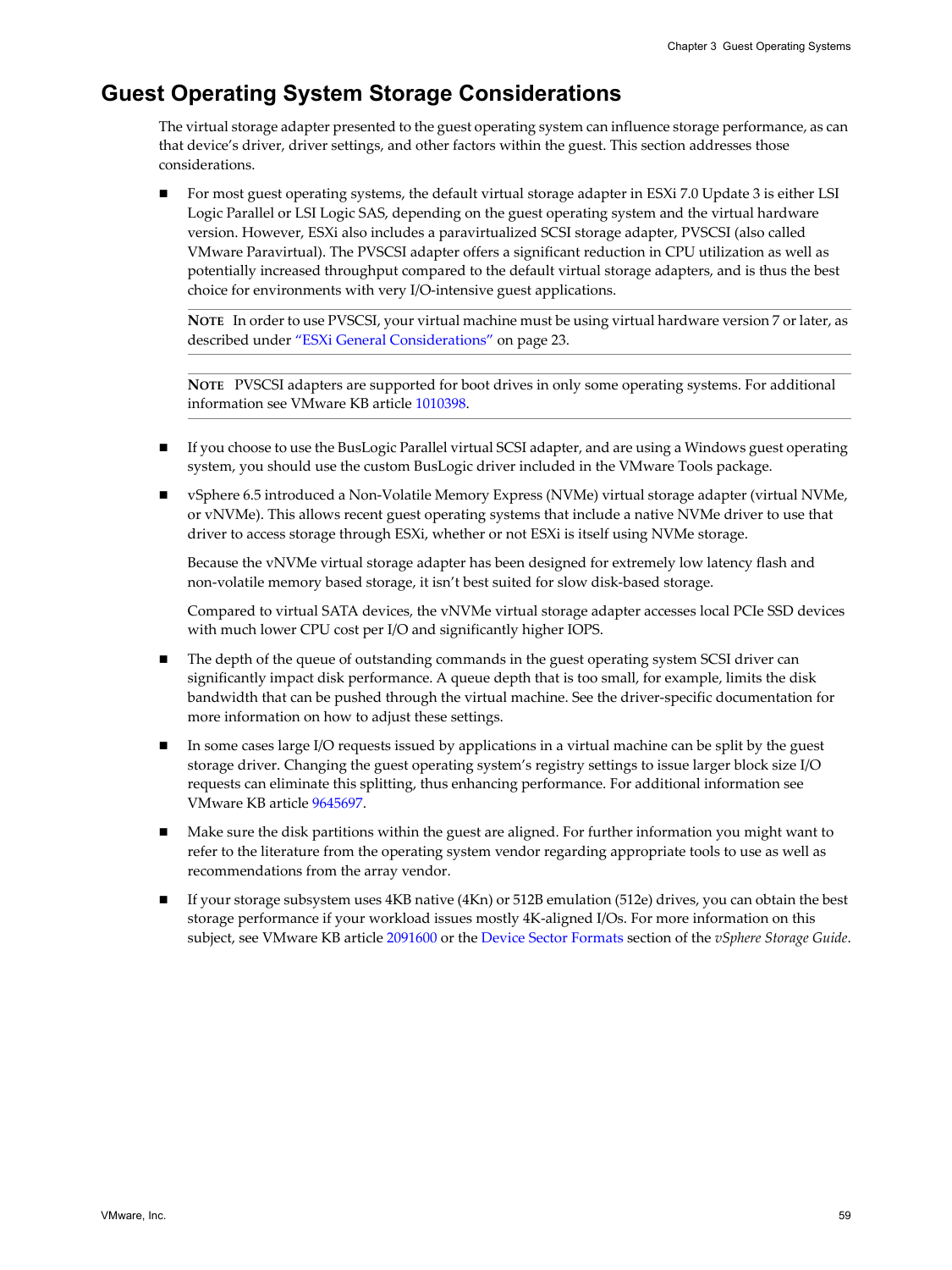# <span id="page-59-0"></span>**Guest Operating System Networking Considerations**

When a virtual machine is first created, ESXi allows selection of the virtual network adapter (vNIC) it will use. The available options are based on the specified guest operating system and the virtual hardware version. Because some operating systems don't have built-in drivers for the best-performing virtual network adapters, the list of available vNICs won't always include those that might provide the best performance. In some of these cases, though, a driver can later be installed in the guest operating system (typically as part of VMware Tools) and the vNIC then changed to a different type.

This section describes the various types of vNICs, how to select one, and how to obtain the best performance from it.

# **Types of Virtual Network Adapters**

The possible virtual network adapters include three emulated types, three paravirtualized types, and a hybrid adapter.

The emulated virtual network adapters are:

- The Vlance virtual network adapter, which emulates an AMD 79C970 PCnet32 NIC. Drivers for this NIC are found in most 32-bit operating systems.
- The E1000 virtual network adapter, which emulates an Intel 82545EM NIC. Drivers for this NIC are found in many recent operating systems.
- The E1000e virtual network adapter, which emulates an Intel 82574 NIC. Drivers for this NIC are found in a smaller set of recent operating systems.

The VMXNET family of paravirtualized network adapters provide better performance in most cases than the emulated adapters. These paravirtualized network adapters implement an idealized network interface that passes network traffic between the virtual machine and the physical network interface card with minimal overhead. The VMXNET virtual network adapters (especially VMXNET3) also offer performance features not found in the other virtual network adapters. Drivers for VMXNET-family adapters are available for many guest operating systems; for optimal performance these adapters should be used for any guest operating system that supports them.

The VMXNET family of paravirtualized virtual network adapters includes:

- The VMXNET virtual network adapter.
- The VMXNET2 virtual network adapter (also called "Enhanced VMXNET"). This adapter is based on the VMXNET adapter, but adds a number of performance features.
- The VMXNET3 virtual network adapter (also called VMXNET Generation 3). This adapter has all the features of the VMXNET2 adapter, along with several new ones.

The PVRDMA virtual network adapter, introduced in ESXi 6.5, supports remote direct memory access (RDMA) between virtual machines on the same ESXi host or—if both hosts have compatible network hardware—between virtual machines on different ESXi hosts.

Lastly, there's a hybrid virtual network adapter, the Flexible virtual network adapter. This adapter starts out emulating a Vlance adapter, but can function as a VMXNET adapter with the right driver.

In some cases, the virtual network adapter options will include **SR-IOV passthrough**. For information on this feature, see ["Single Root I/O Virtualization \(SR-IOV\)" on page 46.](#page-45-1)

**NOTE** The network speeds reported by the guest network driver in the virtual machine do not reflect the actual speed of the underlying physical network interface card. For example, the Vlance guest driver in a virtual machine reports a speed of 10Mb/s because the AMD PCnet card that ESXi is emulating is a 10Mb/s device. This is true even if the physical card on the server is 100Mb/s, 1Gb/s, or faster. However, ESXi is not limited to 10Mb/s in this situation and transfers network packets as fast as the resources on the physical server machine allow.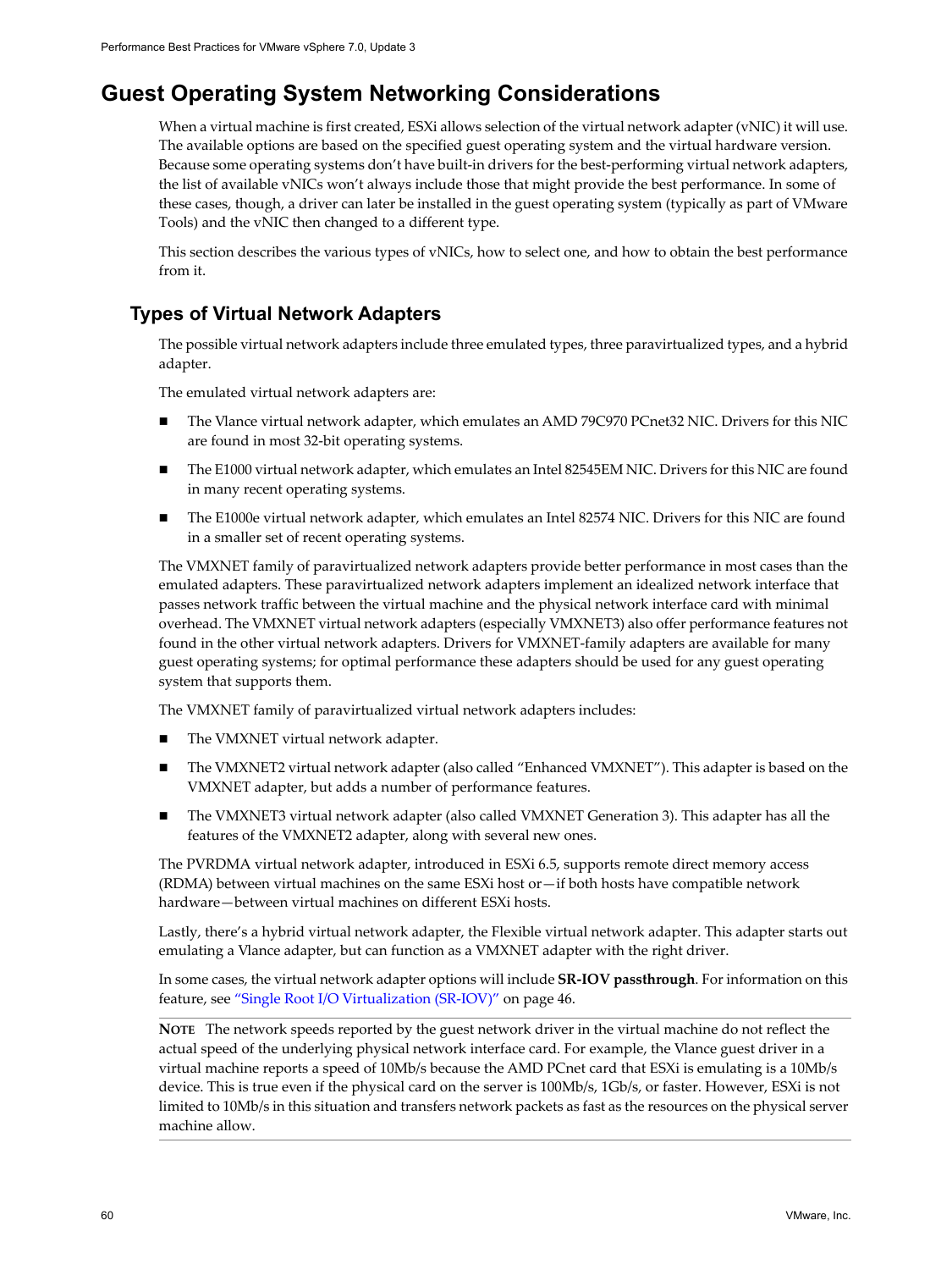For more information on virtual network adapters, see VMware KB article [1001805](https://kb.vmware.com/s/article/1001805) and the [Virtual Machine](https://docs.vmware.com/en/VMware-vSphere/7.0/com.vmware.vsphere.vm_admin.doc/GUID-E6857A76-AE4B-492B-A9A7-1EE94601F8F3.html)  [Network Configuration](https://docs.vmware.com/en/VMware-vSphere/7.0/com.vmware.vsphere.vm_admin.doc/GUID-E6857A76-AE4B-492B-A9A7-1EE94601F8F3.html) section of *Virtual Machine Administration*.

## **Selecting Virtual Network Adapters**

This section describes how to select virtual network adapters for the best performance.

 For the best performance, use the VMXNET3 paravirtualized network adapter for operating systems in which it is supported. This requires that the virtual machine use virtual hardware version 7 or later and, in some cases, requires that VMware Tools be installed in the guest operating system.

**NOTE** Because Microsoft Windows doesn't include a VMXNET3 driver, you'll need to use a different virtual network adapter (typically E1000e or E1000) during operating system installation. After the OS is installed, you should install VMware Tools (which includes a VMXNET3 driver), then add a VMXNET3 virtual network adapter.

- For guest operating systems in which VMXNET3 is not supported, we recommend using the E1000e virtual network adapter.
- If E1000e is not an option, use the flexible device type. In ESXi, the "flexible NIC" automatically converts each Vlance network device to a VMXNET device (a process also called "NIC Morphing") if the VMware Tools suite is installed in the guest operating system and the operating system supports VMXNET.

#### **Virtual Network Adapter Features and Configuration**

This section describes various virtual network adapter features and how to configure the adapters for the best performance.

- When networking two virtual machines on the same ESXi host, try to connect them to the same vSwitch. When connected this way, their network speeds are not limited by the wire speed of any physical network card. Instead, they transfer network packets as fast as the host resources allow.
- The E1000, E1000e, VMXNET2, and VMXNET3 devices support jumbo frames. The use of jumbo frames can allow data to be transmitted using larger, and therefore fewer, packets. Because much of the CPU load from network traffic is per-packet overhead, a lower packet rate can reduce the CPU load and thus increase performance.

To activate jumbo frames, set the MTU size to 9000 in both the guest network driver and the virtual switch configuration. The physical NICs at both ends and all the intermediate hops/routers/switches must also support jumbo frames.

- In ESXi TCP Segmentation Offload (TSO) is activated by default in the VMkernel but is supported in virtual machines only when they are using the E1000, E1000e, VMXNET2, or VMXNET3 device. TSO can improve performance even if the underlying hardware does not support TSO.
- Similarly, in ESXi Large Receive Offload (LRO) is activated by default in the VMkernel, but is supported in virtual machines only when they are using the VMXNET2 or VMXNET3 device. LRO might improve performance even if the underlying hardware does not support LRO.

**NOTE** LRO support varies by operating system. Many Linux variants support LRO. In Windows virtual machines LRO is supported when the following prerequisites are met:

- The virtual machine uses virtual hardware version 11 or later.
- The virtual machine uses the VMXNET3 device.
- The virtual machine is running Windows Server 2012 or later or Windows 8.0 or later.
- The guest operating system uses VMXNET3 vNIC driver version 1.6.6.0 or later.
- Receive Segment Coalescing (RSC) is globally activated in the guest operating system.

For more information about configuring LRO, see the [Large Receive Offload](https://docs.vmware.com/en/VMware-vSphere/7.0/com.vmware.vsphere.networking.doc/GUID-514BC149-CDE7-4E07-A922-E3DFB663DC13.html) section of *vSphere Networking*.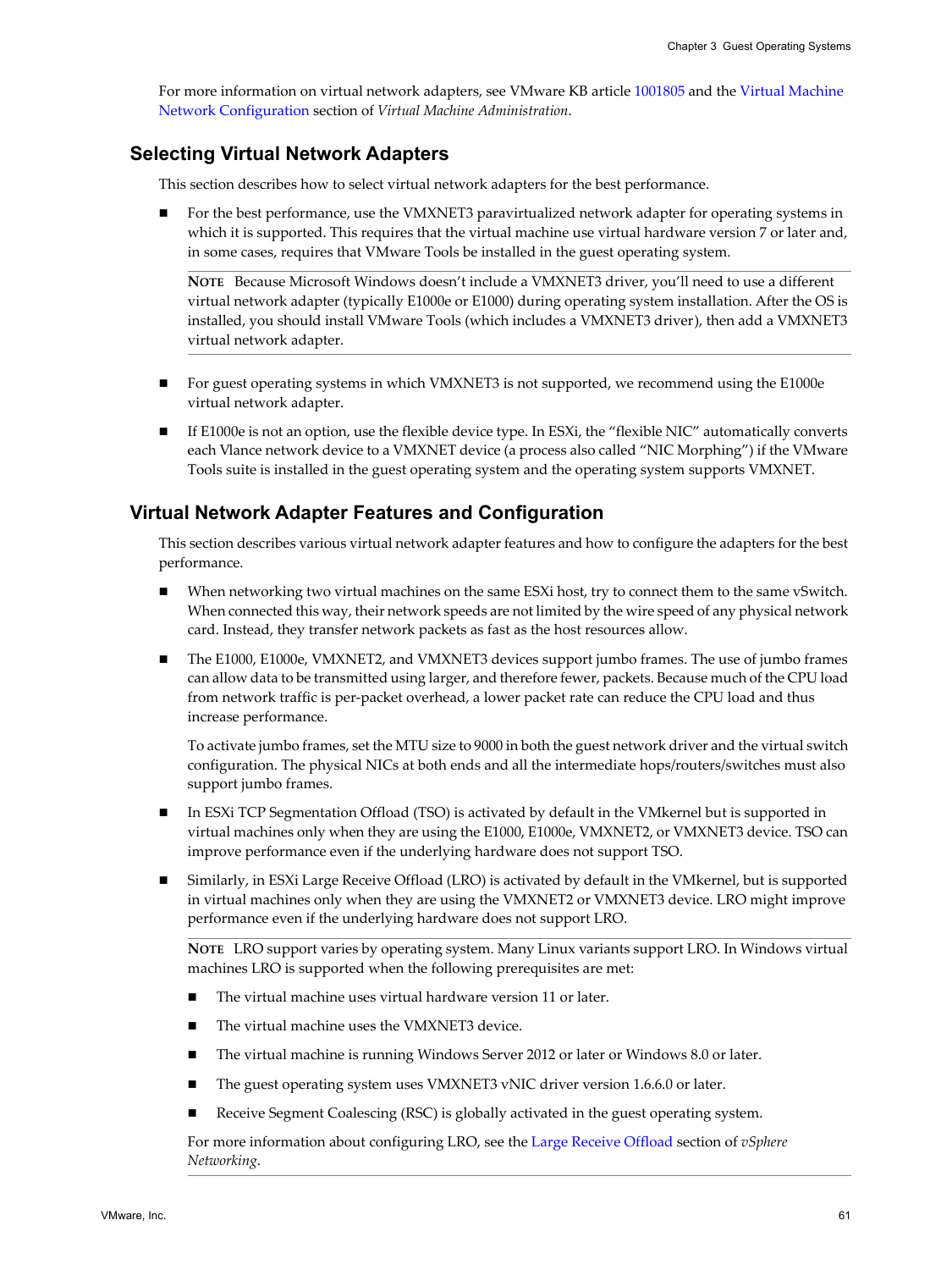In some cases, low receive throughput in a virtual machine can be due to insufficient receive buffers (also described as an overflowing receive ring) in the receiver network device. If the receive buffers in the guest operating system's network driver are insufficient, packets will be dropped in the VMkernel, degrading network throughput. A possible workaround is to increase the number of receive buffers, though this might increase the host physical CPU workload.

For VMXNET, the default number of receive and transmit buffers is 100 each, with the maximum possible being 128. For VMXNET2, the default number of receive and transmit buffers are 150 and 256, respectively, with the maximum possible receive buffers being 512. You can alter these settings by changing the buffer size defaults in the .vmx (configuration) files for the affected virtual machines. For additional information see VMware KB article [1010071.](https://kb.vmware.com/s/article/1010071)

For E1000, E1000e, and VMXNET3, the default number of receive and transmit buffers are controlled by the guest driver, with the maximum possible for both being 4096. In Linux, these values can be changed from within the guest by using ethtool. In Windows, the values can be changed from within the guest in the device properties window. For additional information see VMware KB article [1010071](https://kb.vmware.com/s/article/1010071).

 Multiple receive and transmit queues (often referred to as receive-side scaling (RSS) or scalable I/O) allow network packets from a single NIC to be scheduled in parallel on multiple CPUs. Without multiple queues, network interrupts can be handled on only one CPU at a time. Multiple queues help throughput in cases where a single CPU would otherwise be saturated with network packet processing and become a bottleneck. To prevent out-of-order packet delivery, the driver schedules all of a flow's packets to the same CPU.

The E1000e and VMXNET3 devices support multiple queues for many guest operating systems that natively support the feature, which include Windows Server 2003 SP2 and later, Windows 7 and later, and some Linux distributions.

The VMXNET3 drivers included with the vSphere 5.0 and later versions of VMware Tools default to having multiple receive queues activated, as does the VMXNET3 driver included with Linux kernel 2.6.37 and later. For more information, see VMware KB article [2020567](https://kb.vmware.com/s/article/2020567).

When multiple receive queues are activated, the feature by default configures 1, 2, 4, or 8 receive queues in a virtual machine, choosing the largest of these values less than or equal to the number of vCPUs in that virtual machine.

In both Windows and Linux the number the number of transmit queues, by default, is the same as the number of receive queues.

In order to obtain the maximum performance with your specific workloads and resource availability you can try out different values for the number of receive queues (which must be set to a power of 2 and can be a maximum of 8 or the number of vCPUs, whichever is lower). This setting is changed on the advanced driver configuration tab within the guest operating system.

 Virtual hardware version 17 (supported by vSphere 7.0 and later) includes the VMXNET3 version 6 virtual NIC. This new release of the VMXNET3 NIC now supports up to 32 receive and transmit queues (increased from a maximum of 8 in the previous version), though the default when RSS is activated is 8 or the number of vCPUs in the virtual machine, whichever is lower. (Note, however, that with this new vNIC the number of queues no longer has to be a power of two.)

To use this new feature, in addition to the virtual machine running on virtual hardware version 17 or later, the guest OS needs to be using the VMXNET3 version 6 driver, currently supported only in Linux.

To provide more than 8 queues, configure the .vmx file values ethernet*X*.maxTxQueues and ethernet*X*.maxRxQueues (where *X* is the number of the virtual NIC to configure). The maximum number of queues can be no greater than the number of vCPUs in the virtual machine.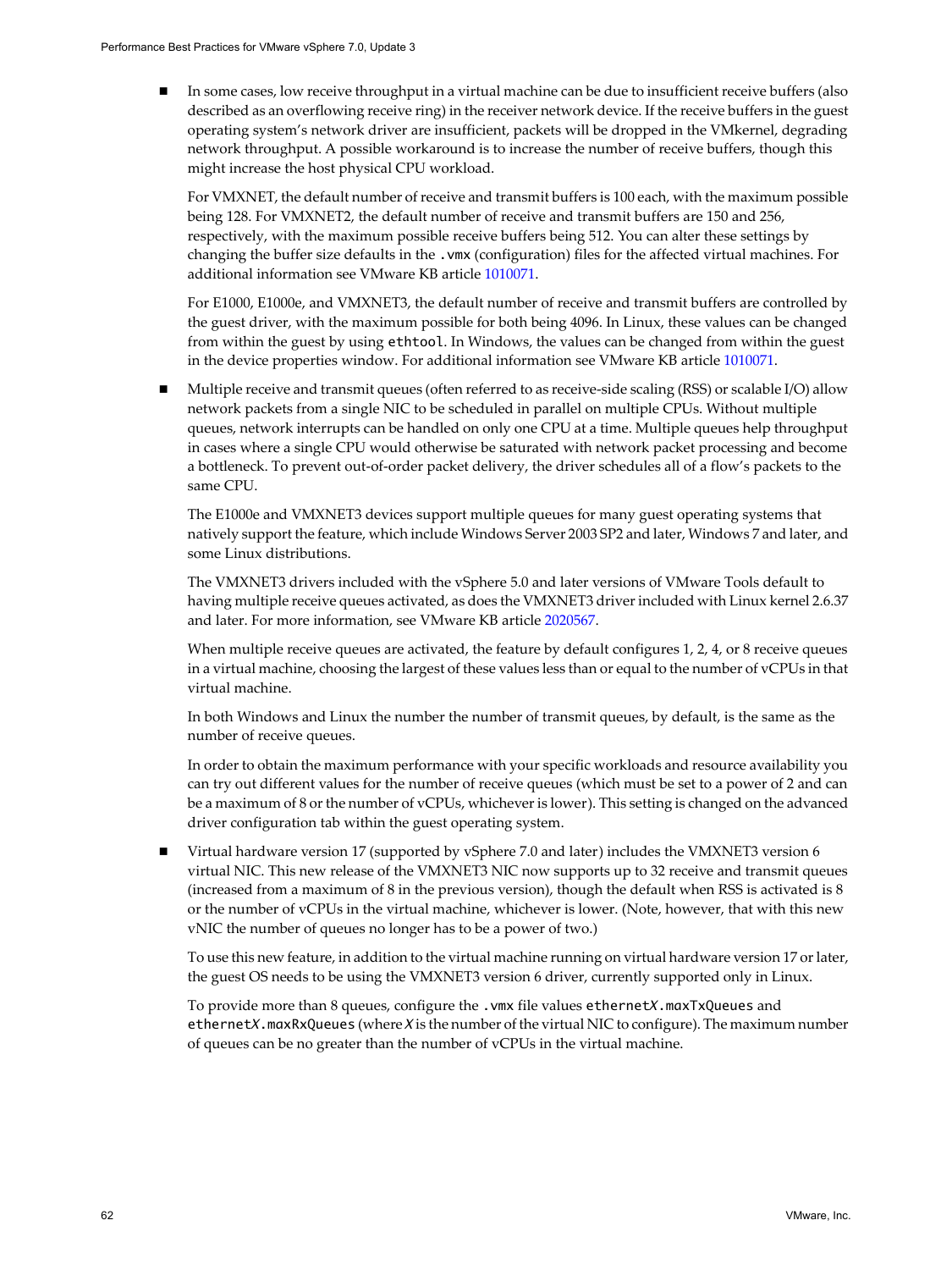Increasing the number of queues also increases processor overhead and, for most environments, the VMXNET3 default of no more 8 queues provides the best performance, so this configuration should be used only after other performance options have been tried. However, in unusual cases, where the number of queues are identified as a bottleneck for performance, these options can be used to increase the maximum number of queues. In these situations we recommend increasing the number of queues gradually (for example, from 8 to 12, then 16, then 20, and so on), then evaluating the performance at each setting, rather than increasing directly to 32.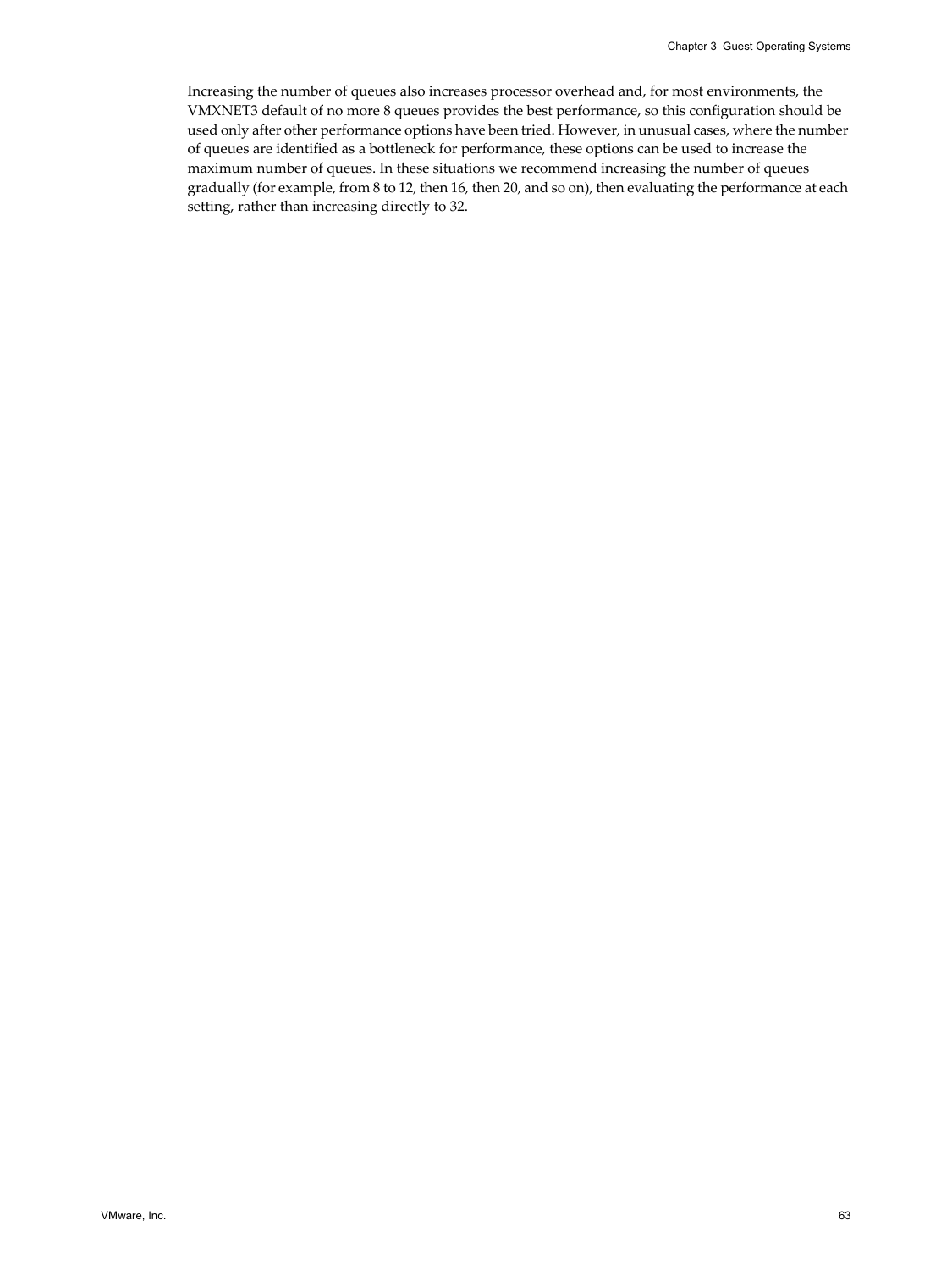Performance Best Practices for VMware vSphere 7.0, Update 3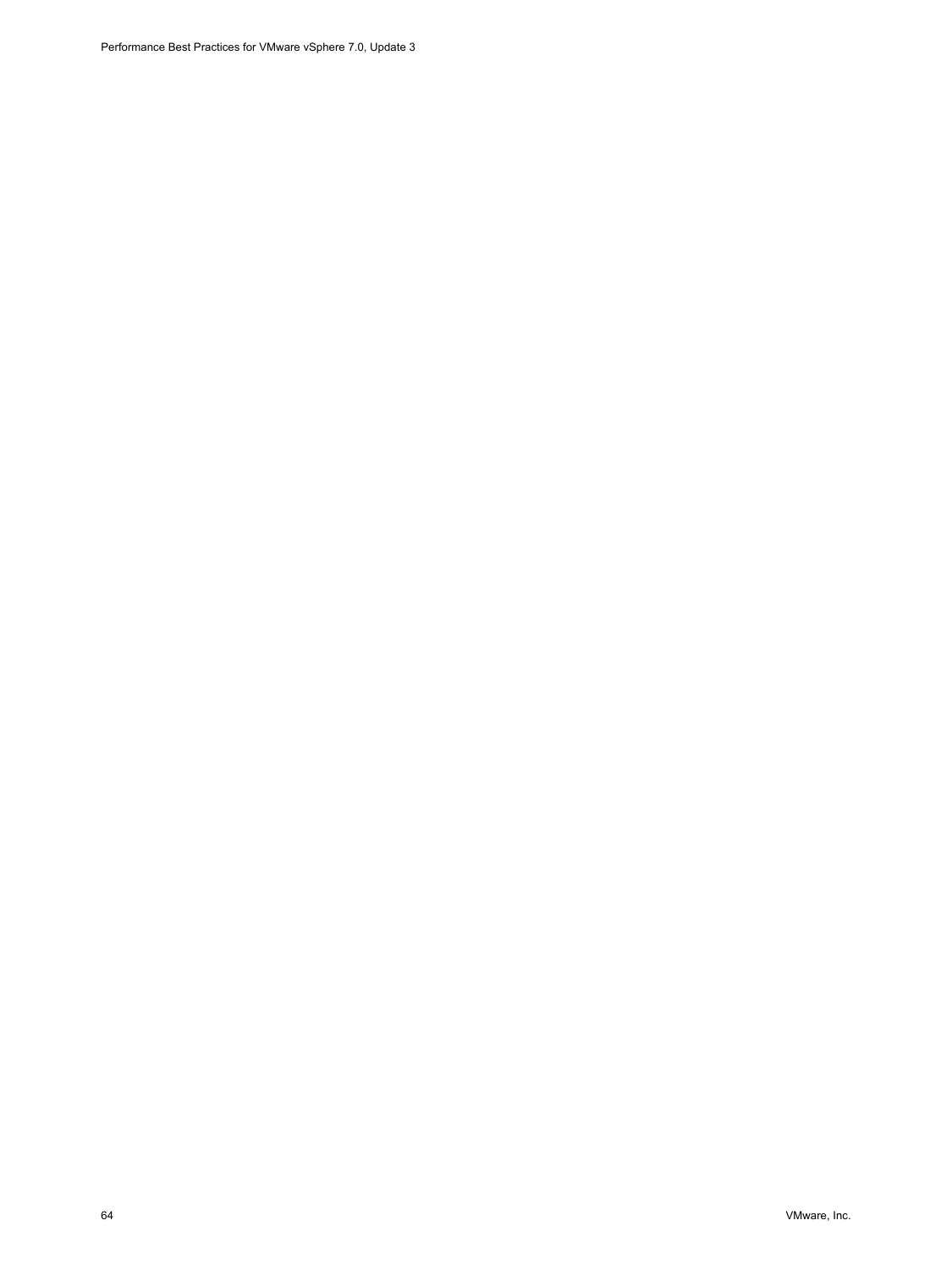# **Virtual Infrastructure Management 4**

This chapter provides guidance regarding infrastructure management best practices. Most of the suggestions included in this section can be implemented using a vSphere Client connected to a VMware vCenter Server. Some can also be implemented using a vSphere Host Client connected to an individual ESXi host.

Further detail about many of these topics, as well as background information, can be found in the white paper [VMware vCenter Server Performance and Best Practices](https://www.vmware.com/techpapers/2015/vmware-vcenter-server-6.0-performance-and-best-pra-10493.html). (Though written for vSphere 6.0, most of the information in this paper is still relevant.)

# **General Resource Management**

4Performance Best Practices for VMware vSphere 7.0, Update 3

ESXi provides several mechanisms to configure and adjust the allocation of CPU and memory resources for virtual machines running within it. Resource management configurations can have a significant impact on virtual machine performance.

This section lists resource management practices and configurations recommended by VMware for optimal performance.

- Use resource settings (that is, **Reservation**, **Shares**, and **Limits**) only if needed in your environment.
- If you expect frequent changes to the total available resources, use **Shares**, not **Reservation**, to allocate resources fairly across virtual machines. If you use **Shares** and you subsequently upgrade the hardware, each virtual machine stays at the same relative priority (keeps the same number of shares) even though each share represents a larger amount of memory or CPU.
- Use **Reservation** to specify the *minimum* acceptable amount of CPU or memory, not the amount you would like to have available. After all resource reservations have been met, ESXi allocates the remaining resources based on the number of shares and the resource limits configured for your virtual machine.

As indicated above, reservations can be used to specify the minimum CPU and memory reserved for each virtual machine. In contrast to shares, the amount of concrete resources represented by a reservation does not change when you change the environment, for example by adding or removing virtual machines. Donʹt set **Reservation** too high. A reservation thatʹs too high can limit the number of virtual machines you can power on in a resource pool, cluster, or host.

When specifying the reservations for virtual machines, always leave some headroom for memory virtualization overhead (as described in ["ESXi Memory Considerations" on page 31\)](#page-30-1) and migration overhead. In a DRS-activated cluster, reservations that fully commit the capacity of the cluster or of individual hosts in the cluster can prevent DRS from migrating virtual machines between hosts. As you approach fully reserving all capacity in the system, it also becomes increasingly difficult to make changes to reservations and to the resource pool hierarchy without violating admission control.

- Use resource pools for delegated resource management. To fully isolate a resource pool, make the resource pool type **Fixed** and use **Reservation** and **Limit**.
- Group virtual machines for a multi-tier service into a resource pool. This allows resources to be assigned for the service as a whole.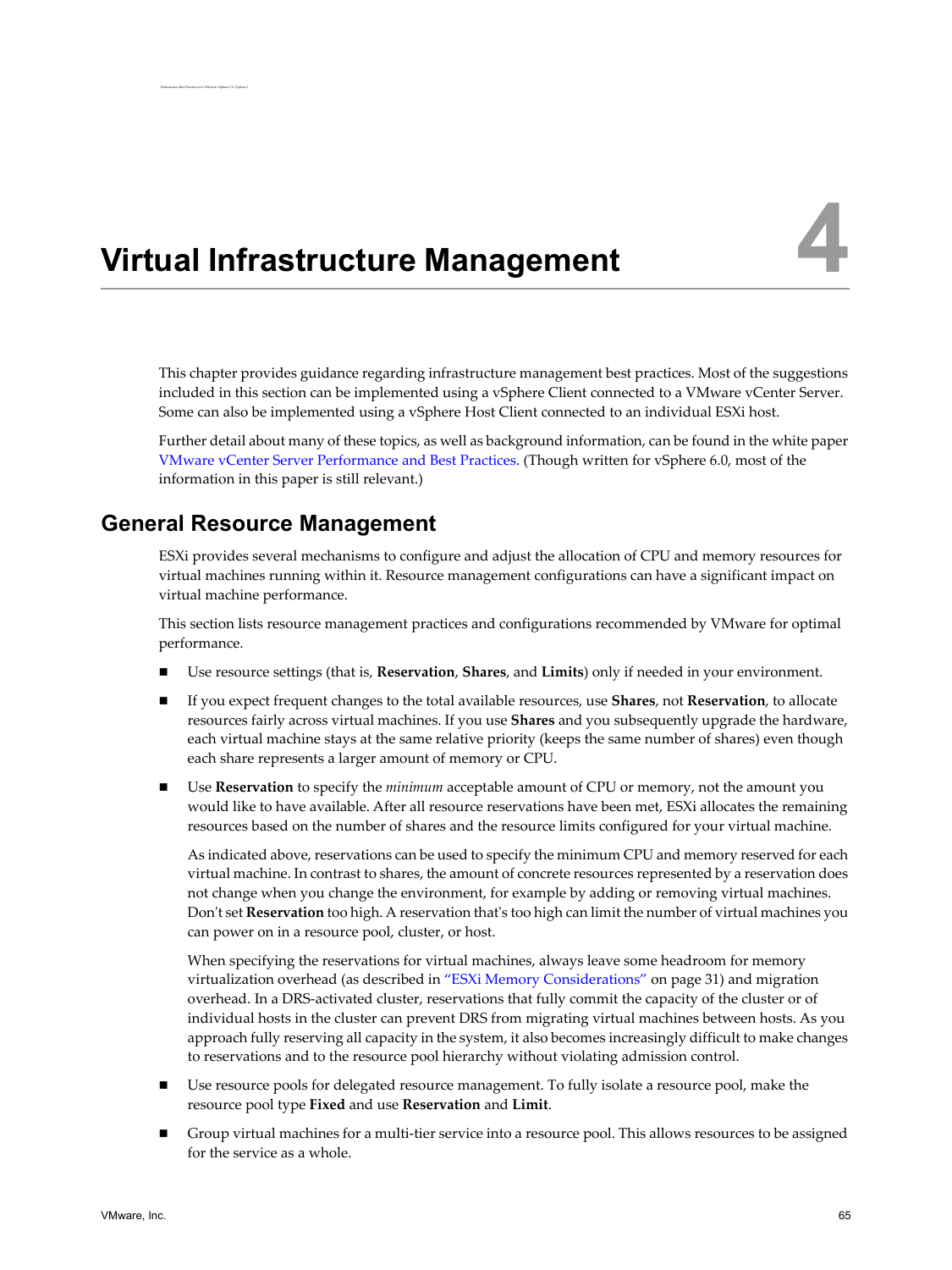# **VMware vCenter**

This section lists VMware vCenter practices and configurations recommended for optimal performance. It also includes a few features that are controlled or accessed through vCenter.

- Whether run on virtual machines or physical systems, make sure you provide vCenter Server and the vCenter Server database with sufficient CPU, memory, and storage resources (both capacity and performance) for your deployment size. For additional information see the [vCenter Server Installation](https://docs.vmware.com/en/VMware-vSphere/7.0/com.vmware.vcenter.install.doc/GUID-8DC3866D-5087-40A2-8067-1361A2AF95BD.html)  [and Setup](https://docs.vmware.com/en/VMware-vSphere/7.0/com.vmware.vcenter.install.doc/GUID-8DC3866D-5087-40A2-8067-1361A2AF95BD.html) section of *vCenter Server Installation and Setup*.
- **Because of the importance of the database to vCenter performance, make sure to follow the** recommendations in ["VMware vCenter Database Considerations" on page 67.](#page-66-0)
- The performance of vCenter Server is dependent in large part on the number of managed entities (hosts and virtual machines) and the number of connected vSphere Clients. Exceeding the maximums specified in [Configuration Maximums](https://configmax.vmware.com/guest?vmwareproduct=vSphere&release=vSphere%207.0&categories=1-0) for vSphere 7.0 Update 3, in addition to being unsupported, is thus likely to impact vCenter Server performance.
- To minimize the latency of vCenter operations, keep to a minimum the number of network hops between the vCenter Server system and the vCenter Server database.
- Be aware, also, that network latency between vCenter Server and the hosts it manages can impact the performance of operations involving those hosts.
- During installation of VMware vCenter you will be asked to choose a target inventory size. This choice will be used to set Java virtual machine (JVM) maximum heap memory sizes for various services. The default values should provide good performance while avoiding unnecessary memory commitment. If, however, you will have inventory sizes well into the large environment range (as defined in the Hardware [Requirements for the vCenter Server Appliance](https://docs.vmware.com/en/VMware-vSphere/7.0/com.vmware.vcenter.install.doc/GUID-88571D8A-46E1-464D-A349-4DC43DCAF320.html) section of *vCenter Server Installation and Setup*), you might obtain better performance by increasing one or more of these settings.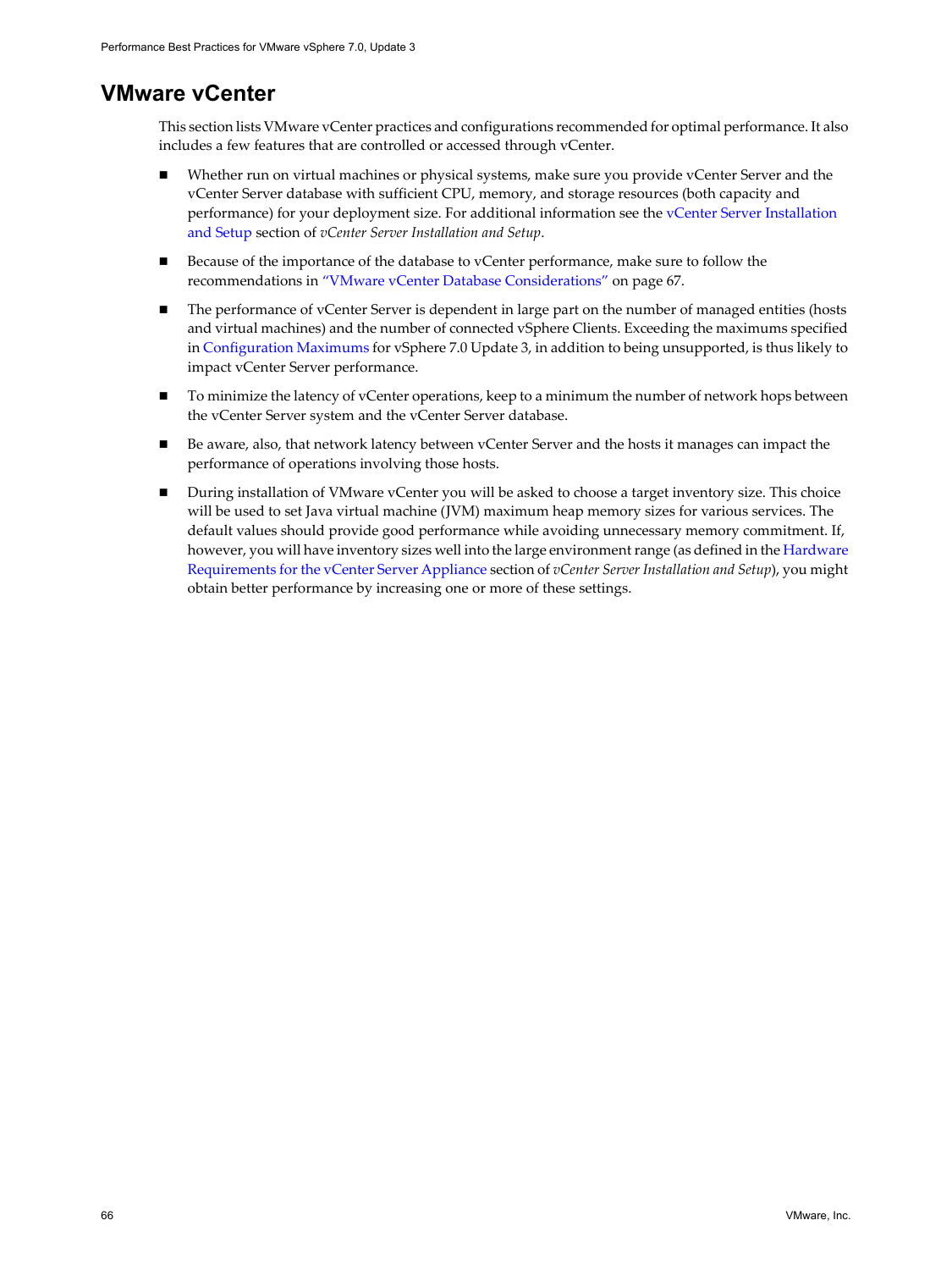# <span id="page-66-0"></span>**VMware vCenter Database Considerations**

vCenter Server relies heavily on a database to store configuration information about inventory items and performance statistics data. It also stores data about alarms, events, and tasks. Due to the importance of this database to the reliability and performance of your vCenter Server, VMware recommends the database practices described in this section.

#### **VMware vCenter Database Network and Storage Considerations**

- If the vCenter appliance is placed on thin-provisioned or lazy-zeroed thick-provisioned storage, vCenter startup might be slower than it would be if placed on eager-zeroed thick-provisioned storage. See ["Virtual](#page-37-0)  [Disk Types" on page 38](#page-37-0) for more information on these provisioning types.
- Large deployments can rapidly generate significant amounts of data. It's good practice to periodically monitor the database storage to avoid running out of storage space. For information about setting an alert for this in a vCenter Server Appliance, see VMware KB article [2058187](https://kb.vmware.com/s/article/2058187).

#### **VMware vCenter Database Configuration and Maintenance**

 Configure the vCenter statistics level to a setting appropriate for your uses. This setting can range from 1 to 4, but a setting of 1 is recommended for most situations. Higher settings can slow the vCenter Server system. You can also selectively deactivate statistics rollups for particular collection levels.

When you do need higher levels (for interactive debugging, for example), increase the level only temporarily, and set it back to a lower level when done.

For more a detailed discussion of this topic, see [VMware vCenter 5.1 Database Performance](https://www.vmware.com/techpapers/2012/vmware-vcenter-server-51-database-performance-imp-10302.html)  [Improvements and Best Practices for Large-Scale Environments](https://www.vmware.com/techpapers/2012/vmware-vcenter-server-51-database-performance-imp-10302.html) (though this paper specifically addresses vSphere 5.1, most of the concepts are still applicable).

 vCenter Server starts up with a database connection pool of 50 threads. This pool is then dynamically sized, growing adaptively as needed based on the vCenter Server workload, and does not require modification. However, if a heavy workload is expected on the vCenter Server, the size of this pool at startup can be increased, with the maximum being 128 threads. Note that this might result in increased memory consumption by vCenter Server and slower vCenter Server startup.

To change the pool size, edit the /etc/vmware-vpx/vpxd.cfg file, adding: <vpxd> <odbc> <maxConnections>*xxx*</maxConnections>

```
 </odbc>
</vpxd>
```
(where *xxx* is the desired pool size).

**NOTE** If you make this change to the vCenter pool size, you should also consider increasing your database's maximum allowed connections.

- To connect to the VCDB database (for example, to check the size of the tables), follow the instructions in VMware KB article [2147285](https://kb.vmware.com/s/article/2147285).
- If you observe query slowness, performance might be improved by running Vacuum and Analyze on the VCDB database as follows:
	- a Connect to the VCDB database (as described in VMware KB article [2147285\)](https://kb.vmware.com/s/article/2147285).
	- b Update the table statistics within VCDB by running the following command: VACUUM ANALYZE;
	- c Exit the VCDB database (also as described in VMware KB article [2147285](https://kb.vmware.com/s/article/2147285)).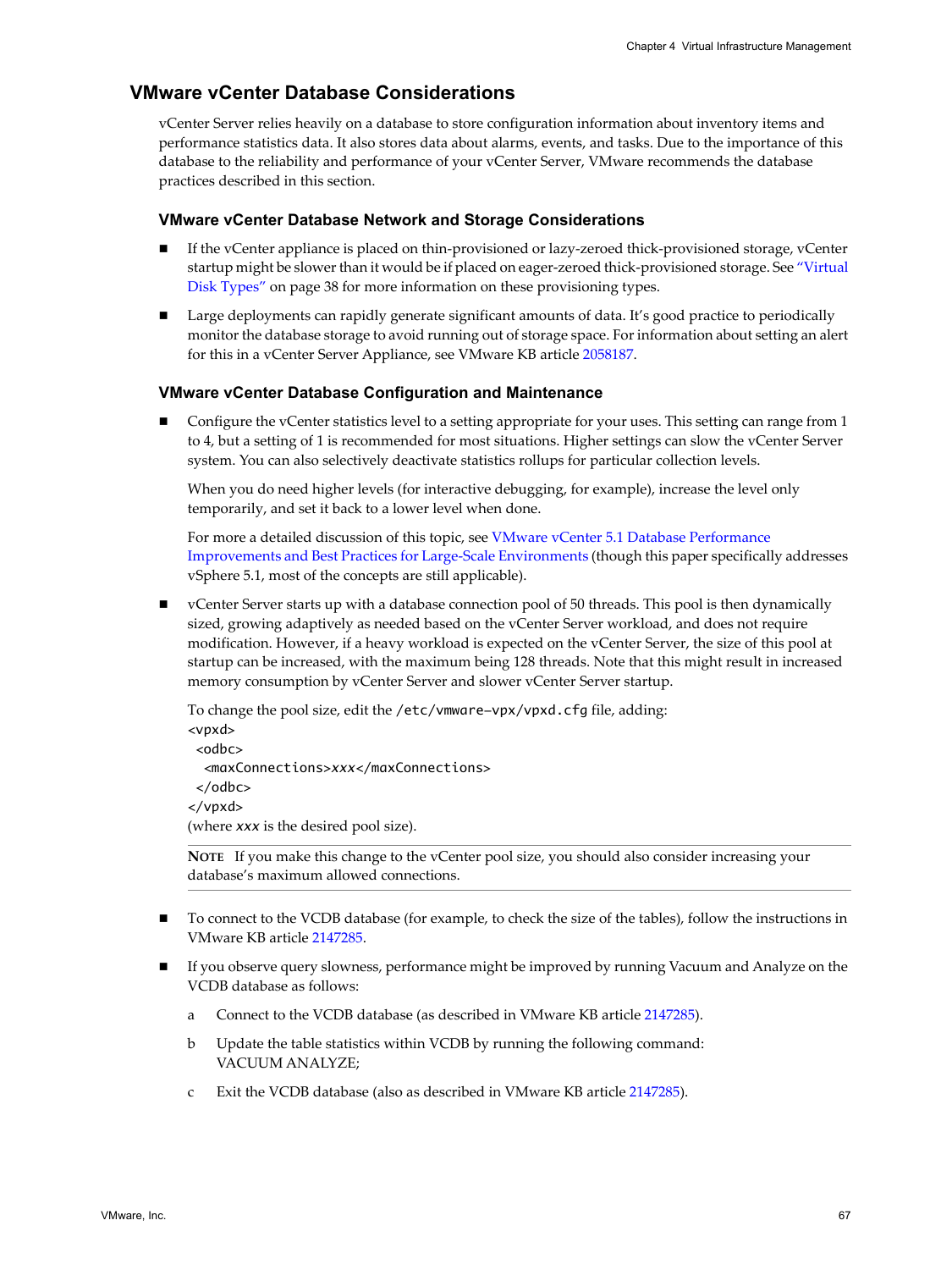#### **PostgreSQL (vPostgres) Database Recommendations**

vCenter Server uses a PostgreSQL (vPostgres) database. Though many database optimizations are done automatically, the points in this section can improve vCenter Server performance.

**NOTE** Many vCenter Server Appliance configuration tasks can be accomplished using the vCenter Server Appliance Management Interface. This interface can be accessed using a web browser to access port 5480 on the appliance (https://*<appliance-IP-address>*:5480), then logging in as root (using the password set when the vCenter Server Appliance was deployed).

- The vCenter Server Appliance creates multiple virtual disks. For improved performance in large scale environments, make sure that the database virtual disk (/storage/db) and the virtual disks related to logs, statistics, events, and alarms (/storage/dblog, and /storage/seat) are all backed by different physical disks.
- The /storage/dblog virtual disk stores the database transaction log. While the performance of each partition is important to vCenter performance, vCenter is particularly sensitive to the latency and throughput of this partition. We thus recommend placing this partition on low latency, high throughput storage. VMware KB article [2126276](https://kb.vmware.com/s/article/2126276), though primarily addressing resizing of virtual disks, also includes a table showing which VMDK corresponds to each mount point.
- Though PostgreSQL does its own data caching, data is also cached at the operating system level. Performance can be improved by increasing the size of the OS-level cache. This can be accomplished by increasing the amount of memory allocated to the vCenter Server Appliance virtual machine; a portion of this additional memory will be automatically used for the OS-level data cache.
- PostgreSQL periodically sets checkpoints to guarantee that preceding transactions have been flushed to disk. These checkpoints are triggered every time database writes cumulatively approach 90% of the size of the /storage/dblog/ partition. Increasing the size of this partition beyond its default size of 5GB therefore increases the time between checkpoints. This reduces the overall I/O load on the system, especially for large vCenter deployments, but increases recovery time after a crash. For information about changing the size of the /storage/dblog/ partition, see VMware KB article [2126276](https://kb.vmware.com/s/article/2126276).
- In order to avoid having the vCenter Server Appliance database run out of disk space, you can set alarms using the vpxd.vdb.space.errorPercent and vpxd.vdb.space.warningPercent parameters under the advanced vCenter Server settings. In addition to displaying warnings in the vSphere Client, these alarms can also be configured to send email notifications.
- A vCenter Server plug-in, pgtop, can be used to monitor the PostgreSQL database and can help diagnose performance issues.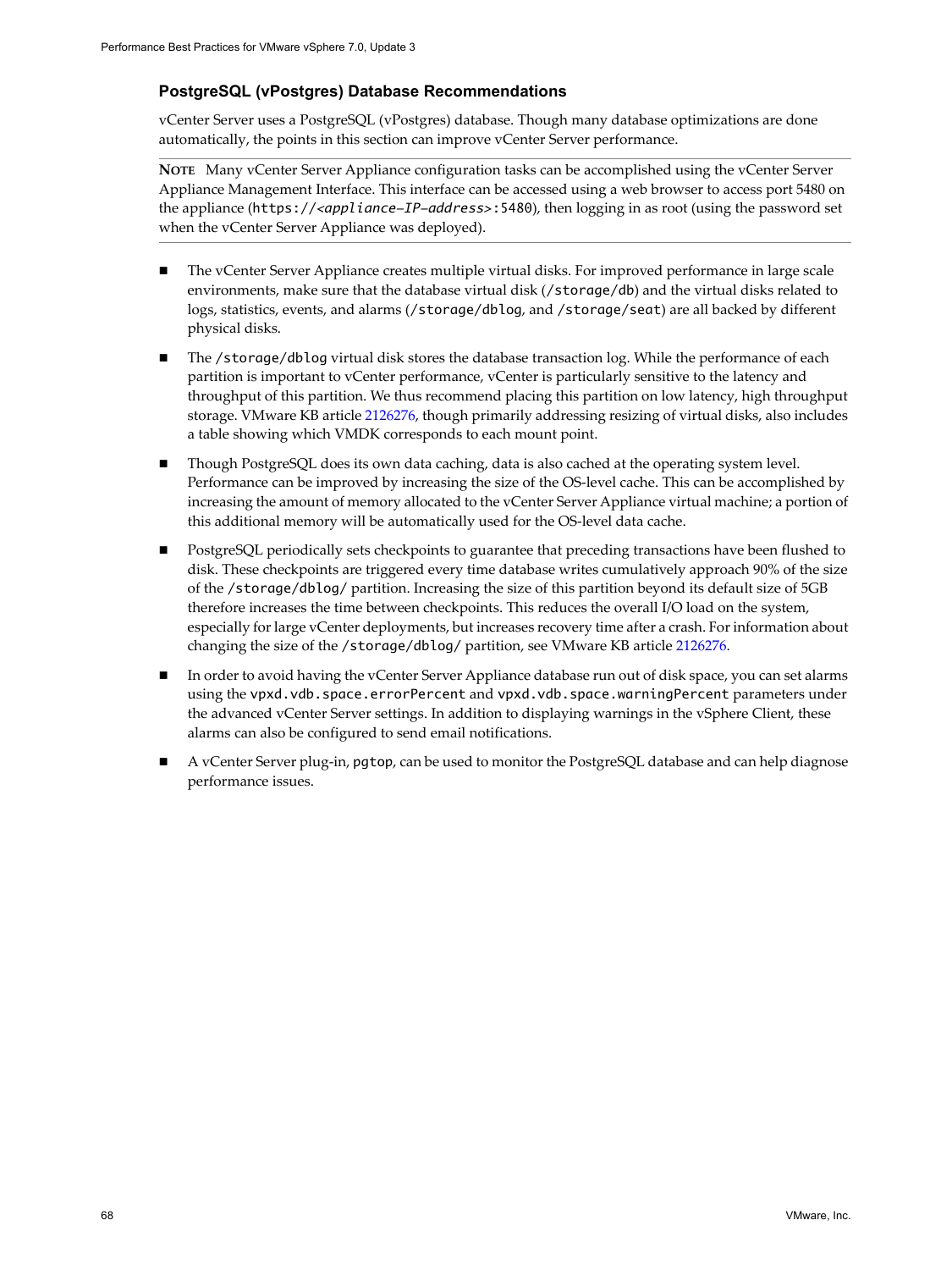# **VMware vSphere Management**

VMware vSphere environments are typically managed with the VMware vSphere $^\circledR$  Client or the VMware vSphere Web Services SDK.

Large numbers of connected vSphere Clients or vSphere Web Services SDK Clients can affect the performance of a vCenter Server. Exceeding the maximums specified in [Configuration Maximums](https://configmax.vmware.com/guest?vmwareproduct=vSphere&release=vSphere%207.0&categories=1-0) is not supported. Even if it seems to work, doing so is even more likely to affect vCenter Server performance.

## **vSphere Clients**

The vSphere Client can be used to control and configure vCenter Servers, ESXi hosts, and virtual machines.

**NOTE** This section refers to the "vSphere Client," which is based on HTML5. The similarly named "vSphere Web Client" was based on Flex and is deprecated.

As of vSphere 6.7 Update 1, the vSphere Client provides all the functionality of the vSphere Web Client, and we strongly recommend using the vSphere Client in all deployments.

The vSphere Client back end, called the vSphere Client Server, is a Java application. The vSphere Client front end, called simply the vSphere Client, is an HTML5-based client running in a web browser pointed to the Java-based Application Server.

#### **vSphere Client Back-End Performance Considerations**

The vSphere Client back-end consists of the vSphere Client Server, a Java application, which in turn interacts heavily with the vCenter Server. Both of these modules thus impact the vSphere Client back-end performance. This subsection describes how to obtain the best performance from the vSphere Client back-end.

**NOTE** Starting with vSphere 6.5, the inventory service was replaced by vpxd-svcs, a lighter-weight service that contains logic for authorization, roles, and privileges.

- For optimal performance, make sure you provide the vSphere Client Server with sufficient CPU, memory, and storage resources for your deployment size and usage patterns. These resource requirements are included as part of the vCenter Server requirements listed in the [System Requirements for the vCenter](https://docs.vmware.com/en/VMware-vSphere/7.0/com.vmware.vcenter.install.doc/GUID-752FCA83-1A9B-499E-9C65-D5625351C0B5.html)  [Server Appliance](https://docs.vmware.com/en/VMware-vSphere/7.0/com.vmware.vcenter.install.doc/GUID-752FCA83-1A9B-499E-9C65-D5625351C0B5.html) section of *vCenter Server Installation and Setup*. The requirements are also described during the installation process.
- Performance of the vSphere Client is also significantly influenced by the following factors:
	- The vCenter inventory size
	- The rate of operations (that is, tasks per hour) performed through vCenter
	- The number of vSphere Clients in use
	- The usage patterns of vSphere Client users
- Installing plug-ins in the vSphere Client Server might cause higher memory usage on the system running the vSphere Client Server. It's therefore a good practice, after any plug-ins are installed and activated, to monitor the vSphere Client Serverʹs memory usage. You can use Task Manager (in Windows) or top (in Linux) to make sure the memory usage of the Java process is either below or only slightly above its maximum heap size. (You can also use a Java profiler to see a more detailed view of the memory usage of the IVM.)

**NOTE** You can determine the JVM's maximum heap size as follows:

- In a vCenter Server Appliance, run: cloudvm-ram-size -l vsphere-ui
- In Windows, locate the file cloudvm-ram-size.bat (by default, it is in C:\Program Files\VMware\vCenter Server\visl-integration\usr\sbin) and run: cloudvm-ram-size.bat -l vsphere-ui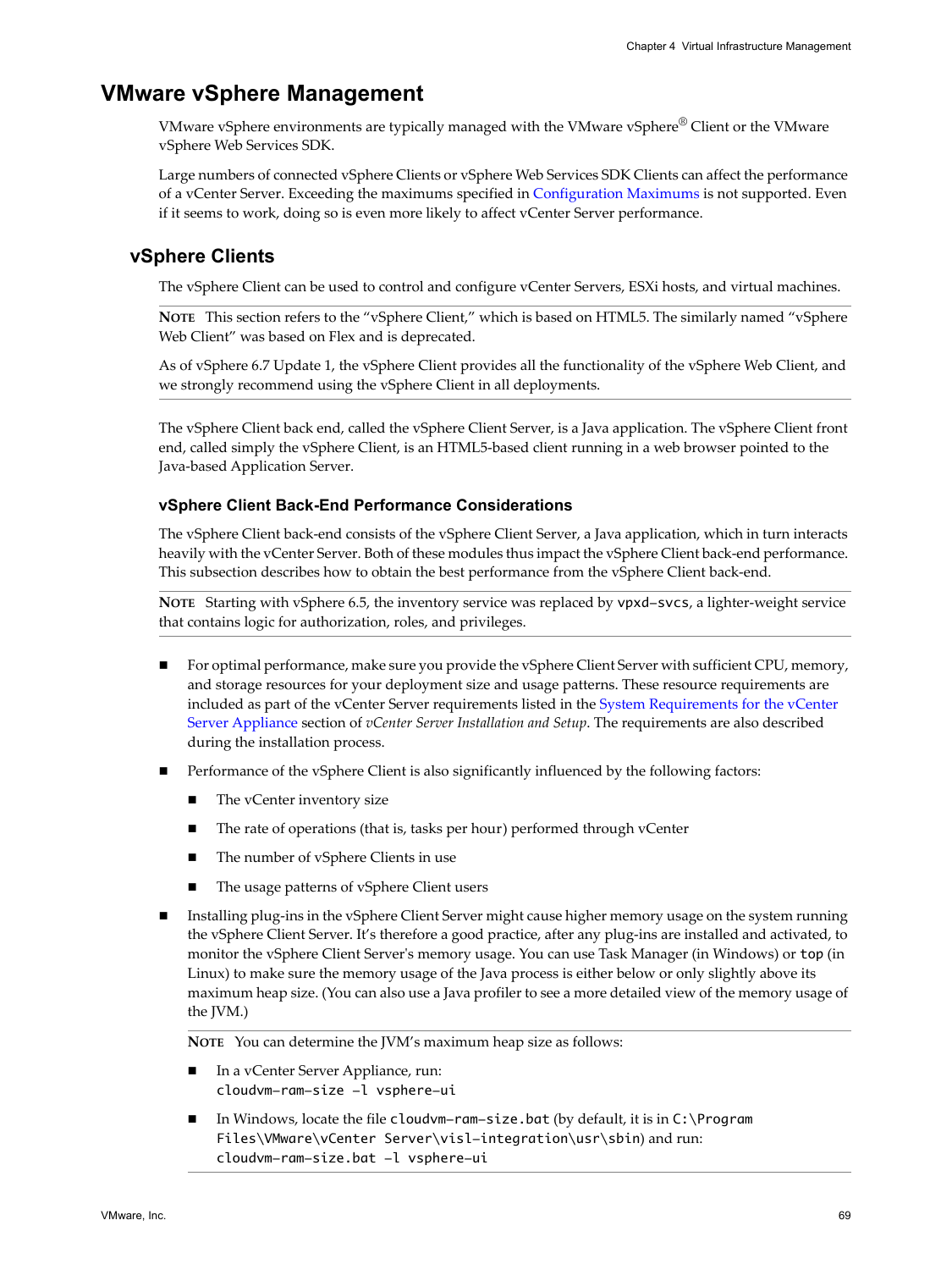If you find that the amount of memory allocated to the vSphere Client Server is insufficient, increasing it can significantly improve performance.

The most straightforward way to increase the memory allocated to the vSphere Client Server is to increase the total amount of memory provisioned for the system on which it's running, then reboot the system. At boot-up, a dynamic memory algorithm will automatically reconfigure the amount of memory allocated to the various services, including the vSphere Client Server.

If you don't wish to increase the total memory, or if you find that the choices made by the dynamic memory algorithm aren't appropriate for your environment, you can manually change the vSphere Client Server maximum heap size. Be aware, though, that this will affect the amount of memory available for other services as well as for the operating system.

To manually change the vSphere Client Server maximum heap size:

- In a vCenter Server Appliance, run: cloudvm-ram-size -C *XXX* vsphere-ui (where *XXX* is the desired heap size in MB). For more information, run cloudvm-ram-size -h.
- In Windows, locate the file cloudvm-ram-size.bat (by default, it is in C:\Program Files\VMware\vCenter Server\visl-integration\usr\sbin) and run: cloudvm-ram-size.bat -C XXX vsphere-ui (where *XXX* is the desired heap size in MB). For more information, run cloudvm-ram-size.bat -h.

After changing the maximum heap size, you'll need to restart the vSphere Client service for the change to take effect, as follows:

- In a vCenter Server Appliance, run: service-control -stop vsphere-ui service-control -start vsphere-ui
- In Windows, open **Component Services** (the details vary slightly with Windows versions, but typically: **Start** menu > **All Programs** > **Administrative Tools** > **Component Services**), in the left pane select **Services**, scroll to **vsphere client service**, right click on it and select **Stop**, then right click it again and select **Start**.
- Keep in mind that there are limits to the number of concurrent operations at both the vCenter Server level and the ESXi host level. For information about these limits, see the blog posts [vCenter Limits for Tasks](https://blogs.vmware.com/performance/2021/02/vcenter-limits-for-tasks-running-at-the-same-time.html)  [Running at the Same Time](https://blogs.vmware.com/performance/2021/02/vcenter-limits-for-tasks-running-at-the-same-time.html) and [vCenter Limits for Concurrent vMotion](https://blogs.vmware.com/performance/2021/02/vcenter-limits-for-concurrent-vmotion.html) and the white paper [Understanding Clones in VMware vSphere 7.](https://www.vmware.com/techpapers/2021/cloning-vSphere7-perf.html)
- A number of advanced configuration options can influence the performance of the vSphere Client. These options, listed in [Table 4-1,](#page-70-0) can be configured in the webclient.properties file, found at the following locations:
	- In a vCenter Server Appliance: /etc/vmware/vsphere-ui
	- In Windows: %ALLUSERSPROFILE%\VMware\vCenterServer\cfg\vsphere-ui %ProgramData%\VMware\vsphere client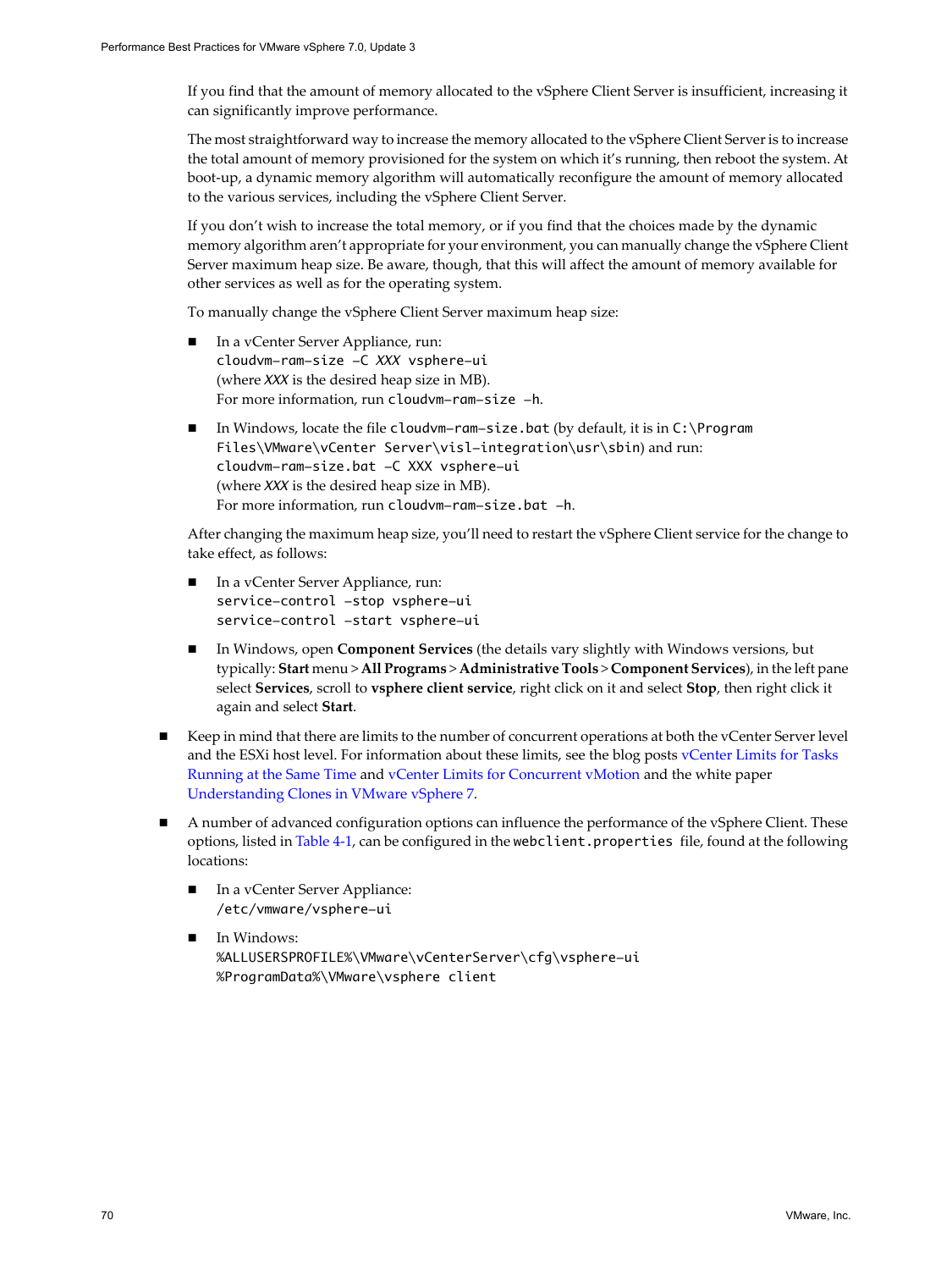| <b>Advanced option name</b>                       | <b>Description</b>                                                                                                                                                                                                                                                                                                                                                                                             | <b>Default Value</b> |
|---------------------------------------------------|----------------------------------------------------------------------------------------------------------------------------------------------------------------------------------------------------------------------------------------------------------------------------------------------------------------------------------------------------------------------------------------------------------------|----------------------|
| live.updates.enabled                              | Whether or not to activate live refresh in<br><b>Recent Tasks view.</b>                                                                                                                                                                                                                                                                                                                                        | true                 |
| live.updates.alarms.enabled                       | Whether or not to activate live refresh in<br>Alarms view.                                                                                                                                                                                                                                                                                                                                                     | true                 |
| live.updates.navtree.enabled                      | Whether or not to activate live refresh in<br>four types of inventory trees (Hosts and<br>Clusters, VMs and Templates, Storage,<br>Networking).                                                                                                                                                                                                                                                                | true                 |
| live.updates.lists.enabled                        | Whether or not to activate live refresh in<br>lists.                                                                                                                                                                                                                                                                                                                                                           | true                 |
| live.updates.objectstate.enabled                  | Whether or not to activate live refresh in<br>the <b>Summary</b> tab of the current object. This<br>is not done for each property shown on<br>each <b>Summary</b> tab, but only for a<br>well-defined subset of properties for each<br>type (the so-called "critical properties,"<br>that can roughly be described as the<br>properties that determine the icon and the<br>state of the corresponding object). | true                 |
| session.timeout                                   | Time (in minutes) before a user is<br>automatically logged out.                                                                                                                                                                                                                                                                                                                                                | 120                  |
| alarms.refresh.rate                               | Time (in seconds) between automatic<br>refreshes of the alarms list.<br>Must be between 10 and 600.<br>A value of -1 deactivates automatic refresh<br>of alarms.                                                                                                                                                                                                                                               | 60                   |
| dataservice.timeoutSeconds                        | Time (in seconds) before an error is<br>displayed in the UI if a data adapter fails to<br>respond.                                                                                                                                                                                                                                                                                                             | 120                  |
| dataservice.connectionTimeoutSeconds              | Time (in seconds) before an error is<br>displayed in the UI if the dataservice<br>connection is lost.                                                                                                                                                                                                                                                                                                          | 10                   |
| sso.pending.password.expiration.notification.days | Number of days before expiration of an<br>SSO password that a notification is<br>displayed in the UI.                                                                                                                                                                                                                                                                                                          | 30                   |

<span id="page-70-0"></span>**Table 4-1.** Advanced Configuration Options for the vSphere Client Back-End

#### **vSphere Client Front-End Performance Considerations**

The vSphere Client front-end is an HTML5-based application running in a web browser on the user's system. This subsection describes how to obtain the best performance from the vSphere Client front-end.

- For improved performance as well as increased security install Certificate Authority (CA) signed SSL certificates in the system from which the vSphere Client is run. For further information see VMware KB article [2111219](https://kb.vmware.com/s/article/2111219).
- For the best vSphere Client performance, make sure the user's system has sufficient CPU resources (we recommend at least two CPU cores; the faster the better) and memory (as an example, for client systems running Windows we recommend at least 4GB of RAM).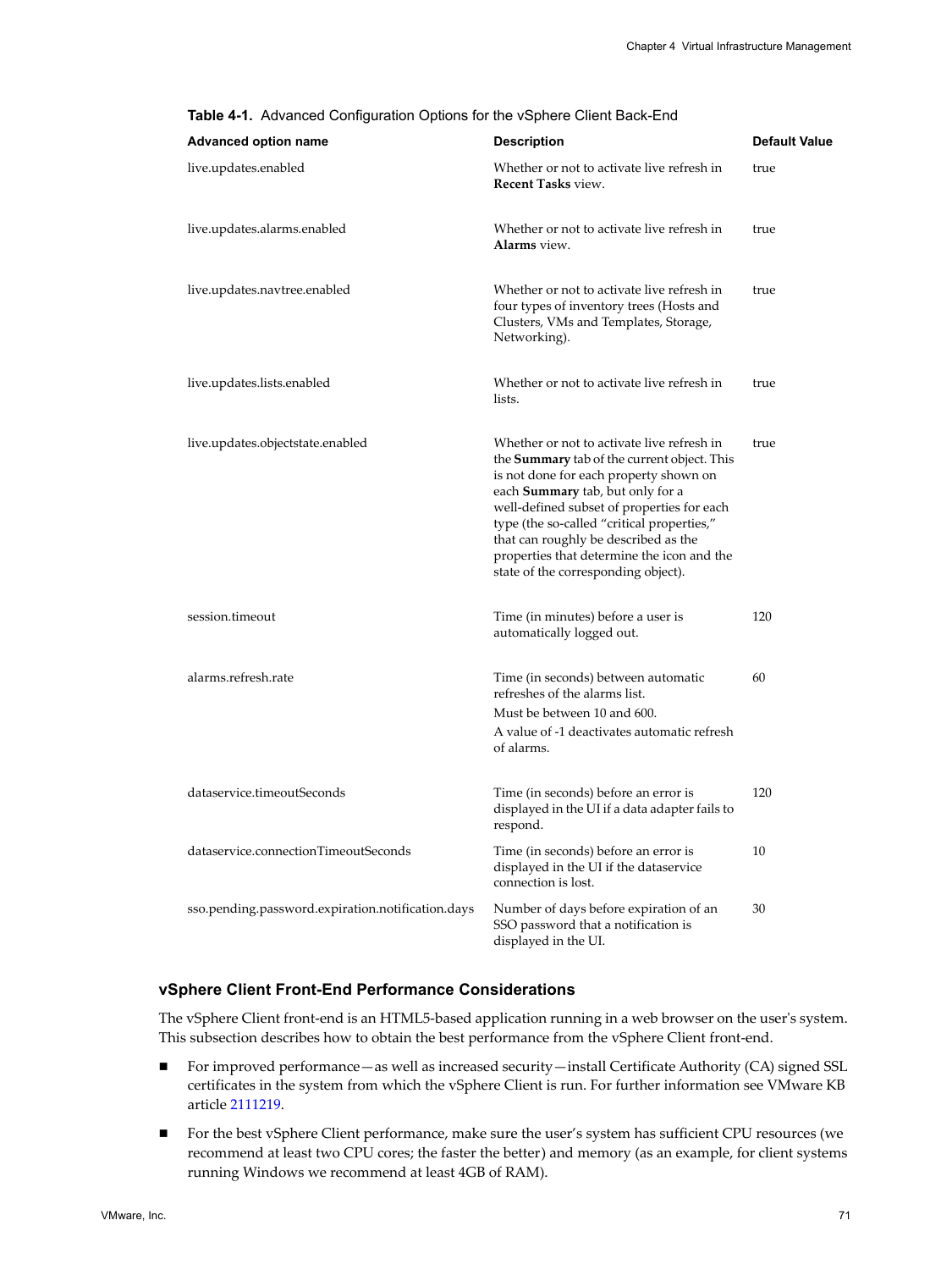**IDED** Large network latencies can significantly reduce vSphere Client performance. For the best performance, the network latencies between the vSphere Client running on the user's system and the vSphere Client back end should be under 30ms.

**NOTE** When it's not possible to establish a low-latency connection, an alternate option would be to place a virtual or physical system near the vSphere Client back-end (such that the system has a low-latency connection to the back-end), and run the vSphere Client front-end on that system, remotely accessing it from the more distant location using a remote protocol such as RDP.

- Using a 64-bit browser to view the vSphere Client allows the allocation of more memory, potentially improving performance.
- When possible, use the search function instead of navigating to managed objects. The vSphere Client is designed for the use of inventory search to find managed objects (clusters, hosts, virtual machines, datastores, tags, and so on). Though you can access managed objects through the inventory tree or inventory list views, the inventory search function will typically provide better performance than navigating among these objects.

# **Tagging in vSphere**

vSphere tags can be used to organize inventory objects such as virtual machines, hosts, datastores, and so on. If you'll be using vSphere tags, you can find performance guidance in the blog post [vSphere 7.0 U1 Tagging](https://blogs.vmware.com/performance/2021/01/vsphere70u1-tagging-performance-best-practices.html)  [Performance Best Practices](https://blogs.vmware.com/performance/2021/01/vsphere70u1-tagging-performance-best-practices.html) and the associated white paper [VMware vSphere 7.0 U1 Tagging Best Practices.](https://www.vmware.com/techpapers/2021/tagging-vsphere70u1-perf.html) (Though both of these were written about vSphere 7.0 Update 1, the information is also relevant to vSphere 7.0 Update 3.)

# **vSphere Web Services SDK Clients**

The VMware vSphere Web Services SDK can be an efficient way to manage the vSphere environment.

To learn more about the VMware vSphere API and supported SDK libraries, refer to the vSphere API and SDK Documentation.

For examples of good programming practices, see code samples from the VMware Communities sample code page [\(http://communities.vmware.com/community/vmtn/developer/codecentral](http://communities.vmware.com/community/vmtn/developer/codecentral)).

To use the SDK to obtain cluster performance data by aggregating information from individual hosts, see the vCenter Cluster Performance Tool fling (<https://labs.vmware.com/flings/vcenter-cluster-performance-tool>).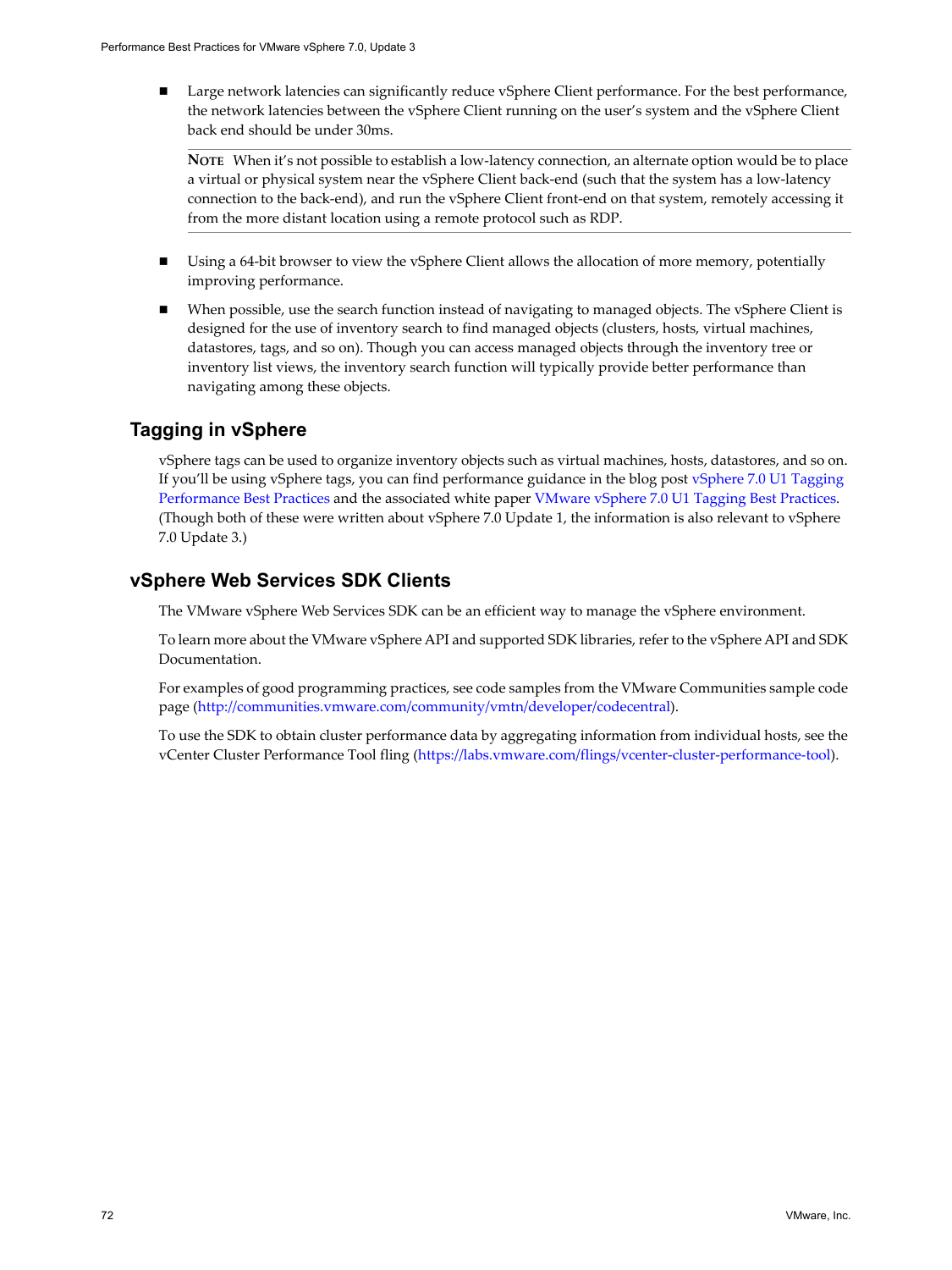# **VMware vMotion and Storage vMotion**

This section provides performance best practices for vMotion™, Storage vMotion, and Cross-host Storage vMotion.

#### <span id="page-72-0"></span>**VMware vMotion Recommendations**

Consider the recommendations in this section for the best vMotion performance. For more detail about vMotion architecture and performance, see the white paper [VMware vSphere vMotion Architecture,](https://www.vmware.com/techpapers/2011/vmotion-architecture-performance-and-best-practi-10202.html)  [Performance and Best Practices in VMware vSphere 5.](https://www.vmware.com/techpapers/2011/vmotion-architecture-performance-and-best-practi-10202.html) (Though written about a previous version, much of the material still applies.)

- ESXi 7.0 Update 3 supports virtual hardware version 19, which was introduced in ESXi 7.0 Update 2. Because virtual machines running on hardware version 19 can't run on prior versions of ESX/ESXi, such virtual machines can be moved using VMware vMotion only to other hosts running ESXi 7.0 Update 2 or later. ESXi 7.0 Update 2 and 7.0 Update 3 are also backward compatible with virtual machines running on earlier virtual hardware versions, however, and these virtual machines can be moved using VMware vMotion to hosts running earlier ESX/ESXi versions with which they are compatible.
- Starting with version 6.5, vSphere supports encrypted vMotion. This feature encrypts vMotion traffic when both the source and destination hosts are capable of supporting encrypted vMotion (that is, when both hosts are running ESXi 6.5 or later). If a virtual machine running on ESXi 6.5 or later is migrated to a host running an earlier ESX/ESXi version, vMotion traffic will not be encrypted.

Encryption performance is significantly higher on hosts that support AES-NI (Intel's Advanced Encryption Standard New Instruction Set). Without AES-NI encrypted vMotion operations might have unacceptable performance.

Encrypted virtual machines are always moved with encrypted vMotion. For virtual machines that are not encrypted, vMotion encryption can be changed from **Opportunistic** (the default) to **Disabled** or **Required** (right-click the virtual machine, select **Edit Settings**, select **VM Options**, click **Encryption**, select an option from the **Encrypted vMotion** drop-down menu).

For more detail about encrypted vMotion architecture and performance, see the white paper [VMware](https://www.vmware.com/techpapers/2017/encrypted-vmotion-vsphere65-perf.html)  [vSphere Encrypted vMotion Architecture, Performance, and Best Practice.](https://www.vmware.com/techpapers/2017/encrypted-vmotion-vsphere65-perf.html) (Though written about a previous version, much of the material still applies.)

 vMotion performance will increase as additional network bandwidth is made available to the vMotion network. Consider provisioning 10Gb/s or faster vMotion network interfaces for maximum vMotion performance.

All vMotion vmknics on a host should share a single vSwitch. Each vmknicʹs portgroup should be configured to leverage a different physical NIC as its active vmnic. In addition, all vMotion vmknics should be on the same vMotion network.

- We'd previously recommended configuring three vMotion vmknics on networks faster than 10Gb/s in order to achieve full line rate for vMotion operations. As of vSphere 7.0 Update 2, this is no longer necessary; the vMotion process automatically creates the number of streams needed in order to fully utilize the bandwidth of these faster physical NICs. For further information, see the blog post [Faster](https://core.vmware.com/blog/faster-vmotion-makes-balancing-workloads-invisible)  [vMotion Makes Balancing Workloads Invisible.](https://core.vmware.com/blog/faster-vmotion-makes-balancing-workloads-invisible)
- Keep in mind that there are limits to the number of concurrent vMotion operations. For information about these limits, see the blog post [vCenter Limits for Concurrent vMotion.](https://blogs.vmware.com/performance/2021/02/vcenter-limits-for-concurrent-vmotion.html)
- While a vMotion operation is in progress, ESXi opportunistically reserves CPU resources on both the source and destination hosts in order to ensure the ability to fully utilize the network bandwidth. ESXi will attempt to use the full available network bandwidth regardless of the number of vMotion operations being performed. The amount of CPU reservation thus depends on the number of vMotion NICs and their speeds; 10% of a processor core for each 1Gb/s network interface, 100% of a processor core for each 10Gb/s network interface, and a minimum total reservation of 30% of a processor core. Therefore leaving some unreserved CPU capacity in a cluster can help ensure that vMotion tasks get the resources required in order to fully utilize available network bandwidth.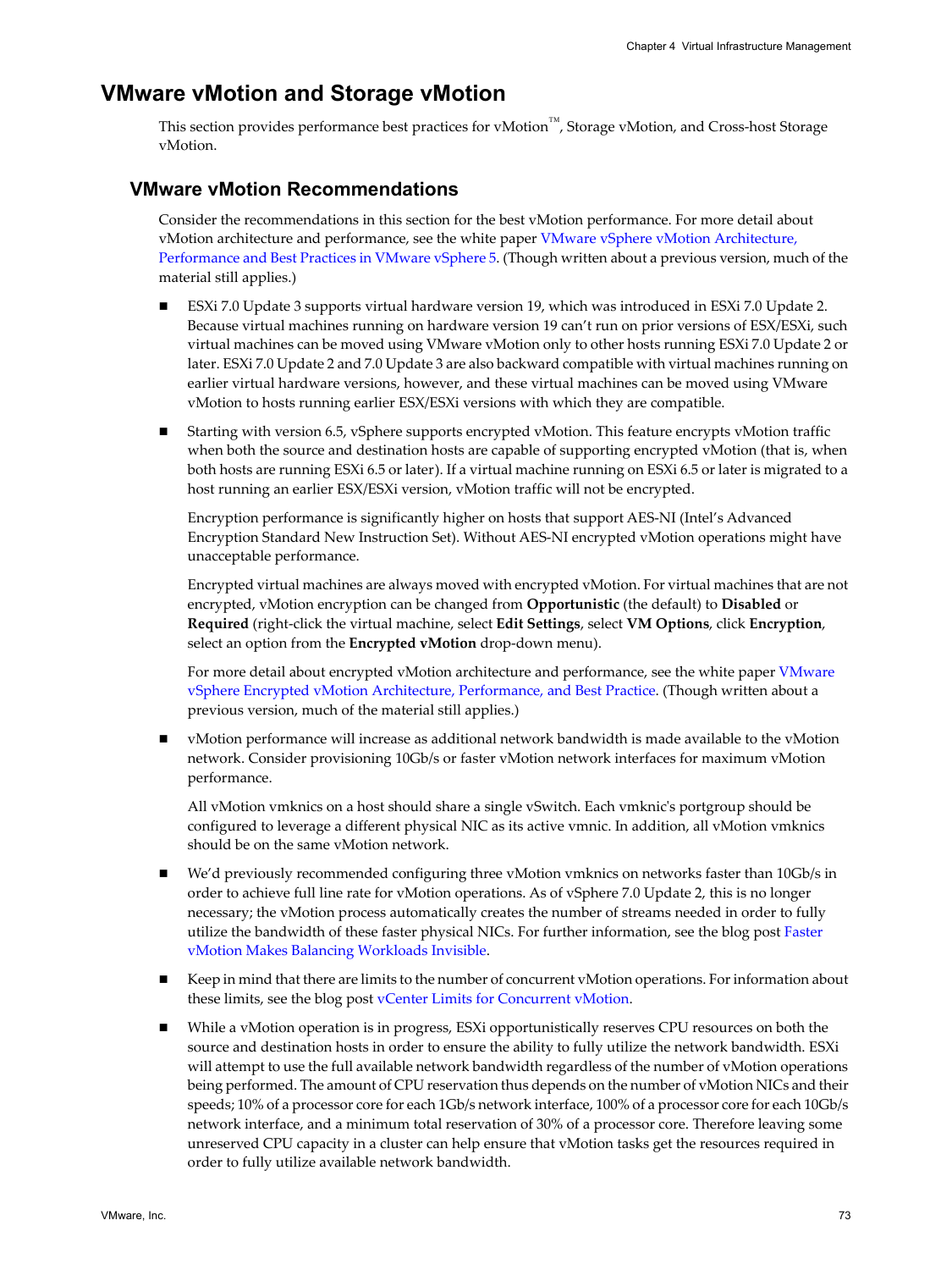- vMotion performance might be reduced if host-level swap files are placed on local storage (whether SSD or hard drive). For more information on host-level swap files, see ["Memory Swapping Optimizations" on](#page-32-0)  [page 33](#page-32-0).
- To obtain the best vMotion performance with EMC VPLEX Metro Distributed Virtual Volume hardware, we recommend the following:
	- Provision hardware TSO-capable NICs for the vMotion network.
	- **Because virtual machine snapshots slow the switchover process, avoid unneeded snapshots.**

For further information on this topic, see VMware KB article [1026692](https://kb.vmware.com/s/article/1026692).

#### <span id="page-73-0"></span>**VMware Storage vMotion Recommendations**

Consider the recommendations in this section for the best Storage vMotion performance.

 VMware Storage vMotion performance depends strongly on the available storage infrastructure bandwidth between the ESXi host where the virtual machine is running and both the source and destination data stores.

During a Storage vMotion operation the virtual disk to be moved is being read from the source data store and written to the destination data store. At the same time the virtual machine continues to read from and write to the source data store while also writing to the destination data store.

This additional traffic takes place on storage that might also have other I/O loads (from other virtual machines on the same ESXi host or from other hosts) that can further reduce the available bandwidth.

- Storage vMotion will have the highest performance during times of low storage activity (when available storage bandwidth is highest) and when the workload in the virtual machine being moved is least active.
- Storage vMotion can perform up to four simultaneous disk copies per Storage vMotion operation. Storage vMotion will involve each datastore in no more than one disk copy at any one time, however. This means, for example, that moving four VMDK files from datastore A to datastore B will happen serially, but moving four VMDK files from datastores A, B, C, and D to datastores E, F, G, and H will happen in parallel.

For performance-critical Storage vMotion operations involving virtual machines with multiple VMDK files, you can use anti-affinity rules to spread the VMDK files across multiple datastores, thus ensuring simultaneous disk copies.

- During a Storage vMotion operation, the benefits of moving to a faster data store will be seen only when the migration has completed. However, the impact of moving to a slower data store will gradually be felt as the migration progresses.
- Storage vMotion will often have significantly better performance on VAAI-capable storage arrays (described in ["Storage Hardware Considerations" on page 16](#page-15-0)).

#### **VMware Cross-Host Storage vMotion Recommendations**

Cross-host Storage vMotion allows a virtual machine to be moved simultaneously across both hosts and datastores. Consider the recommendations in this section for the best Cross-host Storage vMotion performance. For more detail about encrypted Cross-host Storage vMotion architecture and performance, see the white paper [VMware vSphere 5.1 vMotion Architecture, Performance and Best Practices.](https://www.vmware.com/techpapers/2012/vmware-vsphere-51-vmotion-architecture-performan-10305.html) (Though written about a previous version, much of the material still applies.)

**NOTE** The performance recommendations in this section also apply to Cross vCenter vMotion, a feature that allows virtual machines to be moved from one vCenter Server instance to another.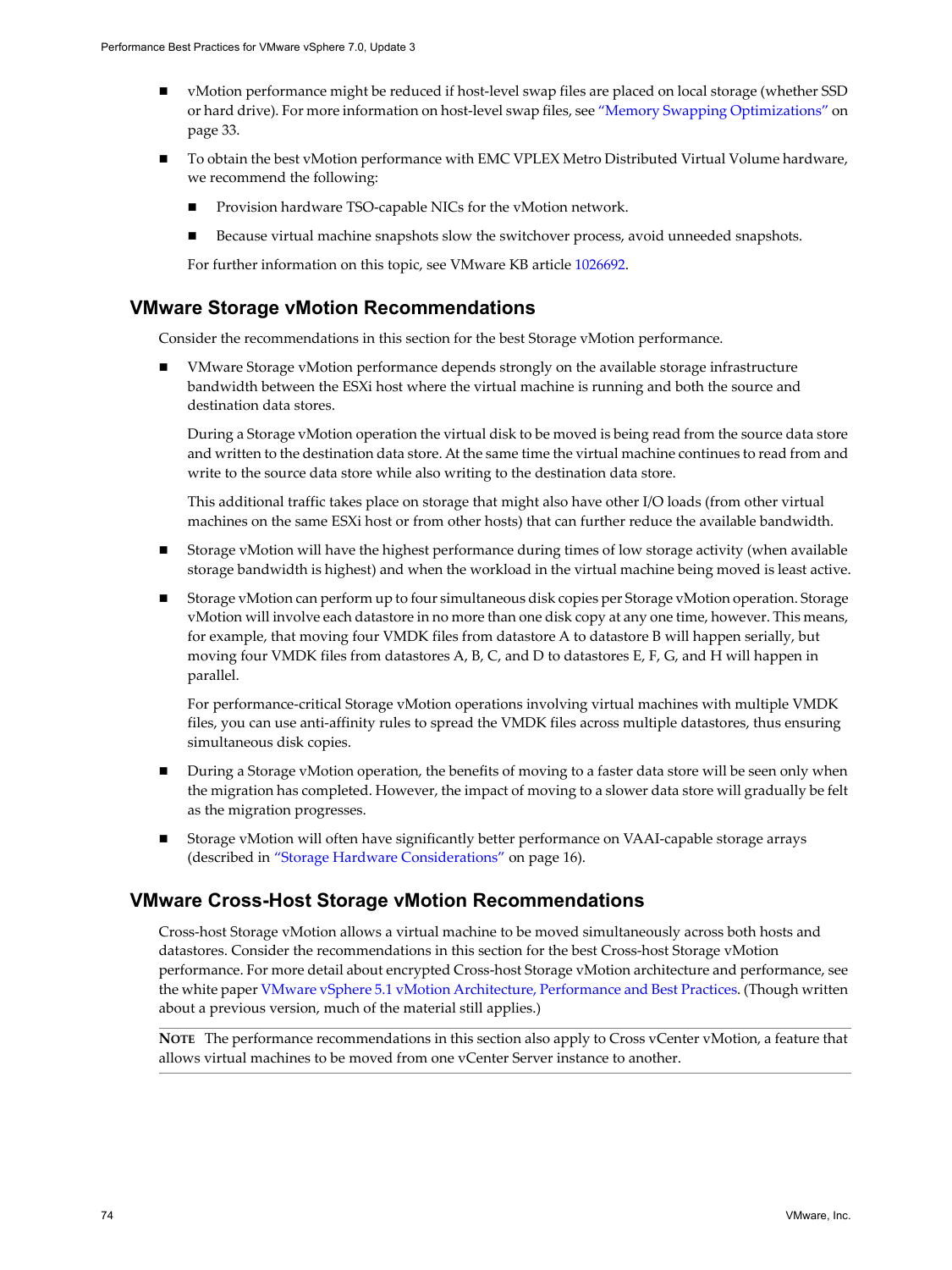Cross-host Storage vMotion has performance optimizations that depend on a 1MB file system block size. While 1MB has been the default VMFS block size since the early VMFS versions, certain VMFS versions (VMFS 3.x, for example) allowed users to choose a different block size. If your VMFS file systems don't use 1MB block sizes, you can obtain significant reductions in the vMotion migration time by switching to the latest VMFS 5.x version.

**NOTE** In-place upgrades of VMFS datastores with non-1MB block sizes to VMFS 5.x leave the block size unchanged. Thus in this situation it would be necessary to create a new VMFS 5.x datastore to obtain the performance benefits of 1MB block size.

- Cross-host Storage vMotion can perform up to four simultaneous disk copies, as described for Storage vMotion in ["VMware Storage vMotion Recommendations" on page 74](#page-73-0).
- Cross-host Storage vMotion has a variety of options it can use to migrate virtual disk contents between datastores.

For most powered-on virtual machines, Cross-host Storage vMotion typically uses the vMotion network. In a number of circumstances, however, it instead uses the following alternative methods (listed most-preferred first):

- If both the source and destination datastores are on the same VAAI-capable array, and the source host has access to the destination datastore, Cross-host Storage vMotion will offload to the array via VAAI the task of copying the disk content.
- If the source host has access to the destination datastore, vMotion will use the source host's storage interface to transfer the disk content, thus reducing vMotion network utilization and host CPU utilization.

To migrate powered-off virtual machines and, in some cases, to migrate "cold" data (the base disk, and any snapshots other than the current one, in a virtual machine that has a snapshot), Cross-host Storage vMotion will use the Network File Copy (NFC) service. As in the case for powered-on virtual machines, the NFC service will similarly preferentially use VAAI or the source host's storage interface. If neither of these approaches are possible, the NFC service will use the network designated for NFC traffic.

**NOTE** Prior to vSphere 6.0, NFC traffic could use only the management network (sometimes called the "provisioning network"). Starting with vSphere 6.0, NFC traffic still uses the management network by default, but can optionally be routed over a network dedicated to NFC traffic. This allows NFC traffic to be separated from management traffic, giving more flexibility in network provisioning.

In any case, we recommend that NFC traffic be provided at least 1Gb/s of network bandwidth.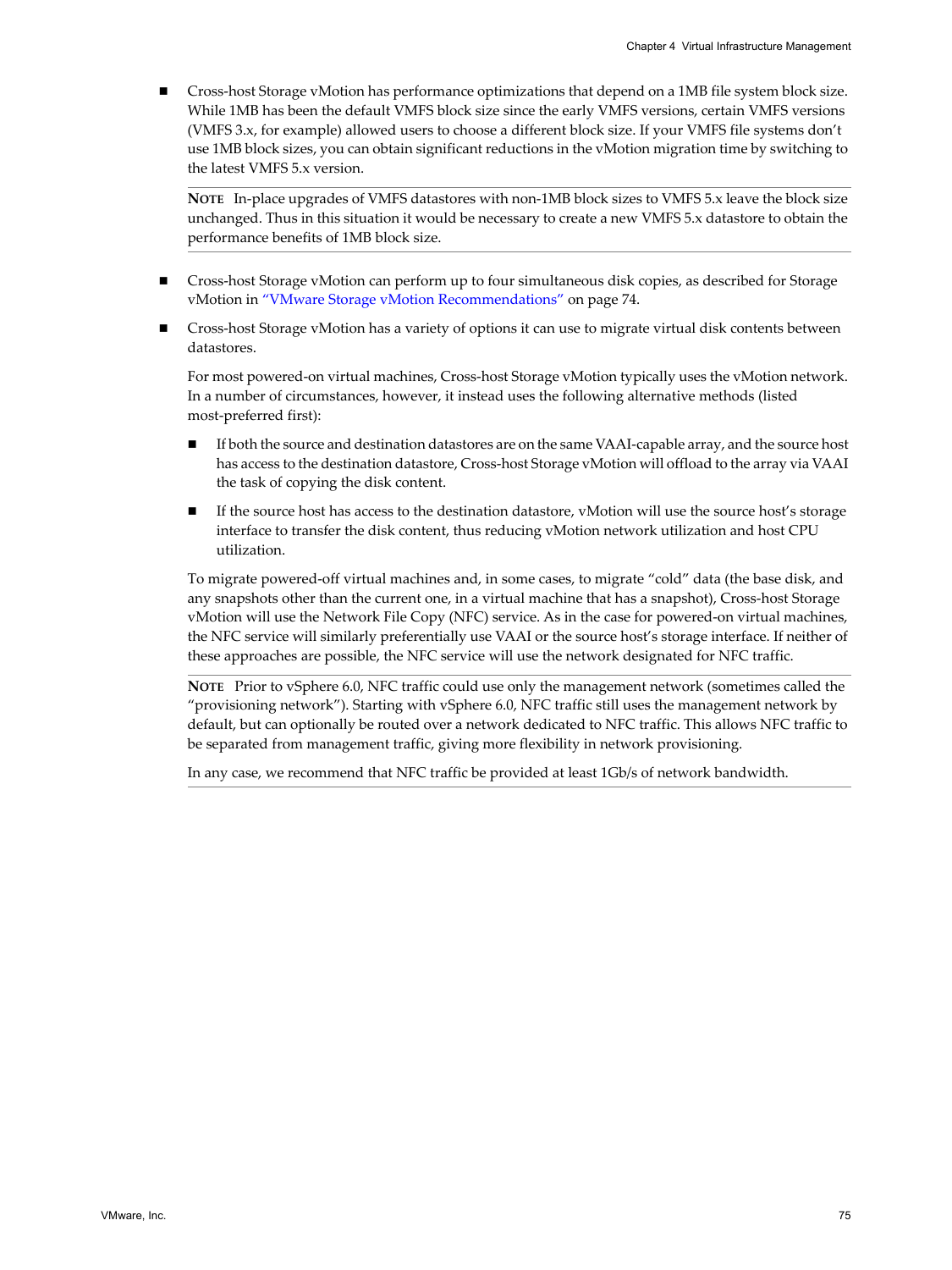# <span id="page-75-0"></span>**VMware Distributed Resource Scheduler (DRS)**

This section lists Distributed Resource Scheduler (DRS) practices and configurations recommended by VMware for optimal performance.

### **DRS in General**

 vSphere 7.0 Update 1 introduced vSphere Cluster Services (vCLS), a new feature designed to ensure that cluster services, such as vSphere DRS and vSphere HA, are available to maintain the resources and health of the workloads running in the clusters regardless of the availability of the vCenter Server instance. As of vSphere 7.0 Update 2, cluster services still require *both* the new vCLS deployed agent virtual machines (vCLS VMs) and the vCenter Server, as not all functionality has moved to the vCLS VMs in this release.

**NOTE** If you attempt to activate DRS on a cluster where there are issues with the vCLS VMs, or if issues with the vCLS VMs develop after DRS is activated, a warning message will be displayed on the Cluster Summary page. These issues must be resolved before DRS can be activated or, if already activated, for DRS to operate.

- Watch for manual recommendations generated by DRS, especially if you've set any manual overrides. In some cases unaddressed manual recommendations might prevent DRS from generating recommendations.
- When DRS affinity rules are set, watch for DRS faults generated by rule violations. Addressing such faults can often significantly help with load balancing.
- As of vSphere 7.0, the cluster-level balance metric, which indicated a cluster's balance or imbalance, has been replaced by a **Cluster DRS Score**, which is an indicator of cluster health rather than cluster load balance (for more information on this, see ["DRS Performance Tuning" on page 79\)](#page-78-0).
- When a cluster includes hosts that contain Persistent Memory in Memory Mode (described in ["Persistent](#page-13-0)  [Memory \(PMem\)" on page 14](#page-13-0)) and has DRS activated and fully automated, DRS will monitor memory usage to detect potential memory performance issues.

If the active memory utilization of the host as a percentage of the size of the DRAM cache reaches a threshold level, DRS will proactively attempt to find suitable migrations that would avoid memory performance issues and then move some VMs in order to balance the load. If DRS doesn't find suitable migrations, the relevant preconfigured default alarms will be raised.

For information about vSphere Memory Monitoring and Remediation (vMMR), where memory utilization thresholds and alarms can be configured, see ["Persistent Memory \(PMem\)" on page 36.](#page-35-0)

### **DRS Cluster Configuration Settings**

 When deciding which hosts to group into DRS clusters, try to choose hosts that are as homogeneous as possible in terms of CPU and memory. This improves performance predictability and stability.

When heterogeneous systems have compatible CPUs, but have different CPU frequencies and/or amounts of memory, DRS generally prefers to locate virtual machines on the systems with more memory and higher CPU frequencies (all other things being equal), since those systems have more capacity to accommodate peak loads.

 VMware vMotion is not supported across hosts with incompatible CPUs. Thus with 'incompatible CPU' heterogeneous systems, the opportunities DRS has to improve the usable resource availability for virtual machines across the cluster are limited.

To ensure CPU compatibility, make sure systems are configured with the same CPU vendor, with similar CPU families, and with matching SSE instruction-set capability. For more information on this topic see VMware KB articles [1991,](https://kb.vmware.com/s/article/1991) [1992](https://kb.vmware.com/s/article/1992), and [1993](https://kb.vmware.com/s/article/1993).

You can also use Enhanced vMotion Compatibility (EVC) to facilitate vMotion between different CPU generations. For more information on this topic see VMware KB article [1003212.](https://kb.vmware.com/s/article/1003212)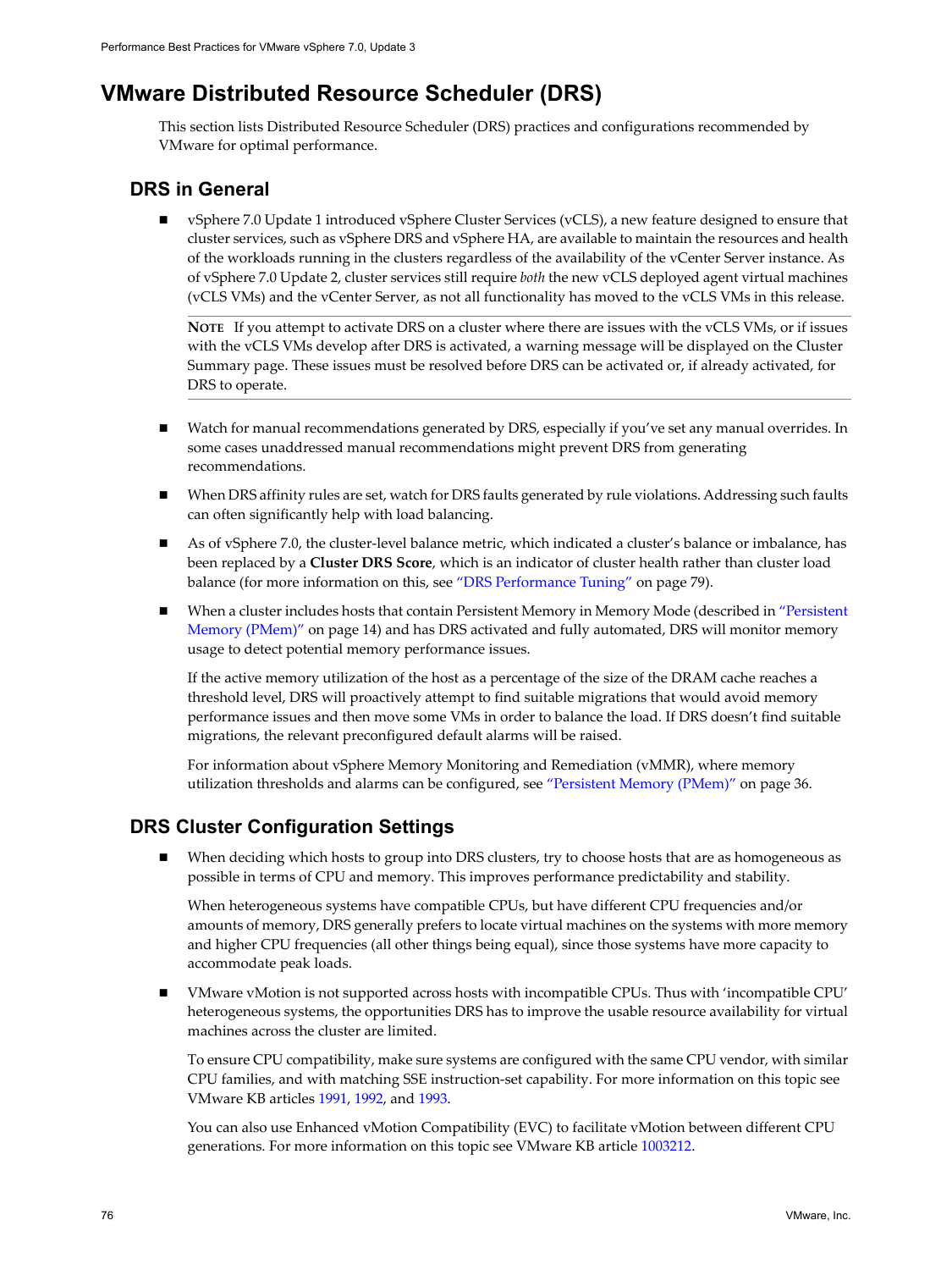The more vMotion compatible ESXi hosts DRS has available, the more choices it has to recommend vMotions to improve usable resource availability for virtual machines in the DRS cluster. Besides CPU incompatibility, there are other misconfigurations that can block vMotion between two or more hosts. For example, if the hostsʹ vMotion network adapters are not connected by a 1Gb/s or faster Ethernet link then the vMotion might not occur between the hosts.

Other configuration settings to check for are virtual hardware version compatibility, misconfiguration of the vMotion gateway, incompatible security policies between the source and destination host vMotion network adapter, and virtual machine network availability on the destination host. Refer to [VMware](https://docs.vmware.com/en/VMware-vSphere/7.0/com.vmware.vsphere.vcenterhost.doc/GUID-3B5AF2B1-C534-4426-B97A-D14019A8010F.html)  [vCenter Server and Host Management](https://docs.vmware.com/en/VMware-vSphere/7.0/com.vmware.vsphere.vcenterhost.doc/GUID-3B5AF2B1-C534-4426-B97A-D14019A8010F.html) for further details.

- When possible, make sure every host in a DRS cluster has connectivity to the full set of datastores accessible by the other hosts in that cluster. Such full connectivity allows DRS to make better decisions when computing vMotion recommendations.
- Just as in previous versions of vSphere, virtual machines with smaller memory sizes and/or fewer vCPUs provide more opportunities for DRS to migrate them in order to improve balance across the cluster. Virtual machines with larger memory sizes and/or more vCPUs add more constraints in migrating the virtual machines. This is one more reason to configure virtual machines with only as many vCPUs and only as much virtual memory as they need.

Starting in vSphere 7.0, however, when computing vMotion recommendations DRS considers granted memory (that is, the total RAM available to a virtual machine) when evaluating a virtual machine's memory demand. This means that now over-provisioning a virtual machine's memory could even more significantly constrain the DRS migration options than in previous vSphere versions.

- If a cluster is in DRS fully automated mode, only virtual machines that are *also* in DRS fully automated mode will be considered for recommended migrations. Thus setting virtual machines on such clusters to DRS fully automated mode provides DRS a broader range of recommendation options.
- Powered-on virtual machines consume memory resources—and typically some CPU resources—even when idle. Thus even idle virtual machines, though their utilization is usually small, can affect DRS decisions. For this and other reasons, a marginal performance increase might be obtained by shutting down or suspending virtual machines that are not being used.
- Resource pools help improve manageability and troubleshooting of performance problems. In order to allow DRS to best manage resource pools, especially in deployments with varying inventory, we recommend activating a new option introduced in vSphere 7.0, **Scalable Shares**. This option, which can be activated at the cluster or resource pool level, brings dynamic and relative entitlements to resource pools and virtual machines, based on their share value settings. This allows resource pools and virtual machines to be made siblings in a hierarchy without creating a dilution problem.

When Scalable Shares is *deactivated*, however, we recommended that resource pools and virtual machines *not* be made siblings in a hierarchy. Instead, each level should contain only resource pools or only virtual machines. This is because with Scalable Shares deactivated, resource pools are assigned default share values that might not compare appropriately with those assigned to virtual machines, potentially resulting in unexpected performance.

 DRS affinity rules can keep two or more virtual machines on the same ESXi host ("VM/VM affinity") or make sure they are always on different hosts ("VM/VM anti-affinity"). DRS affinity rules can also be used to make sure a group of virtual machines runs only on (or has a preference for) a specific group of ESXi hosts ("VM/Host affinity") or never runs on (or has a preference against) a specific group of hosts ("VM/Host anti-affinity").

In most cases leaving the affinity settings unchanged will provide the best results. In rare cases, however, specifying affinity rules can help improve performance. To change affinity settings, from the vSphere Client select a cluster, click the **Configure** tab, expand **Configuration**, click **VM/Host Rules**, click **Add**, enter a name for the new rule, choose a rule type, and proceed through the GUI as appropriate for the rule type you selected.

Besides the default setting, the affinity setting types are: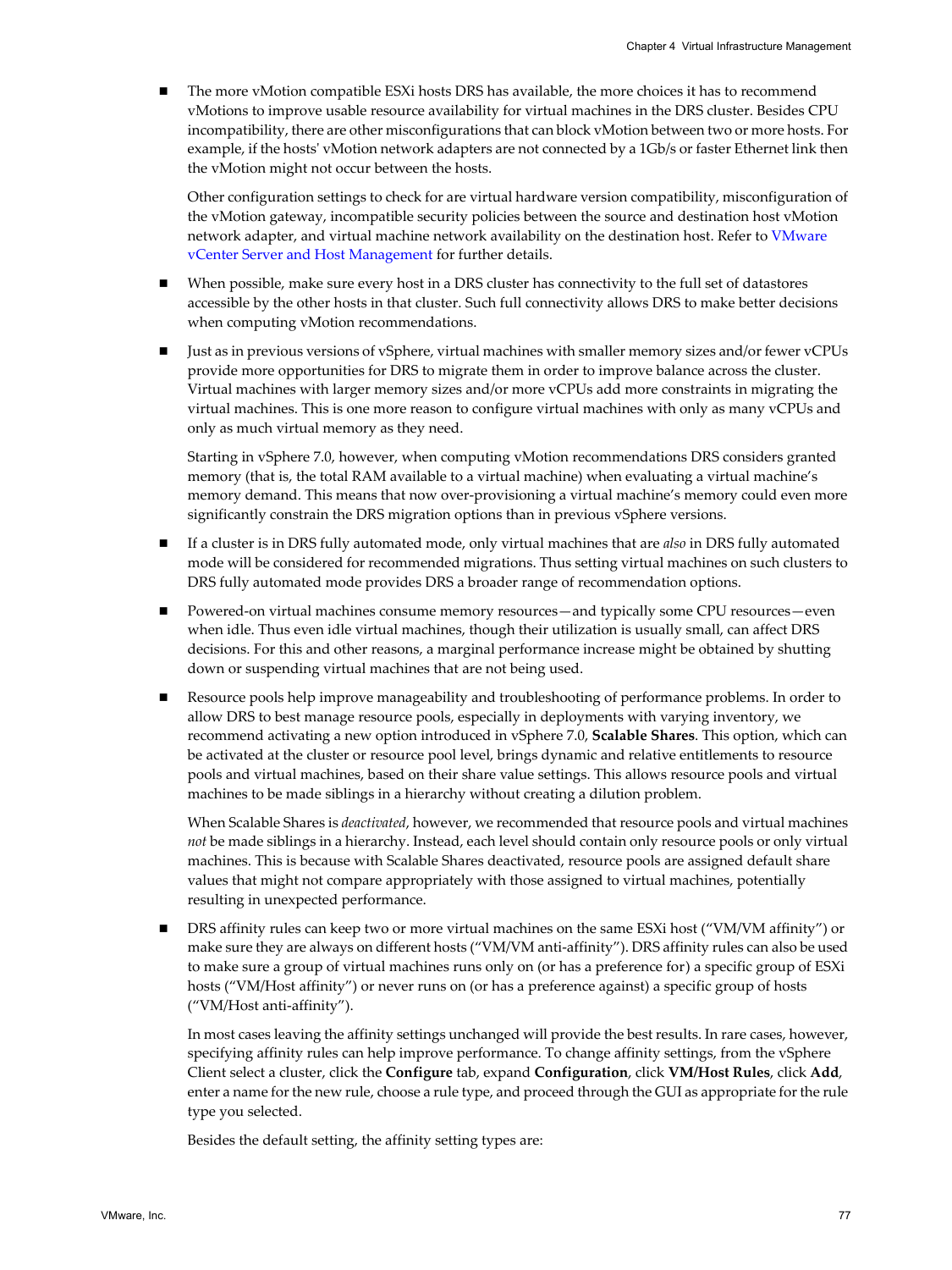#### **Keep Virtual Machines Together**

This affinity type can improve performance due to lower latencies of communication between machines.

#### **Separate Virtual Machines**

This affinity type can maintain maximal availability of the virtual machines. For instance, if they are both web server front ends to the same application, you might want to make sure that they don't both go down at the same time. Also co-location of I/O intensive virtual machines could end up saturating host I/O capacity, leading to performance degradation.

 **Virtual Machines to Hosts** (including **Must run on...**, **Should run on...**, **Must not run on...**, and **Should not run on...**)

These affinity types can be useful for clusters with software licensing restrictions or specific availability zone requirements.

- To allow DRS the maximum flexibility:
	- Place virtual machines on shared datastores accessible from all hosts in the cluster.
	- Make sure virtual machines are not connected to host devices that would prevent them from moving off of those hosts.
- Two unofficial tools from VMware, DRS Lens ([https://labs.vmware.com/flings/drs-lens\)](https://labs.vmware.com/flings/drs-lens) and DRS Dump Insight [\(https://labs.vmware.com/flings/drs-dump-insight](https://flings.vmware.com/drs-dump-insight)), can provide more insight into DRS and the actions it performs. This insight can be useful when troubleshooting DRS issues.

#### **DRS Cluster Sizing and Resource Settings**

 On a new installation of vSphere 7.0 Update 1 or later (or when a vCenter Server deployment is upgraded to vSphere 7.0 Update 1 or later), vCLS automatically creates a maximum of three agent virtual machines (vCLS VMs) per cluster. These vCLS VMs will have only a minimal impact on overall cluster capacity, consuming no more than about 400MB of memory and 400MHz of CPU per cluster.

[Table 4-2](#page-77-0) provides specifications for each vCLS VM in vSphere 7.0 Update 1 or later. Note that the resources allocated to these virtual machines might change in future releases.

| Resource           | <b>Allocated to Each vCLS VM</b><br>(Up to Three vCLS VMs per Cluster) |  |
|--------------------|------------------------------------------------------------------------|--|
| Memory             | 128MB                                                                  |  |
| Memory reservation | 100MB                                                                  |  |
| Swap size          | 256MB                                                                  |  |
| <b>vCPUs</b>       | 1                                                                      |  |
| CPU reservation    | $100 \text{ MHz}$                                                      |  |
| Hard disk          | 2GB (thin provisioned)                                                 |  |
| Network interfaces | 0 (the VM has no NIC)                                                  |  |
| VMDK size          | Approximately 245MB                                                    |  |
| Storage space      | Approximately 480MB                                                    |  |

<span id="page-77-0"></span>

|  | Table 4-2. vCLS Agent Virtual Machine Specifications |  |
|--|------------------------------------------------------|--|
|  |                                                      |  |

- Exceeding the maximum number of hosts, virtual machines, or resource pools specified in [VMware](https://configmax.vmware.com/)  [Configuration Maximums](https://configmax.vmware.com/) for each DRS cluster is not supported. Even if it seems to work, doing so could adversely affect vCenter Server or DRS performance.
- Carefully select the resource settings (that is, reservations, shares, and limits) for your virtual machines.
	- Setting reservations too high can leave few unreserved resources in the cluster, thus limiting the options DRS has to recommend vMotions.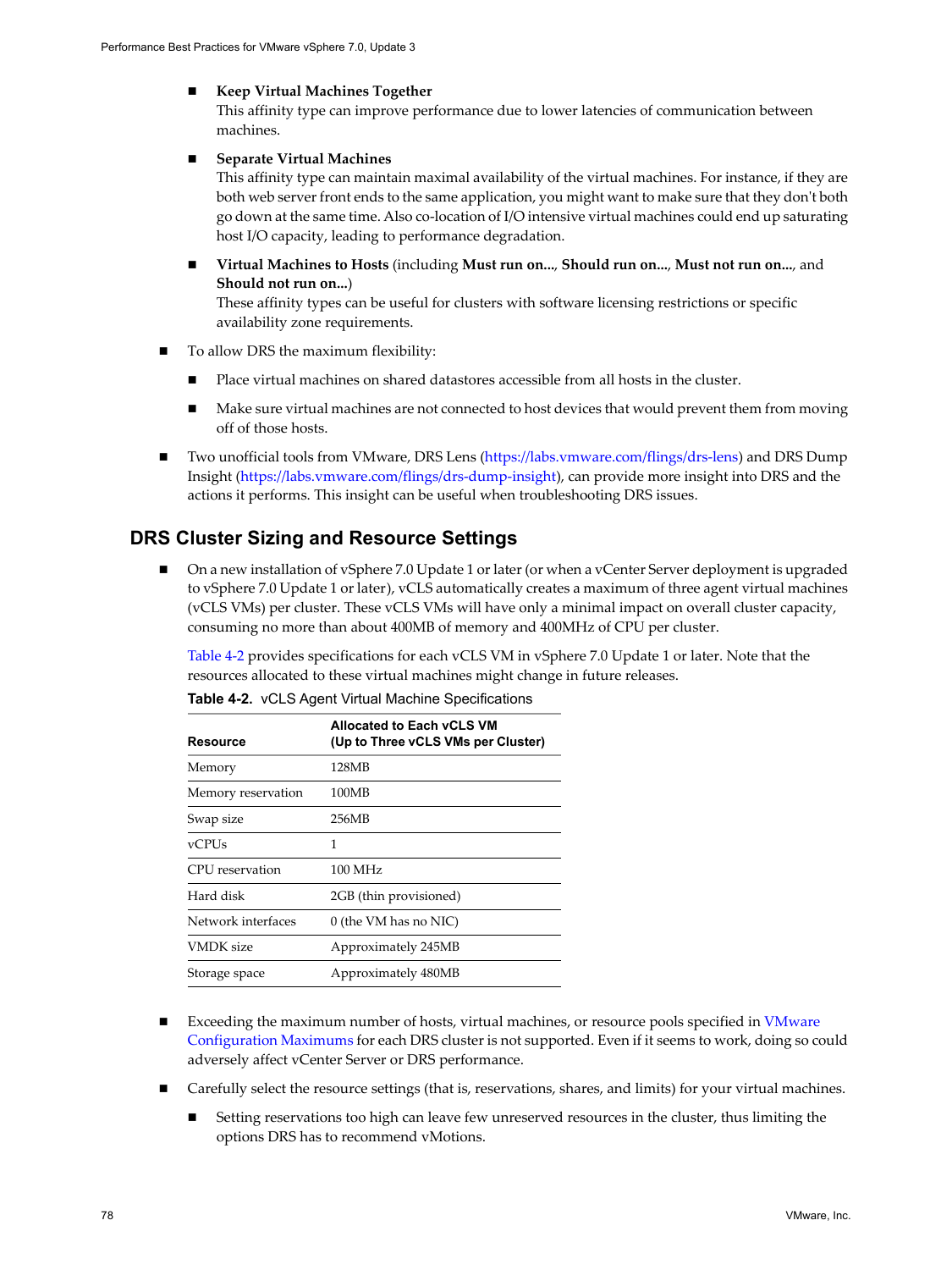Setting limits too low could keep virtual machines from using extra resources available in the cluster to improve their performance.

Use reservations to guarantee the minimum requirement a virtual machine needs, rather than what you might like it to get. Note that shares take effect only when there is resource contention. Note also that additional resources reserved for virtual machine memory overhead need to be accounted for when sizing resources in the cluster.

If the overall cluster capacity might not meet the needs of all virtual machines during peak hours, you can assign relatively higher shares to virtual machines or resource pools hosting mission-critical applications to reduce the performance interference from less-critical virtual machines.

- DRS includes NetIOC [\("Network I/O Control \(NetIOC\)" on page 44](#page-43-0)) bandwidth reservations in its calculations.
- If you will be using vMotion, it's a good practice to leave some unused (and unreserved) CPU capacity in your cluster. As described in ["VMware vMotion Recommendations" on page 73](#page-72-0), when a vMotion operation is started, ESXi reserves some CPU resources for that operation.

#### <span id="page-78-0"></span>**DRS Performance Tuning**

- Prior to vSphere 7.0, the migration threshold for fully-automated DRS adjusted the aggressiveness of the DRS algorithm. Starting in vSphere 7.0, however, the DRS migration threshold is workload focused, with each threshold tuned for a different kind of workload:
	- Level 1 DRS recommends only mandatory moves, that is vMotions to fix rule violations or when a host is entering Maintenance Mode. At this level DRS does not recommend vMotions to improve resource availability for the virtual machines.
	- Level 2 Tuned for highly stable workloads; DRS will recommend vMotions only when the cluster is at or close to contention.
	- Level 3 The default level; tuned to work well for mostly stable workloads.
	- Level 4 For bursty workloads, when occasional spikes in the virtual machine resource utilization might require DRS to react to sudden load changes.
	- $\blacksquare$  Level 5 For dynamic workloads, where virtual machine resource utilization varies significantly and DRS needs to react to the workload changes every time.
- In order to simplify cluster management, vSphere has some advanced options that customize DRS behavior to better suit varied cluster needs:
	- The **VM Distribution** option causes DRS to consider distributing virtual machines evenly across the hosts in the cluster for availability purposes.
	- Starting in vSphere 7.0, in addition to CPU and memory usage, DRS now also considers network bandwidth usage to compute vMotion recommendations. The advanced option **Network Congestion** can be used to tune how aggressively DRS attempts to balance network bandwidth utilization.

These options are available in the vSphere Client (select a cluster, click the **Configure** tab, expand **Services**, select **vSphere DRS**, click the **EDIT** button, and click the **Additional Options** tab).

 As mentioned above, vSphere 7.0 replaced the cluster-level balance metric with a **Cluster DRS Score**. Higher values for **Cluster DRS Score** are better, but the exact value is not an important indication of cluster health. Instead, the range is what matters; scores above 80% are considered very good, scores below 20% are considered very bad.

To achieve a higher Cluster DRS Score, you could relax some rules, adjust the migration threshold, or reduce the resource demands on the cluster.

There are a variety of reasons that a DRS cluster might have a low Cluster DRS Score. These include:

Migrations being filtered out due to affinity/anti-affinity rules.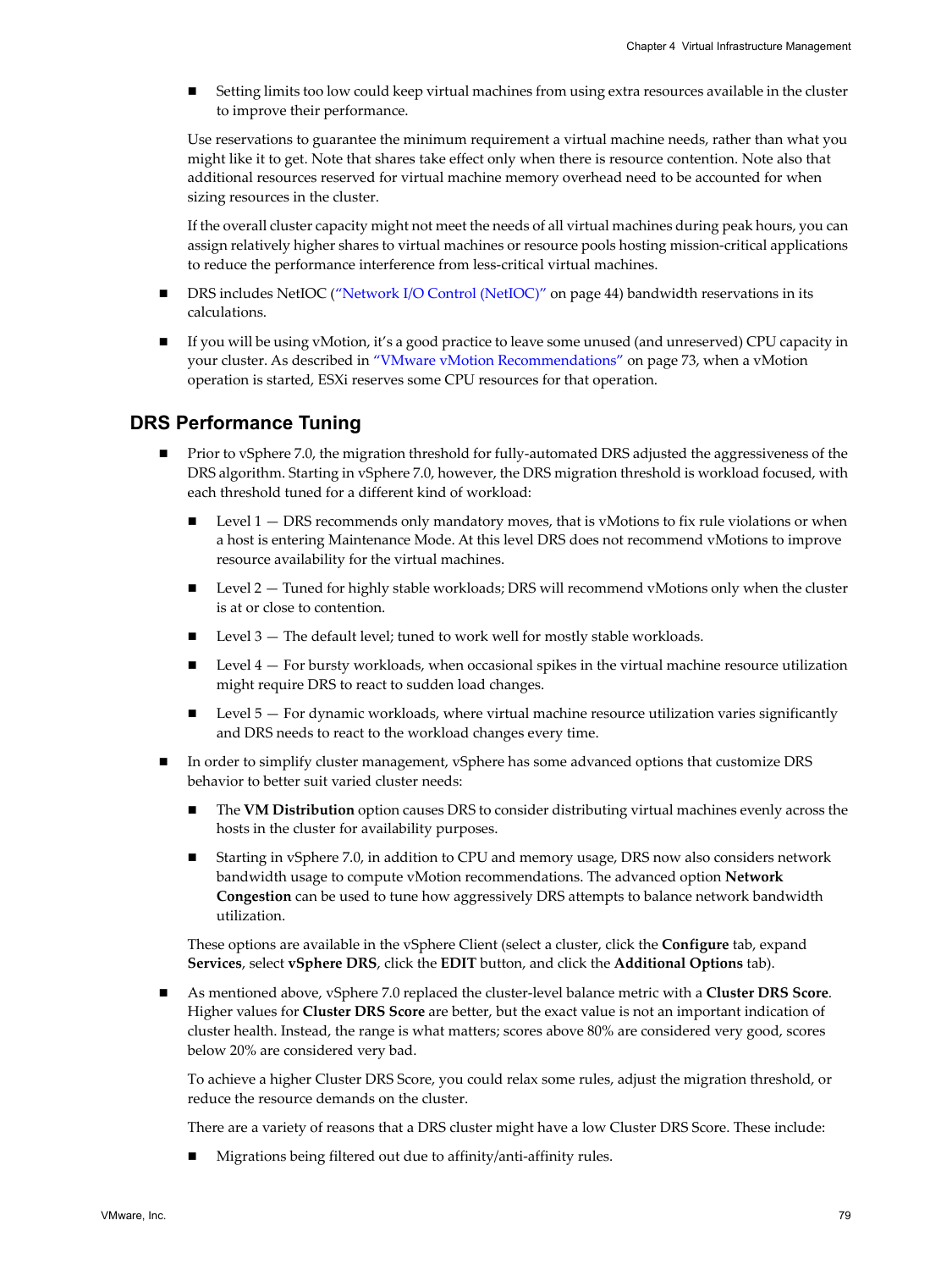- Migrations being filtered out due to VM-host incompatibilities.
- The cost estimate for potential migrations (based on the costs of previous migrations) exceeding the expected benefits of the potential migrations.
- All the hosts in the cluster being network saturated.
- $\blacksquare$  The cluster not having enough usable resources to meet virtual machine demands.
- Predictive DRS can be configured to receive predictions from VMware vRealize® Operations<sup>™</sup> and use this information to make vMotion decisions.

**NOTE** This requires vRealize Operations version 6.4 or later. For more detail, see the blog post [Predictive](https://blogs.vmware.com/management/2016/11/david-davis-vrealize-operations-post-34-new-predictive-drs-vrealize-operations-6-4.html)  [DRS with vRealize Operations 6.4](https://blogs.vmware.com/management/2016/11/david-davis-vrealize-operations-post-34-new-predictive-drs-vrealize-operations-6-4.html).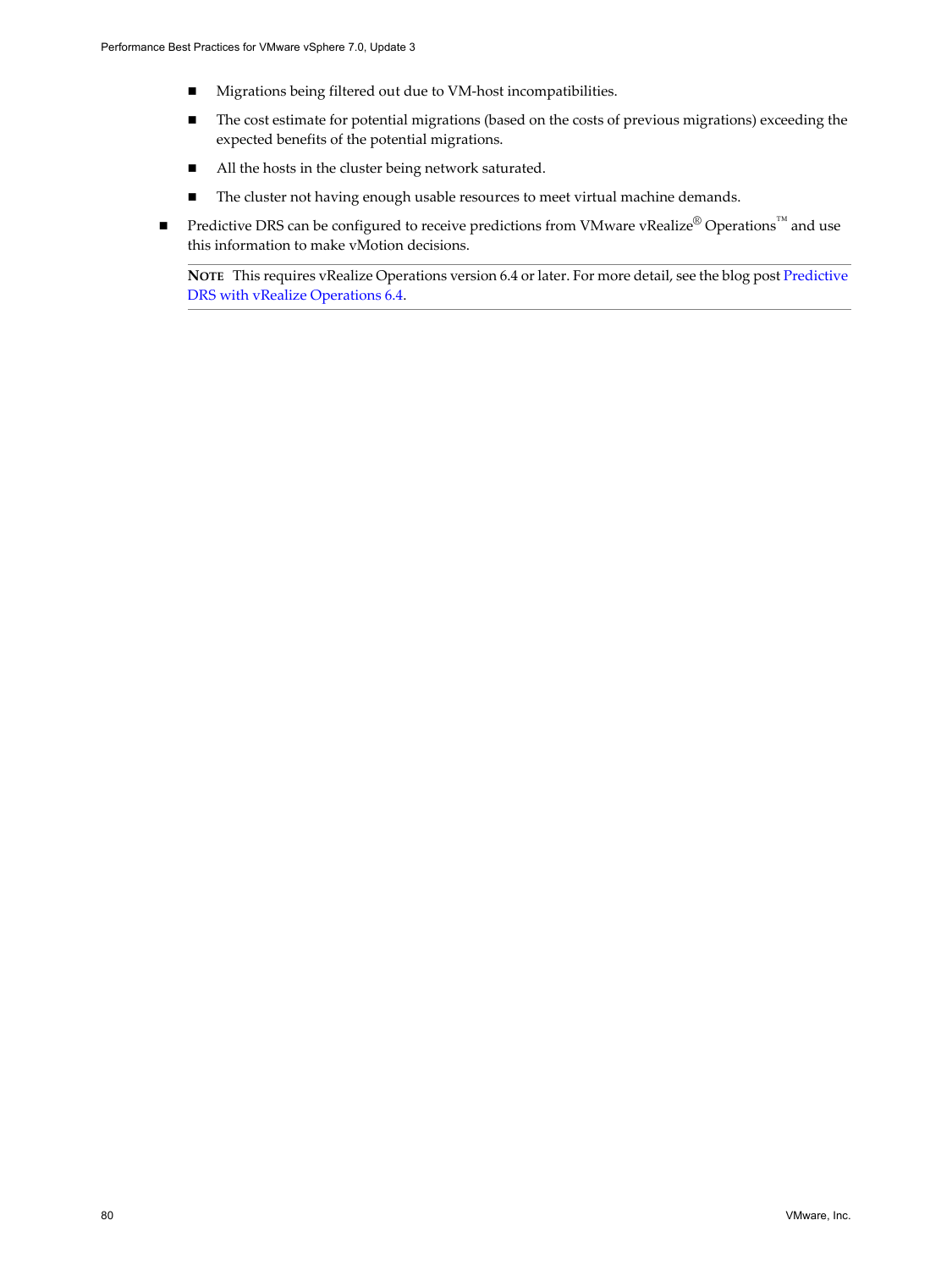# **VMware Distributed Power Management (DPM)**

VMware Distributed Power Management (DPM) conserves power when hosts in a cluster are underutilized. It does this by consolidating virtual machines to a subset of the hosts in the cluster, then putting the remaining hosts into standby mode. DPM keeps sufficient host capacity powered-on to meet the needs of the virtual machines in the cluster. When demand increases, DPM powers-on additional hosts and migrates virtual machines to them, keeping the cluster's load balanced across the powered-on hosts.

DPM is most appropriate for clusters in which there is a significant variation over time in the composite virtual machine resource demands; for example, clusters in which overall demand is higher during the day and significantly lower at night. If demand is consistently high relative to overall cluster capacity DPM will have little opportunity to put hosts into standby mode to save power.

Starting with vSphere 7.0, DPM calculates virtual machine memory demand based on granted memory, which is typically stable over time. Thus, though DPM considers both CPU and memory demands, it largely responds to changes in CPU demand.

Because DPM uses DRS, most DRS best practices (described in ["VMware Distributed Resource Scheduler](#page-75-0)  [\(DRS\)" on page 76](#page-75-0)) are also relevant to DPM.

**NOTE** While DPM powers-off hosts to save power, a very different power-saving technique, Host Power Management, can be used to reduce the power consumption of individual ESXi hosts while they are powered on. This is described in ["Host Power Management in ESXi" on page 29](#page-28-0).

DPM and Host Power Management can be used together for the best power conservation.

#### **DPM Configuration and Modes of Operation**

- DPM is complementary to host power management policies (described in ["Host Power Management in](#page-28-0)  [ESXi" on page 29](#page-28-0)). DPM saves power at the cluster scale by putting underutilized hosts into standby mode, thus eliminating their idle power consumption. Host-level power management policies allow efficient use of the hosts in the cluster that remain powered on. Using DPM and host power management together can offer greater power savings than those obtained when either solution is used alone.
- The hosts in a DPM-activated cluster inherit the automation level (automatic or manual) set at the cluster level. The automation level can also be set for individual hosts, overriding the inherited automation level. When a host is activated for manual DPM, vCenter requests user approval before putting that host into or taking it out of standby mode.

DPM has the most flexibility and the potential for maximum power savings when all hosts are activated for automatic DPM. DPM also preferentially chooses hosts in automatic mode over hosts in manual mode to put into or take out of standby mode.

 If desired, DPM can also be deactivated for individual hosts in a cluster even when DPM is activated for that cluster. This might be done for hosts running mission-critical virtual machines, for example. VM/Host affinity rules can then be used to ensure that those virtual machines are not migrated away from those hosts.

#### **Tuning the DPM Algorithm**

- **DPM** considers historical demand in determining how much capacity to keep powered on and keeps some excess capacity available for increases in demand. DPM will also power on additional hosts as needed for unexpected increases in the demand of existing virtual machines or to allow new virtual machines to be admitted to the cluster.
- The aggressiveness of the DPM algorithm can be tuned by adjusting the **DPM Threshold** in the cluster settings menu. This parameter controls how aggressively DPM recommends migrations and putting hosts into and taking them out of standby mode. The default setting for the threshold is 3 (medium aggressiveness).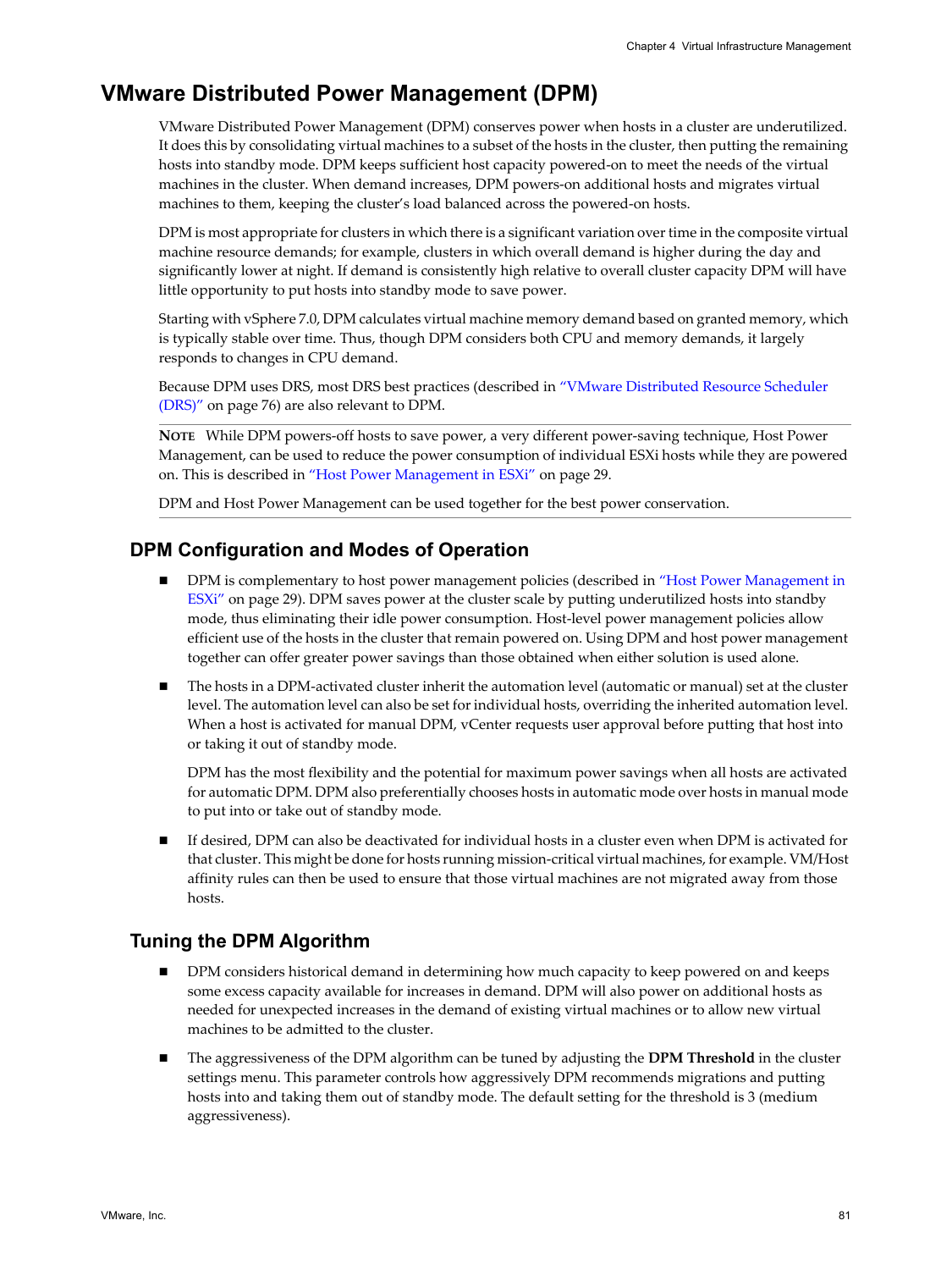- Hosts are put into standby mode only if the memory demand of the virtual machines in the cluster is low. Starting with vSphere 7.0, the memory demand of virtual machines is considered low only if their granted memory is low.
- For clusters that often have unexpected spikes in virtual machine resource demands, two variables in the advanced options for DPM can be used to set the minimum CPU and memory capacities that DPM will always keep powered on, MinPoweredOnCpuCapacity (default: 1, unit: MHz) and MinPoweredOnMemCapacity (default: 1, unit: MB).

### **Scheduling DPM and Running DPM Proactively**

- An advanced option for DPM introduced in vSphere 7.0, DPMPowerOffInterval, sets the minimum time DPM waits between calculations to evaluate if hosts should be considered for placement into standby mode. The default is 30 minutes, the maximum is 12 hours; this option is configured independently for each cluster.
- DPM can be activated or deactivated on a predetermined schedule using **Scheduled Tasks** in vCenter Server. When DPM is deactivated, all standby ESXi hosts in the cluster will be powered on. This might be useful, for example, to reduce the delay in responding to load spikes expected at certain times of the day or to reduce the likelihood of some hosts being left in standby mode for extended periods of time.

**NOTE** Similarly, when the vCenter server or the vCenter vpxd service is restarted, all standby ESXi hosts managed by that vCenter server will be powered on.

 When predictive DRS is activated and is configured to receive predictions from vRealize Operations, DPM can make use of these predictions to proactively bring hosts back from standby mode even before the workload demand increases. For example, if workload demand increases every morning at 9am, DPM can use predictions to bring hosts out of standby by 8am to accommodate the expected demand.

**NOTE** This requires vRealize Operations version 6.4 or later. For more detail, see the blog post [Predictive](https://blogs.vmware.com/management/2016/11/david-davis-vrealize-operations-post-34-new-predictive-drs-vrealize-operations-6-4.html)  [DRS with vRealize Operations 6.4](https://blogs.vmware.com/management/2016/11/david-davis-vrealize-operations-post-34-new-predictive-drs-vrealize-operations-6-4.html).

## **Using DPM With VMware High Availability (HA)**

 DPM respects VMware High Availability (HA) settings and takes them into account when making recommendations to put a host into or take it out of standby mode. In a cluster with HA activated, DPM maintains excess powered-on capacity to meet the HA requirements.

This could mean that additional virtual machines might not be admitted even if the cluster seems to have available resources (just as in a DRS cluster with HA activated). Also, in order to reserve the additional capacity for HA, fewer hosts might be put into standby mode than if the cluster did not have HA activated. These factors should be considered when configuring HA and DPM.

 If VMware HA is activated in a cluster, and one or more virtual machines are powered on, DPM keeps a minimum of two hosts powered on. This is true even if HA admission control is deactivated.

For more information on DPM performance tuning, see the white paper [VMware Distributed Power](https://www.vmware.com/techpapers/2008/vmware-distributed-power-management-concepts-and-1080.html)  [Management: Concepts and Usage](https://www.vmware.com/techpapers/2008/vmware-distributed-power-management-concepts-and-1080.html).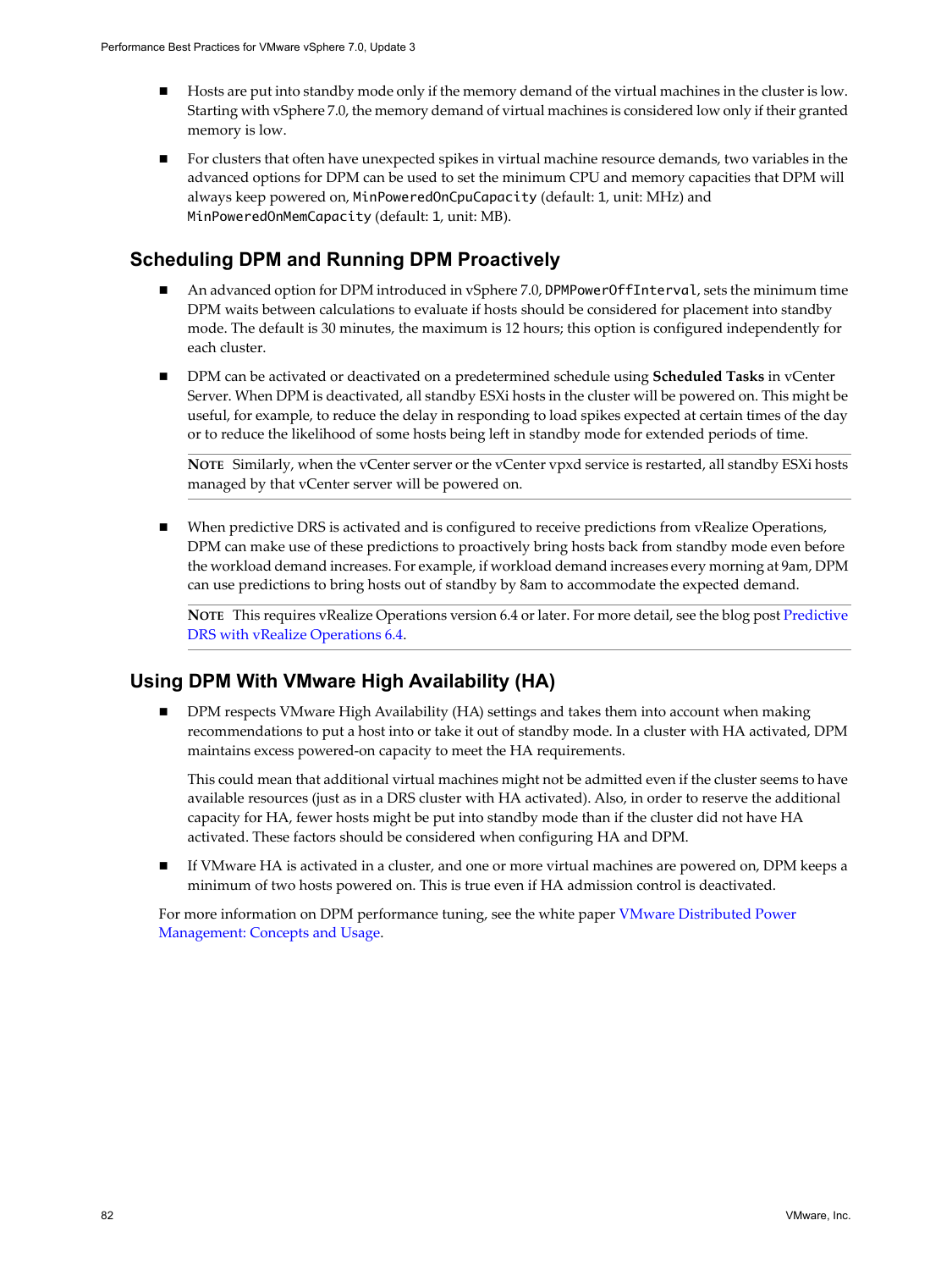# **VMware vSphere Storage I/O Control**

VMware vSphere® Storage I/O Control is a feature that allows an entire datastore's resources to be allocated as desired between the various virtual machines accessing the datastore.

**NOTE** To control how an individual ESXi host allocates the storage I/O resources it receives (rather than allocating an entire datastore's I/O resources), see ["Storage I/O Resource Allocation" on page 40.](#page-39-0)

With Storage I/O Control deactivated (the default), each host accessing a datastore gets a portion of that datastore's resources corresponding to the proportion of the datastore's total I/O workload coming from that host.

Even with Storage I/O Control activated, no action is taken until Storage I/O Control is triggered, which happens automatically when datastore congestion is detected. Storage I/O Control tunes the trigger threshold to adapt to the datacenter environment in which it's running.

The datastore's I/O resources can be allocated based on the following settings:

- IOPS **shares** designate what proportion of a datastore's IOPS a virtual machine will receive. Shares are evaluated globally and the portion of the datastore's resources each host receives is the sum of the shares of the virtual machines running on that host divided by the sum of the shares of all the virtual machines accessing that datastore.
- IOPS **reservations** set a lower bound on the IOPS a virtual machine will receive. Storage I/O Control will guarantee this minimum provided the hardware can support it.
- IOPS **limits** set an upper bound on the IOPS a virtual machine will receive.

To activate Storage I/O Control, from the vSphere Client in the **Navigator** pane, select the **Storage** tab, select a datastore, select the **Configure** tab, select **General**, to the right of **Datastore Capabilities** click the **EDIT...** button, select the **Enable Storage I/O Control and statistics collection** check box, then click **OK**.

For more information about Storage I/O Control performance, especially with SSD storage, see [Performance](https://www.vmware.com/techpapers/2017/sioc-ssd-vsphere65-perf.html)  [Implications of Storage I/O Control-Enabled SSD Datastores](https://www.vmware.com/techpapers/2017/sioc-ssd-vsphere65-perf.html) (though specifically addressing vSphere 6.5, this paper is also relevant to vSphere 7.0 Update 3).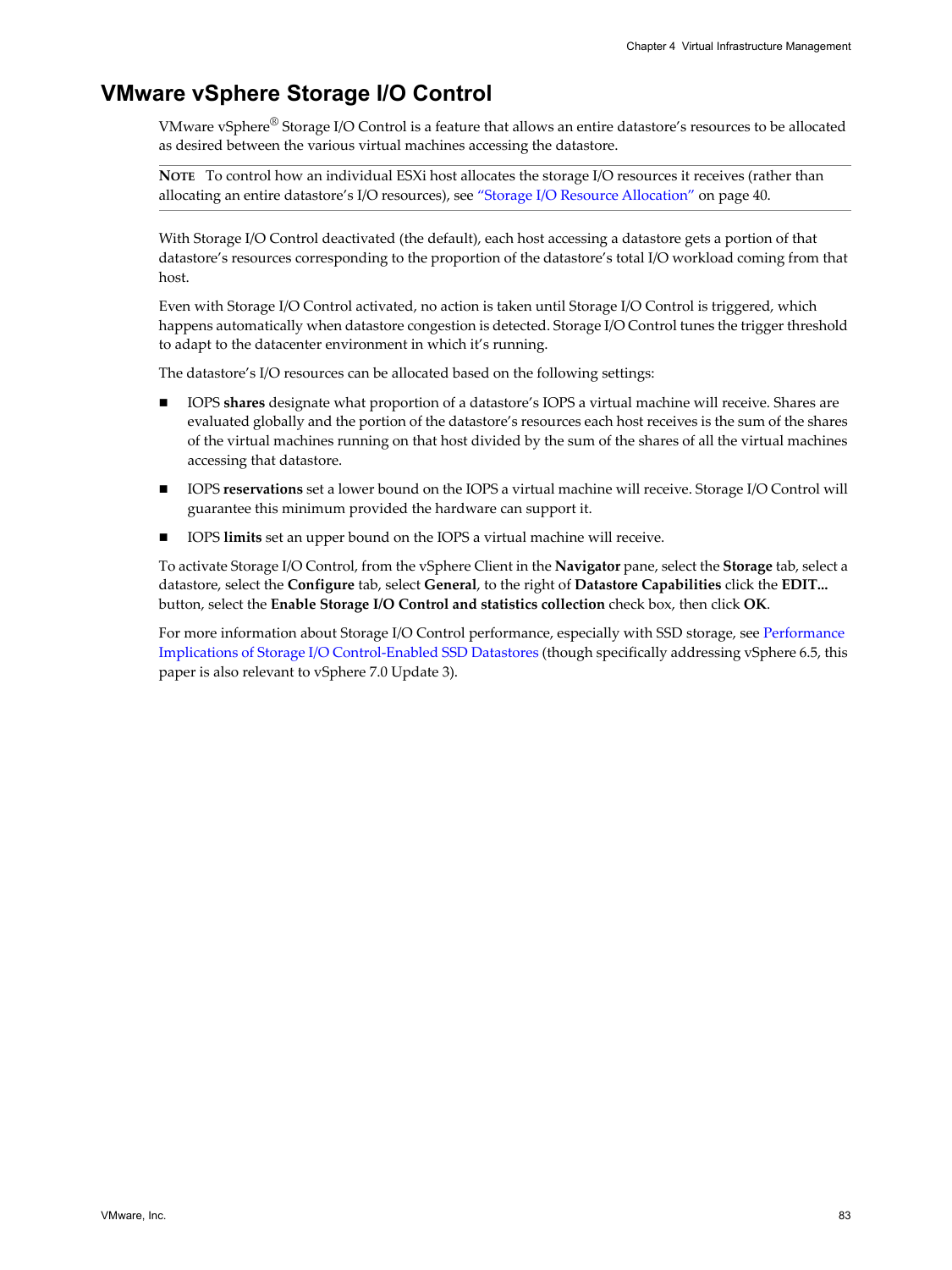# **VMware Storage Distributed Resource Scheduler (Storage DRS)**

Storage Distributed Resource Scheduler (Storage DRS) provides I/O load balancing and space balancing across datastores within a datastore cluster as well as providing out-of-space avoidance. This can avoid storage performance bottlenecks or address them if they occur.

This section lists Storage DRS practices and configurations recommended by VMware for optimal performance.

- When deciding which datastores to group into a datastore cluster, try to choose datastores that are as homogeneous as possible in terms of host interface protocol (i.e., FCP, iSCSI, NFS), RAID level, and performance characteristics. We recommend not mixing SSD and hard disks in the same datastore cluster.
- Don't configure into a datastore cluster more datastores or virtual disks than the maximum allowed in [Configuration Maximums.](https://configmax.vmware.com/guest?vmwareproduct=vSphere&release=vSphere%207.0&categories=1-0)
- While a datastore cluster can have as few as two datastores, the more datastores a cluster has, the more flexibility Storage DRS has to better balance that cluster's I/O load and capacity usage.
- When possible, make sure every datastore in a datastore cluster can be accessed by the full set of hosts that can access the other datastores in that cluster. Such full connectivity allows Storage DRS to make better decisions when addressing high I/O loads or out-of-space issues.
- As you add workloads you should monitor datastore I/O latency in the performance chart for the datastore cluster, particularly during peak hours. If most or all of the datastores in a datastore cluster consistently operate with latencies close to the congestion threshold used by Storage I/O Control (set to 30ms by default, but sometimes tuned to reflect the needs of a particular deployment), this might be an indication that there arenʹt enough spare I/O resources left in the datastore cluster. In this case, consider adding more datastores to the datastore cluster or reducing the load on that datastore cluster.

**NOTE** Make sure, when adding more datastores to increase I/O resources in the datastore cluster, that your changes do actually add resources, rather than simply creating additional ways to access the same underlying physical disks.

- By default, Storage DRS affinity rules keep all of a virtual machine's virtual disks on the same datastore (using intra-VM affinity). However you can give Storage DRS more flexibility in I/O load balancing, potentially increasing performance, by overriding the default intra-VM affinity rule. This can be done for either a specific virtual machine or for the entire datastore cluster.
- Inter-VM anti-affinity rules can be used to keep the virtual disks from two or more different virtual machines from being placed on the same datastore, potentially improving performance in some situations. They can be used, for example, to separate the storage I/O of multiple workloads that tend to have simultaneous but intermittent peak loads, preventing those peak loads from combining to stress a single datastore.
- If a datastore cluster contains thin-provisioned LUNs, make sure those LUNs don't run low on backing disk space. If many thin-provisioned LUNs in a datastore cluster simultaneously run low on backing disk space (quite possible if they all share the same backing store), this could cause excessive Storage vMotion activity or limit the ability of Storage DRS to balance datastore usage.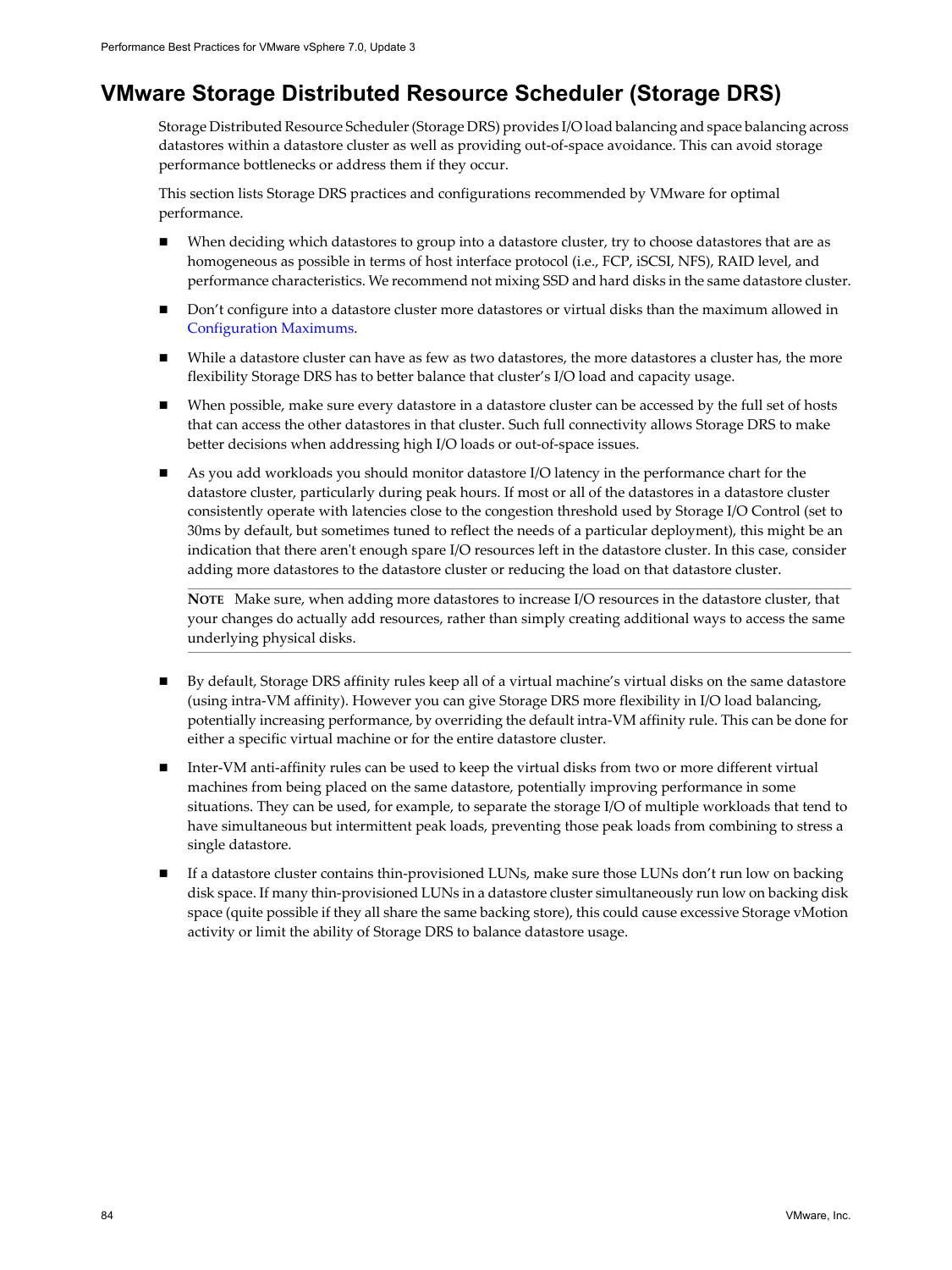## <span id="page-84-0"></span>**VMware vSphere High Availability**

VMware vSphere® High Availability (HA) minimizes virtual machine downtime by monitoring hosts, datastores, virtual machines, or applications within virtual machines, then, in the event a failure is detected, restarting virtual machines on alternate hosts or resetting them on the same host.

#### **VMware High Availability in General**

- When vSphere HA is activated in a cluster, all active hosts (those not in standby mode, maintenance mode, or disconnected) participate in an election to choose the primary host for the cluster; all other hosts become secondary hosts. The primary has a number of responsibilities, including monitoring the state of the hosts in the cluster, protecting the powered-on virtual machines, initiating failover, and reporting cluster health state to vCenter Server. The primary is elected using an algorithm that takes into account various properties of the hosts, such as the number of datastores to which they are connected. Serving in the role of primary will have little or no effect on a host's performance.
- When the primary host can't communicate with a secondary host over the management network, the primary uses datastore heartbeating to determine the state of that secondary host. By default, vSphere HA uses two datastores for heartbeating, resulting in very low false failover rates. In order to reduce the chances of false failover even further—at the potential cost of a very slight performance impact—you can use the advanced option das.heartbeatDsPerHost to change the number of datastores used for heartbeating (up to a maximum of five) and can configure vCenter Server to give preference to datastores that don't share a point of failure with the network used by HA.
- Activating HA on a host reserves some host resources for HA agents, slightly reducing the available host capacity for powering on virtual machines.
- When HA is activated, the vCenter Server reserves sufficient unused resources in the cluster to support the failover capacity specified by the chosen admission control policy. This can reduce the number of virtual machines the cluster can support.
- In the event of a failure, HA queries DRS running on vCenter for its recommendation about which hosts the virtual machines should be restarted on. If DRS doesn't supply a recommendation, HA falls back to a simpler algorithm.

For further details about HA, see the [Creating and Using vSphere HA Clusters](https://docs.vmware.com/en/VMware-vSphere/7.0/com.vmware.vsphere.avail.doc/GUID-5432CA24-14F1-44E3-87FB-61D937831CF6.html) section of *vSphere Availability*.

### **Virtual Machine Component Protection (VMCP)**

 Virtual Machine Component Protection (VMCP) is a feature that allows HA to detect failure of Fibre Channel, iSCSI, or NFS storage connectivity and provide automated recovery for affected virtual machines. VMCP is deactivated by default; when the feature is activated, the HA agent consumes slightly more CPU cycles.

For further details about VMCP, including how to activate the feature, see the [VM Component Protection](https://docs.vmware.com/en/VMware-vSphere/7.0/com.vmware.vsphere.avail.doc/GUID-F01F7EB8-FF9D-45E2-A093-5F56A788D027.html) section of *vSphere Availability*.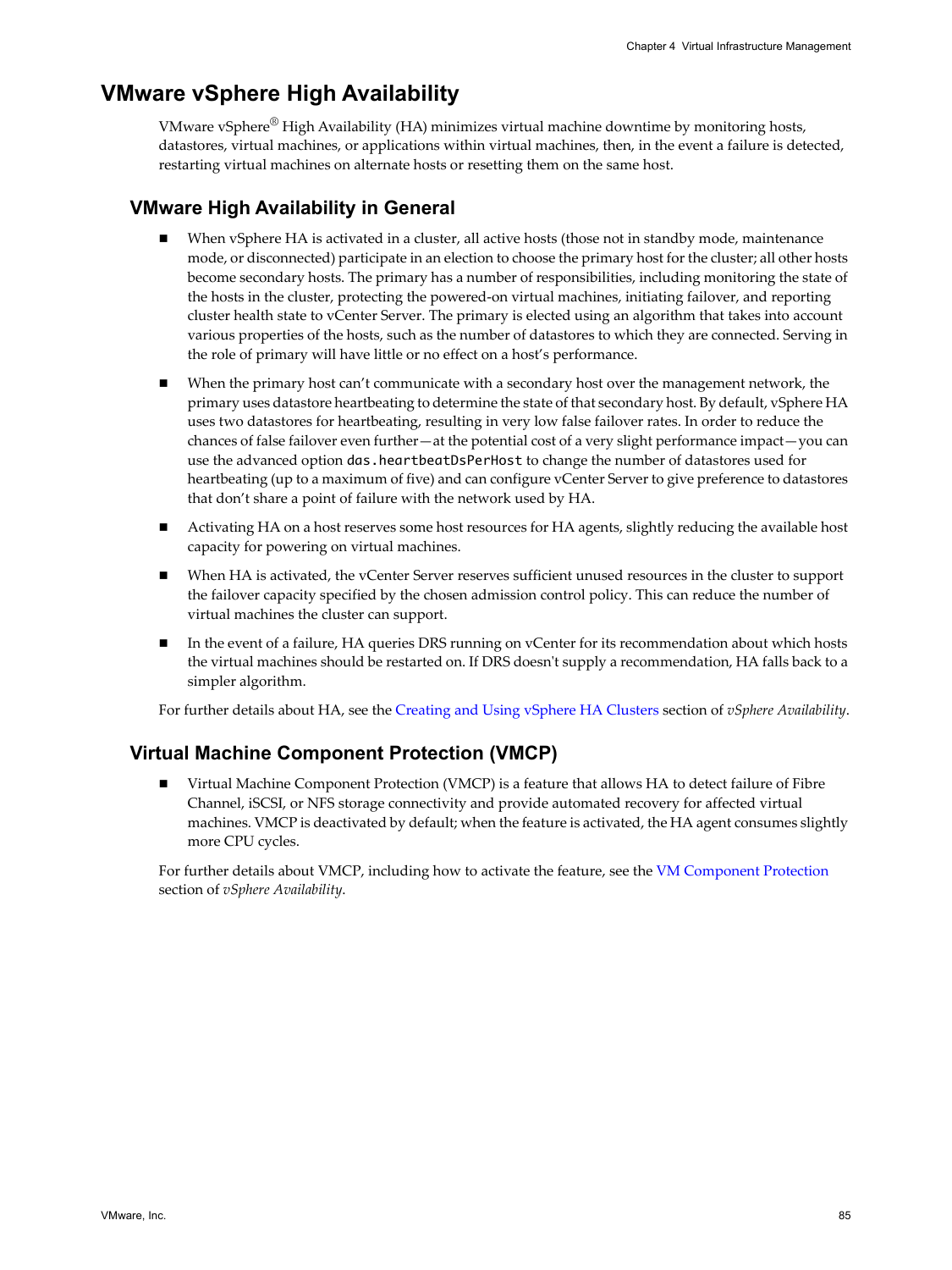# **VMware Fault Tolerance**

VMware Fault Tolerance (FT) provides continuous virtual machine availability in the event of a server failure.

Because FT uses HA, most HA best practices (described in ["VMware vSphere High Availability" on page 85\)](#page-84-0) are relevant to FT as well.

When FT is activated in a virtual machine, that virtual machine is called the FT primary virtual machine, or primary. Each such FT primary virtual machine is paired with another virtual machine, called the FT secondary virtual machine, or secondary. The roles of primary and secondary are dynamic: the virtual machines can swap roles when there is a failover.

- FT requires some additional resources. Before turning on FT for a virtual machine, make sure you have the following resources available:
	- **Storage**: The secondary virtual machine consumes storage for its configuration file, as well as its VMDK files, each of which are complete copies of the primaryʹs VMDK files. Make sure you have space for the secondary virtual machine; this space can be on the same datastore as the primary or a different datastore. As long as a virtual machine is FT protected, changes to the primary's VMDK files will be mirrored to the secondary's VMDK files.
	- **Memory**: The primary and secondary virtual machines automatically receive a full memory reservation, ensuring ballooning or swapping are never necessary on either virtual machine. Make sure that the hosts on which the primary and secondary virtual machines will run have enough memory for this reservation.

When the primary virtual machine is powered on, both the primary and secondary virtual machines consume additional overhead memory. The amount depends on virtual machine memory size, but is typically in the range of 1GB-2GB each.

- **Network**: Make sure the FT logging traffic is carried by at least a 10Gb/s NIC. While the amount of network traffic depends on the workload, even one multi-vCPU virtual machine can require several Gb/s.
- **CPU**: The secondary virtual machine requires some additional CPU cycles to support the synchronization between the primary and secondary. This is in proportion to how active the primary VM is, and is generally low.
- Before a virtual machine is FT protected, the primary and secondary must undergo an initial synchronization of their memory and VMDK states. This is done through a live memory and disk migration that occurs while the FT virtual machine is running. The disk synchronization, in particular, can be a lengthy operation, so expect a delay before it completes and the virtual machine becomes FT protected.

The initial synchronization happens in the following cases. Because this process can be resource intensive, avoid performing these operations more often than necessary.

- When FT is turned on for a running virtual machine.
- When an FT virtual machine changes from powered-off to powered-on.
- When the **Resume Fault Tolerance** operation is performed on a running FT virtual machine that has had the **Suspend Fault Tolerance** operation performed on it.
- When FT protection is reestablished following the failure of either the primary or secondary. This could be caused by a hardware failure or intentionally triggered with the **Test Failover** or **Test Restart Secondary** operations. In either case the initial synchronization will run to re-establish FT protection.
- The live migration that takes place for initial synchronization can briefly saturate the vMotion network link and can also cause spikes in CPU utilization.
- Avoid using the same network link for both FT logging traffic and other network traffic (such as vMotion traffic); one type of traffic can negatively affect the other, especially when multiple FT virtual machines are running on the same host.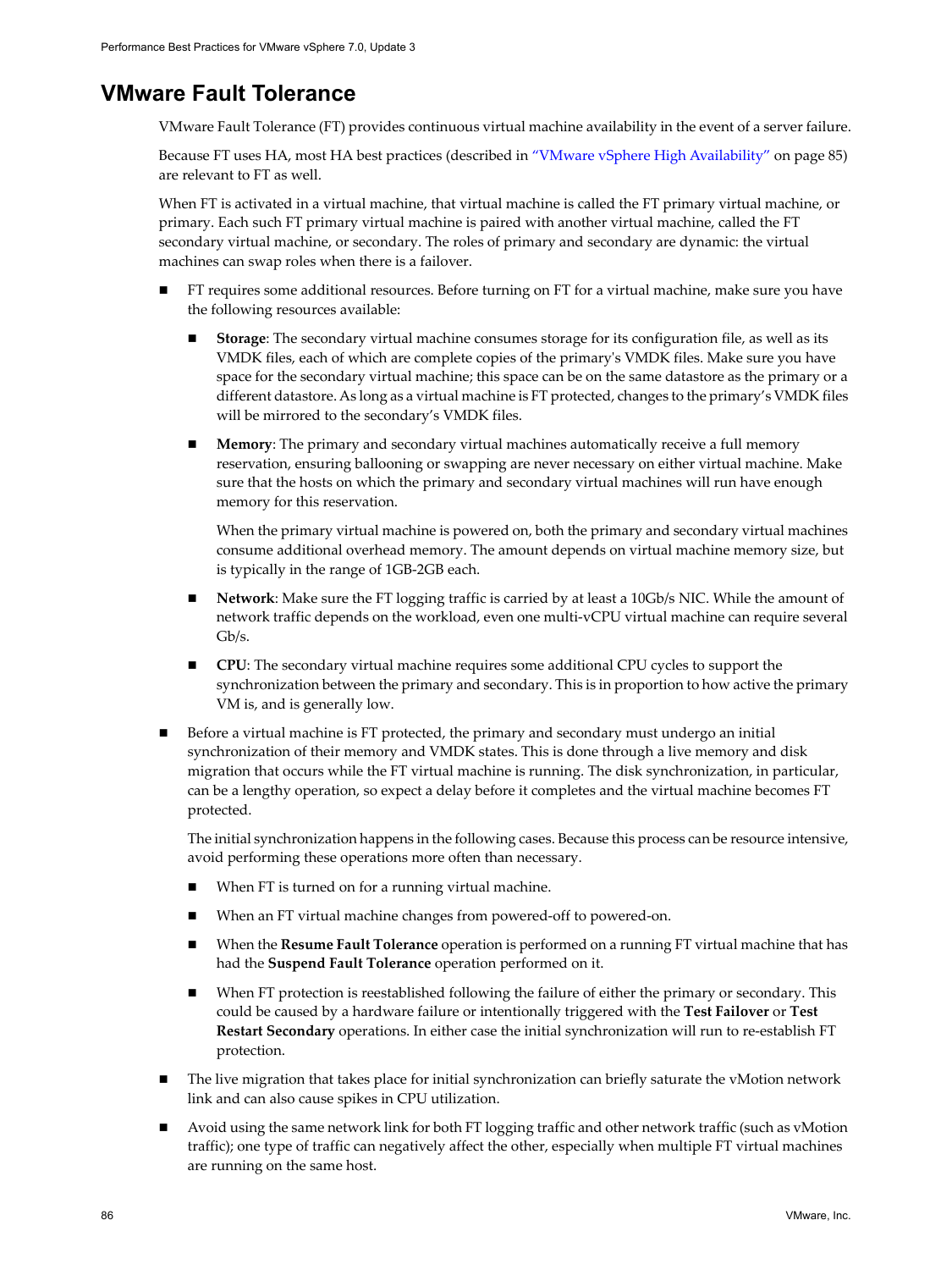- **F** FT logging traffic is asymmetric; the majority of the traffic flows from primary to secondary. Congestion of logging traffic can therefore be reduced by distributing primaries across multiple hosts. For example on a cluster with two ESXi hosts and two FT virtual machines, placing one of the primary virtual machines on each of the hosts allows FT logging traffic to utilize the network bandwidth bidirectionally.
- Be careful when placing more than four FT virtual machines on a single host, or having more than eight total FT vCPUs on a host. Doing so increases the possibility of saturating the FT logging NIC and increases the number of simultaneous live-migrations needed to create new secondary virtual machines in the event of a host failure.
- If the secondary virtual machine runs out of resources (such as FT logging bandwidth, storage bandwidth, or CPU cycles) that the primary virtual machine has plenty of, then ESXi might slow the primary to allow the secondary to keep up.

For example, if the host on which the secondary is running also has many other secondaries saturating the FT logging bandwidth, but the host on which the primary is running has only one FT virtual machine, then that primary might be slowed to accommodate the lack of resources on the secondary. The following recommendations help avoid this situation:

- Make sure the hosts on which the primary and secondary virtual machines run are relatively closely matched in terms of CPU performance, virtual machine load (including and especially FT virtual machine load), FT logging bandwidth and load, and datastore bandwidth and load. Bottlenecks in any of these areas on the primary or secondary can be detrimental to the performance of the other virtual machine.
- Make sure that power management scheme settings (both in the BIOS and in ESXi) that cause CPU frequency scaling are consistent between the hosts on which the primary and secondary virtual machines run.
- Activate CPU reservations for the primary virtual machine (which will be duplicated for the secondary virtual machine) to ensure that the secondary gets CPU cycles when it requires them.
- Although FT will work on many earlier generation CPUs (for minimum requirements, see vSphere [Availability](https://docs.vmware.com/en/VMware-vSphere/7.0/com.vmware.vsphere.avail.doc/GUID-63F459B7-8884-4818-8872-C9753B2E0215.html)), for the best performance we recommend the following CPUs:
	- **Intel Platform:** Intel "Haswell" generation (such as Intel Xeon 2600-v3 Series) or later.
	- AMD Platform: AMD "Piledriver" generation (such as AMD Opteron 6300 Series) or later.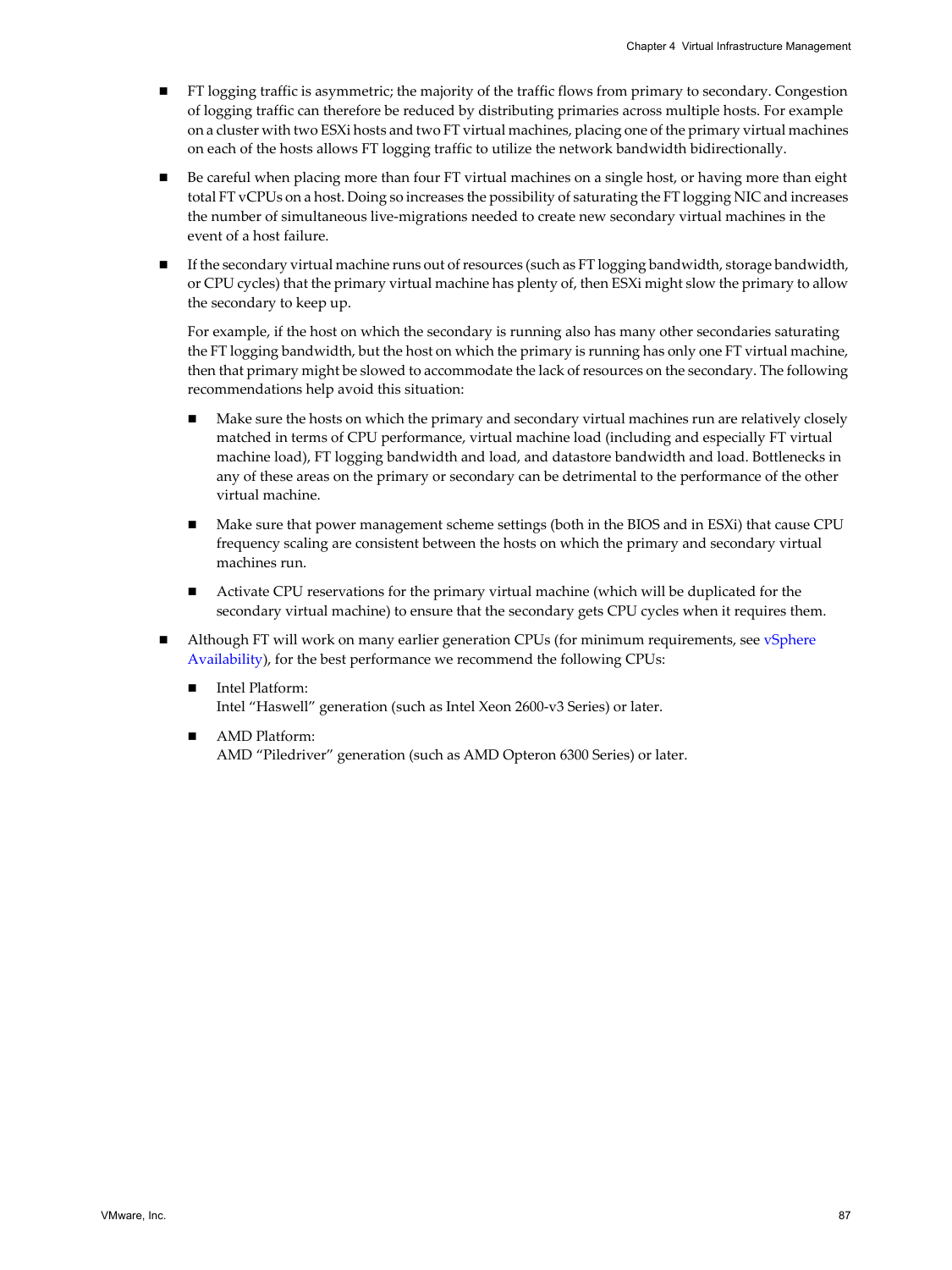## **VMware vSphere Lifecycle Manager**

VMware vSphere Lifecycle Manager is a patch management framework for VMware vSphere. It incorporates the capabilities of vSphere Update Manager (which was part of prior vSphere versions) and adds both new capabilities and a new update model. Lifecycle Manager can be used to apply patches, updates, and upgrades to VMware ESXi hosts, firmware, VMware Tools and virtual hardware, and so on.

In addition to the material presented here, more information about vSphere Lifecycle Manager performance can be found in the [VMware vSphere Update Manager Performance and Best Practices](https://www.vmware.com/techpapers/2016/vum-vsphere65-perf.html) white paper. (Though written about a previous product, much of the information in this paper is still relevant.)

#### **Lifecycle Manager General Recommendations**

For the best performance from Lifecycle Manager, follow these recommendations:

- Make sure the vCenter Server Appliance (vCSA) database has enough space for both the vCenter inventory and the Lifecycle Manager data. Lifecycle Manager initialization needs about 150MB, and its database usage can increase by up to about 100MB per month.
- The amount of memory consumed by Lifecycle Manager is primarily affected by the size of the inventory, especially the number of virtual machines. Periodically monitor the resource usage by Lifecycle Manager (look for the updatemgr process and for any processes run as user updatemgr), as well as other services, using top, htop, or other tools, especially when the system is under heavy load. Update the resources or configuration when necessary.
- A Lifecycle Manager plug-in (about 7MB in size) will automatically be installed into the vSphere Client the first time the Client is connected to a vCenter Server Appliance running the Lifecycle Manager service.
- Upgrading VMware Tools is faster if the virtual machine is already powered on. Otherwise, Lifecycle Manager must power on the virtual machine before the VMware Tools upgrade, which could increase the overall latency.
- Upgrading virtual machine hardware is faster if the virtual machine is already powered off. Otherwise, Lifecycle Manager must power off the virtual machine before upgrading the virtual hardware, which could increase the overall latency.

**NOTE** Because VMware Tools must be up to date before virtual hardware is upgraded, Lifecycle Manager might need to upgrade VMware Tools before upgrading virtual hardware. In such cases the process is faster if the virtual machine is already powered-on.

#### **Lifecycle Manager Quick Boot Option**

Lifecycle Manager offers a Quick Boot option on compatible hardware that reboots ESXi without also performing firmware and device initialization. To save time when remediating compatible ESXi hosts, make sure to activate this option.

To check if your system is compatible with Quick Boot, from a shell on an ESXi host run this command: /usr/lib/vmware/loadesx/bin/loadESXCheckCompat.py

For more information about Quick Boot, see VMware KB article [52477](https://kb.vmware.com/s/article/52477).

#### **Lifecycle Manager Cluster Remediation**

Lifecycle Manager continues to support baselines and baseline groups, as used by Update Manager in previous vSphere releases. Lifecycle Manager in vSphere 7.0, however, introduced the use of images to collectively manage hosts within a cluster. These update models are mutually exclusive; a cluster can have one or the other, but not both.

 Cluster remediation is most likely to succeed when the cluster is not heavily utilized. Thus for heavily-used clusters, cluster remediation is best performed during off-peak periods. If this is not possible, it is best to suspend or power-off some virtual machines before beginning the operation.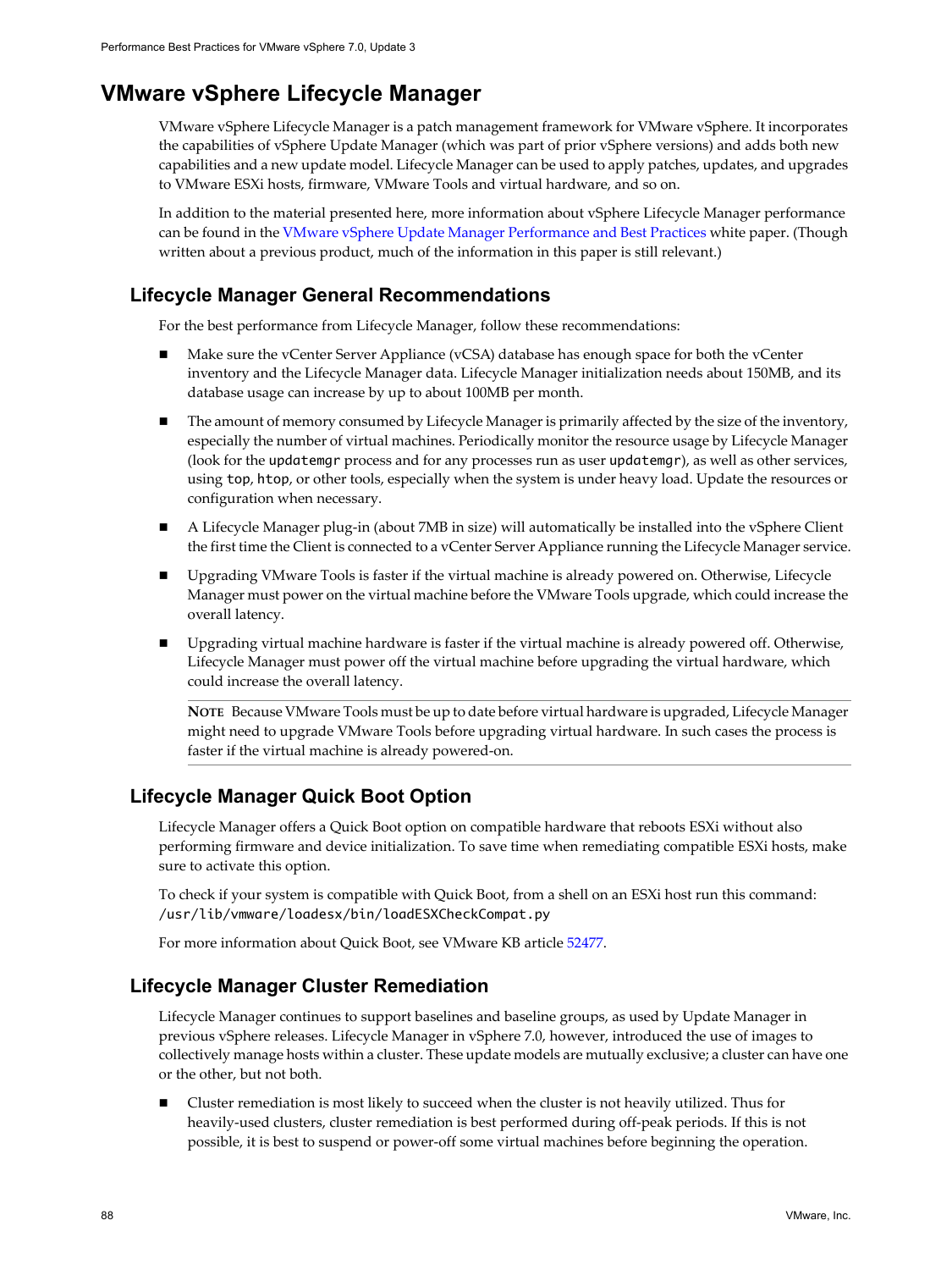### **Lifecycle Manager Bandwidth Throttling**

- During remediation or staging operations, hosts download patches. On slow networks you can prevent network congestion by configuring hosts to use bandwidth throttling. By allocating comparatively more bandwidth to some hosts, those hosts can more quickly finish remediation or staging.
- To ensure that network bandwidth is allocated as expected, the sum of the bandwidth allocated to multiple hosts on a single network link should not exceed the bandwidth of that link. Otherwise, the hosts will attempt to utilize bandwidth up to their allocation, resulting in bandwidth utilization that might not be proportional to the configured allocations.
- Bandwidth throttling applies only to hosts that are downloading patches. If a host is not in the process of patch downloading, any bandwidth throttling configuration for that host will not affect the bandwidth available in the network link.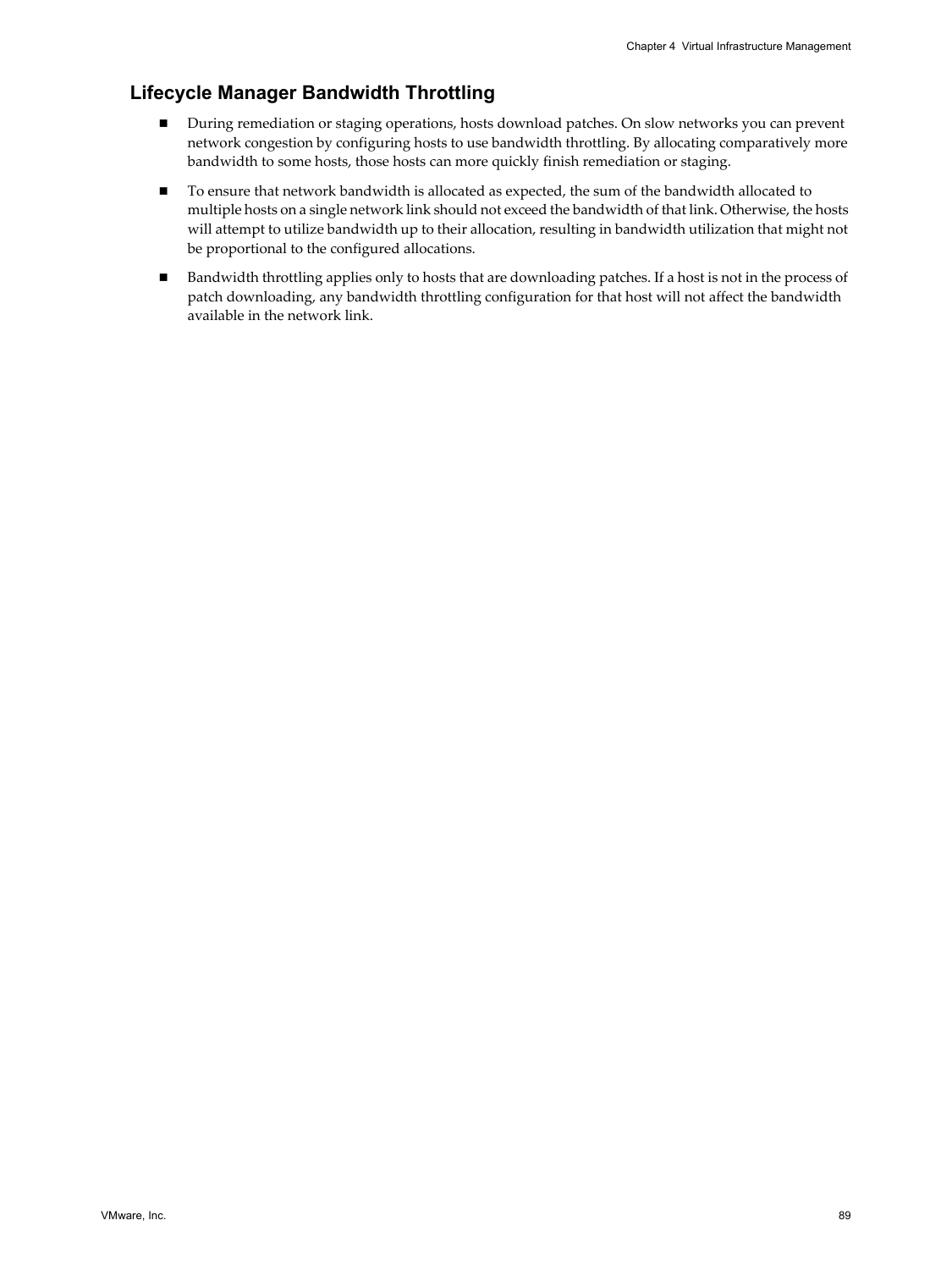# **VMware vSAN**

VMware vSAN allows storage resources attached directly to ESXi hosts to be used for distributed storage and accessed by multiple ESXi hosts. Follow the recommendations in this section for the best performance.

**NOTE** For a more in-depth discussion of setting up a vSAN deployment, see the [VMware vSAN Design](https://core.vmware.com/resource/vmware-vsan-design-guide)  [Guide.](https://core.vmware.com/resource/vmware-vsan-design-guide)

### **Hybrid versus All-Flash vSAN**

vSAN deployments can be "hybrid" or all-flash:

- In hybrid vSAN deployments, a layer of fast SSD storage is used as a "caching tier" to provide a read and write cache for a larger (but slower) magnetic disk layer (the "capacity tier").
- In all-flash vSAN deployments, SSD storage is used for both the caching tier (which, in all-flash vSAN, provides just a write cache) and the capacity tier (which provides the persistent storage).

While hybrid vSAN deployments are very fast, all-flash deployments are faster still. In addition, all-flash vSAN supports RAID-5, RAID-6, deduplication, and compression. By improving storage efficiency, these features can reduce the effective cost difference between hybrid and all-flash vSAN.

#### **vSAN Hardware Selection and Layout**

#### **Hardware Selection and Layout for Hybrid vSAN**

 In a hybrid vSAN, all writes go first to the SSDs that make up the caching tier and vSAN read cache hits (which ideally make up a large proportion of the reads) also come from that tier.

Thus the caching tier (SSD) to capacity tier (HDD) ratio has a significant effect on hybrid vSAN performance. A higher SSD to HDD ratio typically improves performance, but at a higher cost.

#### **Hardware Selection and Layout for All-Flash vSAN**

 In an all-flash vSAN, all vSAN writes go first to the caching tier SSDs and are then destaged to the capacity tier SSDs; reads come directly from the capacity tier SSDs (except reads of data not yet destaged, which come from the caching tier SSDs).

The performance of the caching tier SSDs is an important factor in the overall performance of an all-flash vSAN. Using faster, advanced SSDs—such as high performance class NVMe drives—for the caching tier can significantly improve performance, especially for large I/O workloads, even when the capacity tier uses lower-performance SSDs.

#### **Hardware Selection and Layout for vSAN in General**

- vSAN performs most consistently when disk resources are distributed relatively evenly across the ESXi hosts that make up the vSAN cluster.
- Disks in a vSAN are organized into disk groups, with each disk group consisting of one cache disk and one or more capacity disks. Increasing the number of disk groups will typically increase vSAN performance.

#### **vSAN Network Considerations**

■ vSAN over RDMA, introduced in vSphere 7.0U2, can improve network CPU efficiency compared to vSAN over TCP. This can free up CPU resources that could then be used for other purposes, such as virtual machines. However, RDMA support for vSAN should be activated only if your environment has the correct network hardware and configurations for RoCE v2 and you can ensure that the RoCE v2 traffic is lossless; otherwise, vSAN storage performance could be significantly reduced. For more information, see the blog post [vSAN 7 Update 2 RDMA Support](https://core.vmware.com/blog/vsan-7-update-2-rdma-support) and the [Designing the vSAN Network](https://docs.vmware.com/en/VMware-vSphere/7.0/com.vmware.vsphere.vsan-planning.doc/GUID-031F9637-EE29-4684-8644-7A93B9FD8D7B.html) section of *vSAN Planning and Deployment.*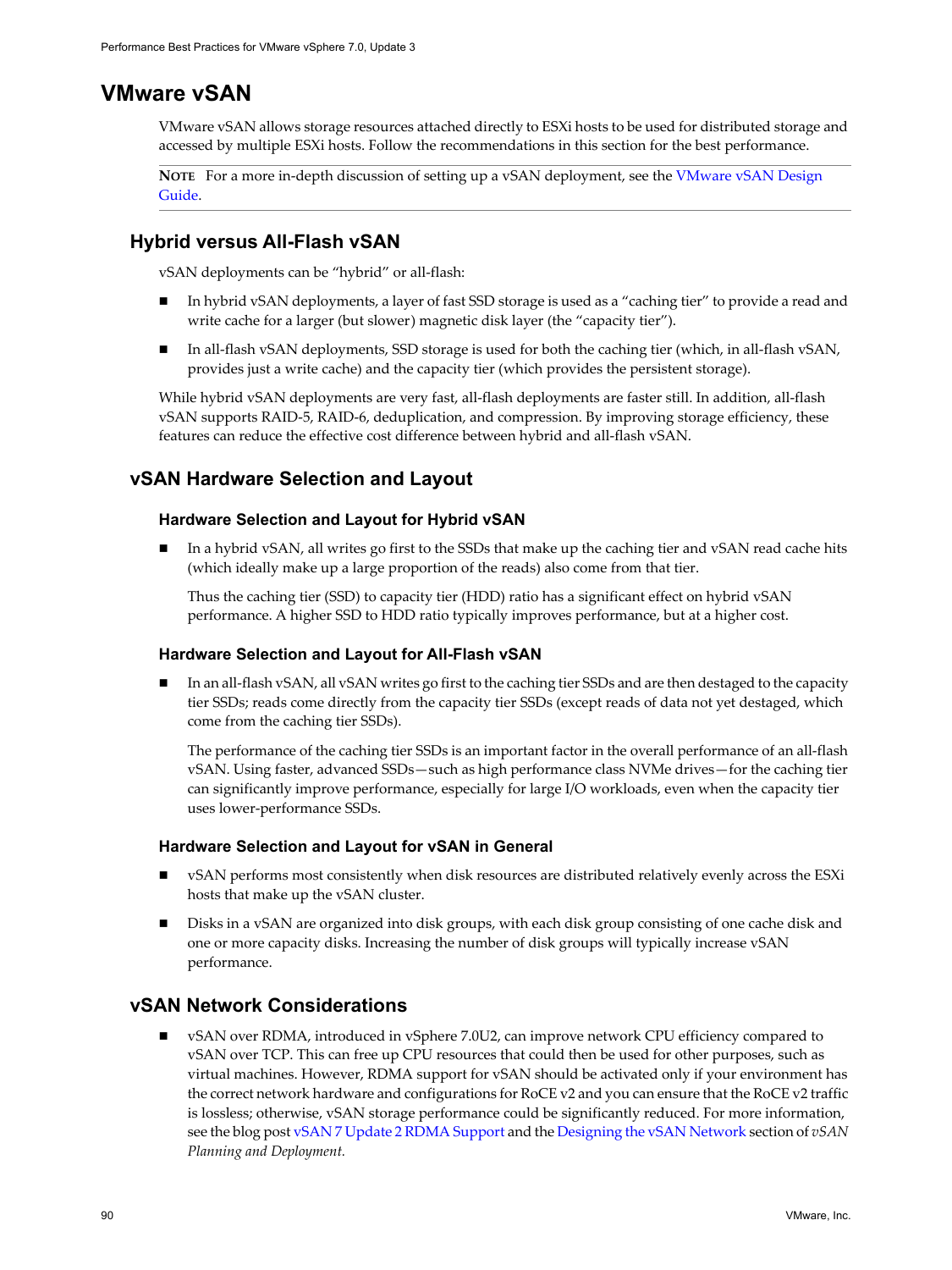- While small hybrid vSAN deployments can perform well with 1Gb/s Ethernet links between the ESXi hosts in the vSAN cluster, most deployments will perform best with 10Gb/s or faster links. All-flash vSAN deployments require 10Gb/s or faster Ethernet.
- A smoothly functioning network is important to obtain the best vSAN performance. Network issues such as pause frames and dropped packets can significantly reduce vSAN performance.
- Jumbo frames can help vSAN performance in some cases:
	- Because jumbo frames allow 4K and 8K blocks to fit in a single packet, workloads with a high proportion of these smaller block sizes might benefit from jumbo frames.
	- For larger block sizes jumbo frames typically won't offer much improvement in vSAN performance but, as long as the network is properly configured, they shouldn't hurt performance either.

#### **vSAN Configuration and Use**

- A number of the VM Storage Policies in vSAN can affect vSAN performance. These include:
	- Number of disk stripes per object
	- Flash Read Cache reservation (relevant only for hybrid vSAN)
	- Number of failures to tolerate
	- Object space reservation

In most cases, these options allow a trade-off between resource usage and performance. These are described in more detail in the document referenced below.

- End-to-end software checksum is activated by default for vSAN, but can be deactivated on a per virtual machine or per object basis. Deactivating vSAN checksum will typically only be done when checksum functionality is already provided by an application layer. While the checksum operation does introduce some overhead, its performance impact is small, due in part to a dedicated in-memory cache.
- Just as disk resources should generally be distributed relatively evenly across vSAN hosts, for the best performance virtual machines should also be distributed relatively evenly across those hosts. VMware DRS can help to achieve this (see ["VMware Distributed Resource Scheduler \(DRS\)" on page 76](#page-75-0)).
- Deduplication and compression, a pair of features available only on all-flash vSAN deployments, can dramatically reduce storage requirements, but with a moderate performance penalty. Because the performance impact is least significant with low-throughput workloads, read-heavy workloads, and small block sizes, workloads with these characteristics are especially well-suited to use this feature.
- RAID-5 and RAID-6 (also known collectively as erasure coding), features available only on all-flash vSAN deployments, can provide data protection with a relatively small performance penalty (due to high throughput capability of the all-flash storage). Replication (that is, RAID-1), however, still offers the best performance, but at the cost of significantly lower space efficiency.
- A few very specific workloads (certain configurations of Hadoop, for example) have some data replication built in. When running such workloads, you might choose to set Failures to Tolerate (FTT) to 0 (in other words, perform no data replication in vSAN).

vSphere 6.7 introduced a new vSAN Host Pinning storage policy for this purpose. The new policy is available only by request, however, and is not included in the standard version of vSAN.

#### **vSAN Encryption**

vSAN Encryption encrypts data when it is written to a storage device, but transfers it unencrypted. (To encrypt the data *before* it is transferred, see ["vSphere Virtual Machine Encryption Recommendations" on page 42](#page-41-0).) This allows vSAN to deduplicate and/or compress the data, operations that are difficult or impossible to perform on encrypted data.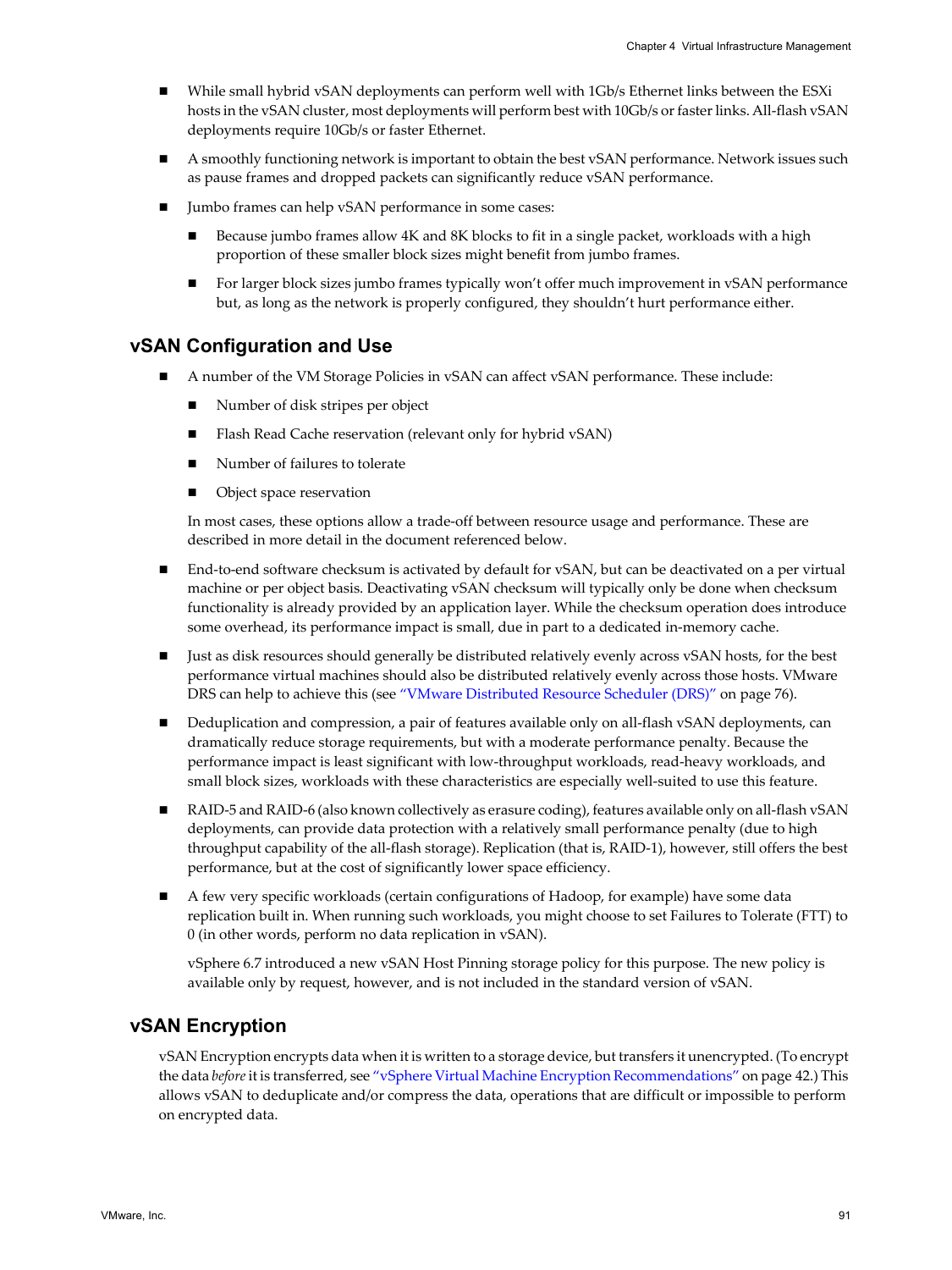- The resource overhead of vSAN encryption is primarily in CPU utilization. Thus, with sufficient CPU resources, typical deployments (that is, those that don't use ultra-fast storage) will see no significant performance impact.
- AES-NI (see ["AES-NI Support" on page 13\)](#page-12-0) can significantly minimize additional CPU utilization due to VM encryption. Nearly all modern processors not only support AES-NI, but include an optimized implementation. It can still be necessary, however, to activate AES-NI in BIOS. In some cases a BIOS upgrade might be required for AES-NI support.
- When a host reboots, encrypted vSAN disk groups aren't mounted until a key is received from the key management server.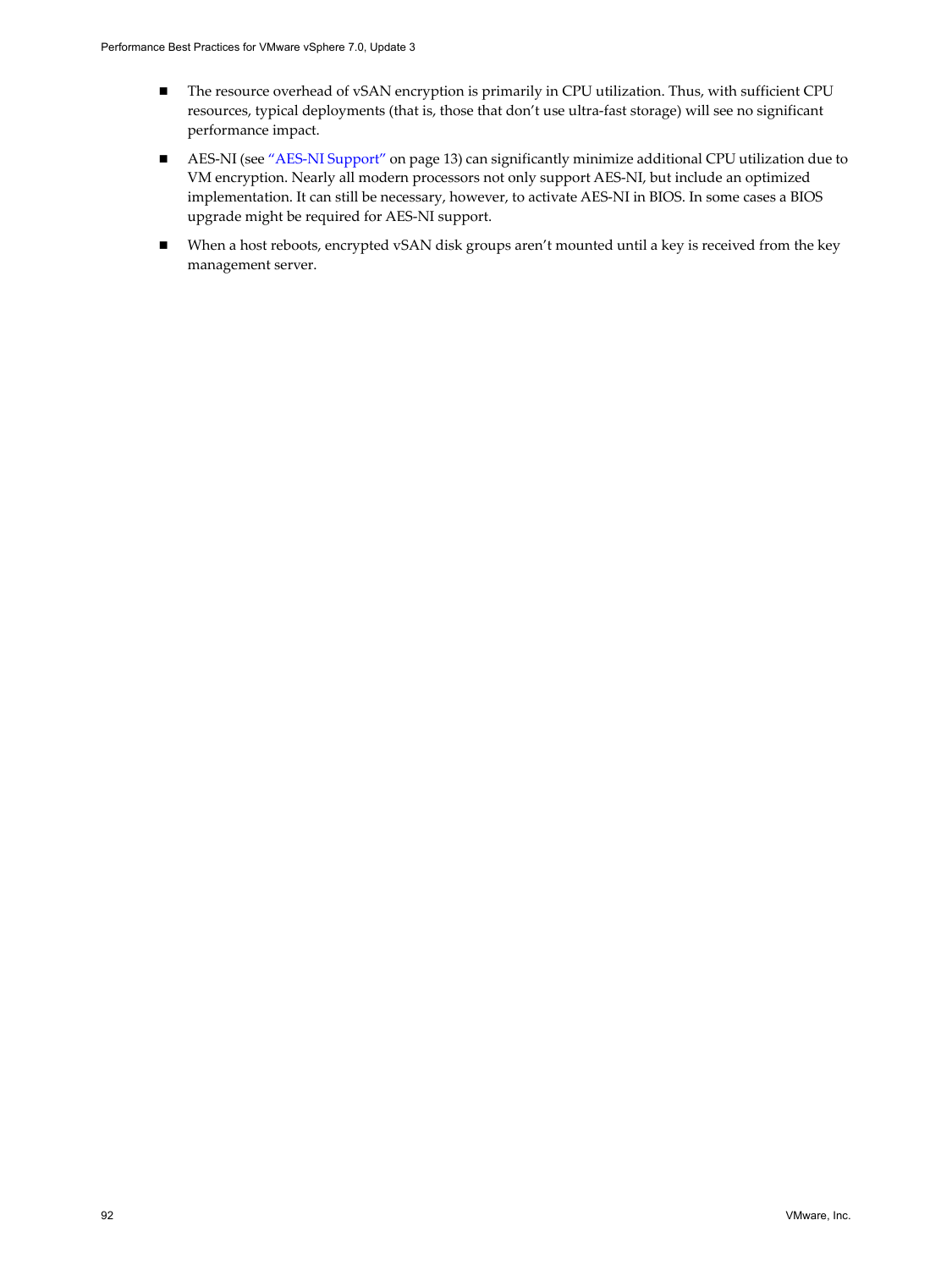# **VMware vSphere Virtual Volumes (vVols)**

VMware vSphere Virtual Volumes (vVols) uses communication between VMware software and SAN or NAS storage arrays to allow finer control over virtual machine storage policies.

In addition to the recommendations in this section, it's also a good idea to read your storage vendor's documentation, as each vendor might have their own recommendations or best practices.

#### **vVols Hardware Considerations**

- vVols work only on storage hardware that supports vStorage APIs for Storage Awareness (VASA) version 2.0 or later with support for the Virtual Volumes API profile.
- vVols performance varies significantly between storage hardware vendors. Before choosing storage hardware, confirm that it will provide the vVols performance you expect.
- When choosing hardware, be mindful of the limitations imposed by the array implementation. A vVols-based VM, for instance, requires a number of vVols (config, swap, data, potentially snapshots, etc.) and the limit on the number of vVols an array can manage might be as important as the limit on its storage capacity.
- vVols require a VASA provider (sometimes called a "storage provider" or abbreviated "VP"), a software layer that presents the storage array's capabilities to the ESXi host and allow ESXi to perform virtual machine and vVols-related management operations. For some storage arrays the VASA provider runs on the array, for others it runs in a virtual machine or on a dedicated physical server.

If your VASA provider runs in a virtual machine:

- Don't store it on vVols storage and make sure it can't migrate to vVols storage.
- Consider using vSphere HA (see ["VMware vSphere High Availability" on page 85](#page-84-0)) to protect it.
- **IMPLEMENTE Implement an appropriate backup plan for it.**
- Don't store your vCenter Server on vVols storage; to avoid circular dependencies it should instead be on a VMFS or NFS datastore.
- vVols using iSCSI should follow iSCSI best practices, such as:
	- Use port binding when appropriate.
	- Avoid configurations that require network routing to reach the iSCSI array.
	- Configure a dedicated VLAN or subnet.
	- Provide redundant host interfaces.
	- If it's necessary to share network links with non-iSCSI traffic, make sure the network has sufficient performance (both bandwidth and latency) for both the iSCSI traffic and its other traffic.
- vVols performance is heavily dependent on bandwidth between the ESXi host, the VASA provider, and the array. For the best performance, I/O operation traffic and management operation traffic should be on separate links, with the I/O link having at least 10Gb/s bandwidth.

If I/O operation traffic and management operation traffic must share the same physical network link, they should be routed through separate virtual NICs.

#### **vVols Workload Performance**

vVols workloads fall into two major categories: management workloads and I/O workloads.

#### **vVols Management Operation Performance**

The following performance recommendations apply to vVols management operations:

 Virtual machine provisioning operations on vVols range in performance relative to native NFS or VMFS on SAN: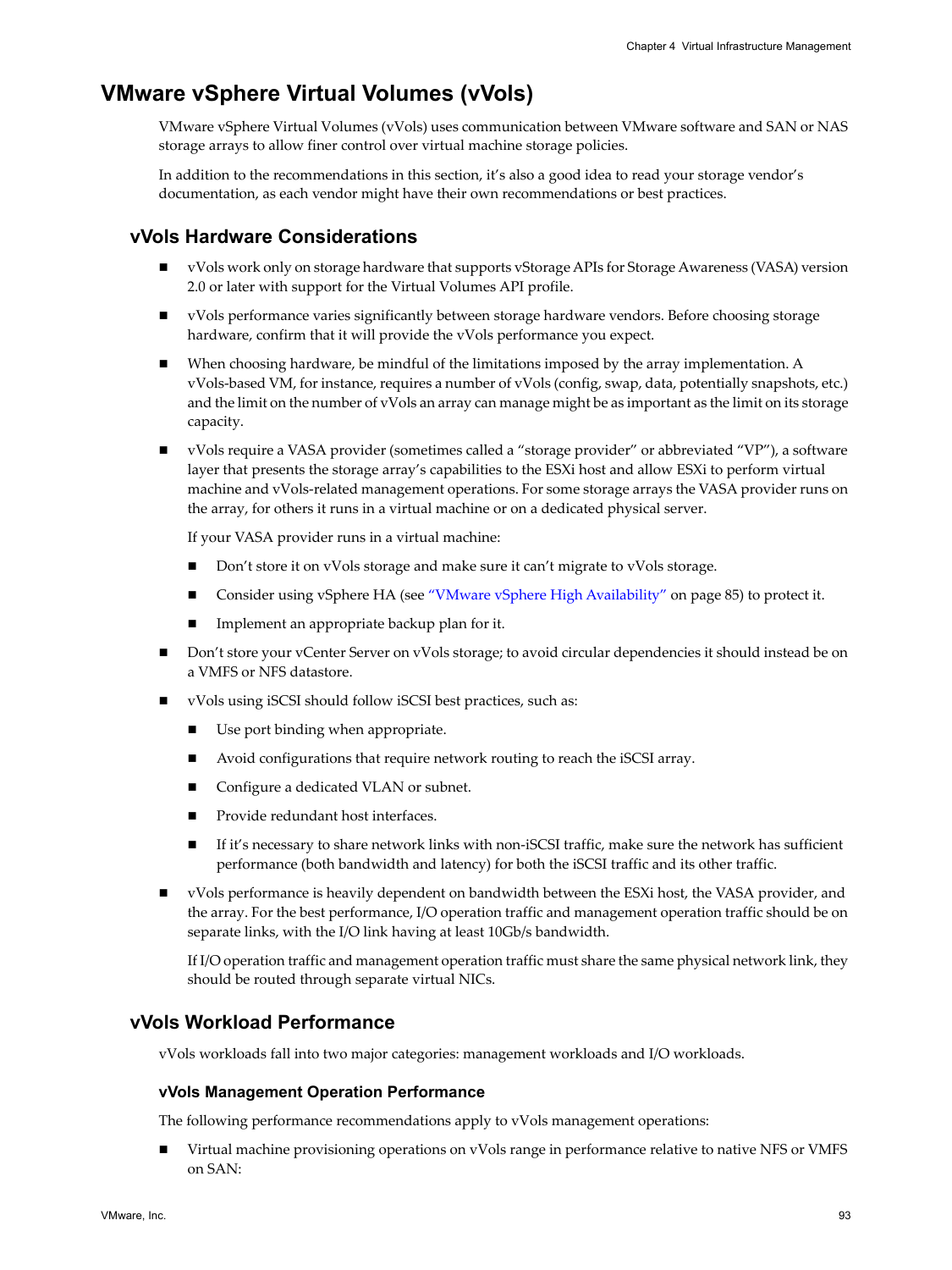- Clone operations on vVols are significantly faster than on native NFS or VMFS on SAN. Clones are offloaded to arrays and can be implemented by the array in a space-efficient manner from the moment they're created (since the array is free to share the underlying storage blocks).
- Destroy operations on vVols typically take slightly longer than VMFS on SAN, though this varies somewhat with different array vendors. However, though the destroy operation can take longer to complete, the space freed by the destroy operation becomes available almost instantly on vVols, rather than gradually, as with VMFS.
- vVols performance on snapshot operations varies between creation and deletion:
	- Snapshot creation on vVols will typically be similar to or slightly slower than on native NFS or VMFS on SAN.
	- Snapshot deletions on vVols are offloaded to the array and, since there's no requirement to re-issue writes previously directed to the redo log file, they will typically be of more predictable duration and faster than for VMFS on SAN. The space freed by the snapshot deletion becomes available almost instantly on vVols, rather than gradually, as with VMFS.

#### **vVols I/O Operation Performance**

The following performance recommendations apply to vVols I/O operations:

- Although vVols are thin provisioned, they have similar performance to eager-zeroed thick-provisioned VMFS datastores; this means they have much higher throughput and lower latency for first writes than either thin-provisioned VMFS datastores or lazy-zeroed thick-provisioned VMFS datastores.
- I/O to vVols is done through Protocol Endpoints (PEs), and vendors might have specific advice on configuring the number or type of PE LUNs for their array. There's little general advice that can be given on this topic, since the performance aspects rely heavily on the particular array implementation (for example, queueing of commands at the PE level vs. dispatching them directly to a per-vVols queue, depth of queues on the array side, how does this interact with any QoS features, etc.). Note that the Core Storage layer permits four times more I/Os to be enqueued for Protocol Endpoint (PE) LUNs than for regular (data) LUNs.
- Snapshots on vVols are offloaded to the array, which creates the snapshot using array-side native means, such as automatically doing its own Copy-on-Write (COW). vVols snapshots typically become comparable to LUN snapshots on the array. For this reason, vVols performance on disks with snapshots doesn't degrade as snapshot levels increase, as it does on native NFS or SAN (where vSphere creates and manages snapshots itself using redo log files). This can lead to vVols having dramatically better performance for snapshots than native NFS or SAN.

This means that consolidating a snapshot is now a fast operation, even if a VM has been running with a snapshot in place, since the array usually doesn't require the data accumulated in a redo log to be re-written to the original disk. It also means you can use snapshots liberally (for backups on running VMs, for example) since the array handles the copy-on-write or other operations needed to maintain the snapshot, and the I/O from the VM to the disk is therefore unaffected. There's no longer a performance penalty for running a VM with a snapshot in place.

### **vVols Configuration Recommendations**

 Because with vVols each of your virtual machines' virtual disks is stored as an individual data virtual volume, it becomes possible to assign distinct Storage Policy Based Management (SPBM) storage polices to each virtual disk, thus allowing the performance of each disk to be optimized. For example, a database disk might require a different storage policy than a database log disk.

This also allows services to be activated for specific virtual disks. For example, it might make sense to activate de-duplication (if available on your array) on a system disk but not on a picture storage disk.

For this reason, it's a good idea to look into the exact capabilities offered by the array you're using. Some might offer QoS on individual vVols disks, some might offer specific data services (e.g., de-duplication, compression, encryption) on individual vVols disks, and so on, all configured through SPBM.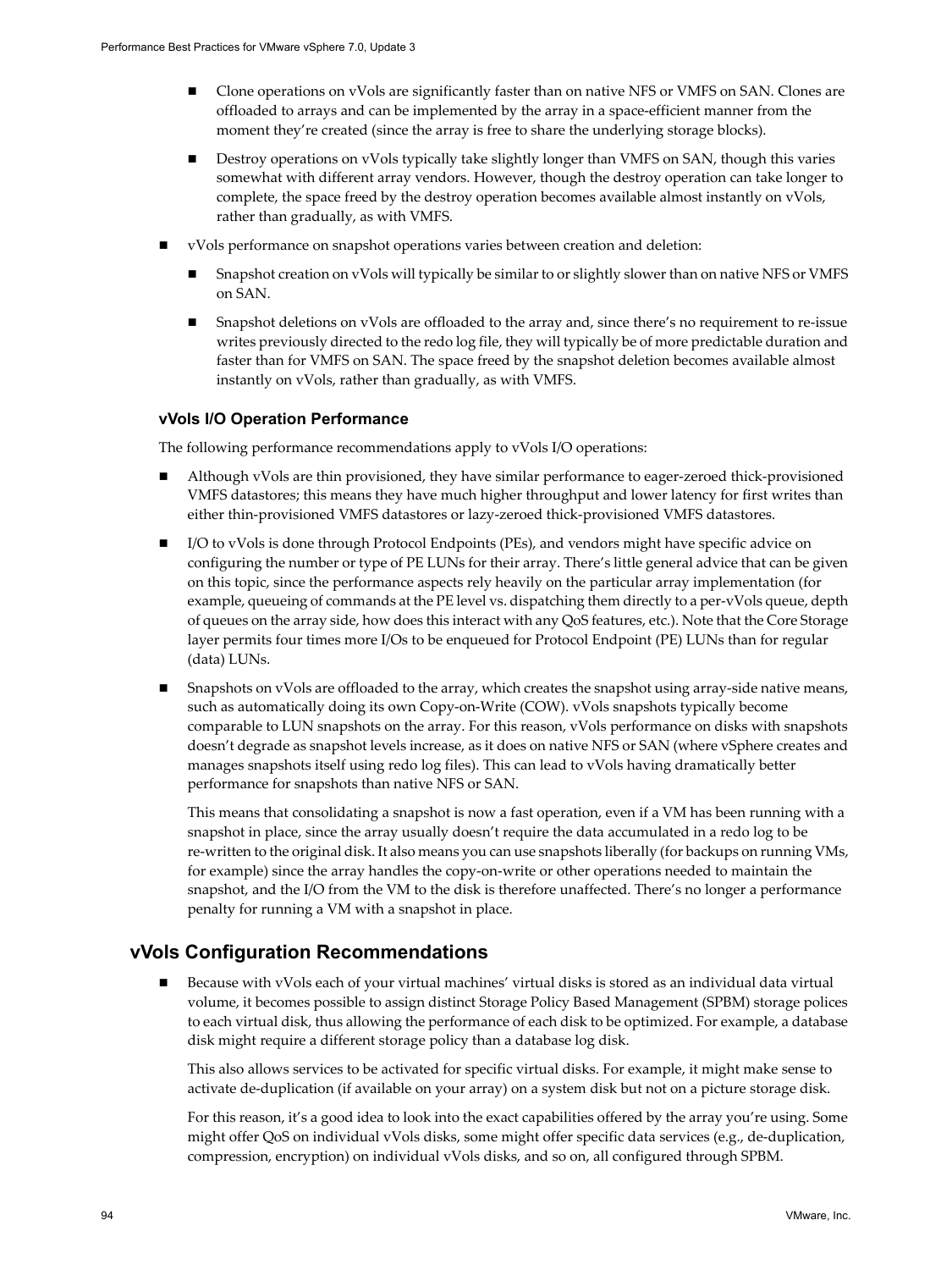vVols storage containers are not physical objects in the storage array; they're simply an allocation quota of certain types of storage with certain capabilities activated. Because you can change the size limit of a container at any time, there's no need to create LUNs that are somewhat larger than your actual anticipated needs. Instead a storage administrator can create vVols storage containers of the exact size limit desired, then later change that limit without the need to migrate the vVols, reformat the storage container, or take any other action visible from the consumer side.

For this reason, it's also better to structure storage containers on logical, organizational/management boundaries instead of on the basis of LUN configuration. There's no need to have separate RAID-1/RAID-5/RAID-6 LUNs or (with a storage array supporting vVols 2.0) LUNs configured for replication and LUNs that are not replicated. Instead, it's better to offer all these storage types in the single storage container for a management unit (say, "Finance" or "HR") so that changing storage types (say, moving from RAID-1 to RAID-6 with replication as a VM moves from development to production) are simply back-end operations on the array and not storage migrations between containers or datastores.

■ One of the performance benefits of vVols is that the I/O path for all a host's vVols uses one or two Protocol Endpoints (PEs). This means that, unlike when adding additional LUNs (which require a SCSI rescan), when adding additional vVols a rescan is not required because the PE will already have been scanned. This can also reduce boot times; instead of a potentially large number of LUNs, all of which need to be scanned at boot, with vVols only one or two PEs need to be scanned.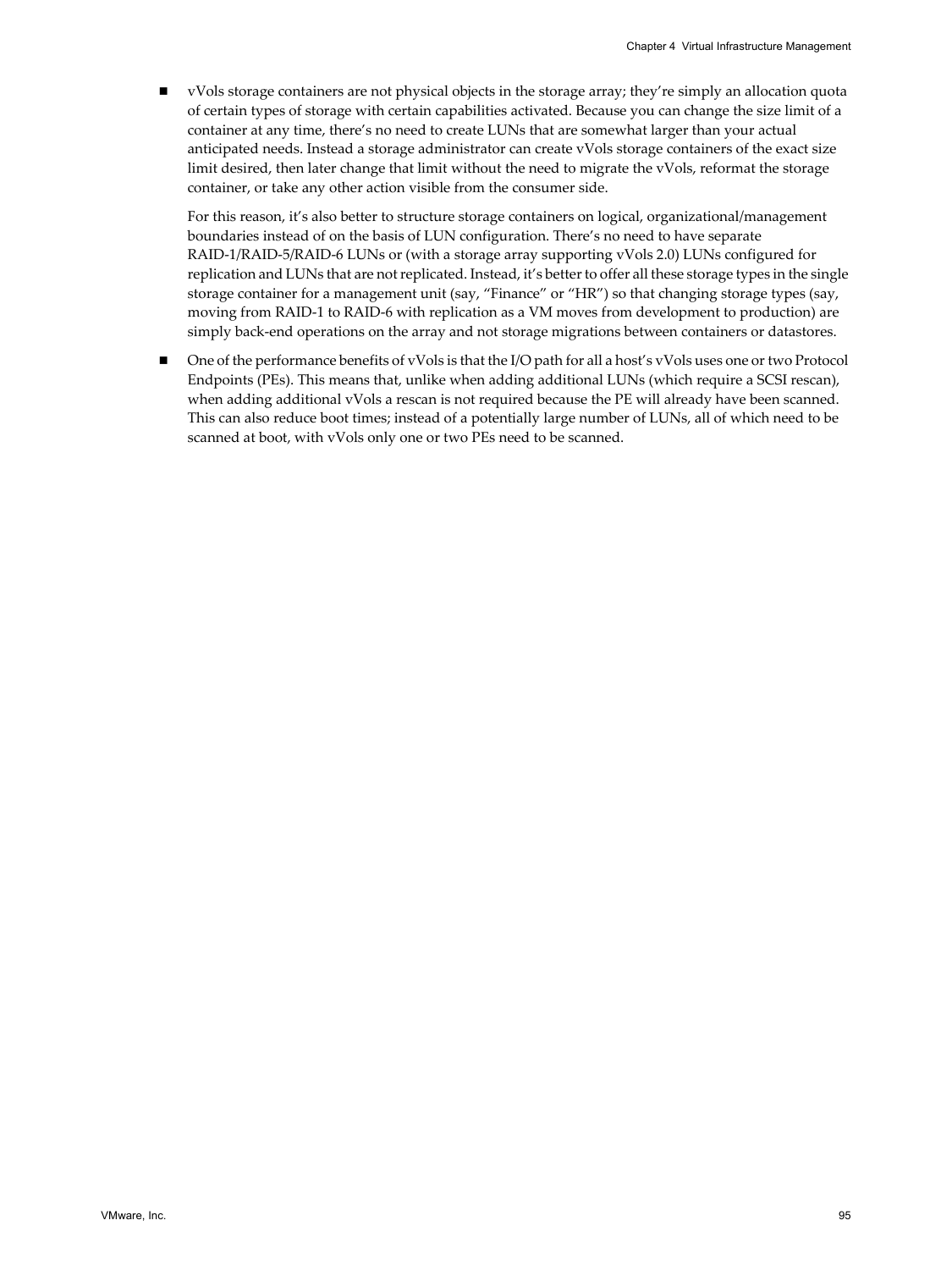# **VMware vCenter Single Sign-On Server**

The VMware vCenter Single Sign-On Server offers users single sign-on access across the vSphere management stack. Follow the recommendations in this section for the best performance.

Starting with vSphere 7.0, VMware has changed its authentication mechanism recommendations. Active Directory Federation Services (ADFS) is preferred, followed by AD over LDAP. Integrated Windows Authentication (IWA), while still supported, is being deprecated.

If you are using ADFS, ensure that the network path to, and responsiveness of, the OpenID Connect (OIDC) identity provider is optimized.

If you are using AD over LDAP or IWA, these recommendations will help performance:

- Single Sign-On Server performance depends heavily on the performance of the back-end identity sources. For the best identity source performance, follow the relevant best practices for the source you're using.
- In order to minimize search overhead, limit the number of identity source servers added to the Single Sign-On Server. Ideally, you would specify just a primary and a secondary for each domain.
- When adding an Identity Source to the Single Sign-On Server, setting **Base DN for Users** and **Base DN for Groups** to the common portion of the domain name for users and groups, respectively, will significantly increase the performance of browsing and searching for users in large identity sources.

In all cases, minimizing the total number of automated and scripted logins will reduce the load on your vCenter Server and, in most cases, speed up your scripts. To that end:

- When possible, reuse sessions or tokens.
- Audit logins to your vCenter Server to determine if they're all necessary or even still relevant. Look for things like:
	- system logging in much more often than needed (for example, once per minute, when once per hour would be sufficient for its purpose),
	- an old or forgotten script, no longer serving its original purpose, but still logging in (or attempting to),
	- a forgotten (or restored) system attempting to log in with old credentials, failing, and entering a constant retry loop.
- Configure backup software to log in only as often as necessary.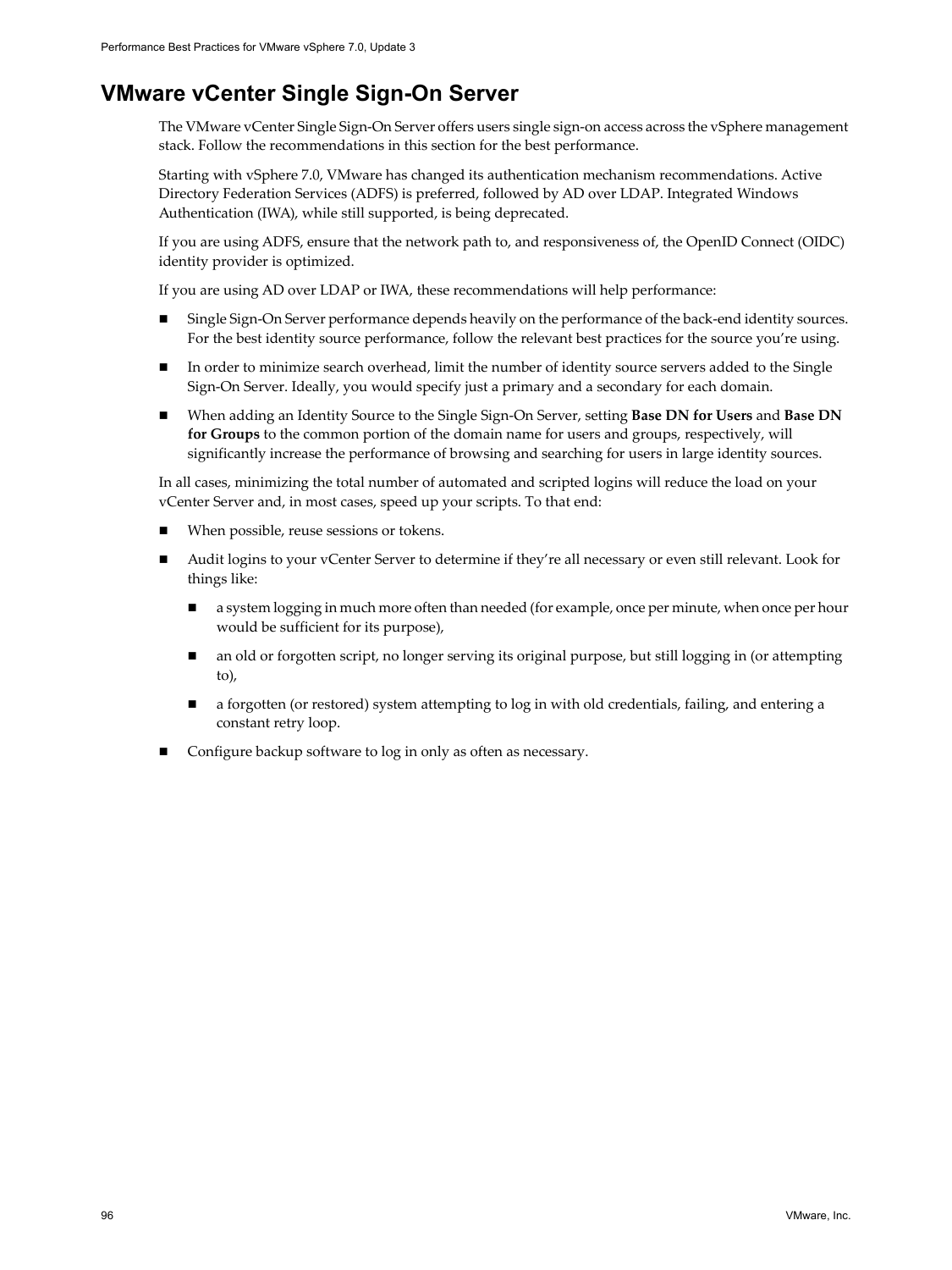# **VMware vSphere Content Library**

The VMware vSphere Content Library provides an easy way for vSphere administrators to manage virtual machine templates, vApps, ISO images, and scripts. Follow the recommendations in this section for the best performance.

**For the best library sync file transfer performance and reduced load on the vCenter servers, consider** configuring your vCenter servers in Enhanced Linked Mode.

When transferring content between Content Libraries on vCenter servers that are joined using Enhanced Linked Mode, files stored on datastores mounted on ESXi hosts are transferred between those ESXi hosts instead of between the vCenter servers. This significantly shortens the path taken by the data, improving performance and reducing load on the vCenter servers.

 For the best performance, place the Content Library on a datastore that supports VMware vStorage APIs for Array Integration (VAAI) (for more information about VAAI, see ["Storage Hardware Considerations"](#page-15-0) [on page 16\)](#page-15-0).

VAAI-capable datastores allow many Content Library operations, such as creating new virtual machines from Content Library templates, to take place largely on the datastore, dramatically improving performance while also freeing CPU and I/O resources on the hosts.

- Synchronizing content across a WAN can be slow. If you have subscribed content libraries that frequently synchronize content across a WAN, consider creating a mirror server to cache files at the remote site. This can significantly decrease user wait time while also avoiding transferring the same files multiple times across the slow network.
- The Content Library provides an option allowing custom transfer of content into a new library. This feature, called Custom Replication Support, can be useful if your storage infrastructure supports hardware-based replication, if your network bandwidth is insufficient to sync data over HTTPS or NFS, or if you want to make a copy that can be physically transferred to a different location.

Because the Content Library shares a network link with other vCenter components, and perhaps with applications, you might want to limit the Content Library's network usage in order to leave sufficient network bandwidth for those other components of applications. This can be accomplished using the Content Library's global network throughput throttling control for file transfer bandwidth. This setting, called **Maximum Bandwidth Consumption**, affects the network usage of all Content Library file transfer operations, including library sync, deploy VM, capture VM, file download, and file upload.

- The Content Library has two settings that limit the maximum number of simultaneous content transfers:
	- **Library Maximum Concurrent Sync Items** is the maximum number of sync threads all subscribed libraries can simultaneously have in a Content Library service instance to transfer content from published libraries.
	- **Maximum Number of Concurrent Transfers** is the maximum total number of file transfers allowed on a Content Library service instance. Content transfers include synchronizations, upload/download, library item copy, OVF template deployment from content library, and so on.

If you have a high speed network, or if the network throughput of your Content Library file transfers is lower than expected, increasing these maximum settings might increase the network throughput for Content Library file transfers.